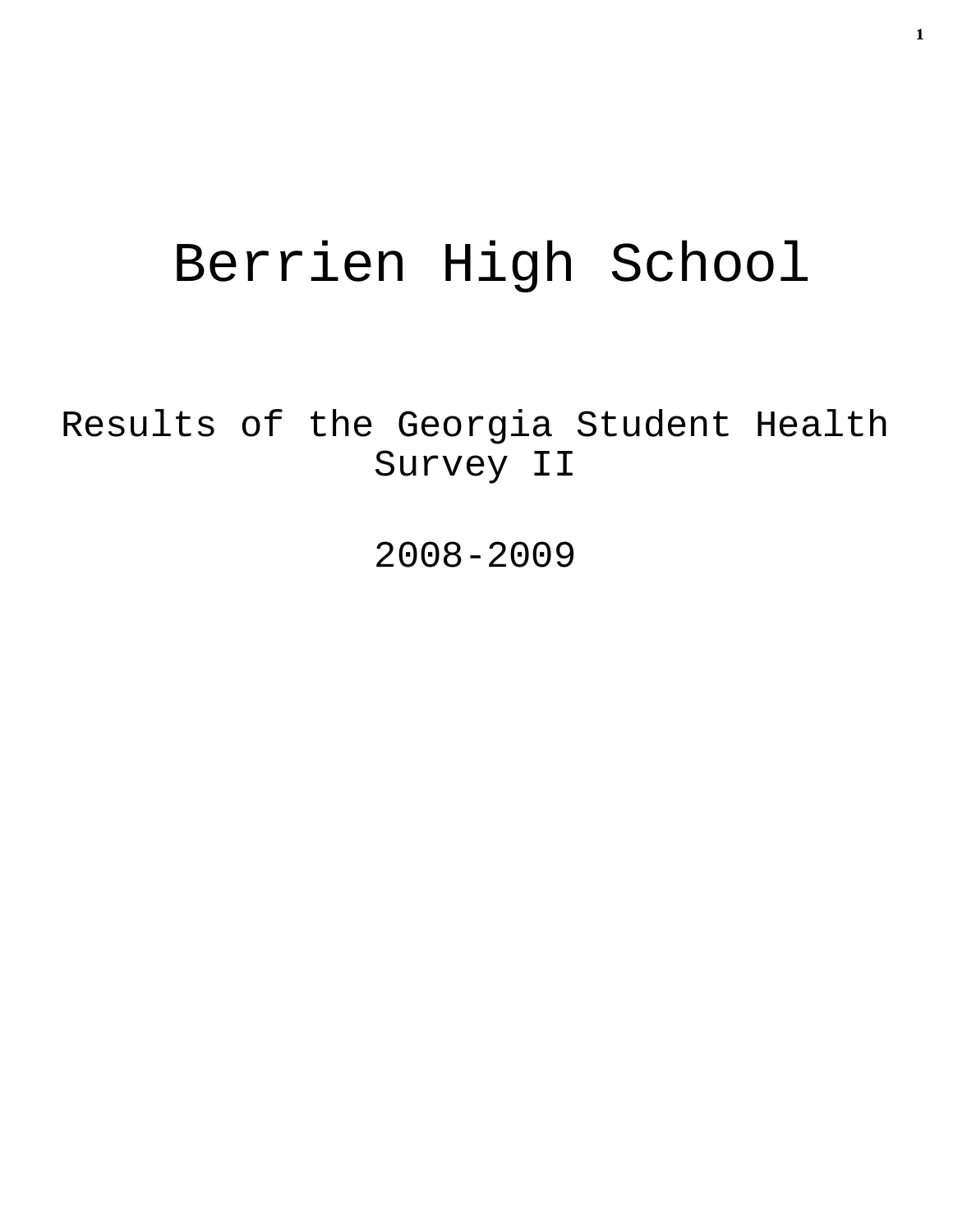# *Demographics* **2**

| Grade                    |     |  |  |  |
|--------------------------|-----|--|--|--|
| <b>Grade   Frequency</b> |     |  |  |  |
| 10                       | 195 |  |  |  |
| 12                       | 141 |  |  |  |

| <b>Frequency</b> | <b>Table of Gender by Grade</b> |              |             |              |  |  |
|------------------|---------------------------------|--------------|-------------|--------------|--|--|
| <b>Col Pct</b>   |                                 | Grade(Grade) |             |              |  |  |
|                  | Gender(Gender)                  | 10           | 12          | <b>Total</b> |  |  |
|                  | <b>Female</b>                   | 94<br>48.21  | 67<br>47.52 | 161          |  |  |
|                  | <b>Male</b>                     | 101<br>51.79 | 74<br>52.48 | 175          |  |  |
|                  | <b>Total</b>                    | 195          | 141         | 336          |  |  |

| <b>Frequency</b><br>Col Pct |
|-----------------------------|

| <b>Table of Ethnicity by Grade</b> |              |              |              |  |  |  |
|------------------------------------|--------------|--------------|--------------|--|--|--|
|                                    | Grade(Grade) |              |              |  |  |  |
| <b>Ethnicity</b> (Ethnicity)       | 10           | 12           | <b>Total</b> |  |  |  |
| <b>Black</b>                       | 28<br>14.36  | 21<br>14.89  | 49           |  |  |  |
| <b>Hispanic</b>                    | 11<br>5.64   | 8<br>5.67    | 19           |  |  |  |
| <b>White</b>                       | 150<br>76.92 | 108<br>76.60 | 258          |  |  |  |
| <b>Asian</b>                       | 3<br>1.54    | 0<br>0.00    | 3            |  |  |  |
| <b>Other</b>                       | 3<br>1.54    | 4<br>2.84    | 7            |  |  |  |
| <b>Total</b>                       | 195          | 141          | 336          |  |  |  |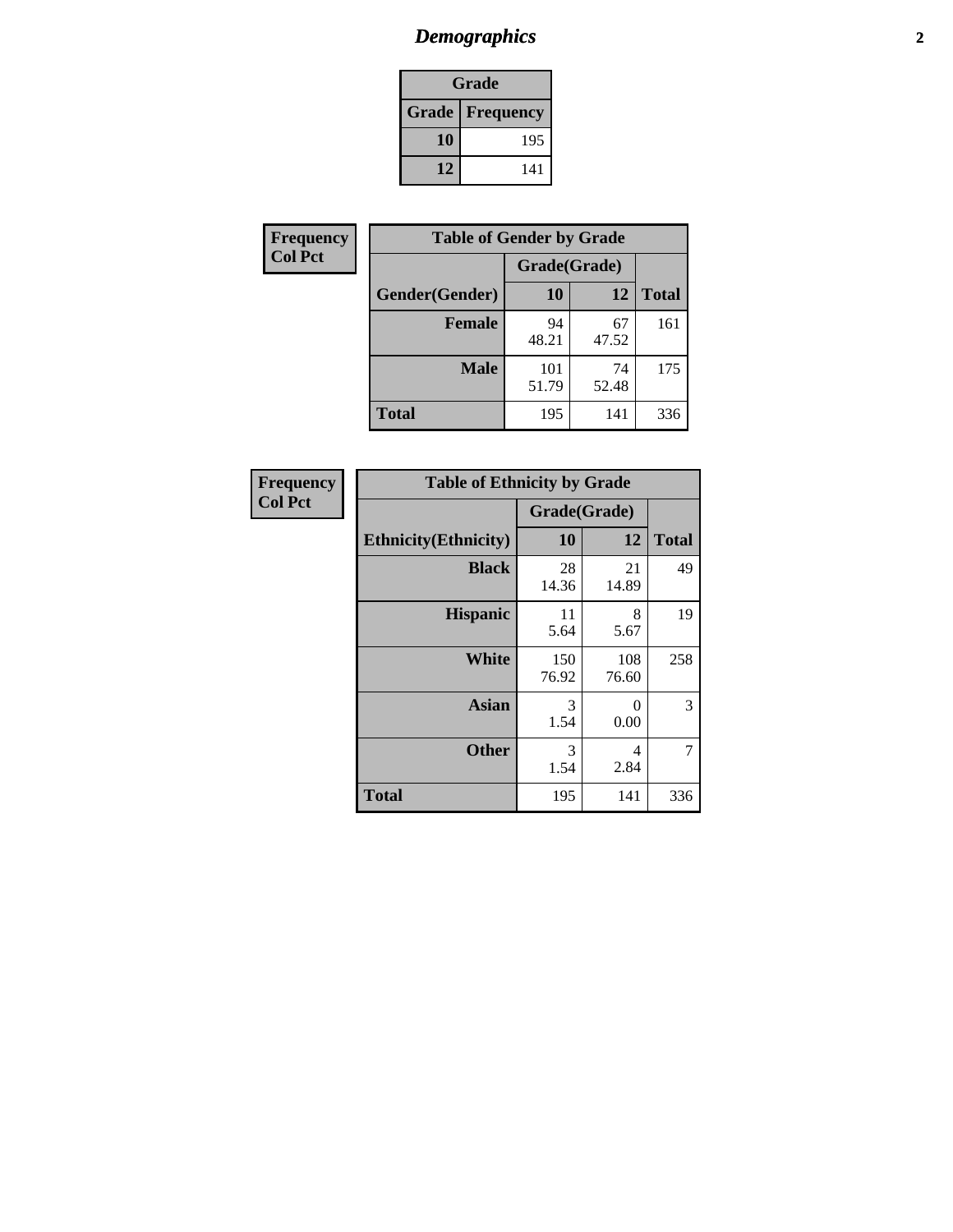#### *Title IV, Part A, Schedule A* **3** *Goal 1: Ensure that all schools are drug-free Baseline Data: Year 2008-2009 Prevalence of Drug Use*

| Frequency<br><b>Col Pct</b> | <b>Table of AlcoholAlt by Grade</b> |              |              |              |  |  |
|-----------------------------|-------------------------------------|--------------|--------------|--------------|--|--|
|                             | AlcoholAlt(Alcohol                  | Grade(Grade) |              |              |  |  |
|                             | use, past 30 days)                  | 10           | 12           | <b>Total</b> |  |  |
|                             | <b>Yes</b>                          | 73<br>37.44  | 40<br>28.37  | 113          |  |  |
|                             | N <sub>0</sub>                      | 122<br>62.56 | 101<br>71.63 | 223          |  |  |
|                             | Total                               | 195          | 141          | 336          |  |  |

| Frequency<br><b>Col Pct</b> | <b>Table of TobaccoAny by Grade</b> |              |              |              |  |
|-----------------------------|-------------------------------------|--------------|--------------|--------------|--|
|                             | <b>TobaccoAny(Tobacco</b>           | Grade(Grade) |              |              |  |
|                             | use, past 30 days)                  | <b>10</b>    | 12           | <b>Total</b> |  |
|                             | Yes                                 | 64<br>32.82  | 37<br>26.24  | 101          |  |
|                             | N <sub>0</sub>                      | 131<br>67.18 | 104<br>73.76 | 235          |  |
|                             | <b>Total</b>                        | 195          | 141          | 336          |  |

| Frequency<br><b>Col Pct</b> | <b>Table of MarijuanaAlt by Grade</b> |              |              |              |  |  |
|-----------------------------|---------------------------------------|--------------|--------------|--------------|--|--|
|                             | MarijuanaAlt(Marijuana                | Grade(Grade) |              |              |  |  |
|                             | use, past 30 days)                    | <b>10</b>    | 12           | <b>Total</b> |  |  |
|                             | <b>Yes</b>                            | 26<br>13.33  | 12<br>8.51   | 38           |  |  |
|                             | N <sub>0</sub>                        | 169<br>86.67 | 129<br>91.49 | 298          |  |  |
|                             | <b>Total</b>                          | 195          | 141          | 336          |  |  |

| Frequency      | <b>Table of OtherDrugAny by Grade</b>  |              |              |              |  |
|----------------|----------------------------------------|--------------|--------------|--------------|--|
| <b>Col Pct</b> | <b>OtherDrugAny(Other</b><br>drug use, | Grade(Grade) |              |              |  |
|                | past 30 days)                          | 10           | 12           | <b>Total</b> |  |
|                | Yes                                    | 19<br>9.74   | 16<br>11.35  | 35           |  |
|                | N <sub>0</sub>                         | 176<br>90.26 | 125<br>88.65 | 301          |  |
|                | <b>Total</b>                           | 195          | 141          | 336          |  |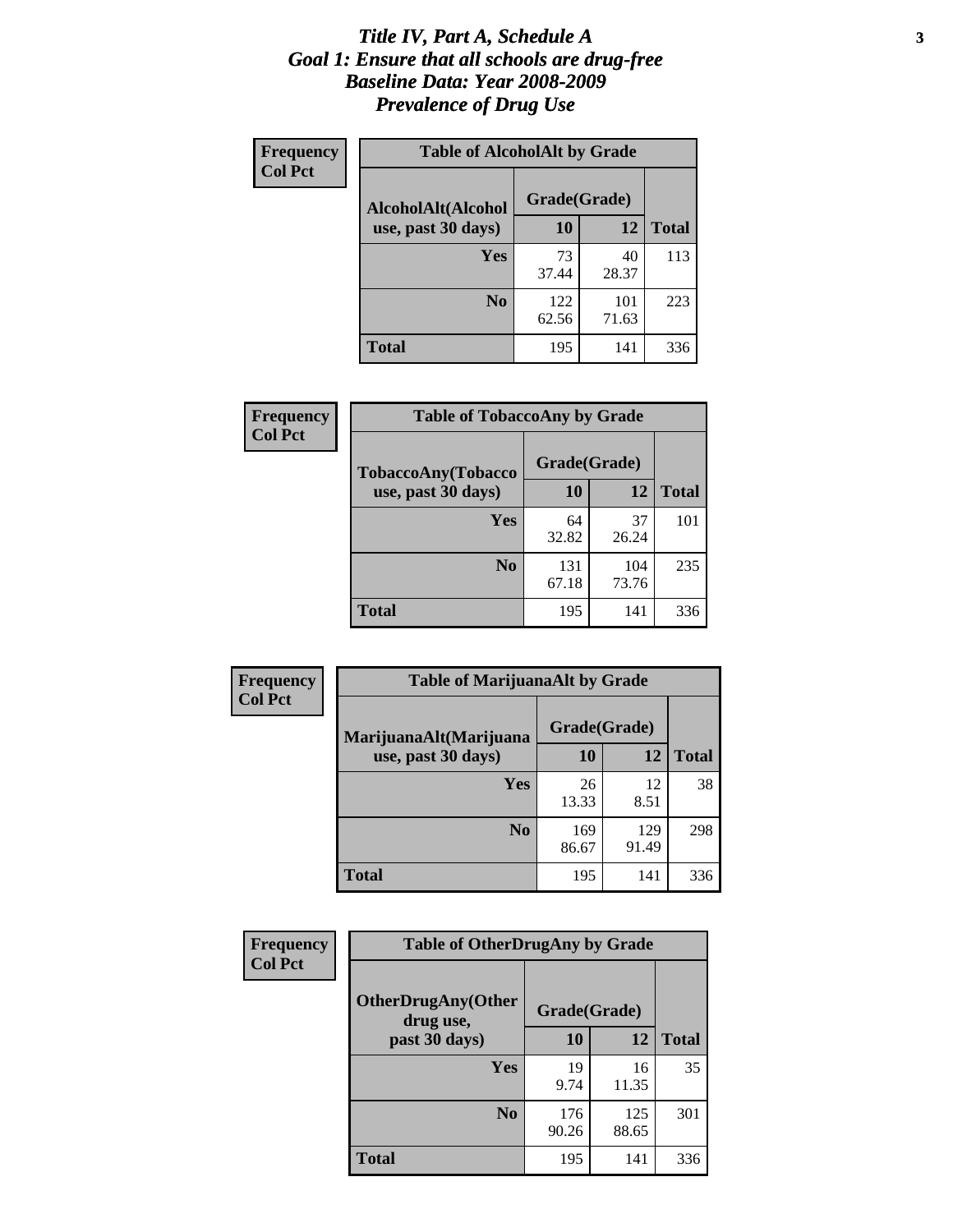#### *Average Age of Onset of Use* **4** *Results for "Average Age of Onset of Use" questions exclude students who said they did not use that substance*

| <b>Variable</b>    | Label                                                              | <b>Mean</b> |
|--------------------|--------------------------------------------------------------------|-------------|
| Alcoholinit2       | I started using alcohol when I was                                 | 13.42       |
| Cigarettesinit2    | I started smoking tobacco when I was                               | 13.86       |
| Smokelessinit2     | I started chewing tobacco when I was                               | 12.58       |
| Marijuanainit2     | I started using marijuana when I was                               | 14.25       |
| Cocaineinit2       | I started using cocaine when I was                                 | 13.33       |
| Inhalantsinit2     | I started using inhalants when I was                               | 12.33       |
| Steroidsinit2      | I started using steroids when I was                                | 13.00       |
| Ecstasyinit2       | I started using ecstasy when I was                                 | 15.22       |
| Methinit2          | I started using methamphetamines when I was                        | 16.00       |
| Hallucinogensinit2 | I started using hallucinogens when I was                           | 14.00       |
| Prescriptioninit2  | I started using prescription drugs not prescribed to me when I was | 13.59       |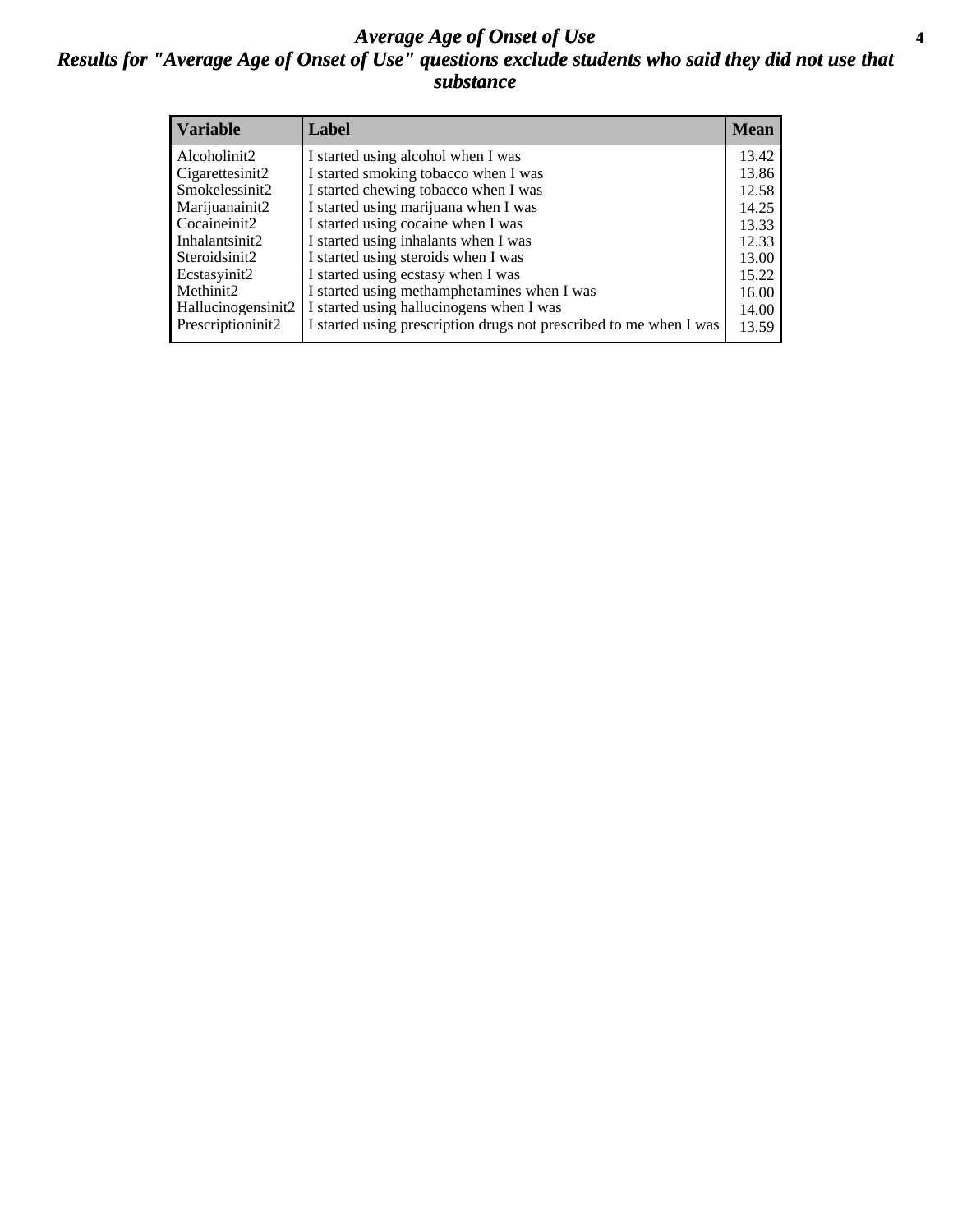# *Perception of Health Risk* **5**

| <b>Frequency</b> | <b>Table of Alcoholharmdich by Grade</b> |              |              |              |  |
|------------------|------------------------------------------|--------------|--------------|--------------|--|
| <b>Col Pct</b>   | Alcoholharmdich(I<br>think alcohol is    | Grade(Grade) |              |              |  |
|                  | harmful)                                 | 10           | 12           | <b>Total</b> |  |
|                  | <b>Yes</b>                               | 150<br>76.92 | 107<br>75.89 | 257          |  |
|                  | N <sub>0</sub>                           | 45<br>23.08  | 34<br>24.11  | 79           |  |
|                  | <b>Total</b>                             | 195          | 141          | 336          |  |

| Frequency      | <b>Table of Tobaccoharmdich by Grade</b> |              |              |              |  |
|----------------|------------------------------------------|--------------|--------------|--------------|--|
| <b>Col Pct</b> | Tobaccoharmdich(I<br>think tobacco is    | Grade(Grade) |              |              |  |
|                | harmful)                                 | 10           | 12           | <b>Total</b> |  |
|                | Yes                                      | 173<br>88.72 | 133<br>94.33 | 306          |  |
|                | N <sub>0</sub>                           | 22<br>11.28  | 8<br>5.67    | 30           |  |
|                | <b>Total</b>                             | 195          | 141          | 336          |  |

| Frequency      | <b>Table of Marijuanaharmdich by Grade</b> |              |              |              |  |  |
|----------------|--------------------------------------------|--------------|--------------|--------------|--|--|
| <b>Col Pct</b> | Marijuanaharmdich(I<br>think marijuana is  | Grade(Grade) |              |              |  |  |
|                | harmful)                                   | 10           | 12           | <b>Total</b> |  |  |
|                | <b>Yes</b>                                 | 151<br>77.44 | 117<br>82.98 | 268          |  |  |
|                | N <sub>0</sub>                             | 44<br>22.56  | 24<br>17.02  | 68           |  |  |
|                | <b>Total</b>                               | 195          | 141          | 336          |  |  |

| <b>Frequency</b> | <b>Table of Otherdrugharmdich by Grade</b>   |              |              |              |  |  |  |
|------------------|----------------------------------------------|--------------|--------------|--------------|--|--|--|
| <b>Col Pct</b>   | Otherdrugharmdich(I<br>think other drugs are | Grade(Grade) |              |              |  |  |  |
|                  | harmful)                                     | <b>10</b>    | 12           | <b>Total</b> |  |  |  |
|                  | <b>Yes</b>                                   | 181<br>92.82 | 132<br>93.62 | 313          |  |  |  |
|                  | N <sub>0</sub>                               | 14<br>7.18   | 9<br>6.38    | 23           |  |  |  |
|                  | <b>Total</b>                                 | 195          | 141          | 336          |  |  |  |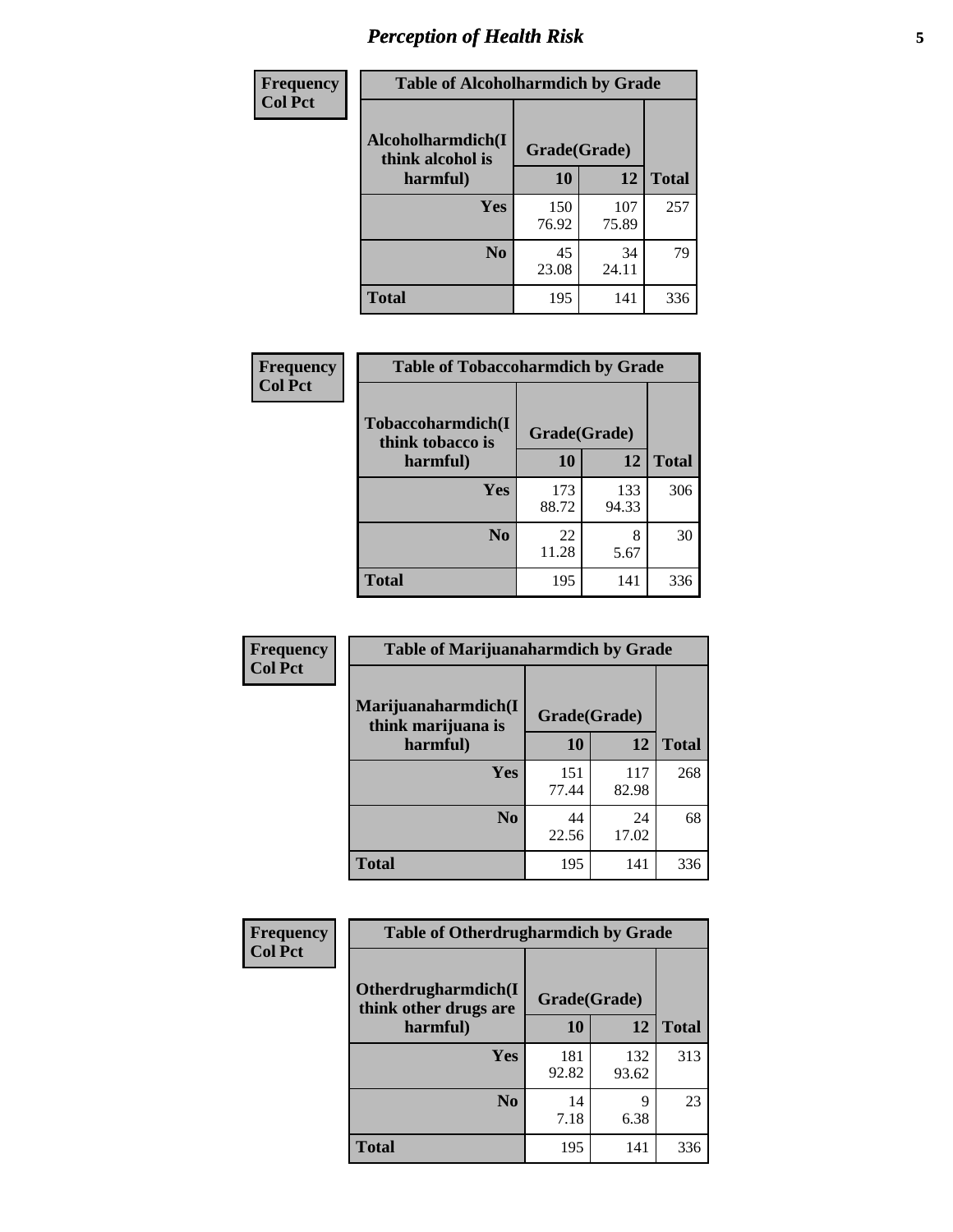# *Social Disapproval* **6**

| Frequency      | <b>Table of Alcoholpeerdich by Grade</b>                    |              |             |              |  |  |  |  |
|----------------|-------------------------------------------------------------|--------------|-------------|--------------|--|--|--|--|
| <b>Col Pct</b> | Alcoholpeerdich(My<br>friends would<br>disapprove if I used | Grade(Grade) |             |              |  |  |  |  |
|                | alcohol)                                                    | 10           | 12          | <b>Total</b> |  |  |  |  |
|                | <b>Yes</b>                                                  | 87<br>44.62  | 55<br>39.01 | 142          |  |  |  |  |
|                | N <sub>0</sub>                                              | 108<br>55.38 | 86<br>60.99 | 194          |  |  |  |  |
|                | <b>Total</b>                                                | 195          | 141         | 336          |  |  |  |  |

| <b>Frequency</b> |
|------------------|
| <b>Col Pct</b>   |

| <b>Table of Tobaccopeerdich by Grade</b>                    |              |             |              |  |  |
|-------------------------------------------------------------|--------------|-------------|--------------|--|--|
| Tobaccopeerdich(My<br>friends would<br>disapprove if I used | Grade(Grade) |             |              |  |  |
| tobacco)                                                    | 10           | 12          | <b>Total</b> |  |  |
| Yes                                                         | 97<br>49.74  | 70<br>49.65 | 167          |  |  |
| N <sub>0</sub>                                              | 98<br>50.26  | 71<br>50.35 | 169          |  |  |
| <b>Total</b>                                                | 195          | 141         | 336          |  |  |

| <b>Frequency</b> | <b>Table of Marijuanapeerdich by Grade</b>                    |              |             |              |  |  |  |
|------------------|---------------------------------------------------------------|--------------|-------------|--------------|--|--|--|
| <b>Col Pct</b>   | Marijuanapeerdich(My<br>friends would<br>disapprove if I used | Grade(Grade) |             |              |  |  |  |
|                  | marijuana)                                                    | 10           | 12          | <b>Total</b> |  |  |  |
|                  | <b>Yes</b>                                                    | 126<br>64.62 | 86<br>60.99 | 212          |  |  |  |
|                  | N <sub>0</sub>                                                | 69<br>35.38  | 55<br>39.01 | 124          |  |  |  |
|                  | <b>Total</b>                                                  | 195          | 141         | 336          |  |  |  |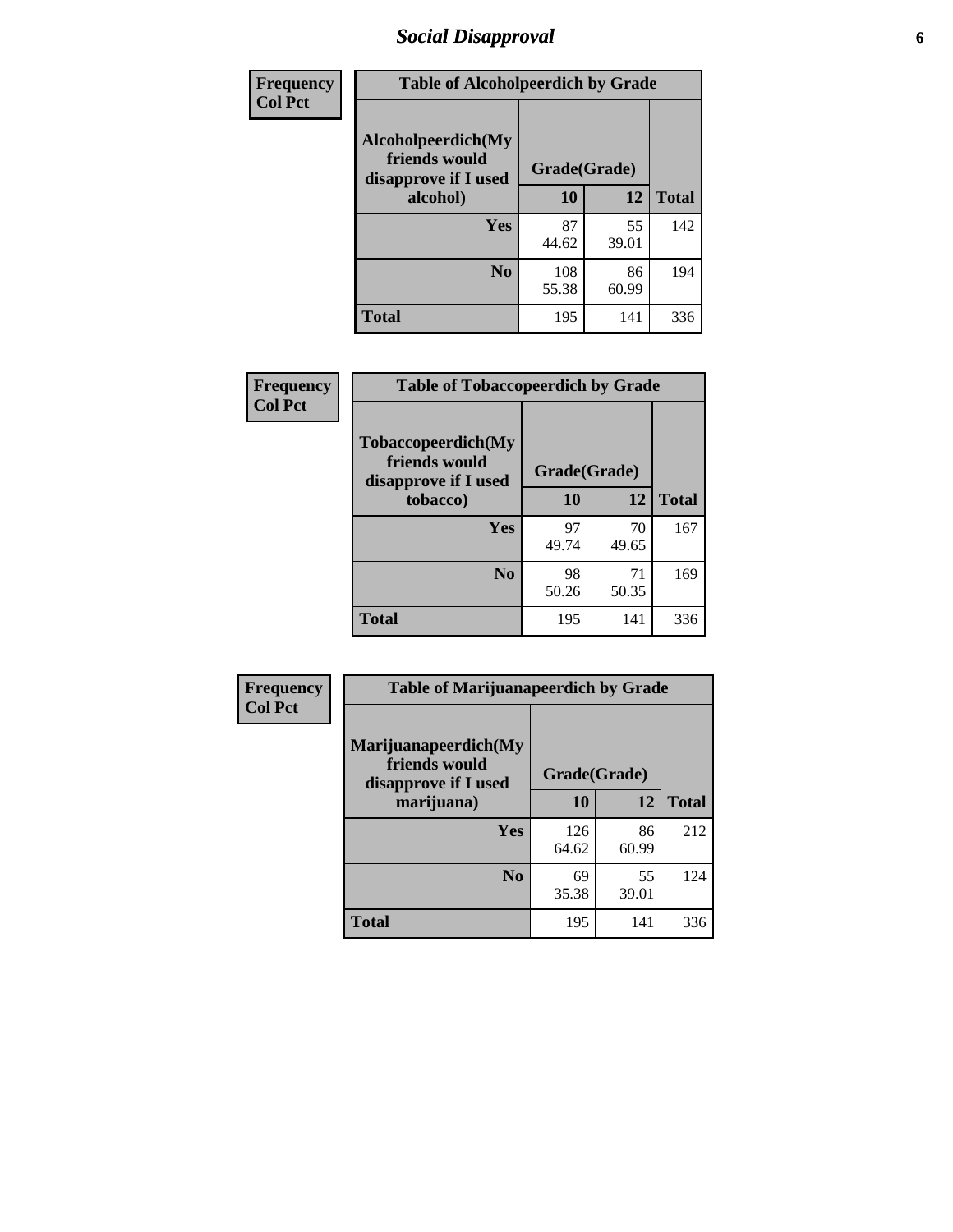# *Social Disapproval* **7**

| Frequency      | <b>Table of Otherdrugpeerdich by Grade</b>                    |              |              |              |  |  |  |
|----------------|---------------------------------------------------------------|--------------|--------------|--------------|--|--|--|
| <b>Col Pct</b> | Otherdrugpeerdich(My<br>friends would<br>disapprove if I used | Grade(Grade) |              |              |  |  |  |
|                | other drugs)                                                  | 10           | 12           | <b>Total</b> |  |  |  |
|                | Yes                                                           | 148<br>75.90 | 102<br>72.34 | 250          |  |  |  |
|                | N <sub>0</sub>                                                | 47<br>24.10  | 39<br>27.66  | 86           |  |  |  |
|                | <b>Total</b>                                                  | 195          | 141          | 336          |  |  |  |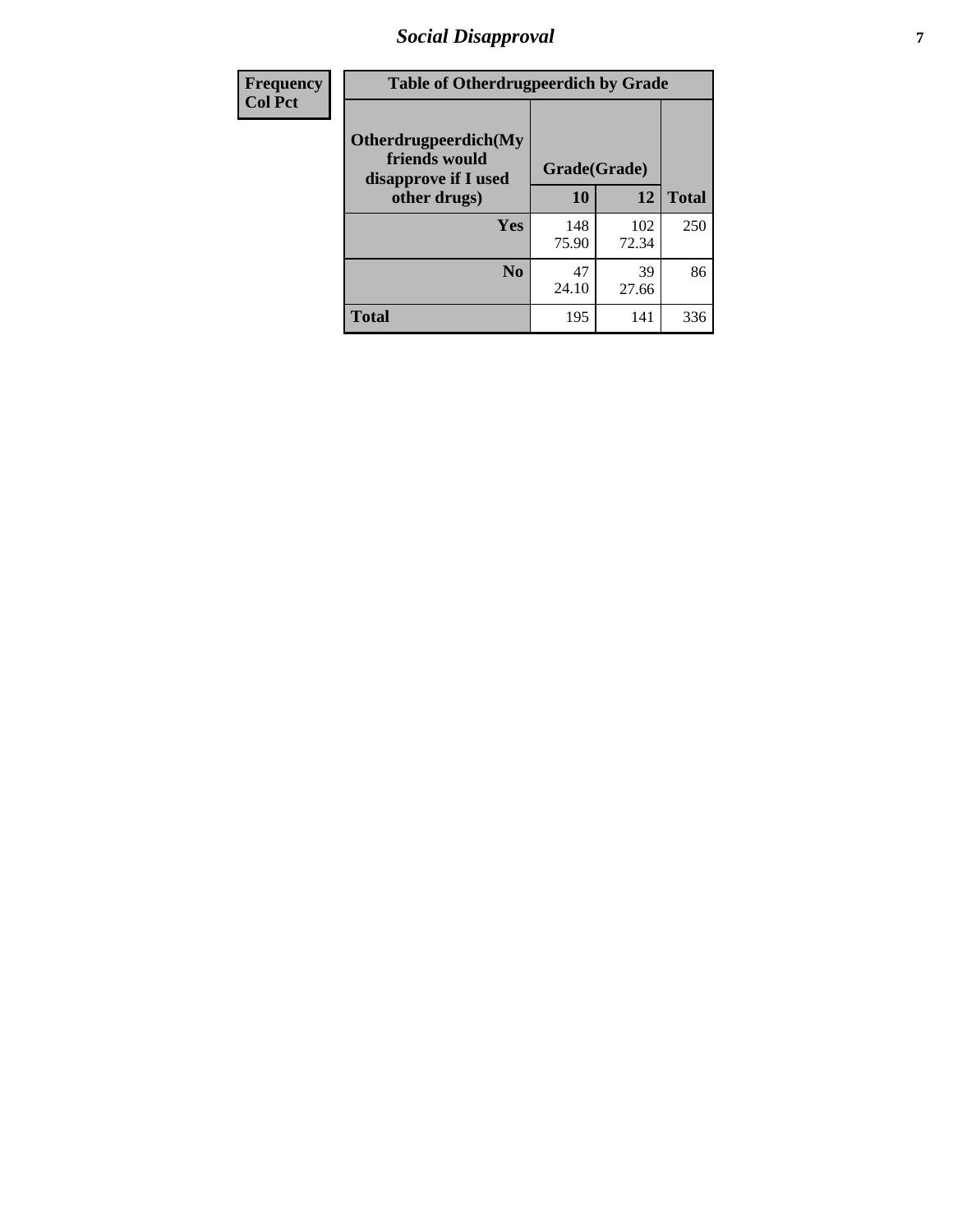#### Title IV, Part A, Schedule A **8** *Goal 2: To help ensure that all schools are safe and disciplined Baseline Data: Year 2008-2009 Student Involvement in Gang Activity*

| Frequency      | <b>Table of Gangself by Grade</b>                                                                 |                    |                  |              |  |  |
|----------------|---------------------------------------------------------------------------------------------------|--------------------|------------------|--------------|--|--|
| <b>Col Pct</b> | Gangself(I<br>have<br>participated<br>in illegal<br>gang<br>activities in<br>the past 30<br>days) | Grade(Grade)<br>10 | 12               | <b>Total</b> |  |  |
|                | Yes                                                                                               | 8<br>4.10          | $\theta$<br>0.00 | 8            |  |  |
|                | N <sub>0</sub>                                                                                    | 187<br>95.90       | 141<br>100.00    | 328          |  |  |
|                | <b>Total</b>                                                                                      | 195                | 141              | 336          |  |  |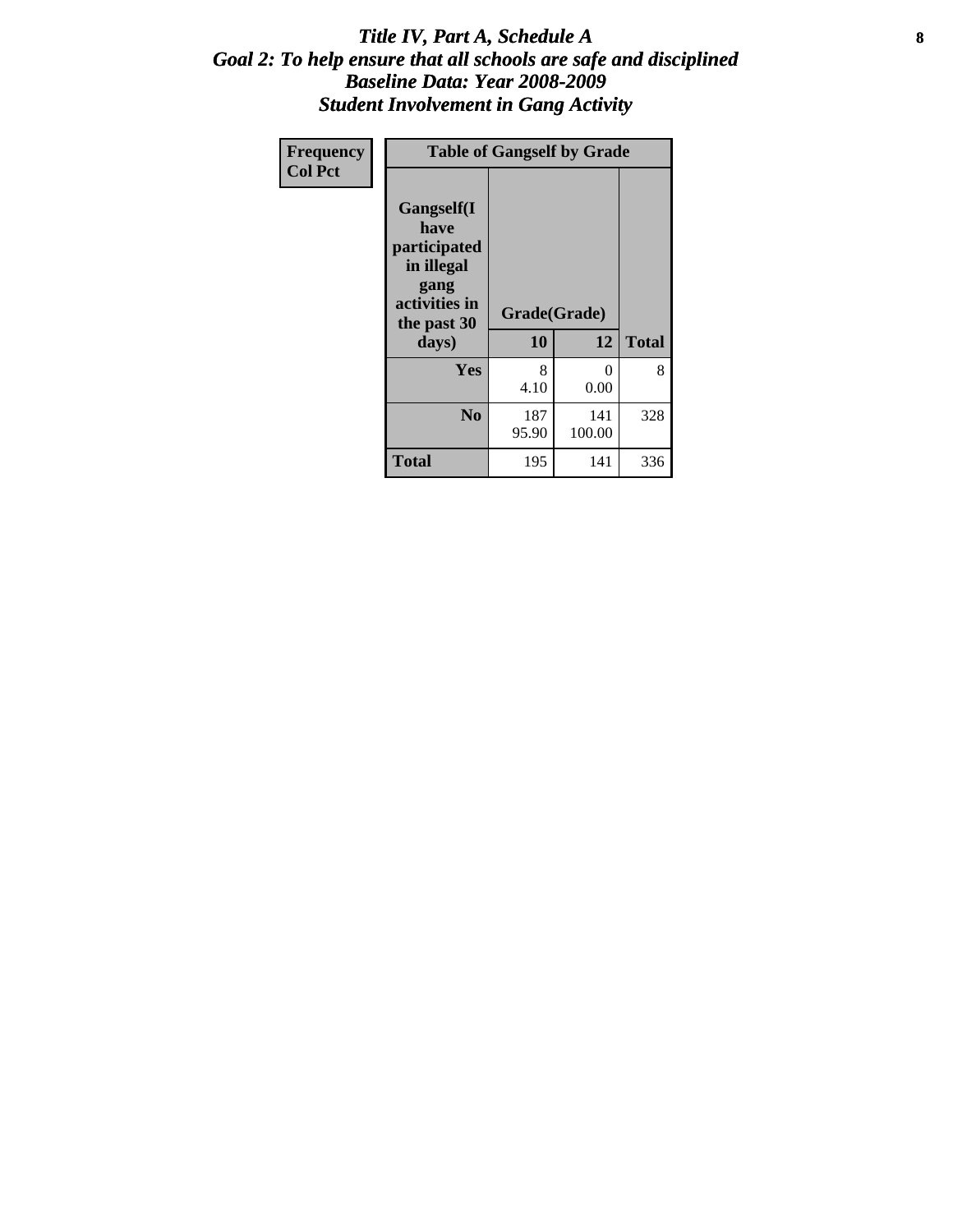# *Student Perception of School Safety* **9**

| <b>Frequency</b><br>Row Pct |
|-----------------------------|
|                             |

| <b>Table of Grade by Safeschool</b> |                                                                                                                                                  |                                                        |             |             |     |  |  |
|-------------------------------------|--------------------------------------------------------------------------------------------------------------------------------------------------|--------------------------------------------------------|-------------|-------------|-----|--|--|
|                                     |                                                                                                                                                  | Safeschool (School is a place at which I feel<br>safe) |             |             |     |  |  |
| Grade(Grade)                        | <b>Somewhat</b><br><b>Somewhat</b><br><b>Strongly</b><br><b>Strongly</b><br><b>Disagree</b><br><b>Disagree</b><br><b>Total</b><br>Agree<br>Agree |                                                        |             |             |     |  |  |
| <b>10</b>                           | 51<br>26.15                                                                                                                                      | 97<br>49.74                                            | 26<br>13.33 | 21<br>10.77 | 195 |  |  |
| 12                                  | 38<br>26.95                                                                                                                                      | 81<br>57.45                                            | 12<br>8.51  | 10<br>7.09  | 141 |  |  |
| <b>Total</b>                        | 89                                                                                                                                               | 178                                                    | 38          | 31          | 336 |  |  |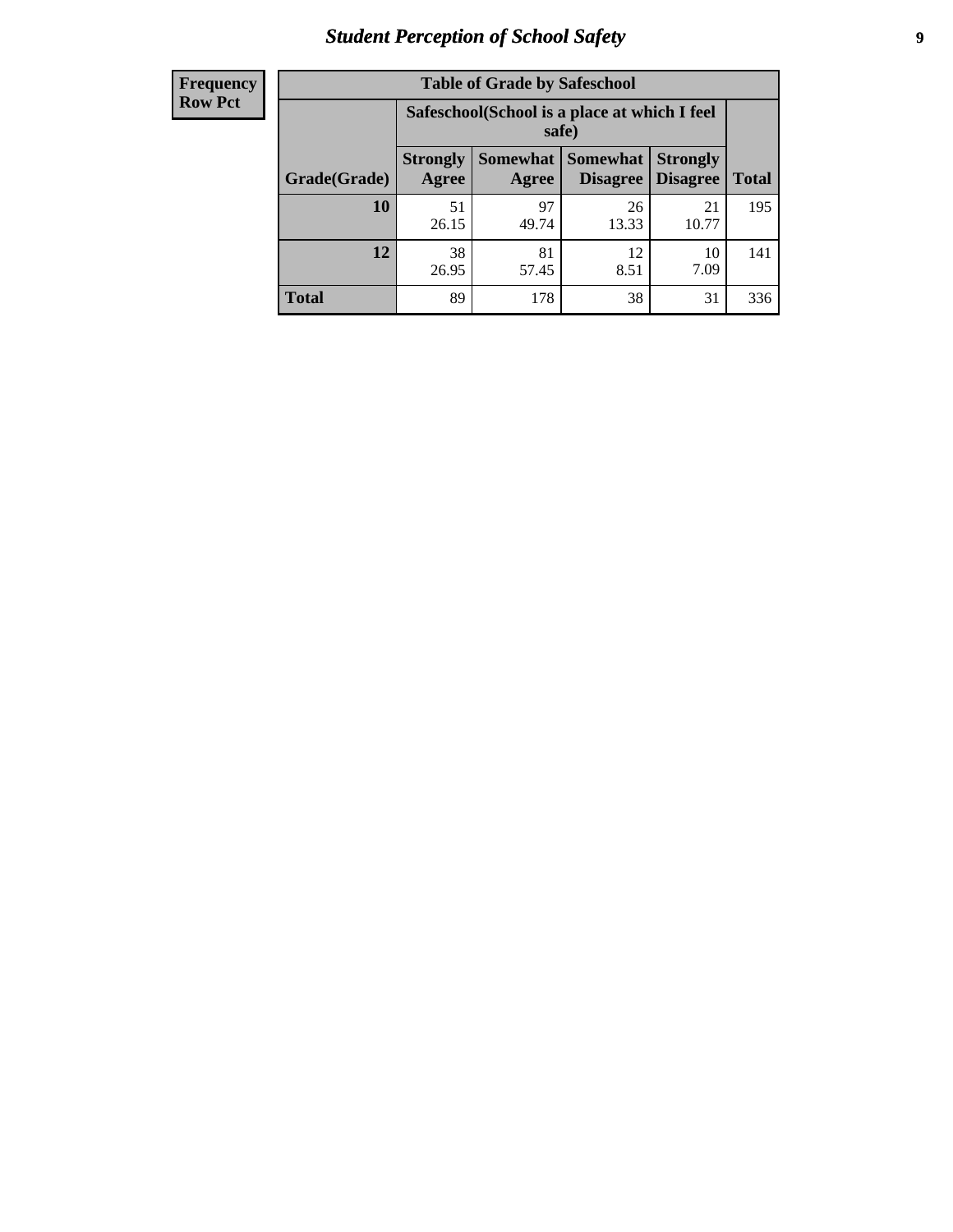### *Students Who Have Been Bullied* **10**

#### **Frequency Row Pct**

| <b>Table of Grade by Bullied</b> |                  |                                                                               |                              |                        |                        |                        |                          |              |
|----------------------------------|------------------|-------------------------------------------------------------------------------|------------------------------|------------------------|------------------------|------------------------|--------------------------|--------------|
|                                  |                  | <b>Bullied</b> (I have been bullied by other<br>students in the past 30 days) |                              |                        |                        |                        |                          |              |
| Grade(Grade)                     | 0<br><b>Days</b> | 1 or<br>days                                                                  | 3 <sub>to</sub><br>5<br>days | 6 to<br>9<br>days      | 10<br>to<br>19<br>days | 20<br>to<br>29<br>days | All<br><b>30</b><br>days | <b>Total</b> |
| 10                               | 172<br>88.21     | 8<br>4.10                                                                     | 6<br>3.08                    | $\overline{2}$<br>1.03 | 0.51                   | 0.51                   | 5<br>2.56                | 195          |
| 12                               | 134<br>95.04     | $\overline{2}$<br>1.42                                                        | 0.71                         | $\overline{2}$<br>1.42 | 0<br>0.00              | 0<br>0.00              | 2<br>1.42                | 141          |
| <b>Total</b>                     | 306              | 10                                                                            | 7                            | 4                      | 1                      |                        | 7                        | 336          |

 $\blacksquare$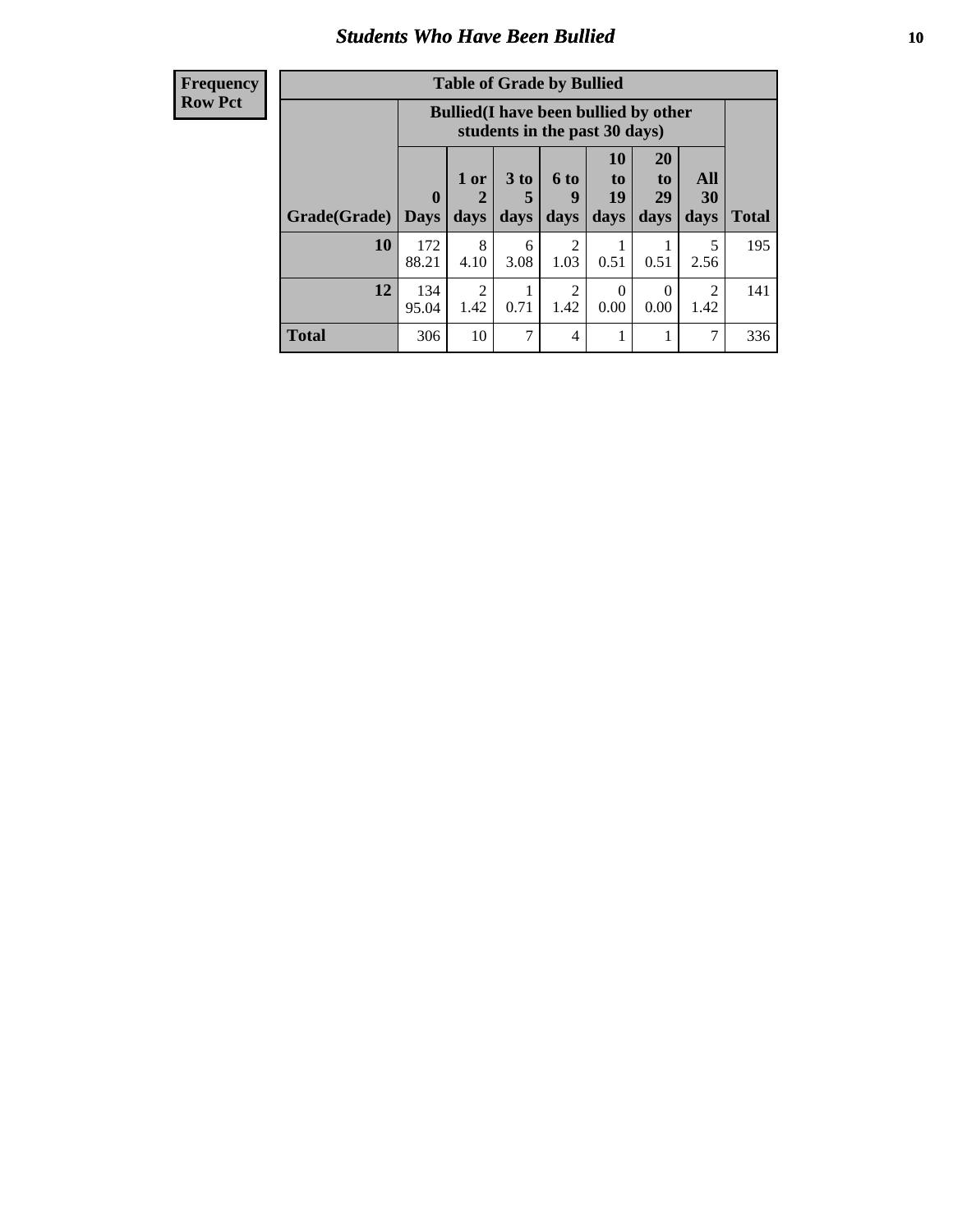#### *School Climate* **11**

| Frequency      | <b>Table of SchoolClimate1 by Grade</b>                                      |              |             |     |  |  |
|----------------|------------------------------------------------------------------------------|--------------|-------------|-----|--|--|
| <b>Col Pct</b> | Grade(Grade)<br>SchoolClimate1(I<br>10<br>12<br><b>Total</b><br>like school) |              |             |     |  |  |
|                | <b>Strongly Agree</b>                                                        | 34<br>17.44  | 33<br>23.40 | 67  |  |  |
|                | <b>Somewhat Agree</b>                                                        | 118<br>60.51 | 82<br>58.16 | 200 |  |  |
|                | <b>Somewhat Disagree</b>                                                     | 21<br>10.77  | 13<br>9.22  | 34  |  |  |
|                | <b>Strongly Disagree</b>                                                     | 22<br>11.28  | 13<br>9.22  | 35  |  |  |
|                | Total                                                                        | 195          | 141         | 336 |  |  |

| <b>Frequency</b> |
|------------------|
| <b>Col Pct</b>   |

| <b>Table of SchoolClimate2 by Grade</b>           |                    |             |              |  |  |
|---------------------------------------------------|--------------------|-------------|--------------|--|--|
| SchoolClimate2(I<br>feel successful at<br>school) | Grade(Grade)<br>10 | 12          | <b>Total</b> |  |  |
| <b>Strongly Agree</b>                             | 71<br>36.41        | 47<br>33.33 | 118          |  |  |
| <b>Somewhat Agree</b>                             | 107<br>54.87       | 82<br>58.16 | 189          |  |  |
| <b>Somewhat Disagree</b>                          | 10<br>5.13         | 11<br>7.80  | 21           |  |  |
| <b>Strongly Disagree</b>                          | 3.59               | 0.71        | 8            |  |  |
| <b>Total</b>                                      | 195                | 141         | 336          |  |  |

| Frequency      | <b>Table of SchoolClimate3 by Grade</b>                               |                    |             |              |  |  |
|----------------|-----------------------------------------------------------------------|--------------------|-------------|--------------|--|--|
| <b>Col Pct</b> | SchoolClimate3(My<br>school has high<br>standards for<br>achievement) | Grade(Grade)<br>10 | 12          | <b>Total</b> |  |  |
|                |                                                                       |                    |             |              |  |  |
|                | <b>Strongly Agree</b>                                                 | 77<br>39.49        | 53<br>37.59 | 130          |  |  |
|                | <b>Somewhat Agree</b>                                                 | 93<br>47.69        | 72<br>51.06 | 165          |  |  |
|                | <b>Somewhat Disagree</b>                                              | 17<br>8.72         | 13<br>9.22  | 30           |  |  |
|                | <b>Strongly Disagree</b>                                              | 8<br>4.10          | 3<br>2.13   | 11           |  |  |
|                | Total                                                                 | 195                | 141         | 336          |  |  |
|                |                                                                       |                    |             |              |  |  |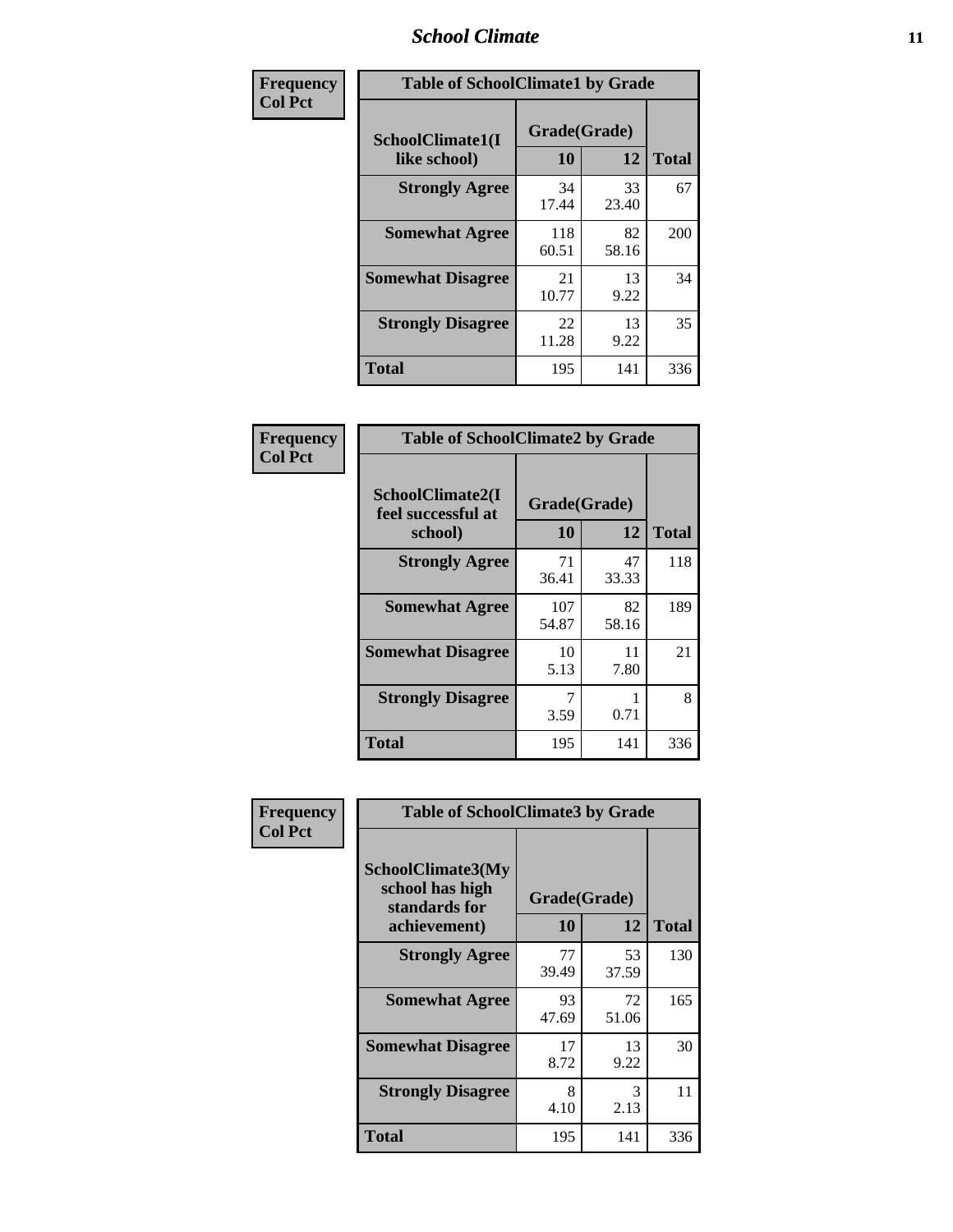### *School Climate* **12**

| Frequency      | <b>Table of SchoolClimate4 by Grade</b>                       |                    |             |              |
|----------------|---------------------------------------------------------------|--------------------|-------------|--------------|
| <b>Col Pct</b> | SchoolClimate4(My<br>school sets clear<br>rules for behavior) | Grade(Grade)<br>10 | 12          | <b>Total</b> |
|                | <b>Strongly Agree</b>                                         | 94<br>48.21        | 61<br>43.26 | 155          |
|                | <b>Somewhat Agree</b>                                         | 75<br>38.46        | 62<br>43.97 | 137          |
|                | <b>Somewhat Disagree</b>                                      | 17<br>8.72         | 15<br>10.64 | 32           |
|                | <b>Strongly Disagree</b>                                      | 9<br>4.62          | 3<br>2.13   | 12           |
|                | <b>Total</b>                                                  | 195                | 141         | 336          |

| <b>Table of SchoolClimate5 by Grade</b>                              |             |                    |              |  |  |
|----------------------------------------------------------------------|-------------|--------------------|--------------|--|--|
| SchoolClimate5(I<br>know what to do in<br>an emergency at<br>school) | 10          | Grade(Grade)<br>12 | <b>Total</b> |  |  |
|                                                                      |             |                    |              |  |  |
| <b>Strongly Agree</b>                                                | 94<br>48.21 | 77<br>54.61        | 171          |  |  |
| <b>Somewhat Agree</b>                                                | 72<br>36.92 | 50<br>35.46        | 122          |  |  |
| <b>Somewhat Disagree</b>                                             | 22<br>11.28 | 9<br>6.38          | 31           |  |  |
| <b>Strongly Disagree</b>                                             | 3.59        | 5<br>3.55          | 12           |  |  |
| Total                                                                | 195         | 141                | 336          |  |  |

| Frequency      | <b>Table of SchoolClimate6 by Grade</b> |              |             |              |  |  |
|----------------|-----------------------------------------|--------------|-------------|--------------|--|--|
| <b>Col Pct</b> |                                         |              |             |              |  |  |
|                | <b>SchoolClimate6(Teachers</b>          | Grade(Grade) |             |              |  |  |
|                | treat me with respect)                  | <b>10</b>    | 12          | <b>Total</b> |  |  |
|                | <b>Strongly Agree</b>                   | 81<br>41.54  | 56<br>39.72 | 137          |  |  |
|                | <b>Somewhat Agree</b>                   | 75<br>38.46  | 66<br>46.81 | 141          |  |  |
|                | <b>Somewhat Disagree</b>                | 22<br>11.28  | 14<br>9.93  | 36           |  |  |
|                | <b>Strongly Disagree</b>                | 17<br>8.72   | 5<br>3.55   | 22           |  |  |
|                | <b>Total</b>                            | 195          | 141         | 336          |  |  |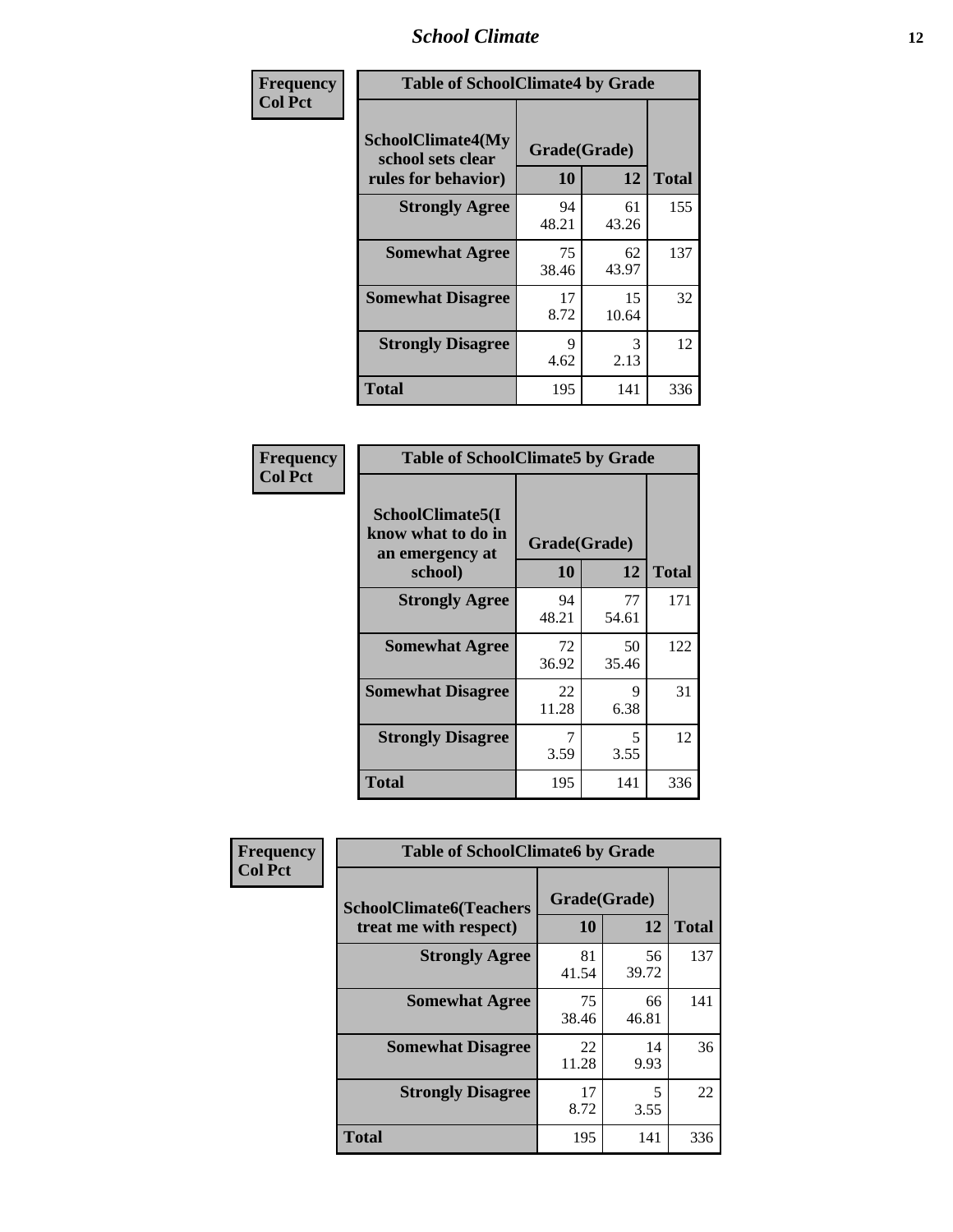### *School Climate* **13**

| Frequency      | <b>Table of SchoolClimate7 by Grade</b>                                       |                           |             |              |
|----------------|-------------------------------------------------------------------------------|---------------------------|-------------|--------------|
| <b>Col Pct</b> | <b>SchoolClimate7(Behaviors</b><br>in my class allow the<br>teacher to teach) | Grade(Grade)<br><b>10</b> | 12          | <b>Total</b> |
|                | <b>Strongly Agree</b>                                                         | 44<br>22.56               | 30<br>21.28 | 74           |
|                | <b>Somewhat Agree</b>                                                         | 105<br>53.85              | 82<br>58.16 | 187          |
|                | <b>Somewhat Disagree</b>                                                      | 32<br>16.41               | 24<br>17.02 | 56           |
|                | <b>Strongly Disagree</b>                                                      | 14<br>7.18                | 5<br>3.55   | 19           |
|                | <b>Total</b>                                                                  | 195                       | 141         | 336          |

| Frequency      | <b>Table of SchoolClimate8 by Grade</b>                                              |                    |             |              |
|----------------|--------------------------------------------------------------------------------------|--------------------|-------------|--------------|
| <b>Col Pct</b> | <b>SchoolClimate8(Students</b><br>are frequently<br>recognized for good<br>behavior) | Grade(Grade)<br>10 | 12          | <b>Total</b> |
|                | <b>Strongly Agree</b>                                                                | 38<br>19.49        | 23<br>16.31 | 61           |
|                | <b>Somewhat Agree</b>                                                                | 85<br>43.59        | 54<br>38.30 | 139          |
|                | <b>Somewhat Disagree</b>                                                             | 50<br>25.64        | 50<br>35.46 | 100          |
|                | <b>Strongly Disagree</b>                                                             | 22<br>11.28        | 14<br>9.93  | 36           |
|                | <b>Total</b>                                                                         | 195                | 141         | 336          |

| Frequency      | <b>Table of SchoolClimate9 by Grade</b>                                           |                    |                       |              |
|----------------|-----------------------------------------------------------------------------------|--------------------|-----------------------|--------------|
| <b>Col Pct</b> | SchoolClimate9(School<br>counselor would be<br>helpful if I needed<br>assistance) | Grade(Grade)<br>10 | 12                    | <b>Total</b> |
|                | <b>Strongly Agree</b>                                                             | 114<br>58.46       | 93<br>65.96           | 207          |
|                | <b>Somewhat Agree</b>                                                             | 59<br>30.26        | 39<br>27.66           | 98           |
|                | <b>Somewhat Disagree</b>                                                          | 13<br>6.67         | 6<br>4.26             | 19           |
|                | <b>Strongly Disagree</b>                                                          | 9<br>4.62          | $\mathcal{F}$<br>2.13 | 12           |
|                | Total                                                                             | 195                | 141                   | 336          |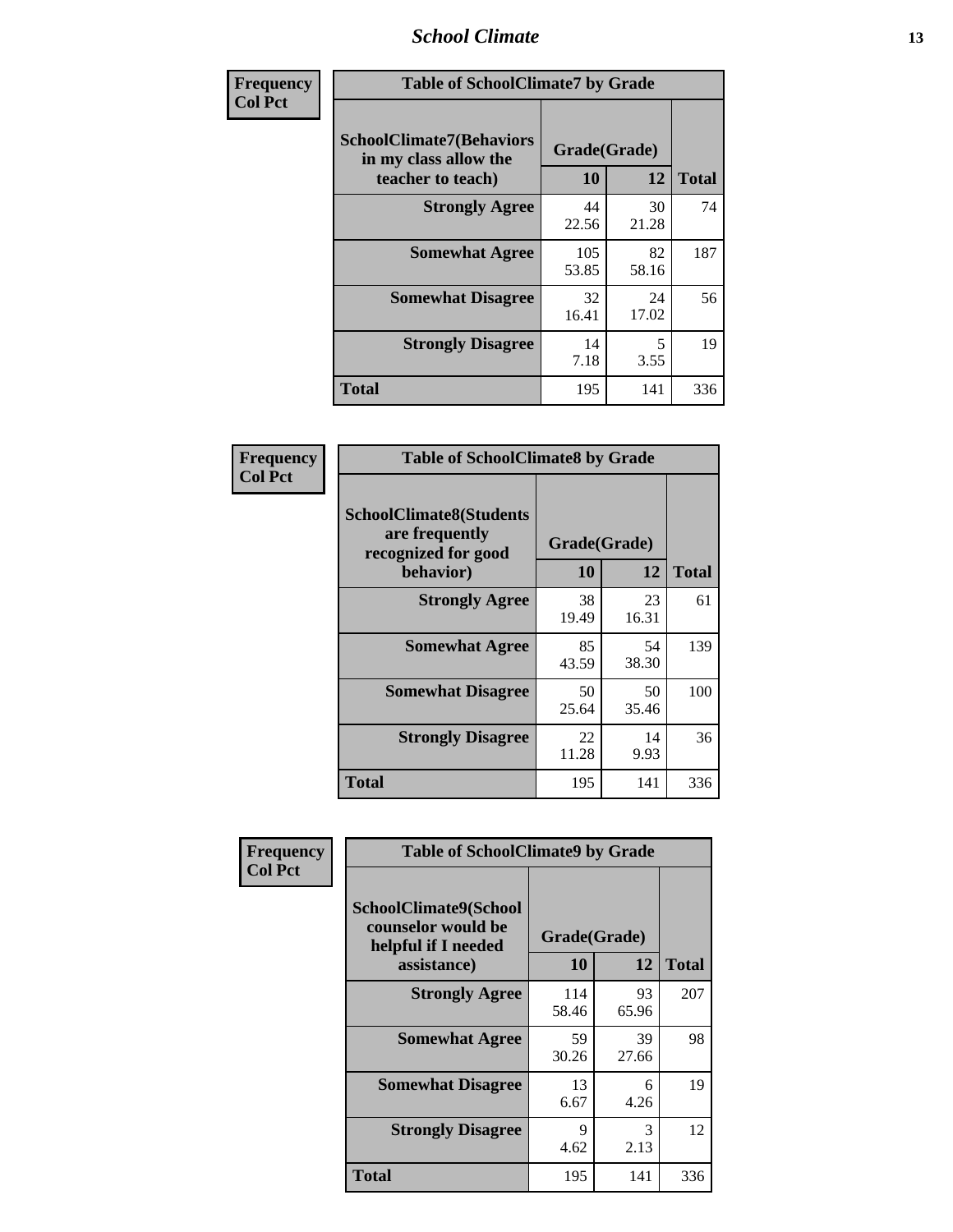### *Reasons for Dropping Out* **14**

| Frequency      | <b>Table of Dropoutreason by Grade</b>                                   |                  |                    |              |
|----------------|--------------------------------------------------------------------------|------------------|--------------------|--------------|
| <b>Col Pct</b> | Dropoutreason(If<br>I dropped out the<br>reason would<br>most likely be) | 10               | Grade(Grade)<br>12 | <b>Total</b> |
|                | <b>Won't Drop out</b>                                                    | 128<br>65.64     | 90<br>63.83        | 218          |
|                | <b>Bored</b>                                                             | 26<br>13.33      | 20<br>14.18        | 46           |
|                | <b>Family Reasons</b>                                                    | 14<br>7.18       | 11<br>7.80         | 25           |
|                | <b>Being Bullied</b>                                                     | $\Omega$<br>0.00 | 6<br>4.26          | 6            |
|                | <b>Other</b>                                                             | 27<br>13.85      | 14<br>9.93         | 41           |
|                | <b>Total</b>                                                             | 195              | 141                | 336          |

| Frequency<br><b>Col Pct</b> | <b>Table of Dropout by Grade</b>                            |                    |              |     |  |
|-----------------------------|-------------------------------------------------------------|--------------------|--------------|-----|--|
|                             | Dropout(I<br>have<br>thought<br>about<br>dropping<br>out of | Grade(Grade)<br>10 | <b>Total</b> |     |  |
|                             | school)                                                     |                    | 12           |     |  |
|                             | Yes                                                         | 55<br>28.21        | 38<br>26.95  | 93  |  |
|                             | N <sub>0</sub>                                              | 140<br>71.79       | 103<br>73.05 | 243 |  |
|                             | <b>Total</b>                                                | 195                | 141          | 336 |  |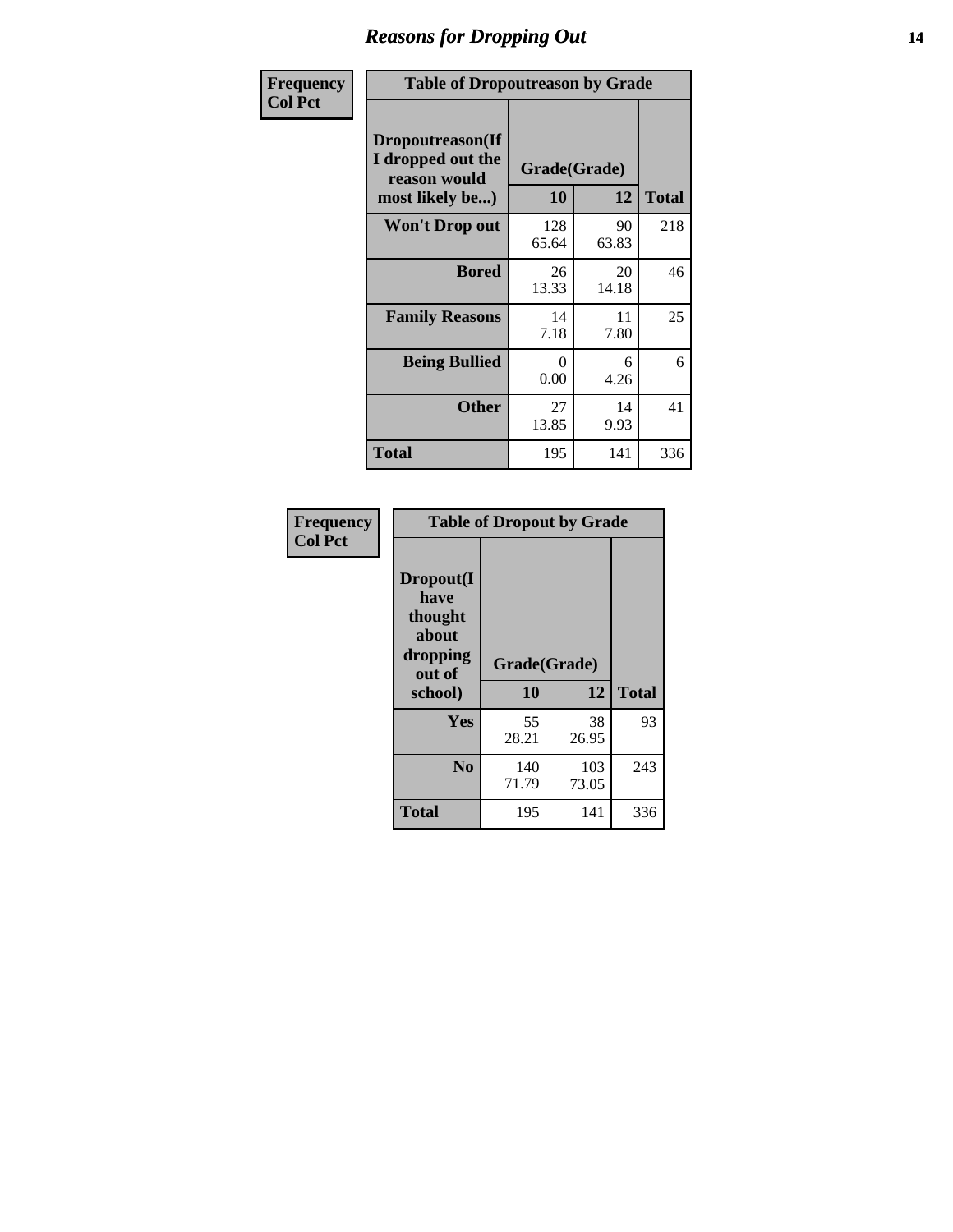*School Safety* **15**

| Frequency      | <b>Table of Gangself by Grade</b>                                                                 |                    |               |              |
|----------------|---------------------------------------------------------------------------------------------------|--------------------|---------------|--------------|
| <b>Col Pct</b> | Gangself(I<br>have<br>participated<br>in illegal<br>gang<br>activities in<br>the past 30<br>days) | Grade(Grade)<br>10 | 12            | <b>Total</b> |
|                | Yes                                                                                               | 8<br>4.10          | 0<br>0.00     | 8            |
|                | N <sub>0</sub>                                                                                    | 187<br>95.90       | 141<br>100.00 | 328          |
|                | Total                                                                                             | 195                | 141           | 336          |

| Frequency<br><b>Col Pct</b> | <b>Table of Gangpeers by Grade</b>                                                                                             |                    |              |              |
|-----------------------------|--------------------------------------------------------------------------------------------------------------------------------|--------------------|--------------|--------------|
|                             | <b>Gangpeers</b> (I<br>have friends<br>who have<br>participated<br>in illegal<br>gang<br>activities in<br>the past 30<br>days) | Grade(Grade)<br>10 | 12           | <b>Total</b> |
|                             | Yes                                                                                                                            | 27<br>13.85        | 18<br>12.77  | 45           |
|                             | N <sub>0</sub>                                                                                                                 | 168<br>86.15       | 123<br>87.23 | 291          |
|                             | <b>Total</b>                                                                                                                   | 195                | 141          | 336          |

| Frequency      | <b>Table of Pickedon by Grade</b>                                  |              |             |              |  |  |  |  |  |
|----------------|--------------------------------------------------------------------|--------------|-------------|--------------|--|--|--|--|--|
| <b>Col Pct</b> | <b>Pickedon(I have</b><br>been picked on or<br>teased at school in | Grade(Grade) |             |              |  |  |  |  |  |
|                | the past 30 days)                                                  | 10           | 12          | <b>Total</b> |  |  |  |  |  |
|                | <b>Strongly Agree</b>                                              | 20<br>10.26  | 15<br>10.64 | 35           |  |  |  |  |  |
|                | <b>Somewhat Agree</b>                                              | 26<br>13.33  | 29<br>20.57 | 55           |  |  |  |  |  |
|                | <b>Somewhat Disagree</b>                                           | 24<br>12.31  | 10<br>7.09  | 34           |  |  |  |  |  |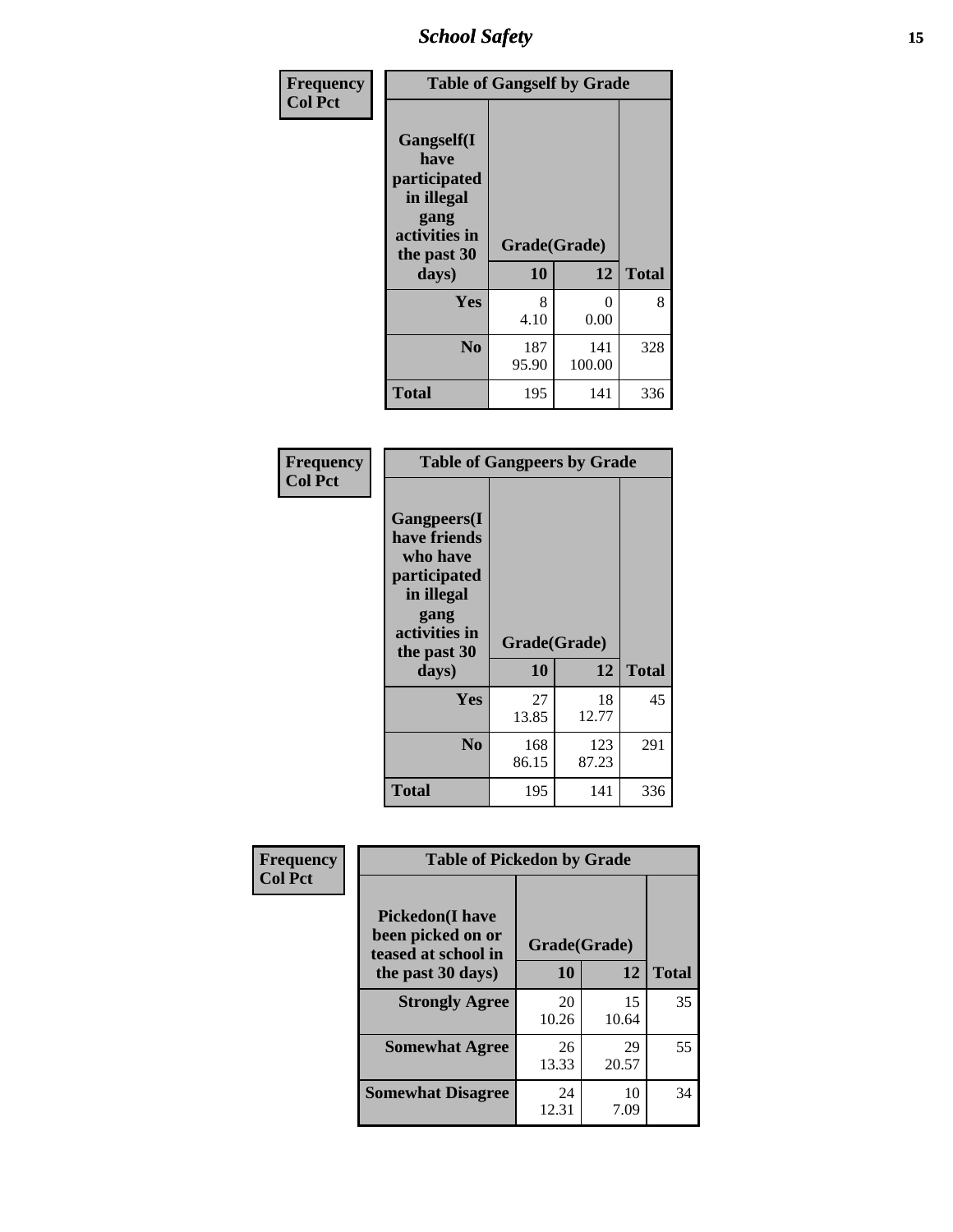# *School Safety* **16**

| <b>Frequency</b> | <b>Table of Pickedon by Grade</b>                                                        |                    |             |              |  |  |  |  |  |  |
|------------------|------------------------------------------------------------------------------------------|--------------------|-------------|--------------|--|--|--|--|--|--|
| <b>Col Pct</b>   | <b>Pickedon</b> (I have<br>been picked on or<br>teased at school in<br>the past 30 days) | Grade(Grade)<br>10 | 12          | <b>Total</b> |  |  |  |  |  |  |
|                  | <b>Strongly Disagree</b>                                                                 | 125<br>64.10       | 87<br>61.70 | 212          |  |  |  |  |  |  |
|                  | Total                                                                                    | 195                | 141         | 336          |  |  |  |  |  |  |

| Frequency      |                                                          | <b>Table of Safeschool by Grade</b> |             |              |  |  |  |  |  |
|----------------|----------------------------------------------------------|-------------------------------------|-------------|--------------|--|--|--|--|--|
| <b>Col Pct</b> | Safeschool(School<br>is a place at which I<br>feel safe) | Grade(Grade)<br>10                  | 12          | <b>Total</b> |  |  |  |  |  |
|                | <b>Strongly Agree</b>                                    | 51<br>26.15                         | 38<br>26.95 | 89           |  |  |  |  |  |
|                | <b>Somewhat Agree</b>                                    | 97<br>49.74                         | 81<br>57.45 | 178          |  |  |  |  |  |
|                | <b>Somewhat Disagree</b>                                 | 26<br>13.33                         | 12<br>8.51  | 38           |  |  |  |  |  |
|                | <b>Strongly Disagree</b>                                 | 21<br>10.77                         | 10<br>7.09  | 31           |  |  |  |  |  |
|                | Total                                                    | 195                                 | 141         | 336          |  |  |  |  |  |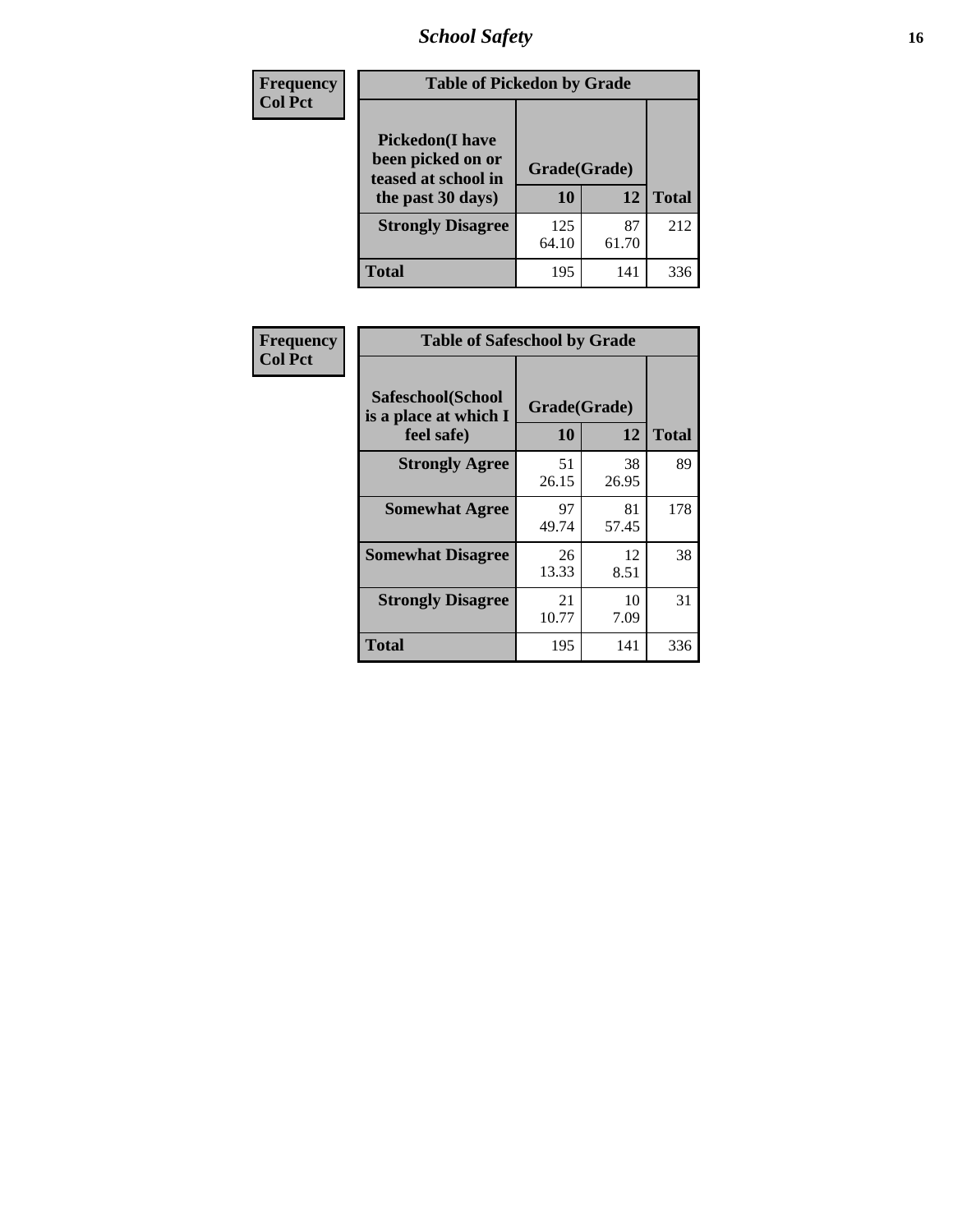*School Safety* **17**

| Frequency      |
|----------------|
| <b>Row Pct</b> |

| <b>Table of Grade by Bullied</b> |              |                                                                               |                      |                        |                |                |                        |                     |  |  |
|----------------------------------|--------------|-------------------------------------------------------------------------------|----------------------|------------------------|----------------|----------------|------------------------|---------------------|--|--|
|                                  |              | <b>Bullied</b> (I have been bullied by other<br>students in the past 30 days) |                      |                        |                |                |                        |                     |  |  |
|                                  | $\mathbf 0$  | 1 or                                                                          | 3 <sub>to</sub><br>5 | 6 to<br>q              | 10<br>to<br>19 | 20<br>to<br>29 | <b>All</b><br>30       |                     |  |  |
| Grade(Grade)   Days<br>10        | 172          | days<br>8                                                                     | days                 | days<br>$\mathfrak{D}$ | days           | days           | days<br>5              | <b>Total</b><br>195 |  |  |
|                                  | 88.21        | 4.10                                                                          | 6<br>3.08            | 1.03                   | 0.51           | 0.51           | 2.56                   |                     |  |  |
| 12                               | 134<br>95.04 | $\mathfrak{D}$<br>1.42                                                        | 0.71                 | 2<br>1.42              | 0<br>0.00      | 0<br>0.00      | $\mathfrak{D}$<br>1.42 | 141                 |  |  |
| <b>Total</b>                     | 306          | 10                                                                            | 7                    | 4                      |                |                |                        | 336                 |  |  |

| <b>Frequency</b> |
|------------------|
| <b>Row Pct</b>   |

| <b>Table of Grade by Bulliedothers</b> |                      |                                                                |                              |                   |                               |                               |                        |              |  |  |  |
|----------------------------------------|----------------------|----------------------------------------------------------------|------------------------------|-------------------|-------------------------------|-------------------------------|------------------------|--------------|--|--|--|
|                                        |                      | <b>Bulliedothers</b> (I bullied others in the past<br>30 days) |                              |                   |                               |                               |                        |              |  |  |  |
| Grade(Grade)                           | $\mathbf{0}$<br>Days | 1 or<br>days                                                   | 3 <sub>to</sub><br>5<br>days | 6 to<br>9<br>days | <b>10</b><br>to<br>19<br>days | <b>20</b><br>to<br>29<br>days | All<br>30<br>days      | <b>Total</b> |  |  |  |
| 10                                     | 168<br>86.15         | 16<br>8.21                                                     | 4<br>2.05                    | 0.51              | 3<br>1.54                     | 0.51                          | $\mathfrak{D}$<br>1.03 | 195          |  |  |  |
| 12                                     | 132<br>93.62         | 6<br>4.26                                                      | 2<br>1.42                    | 0<br>0.00         | $\Omega$<br>0.00              | $\Omega$<br>0.00              | 0.71                   | 141          |  |  |  |
| <b>Total</b>                           | 300                  | 22                                                             | 6                            |                   | 3                             |                               | 3                      | 336          |  |  |  |

| Frequency      | <b>Table of Grade by Weaponschool</b> |                                                                  |                   |                   |                        |                          |              |  |  |
|----------------|---------------------------------------|------------------------------------------------------------------|-------------------|-------------------|------------------------|--------------------------|--------------|--|--|
| <b>Row Pct</b> |                                       | <b>Weaponschool</b> (I brought a<br>weapon to school in the past |                   |                   |                        |                          |              |  |  |
|                | <b>Grade(Grade)</b>                   | $\bf{0}$<br><b>Days</b>                                          | 1 or<br>2<br>days | 6 to<br>9<br>days | 20<br>to<br>29<br>days | All<br><b>30</b><br>days | <b>Total</b> |  |  |
|                | 10                                    | 190<br>97.44                                                     | 3<br>1.54         | $\Omega$<br>0.00  | 0<br>0.00              | $\mathfrak{D}$<br>1.03   | 195          |  |  |
|                | 12                                    | 135<br>95.74                                                     | 0.71              | 2<br>1.42         | 0.71                   | 2<br>1.42                | 141          |  |  |
|                | <b>Total</b>                          | 325                                                              | $\overline{4}$    | 2                 |                        | $\overline{4}$           | 336          |  |  |

Ŧ.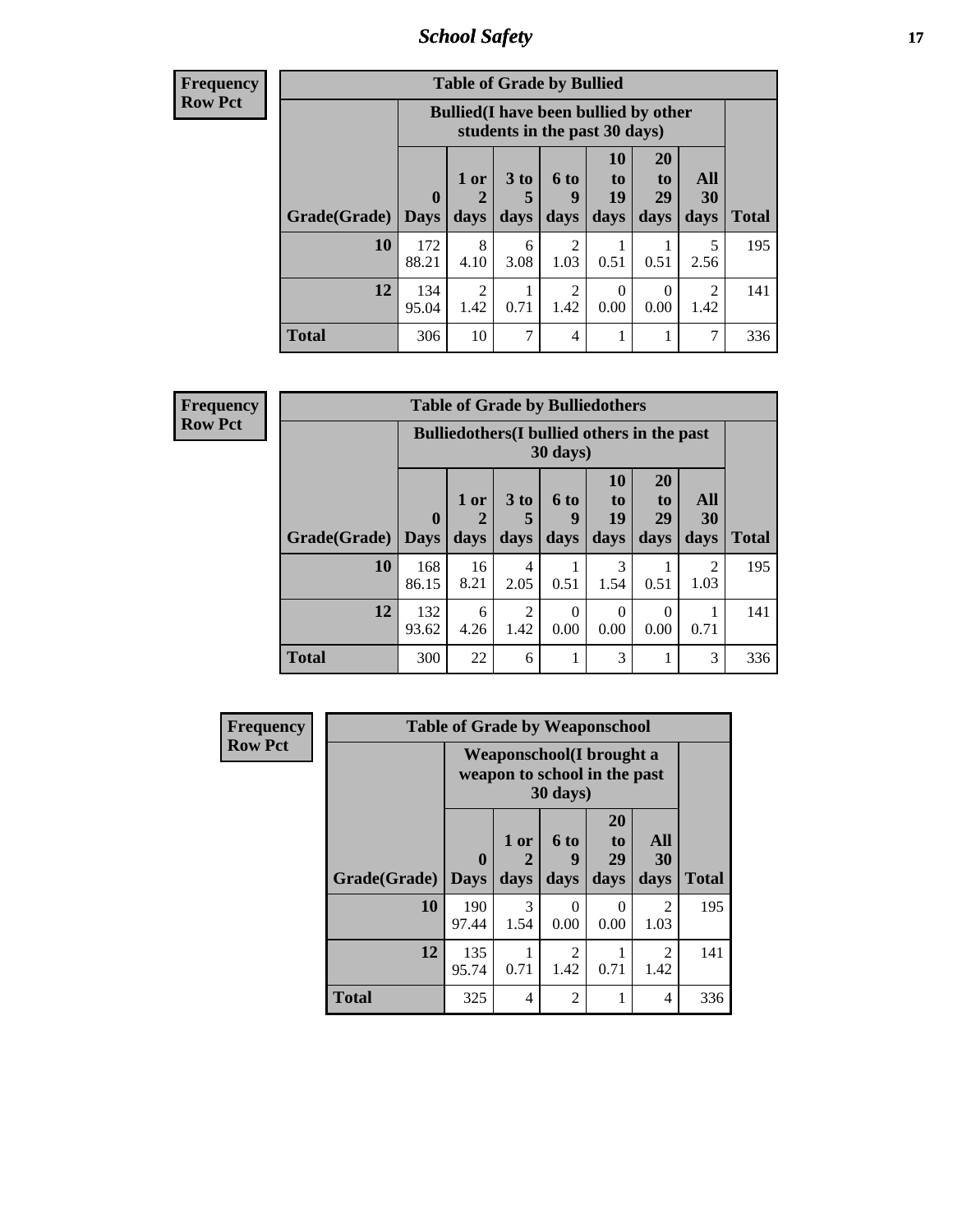*School Safety* **18**

| <b>Frequency</b> | <b>Table of Grade by Absentunsafe</b> |                  |                                                                                               |                              |                   |              |  |  |  |
|------------------|---------------------------------------|------------------|-----------------------------------------------------------------------------------------------|------------------------------|-------------------|--------------|--|--|--|
| <b>Row Pct</b>   |                                       |                  | <b>Absentunsafe</b> (I have<br>missed school because I<br>felt unsafe in the past<br>30 days) |                              |                   |              |  |  |  |
|                  | <b>Grade(Grade)</b>                   | 0<br><b>Days</b> | 1 or<br>2<br>days                                                                             | 3 <sub>to</sub><br>5<br>days | All<br>30<br>days | <b>Total</b> |  |  |  |
|                  | 10                                    | 193<br>98.97     | 0<br>0.00                                                                                     | 0.51                         | 0.51              | 195          |  |  |  |
|                  | 12                                    | 136<br>96.45     | 3<br>2.13                                                                                     | 2<br>1.42                    | 0<br>0.00         | 141          |  |  |  |
|                  | <b>Total</b>                          | 329              | 3                                                                                             | 3                            | 1                 | 336          |  |  |  |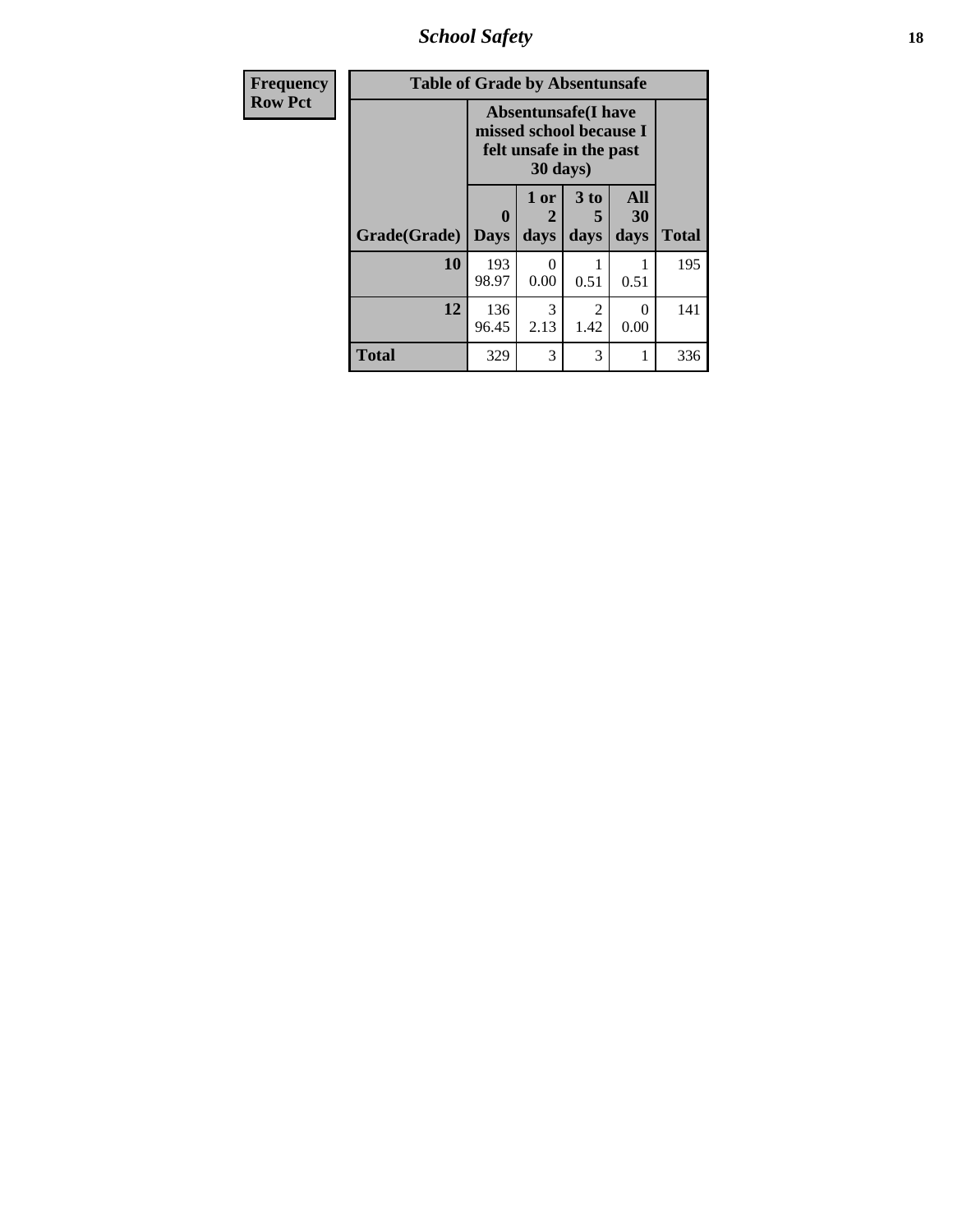# *Drug Use During Last 30 Days* **19**

#### **Frequency Row Pct**

| <b>Table of Grade by Alcohol</b> |                                    |               |                 |               |                 |                  |                     |       |  |  |
|----------------------------------|------------------------------------|---------------|-----------------|---------------|-----------------|------------------|---------------------|-------|--|--|
|                                  | Alcohol(Alcohol use, past 30 days) |               |                 |               |                 |                  |                     |       |  |  |
| Grade(Grade)                     | <b>Did</b><br>not<br>use           | $1-2$<br>days | $3 - 5$<br>days | $6-9$<br>days | $10-19$<br>days | 20-29<br>days    | <b>Every</b><br>day | Total |  |  |
| 10                               | 122<br>62.56                       | 21<br>10.77   | 15<br>7.69      | 14<br>7.18    | 12<br>6.15      | 5<br>2.56        | 6<br>3.08           | 195   |  |  |
| 12                               | 101<br>71.63                       | 15<br>10.64   | 11<br>7.80      | 3<br>2.13     | 7<br>4.96       | $\Omega$<br>0.00 | 4<br>2.84           | 141   |  |  |
| <b>Total</b>                     | 223                                | 36            | 26              | 17            | 19              | 5                | 10                  | 336   |  |  |

#### **Frequency Row Pct**

| <b>Table of Grade by Cigarettes</b>                                                                                                                              |                                                |             |           |                |           |      |              |     |  |  |
|------------------------------------------------------------------------------------------------------------------------------------------------------------------|------------------------------------------------|-------------|-----------|----------------|-----------|------|--------------|-----|--|--|
|                                                                                                                                                                  | Cigarettes (Smoking tobacco use, past 30 days) |             |           |                |           |      |              |     |  |  |
| Did<br>$6 - 9$<br>$10-19$<br>$20 - 29$<br>$3 - 5$<br>$1 - 2$<br><b>Every</b><br>not<br>Grade(Grade)<br>days<br>days<br>day<br>days<br>days<br>days<br><b>use</b> |                                                |             |           |                |           |      | <b>Total</b> |     |  |  |
| 10                                                                                                                                                               | 150<br>76.92                                   | 20<br>10.26 | 5<br>2.56 | 0.51           | 5<br>2.56 | 3.59 | 3.59         | 195 |  |  |
| 12                                                                                                                                                               | 111<br>78.72                                   | 6<br>4.26   | 5<br>3.55 | 0.71           | 5<br>3.55 | 0.71 | 12<br>8.51   | 141 |  |  |
| <b>Total</b>                                                                                                                                                     | 261                                            | 26          | 10        | $\overline{2}$ | 10        | 8    | 19           | 336 |  |  |

**Frequency Row Pct**

| <b>Table of Grade by Smokeless</b> |                                 |                                                         |                 |                 |                 |                   |                     |              |  |  |
|------------------------------------|---------------------------------|---------------------------------------------------------|-----------------|-----------------|-----------------|-------------------|---------------------|--------------|--|--|
|                                    |                                 | <b>Smokeless</b> (Chewing tobacco use,<br>past 30 days) |                 |                 |                 |                   |                     |              |  |  |
| Grade(Grade)                       | <b>Did</b><br>not<br><b>use</b> | $1 - 2$<br>days                                         | $3 - 5$<br>days | $6 - 9$<br>days | $10-19$<br>days | $20 - 29$<br>days | <b>Every</b><br>day | <b>Total</b> |  |  |
| 10                                 | 164<br>84.10                    | 13<br>6.67                                              | 0.51            | 0.51            | 4<br>2.05       | 4<br>2.05         | 8<br>4.10           | 195          |  |  |
| 12                                 | 123<br>87.23                    | 3<br>2.13                                               | 4<br>2.84       | 0<br>0.00       | 0<br>0.00       | 0.71              | 10<br>7.09          | 141          |  |  |
| <b>Total</b>                       | 287                             | 16                                                      | 5               |                 | 4               | 5                 | 18                  | 336          |  |  |

**Frequency Row Pct**

| <b>Table of Grade by Marijuana</b> |                                 |                                         |                 |                  |                 |                   |                     |       |  |  |
|------------------------------------|---------------------------------|-----------------------------------------|-----------------|------------------|-----------------|-------------------|---------------------|-------|--|--|
|                                    |                                 | Marijuana (Marijuana use, past 30 days) |                 |                  |                 |                   |                     |       |  |  |
| Grade(Grade)                       | <b>Did</b><br>not<br><b>use</b> | $1-2$<br>days                           | $3 - 5$<br>days | $6-9$<br>days    | $10-19$<br>days | $20 - 29$<br>days | <b>Every</b><br>day | Total |  |  |
| 10                                 | 169<br>86.67                    | 4<br>2.05                               | 4<br>2.05       | 6<br>3.08        | 4<br>2.05       | 4<br>2.05         | 4<br>2.05           | 195   |  |  |
| 12                                 | 129<br>91.49                    | 3<br>2.13                               | 0.71            | $\Omega$<br>0.00 | 0<br>0.00       | 1.42              | 6<br>4.26           | 141   |  |  |
| <b>Total</b>                       | 298                             | 7                                       | 5               | 6                | $\overline{4}$  | 6                 | 10                  | 336   |  |  |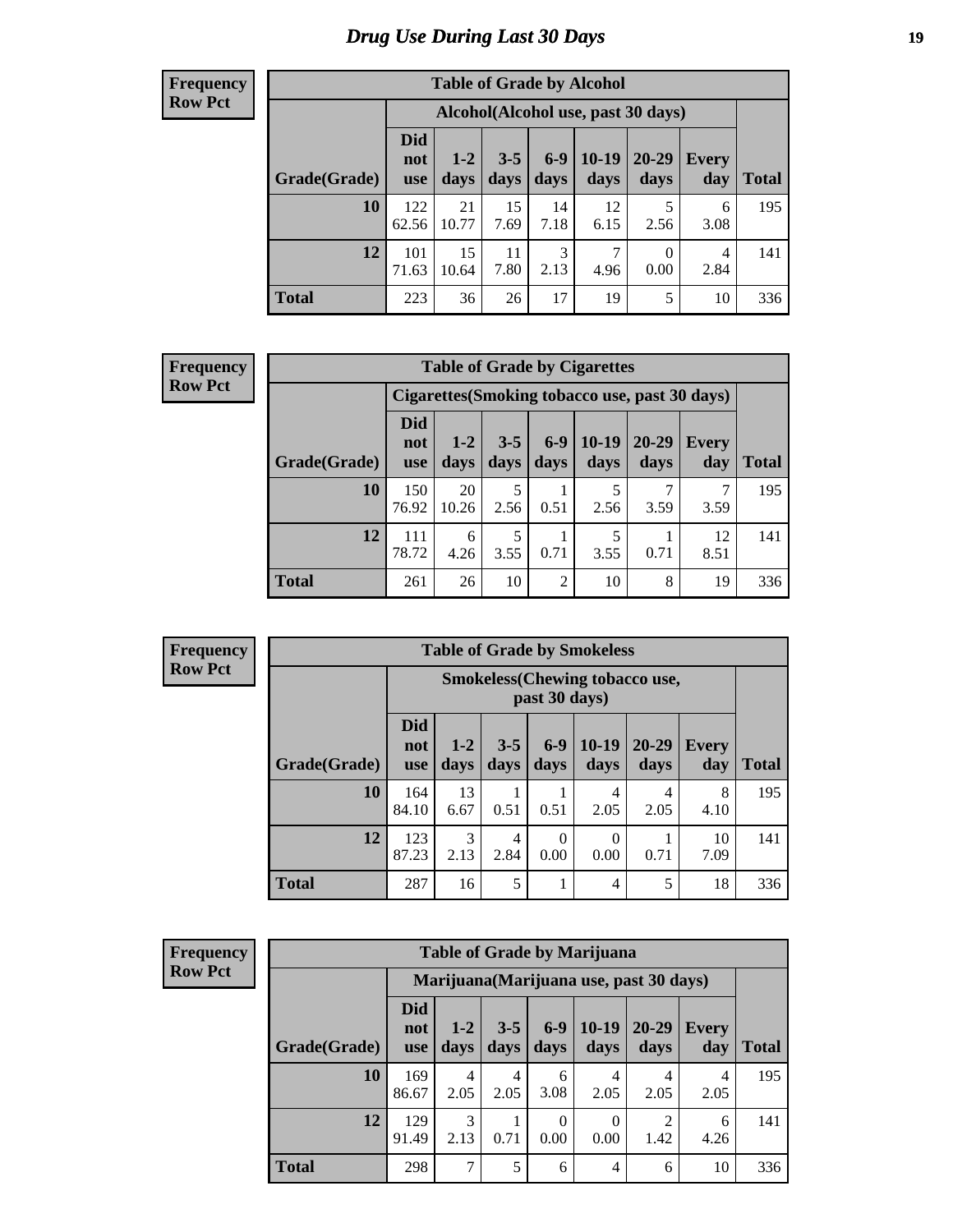# *Drug Use During Last 30 Days* 20

| <b>Frequency</b> | <b>Table of Grade by Cocaine</b> |                                        |               |                        |                  |                        |              |  |
|------------------|----------------------------------|----------------------------------------|---------------|------------------------|------------------|------------------------|--------------|--|
| <b>Row Pct</b>   |                                  | Cocaine (Cocaine use,<br>past 30 days) |               |                        |                  |                        |              |  |
|                  | Grade(Grade)                     | <b>Did</b><br>not<br><b>use</b>        | $1-2$<br>days | $3 - 5$<br>days        | $6-9$<br>days    | <b>Every</b><br>day    | <b>Total</b> |  |
|                  | 10                               | 189<br>96.92                           | 0.51          | $\overline{c}$<br>1.03 | 0.51             | $\overline{2}$<br>1.03 | 195          |  |
|                  | 12                               | 132<br>93.62                           | 3<br>2.13     | 4<br>2.84              | $\Omega$<br>0.00 | 2<br>1.42              | 141          |  |
|                  | <b>Total</b>                     | 321                                    | 4             | 6                      |                  | $\overline{4}$         | 336          |  |

| Frequency      |              | <b>Table of Grade by Inhalants</b> |                                        |                 |               |                  |              |              |  |  |
|----------------|--------------|------------------------------------|----------------------------------------|-----------------|---------------|------------------|--------------|--------------|--|--|
| <b>Row Pct</b> |              |                                    | Inhalants (Inhalant use, past 30 days) |                 |               |                  |              |              |  |  |
|                | Grade(Grade) | <b>Did</b><br>not<br><b>use</b>    | $1-2$<br>days                          | $3 - 5$<br>days | $6-9$<br>days | $10-19$<br>days  | Every<br>day | <b>Total</b> |  |  |
|                | 10           | 189<br>96.92                       | 0.51                                   | 0.51            | 0.51          | 0.51             | 2<br>1.03    | 195          |  |  |
|                | 12           | 137<br>97.16                       | $\Omega$<br>0.00                       | 0.71            | 0<br>0.00     | $\Omega$<br>0.00 | 3<br>2.13    | 141          |  |  |
|                | <b>Total</b> | 326                                |                                        | $\overline{c}$  |               |                  | 5            | 336          |  |  |

| Frequency      | <b>Table of Grade by Steroids</b> |                                         |                 |                 |                   |                        |              |  |
|----------------|-----------------------------------|-----------------------------------------|-----------------|-----------------|-------------------|------------------------|--------------|--|
| <b>Row Pct</b> |                                   | Steroids (Steroid use,<br>past 30 days) |                 |                 |                   |                        |              |  |
|                | Grade(Grade)                      | <b>Did</b><br>not<br><b>use</b>         | $1 - 2$<br>days | $3 - 5$<br>days | $20 - 29$<br>days | Every<br>day           | <b>Total</b> |  |
|                | 10                                | 191<br>97.95                            | 0.51            | 0.51            | 0.51              | 0.51                   | 195          |  |
|                | 12                                | 138<br>97.87                            | 0.71            | 0<br>0.00       | 0.00              | $\overline{2}$<br>1.42 | 141          |  |
|                | <b>Total</b>                      | 329                                     | $\overline{2}$  | 1               |                   | 3                      | 336          |  |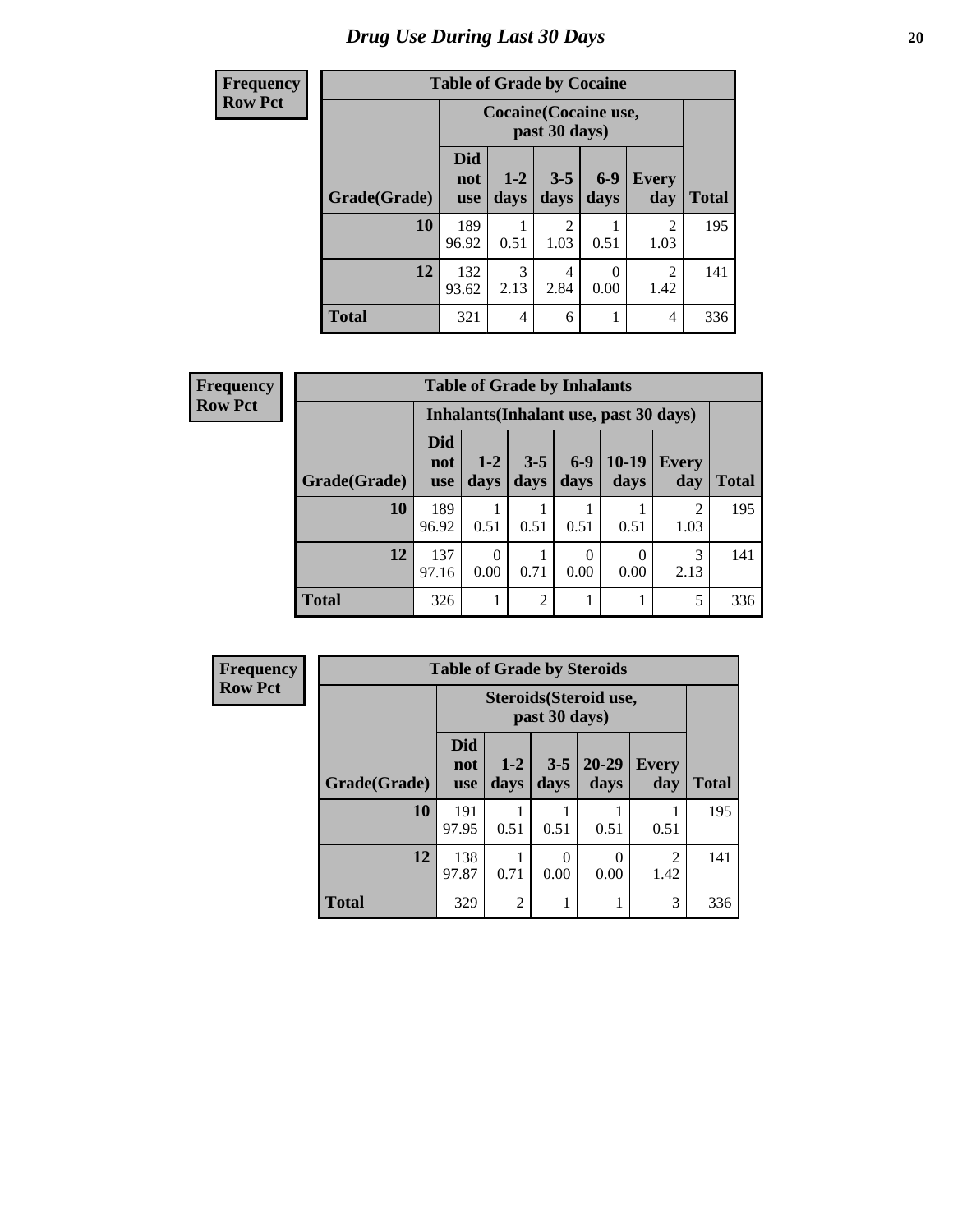**Frequency Row Pct**

| <b>Table of Grade by Ecstasy</b> |                                 |                                     |               |                 |               |                     |              |  |  |  |
|----------------------------------|---------------------------------|-------------------------------------|---------------|-----------------|---------------|---------------------|--------------|--|--|--|
|                                  |                                 | Ecstasy (Ecstasy use, past 30 days) |               |                 |               |                     |              |  |  |  |
| Grade(Grade)                     | <b>Did</b><br>not<br><b>use</b> | $1 - 2$<br>days                     | $6-9$<br>days | $10-19$<br>days | 20-29<br>days | <b>Every</b><br>day | <b>Total</b> |  |  |  |
| 10                               | 190<br>97.44                    | 0.51                                | 0<br>0.00     | 0<br>0.00       | 3<br>1.54     | 0.51                | 195          |  |  |  |
| 12                               | 138<br>97.87                    | 0<br>0.00                           | 0.71          | 0.71            | 0.00          | 0.71                | 141          |  |  |  |
| <b>Total</b>                     | 328                             | 1                                   |               |                 | 3             | 2                   | 336          |  |  |  |

| <b>Frequency</b> | <b>Table of Grade by Meth</b> |                       |                                                    |                     |              |  |  |  |  |
|------------------|-------------------------------|-----------------------|----------------------------------------------------|---------------------|--------------|--|--|--|--|
| <b>Row Pct</b>   |                               |                       | <b>Meth</b> (Methamphetamine<br>use, past 30 days) |                     |              |  |  |  |  |
|                  | Grade(Grade)                  | Did not<br><b>use</b> | $20 - 29$<br>days                                  | <b>Every</b><br>day | <b>Total</b> |  |  |  |  |
|                  | 10                            | 193<br>98.97          | 0.51                                               | 0.51                | 195          |  |  |  |  |
|                  | 12                            | 139<br>98.58          | 0.71                                               | 0.71                | 141          |  |  |  |  |
|                  | <b>Total</b>                  | 332                   | $\overline{2}$                                     | $\overline{2}$      | 336          |  |  |  |  |

| <b>Frequency</b> |              | <b>Table of Grade by Hallucinogens</b> |                                  |                  |                 |                     |              |
|------------------|--------------|----------------------------------------|----------------------------------|------------------|-----------------|---------------------|--------------|
| <b>Row Pct</b>   |              |                                        | Hallucinogens (Hallucinogen use, | past 30 days)    |                 |                     |              |
|                  | Grade(Grade) | <b>Did</b><br>not<br><b>use</b>        | $1-2$<br>days                    | $6 - 9$<br>days  | $10-19$<br>days | <b>Every</b><br>day | <b>Total</b> |
|                  | 10           | 192<br>98.46                           | 0.51                             | $\Omega$<br>0.00 | 0.51            | 0.51                | 195          |
|                  | 12           | 139<br>98.58                           | ∩<br>0.00                        | 0.71             | 0<br>0.00       | 0.71                | 141          |
|                  | <b>Total</b> | 331                                    |                                  |                  | 1               | $\overline{2}$      | 336          |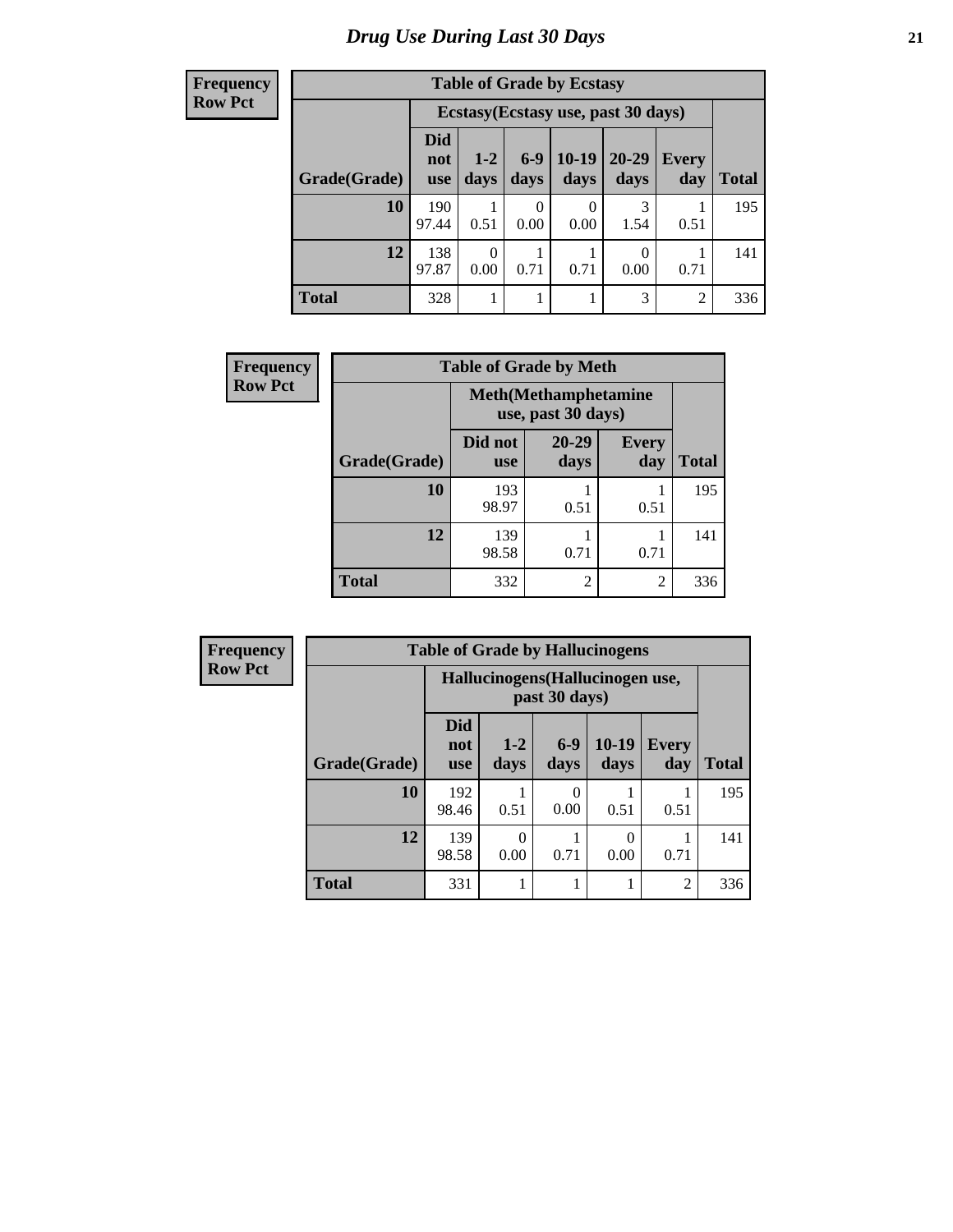#### **Frequency Row Pct**

| <b>Table of Grade by Prescription</b> |                                                                                                                                                     |                                                                                |           |                  |                |           |                        |              |  |  |
|---------------------------------------|-----------------------------------------------------------------------------------------------------------------------------------------------------|--------------------------------------------------------------------------------|-----------|------------------|----------------|-----------|------------------------|--------------|--|--|
|                                       |                                                                                                                                                     | <b>Prescription</b> (Prescription drugs not<br>prescribed to me, past 30 days) |           |                  |                |           |                        |              |  |  |
| Grade(Grade)                          | <b>Did</b><br>$6 - 9$<br>$10-19$<br>20-29<br>$3 - 5$<br>$1 - 2$<br><b>Every</b><br>not<br>days<br>days<br>days<br>days<br>day<br>days<br><b>use</b> |                                                                                |           |                  |                |           |                        | <b>Total</b> |  |  |
| 10                                    | 180<br>92.31                                                                                                                                        | 8<br>4.10                                                                      | 2<br>1.03 | 2<br>1.03        | 0.51           | 0<br>0.00 | 2<br>1.03              | 195          |  |  |
| 12                                    | 133<br>94.33                                                                                                                                        | 3<br>2.13                                                                      | 0.71      | $\Omega$<br>0.00 | 0.71           | 0.71      | $\mathfrak{D}$<br>1.42 | 141          |  |  |
| <b>Total</b>                          | 313                                                                                                                                                 | 11                                                                             | 3         | $\overline{2}$   | $\overline{2}$ |           | $\overline{4}$         | 336          |  |  |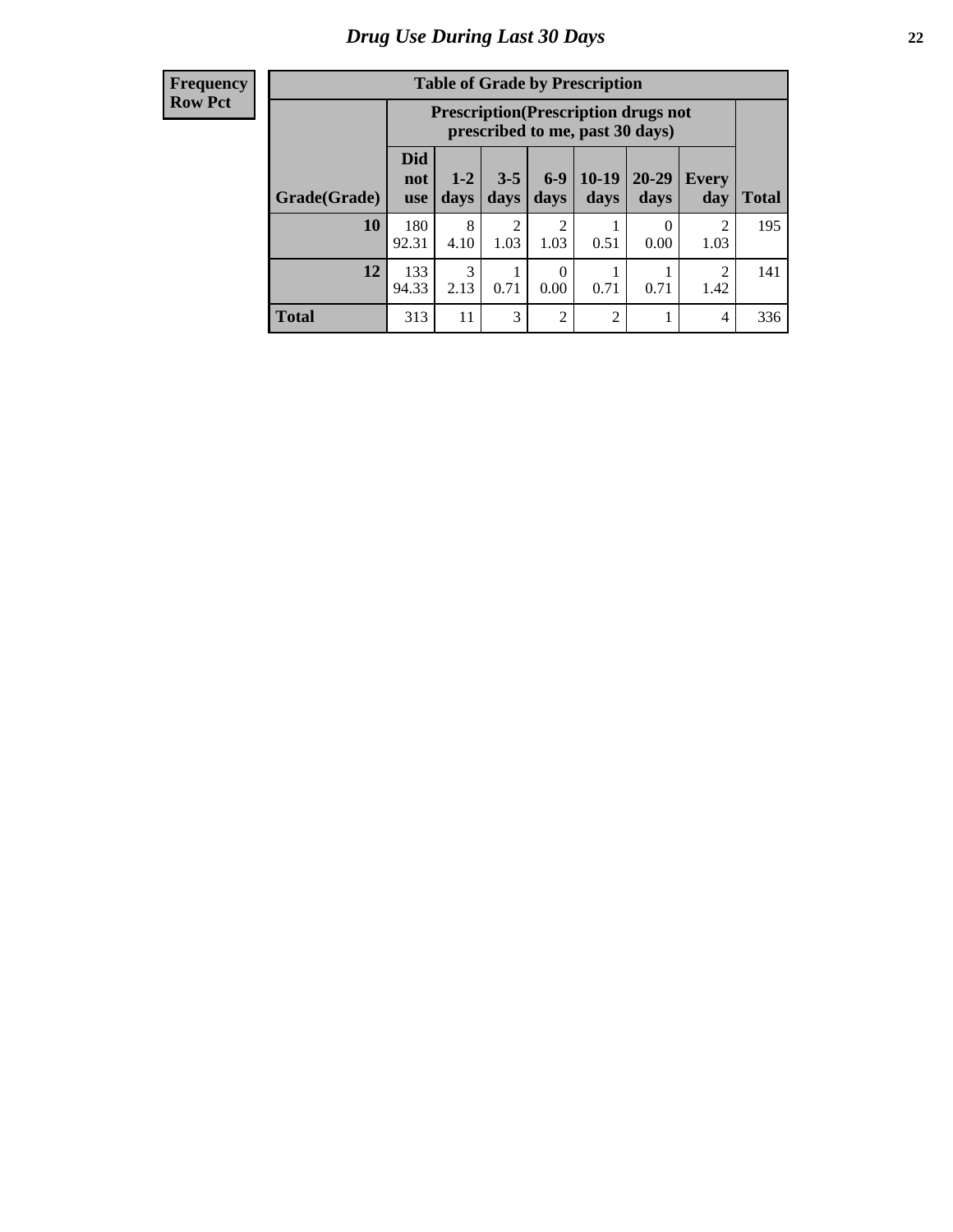| Frequency      | <b>Table of Alcoholease by Grade</b>              |                    |             |              |  |  |  |
|----------------|---------------------------------------------------|--------------------|-------------|--------------|--|--|--|
| <b>Col Pct</b> | <b>Alcoholease</b> (It is<br>easy to get alcohol) | Grade(Grade)<br>10 | 12          | <b>Total</b> |  |  |  |
|                | <b>Strongly Agree</b>                             | 58<br>29.74        | 67<br>47.52 | 125          |  |  |  |
|                | <b>Somewhat Agree</b>                             | 74<br>37.95        | 46<br>32.62 | 120          |  |  |  |
|                | <b>Somewhat Disagree</b>                          | 26<br>13.33        | 9<br>6.38   | 35           |  |  |  |
|                | <b>Strongly Disagree</b>                          | 37<br>18.97        | 19<br>13.48 | 56           |  |  |  |
|                | <b>Total</b>                                      | 195                | 141         | 336          |  |  |  |

| Frequency      | <b>Table of Cigarettesease by Grade</b>                  |                           |                       |              |  |  |  |  |
|----------------|----------------------------------------------------------|---------------------------|-----------------------|--------------|--|--|--|--|
| <b>Col Pct</b> | Cigarettesease (It is<br>easy to get smoking<br>tobacco) | Grade(Grade)<br><b>10</b> | 12                    | <b>Total</b> |  |  |  |  |
|                | <b>Strongly Agree</b>                                    | 72<br>36.92               | 93<br>65.96           | 165          |  |  |  |  |
|                | <b>Somewhat Agree</b>                                    | 48<br>24.62               | 31<br>21.99           | 79           |  |  |  |  |
|                | <b>Somewhat Disagree</b>                                 | 28<br>14.36               | $\mathcal{L}$<br>1.42 | 30           |  |  |  |  |
|                | <b>Strongly Disagree</b>                                 | 47<br>24.10               | 15<br>10.64           | 62           |  |  |  |  |
|                | Total                                                    | 195                       | 141                   | 336          |  |  |  |  |

| Frequency      | <b>Table of Smokelessease by Grade</b>             |              |                       |              |
|----------------|----------------------------------------------------|--------------|-----------------------|--------------|
| <b>Col Pct</b> | <b>Smokelessease</b> (It is<br>easy to get chewing | Grade(Grade) |                       |              |
|                | tobacco)                                           | 10           | 12                    | <b>Total</b> |
|                | <b>Strongly Agree</b>                              | 82<br>42.05  | 86<br>60.99           | 168          |
|                | <b>Somewhat Agree</b>                              | 41<br>21.03  | 36<br>25.53           | 77           |
|                | <b>Somewhat Disagree</b>                           | 23<br>11.79  | $\mathcal{L}$<br>1.42 | 25           |
|                | <b>Strongly Disagree</b>                           | 49<br>25.13  | 17<br>12.06           | 66           |
|                | Total                                              | 195          | 141                   | 336          |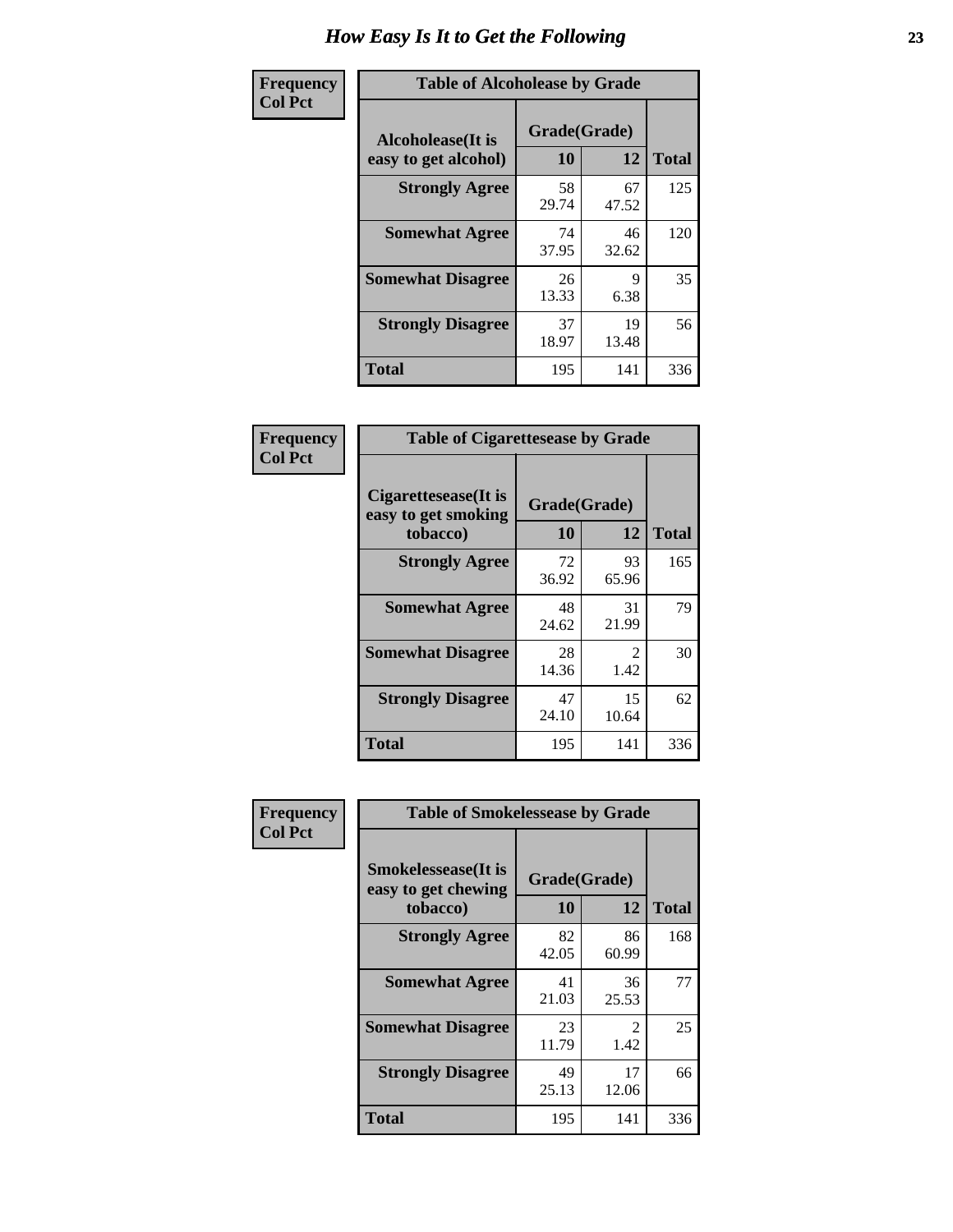| Frequency      | <b>Table of Marijuanaease by Grade</b>           |                    |             |              |  |  |  |  |
|----------------|--------------------------------------------------|--------------------|-------------|--------------|--|--|--|--|
| <b>Col Pct</b> | Marijuanaease(It is<br>easy to get<br>marijuana) | Grade(Grade)<br>10 | 12          | <b>Total</b> |  |  |  |  |
|                | <b>Strongly Agree</b>                            | 43<br>22.05        | 46<br>32.62 | 89           |  |  |  |  |
|                | <b>Somewhat Agree</b>                            | 47<br>24.10        | 47<br>33.33 | 94           |  |  |  |  |
|                | <b>Somewhat Disagree</b>                         | 35<br>17.95        | 14<br>9.93  | 49           |  |  |  |  |
|                | <b>Strongly Disagree</b>                         | 70<br>35.90        | 34<br>24.11 | 104          |  |  |  |  |
|                | Total                                            | 195                | 141         | 336          |  |  |  |  |

| <b>Table of Cocaineease by Grade</b>              |                    |              |     |  |  |  |  |  |  |  |  |
|---------------------------------------------------|--------------------|--------------|-----|--|--|--|--|--|--|--|--|
| <b>Cocaineease</b> (It is<br>easy to get cocaine) | Grade(Grade)<br>10 | <b>Total</b> |     |  |  |  |  |  |  |  |  |
| <b>Strongly Agree</b>                             | 24<br>12.31        | 20<br>14.18  | 44  |  |  |  |  |  |  |  |  |
| <b>Somewhat Agree</b>                             | 31<br>15.90        | 41<br>29.08  | 72  |  |  |  |  |  |  |  |  |
| <b>Somewhat Disagree</b>                          | 46<br>23.59        | 33<br>23.40  | 79  |  |  |  |  |  |  |  |  |
| <b>Strongly Disagree</b>                          | 94<br>48.21        | 47<br>33.33  | 141 |  |  |  |  |  |  |  |  |
| <b>Total</b>                                      | 195                | 141          | 336 |  |  |  |  |  |  |  |  |

| Frequency      | <b>Table of Inhalantsease by Grade</b>     |              |             |              |
|----------------|--------------------------------------------|--------------|-------------|--------------|
| <b>Col Pct</b> | <b>Inhalantsease</b> (It is<br>easy to get | Grade(Grade) |             |              |
|                | inhalants)                                 | 10           | 12          | <b>Total</b> |
|                | <b>Strongly Agree</b>                      | 47<br>24.10  | 46<br>32.62 | 93           |
|                | <b>Somewhat Agree</b>                      | 36<br>18.46  | 38<br>26.95 | 74           |
|                | <b>Somewhat Disagree</b>                   | 29<br>14.87  | 18<br>12.77 | 47           |
|                | <b>Strongly Disagree</b>                   | 83<br>42.56  | 39<br>27.66 | 122          |
|                | <b>Total</b>                               | 195          | 141         | 336          |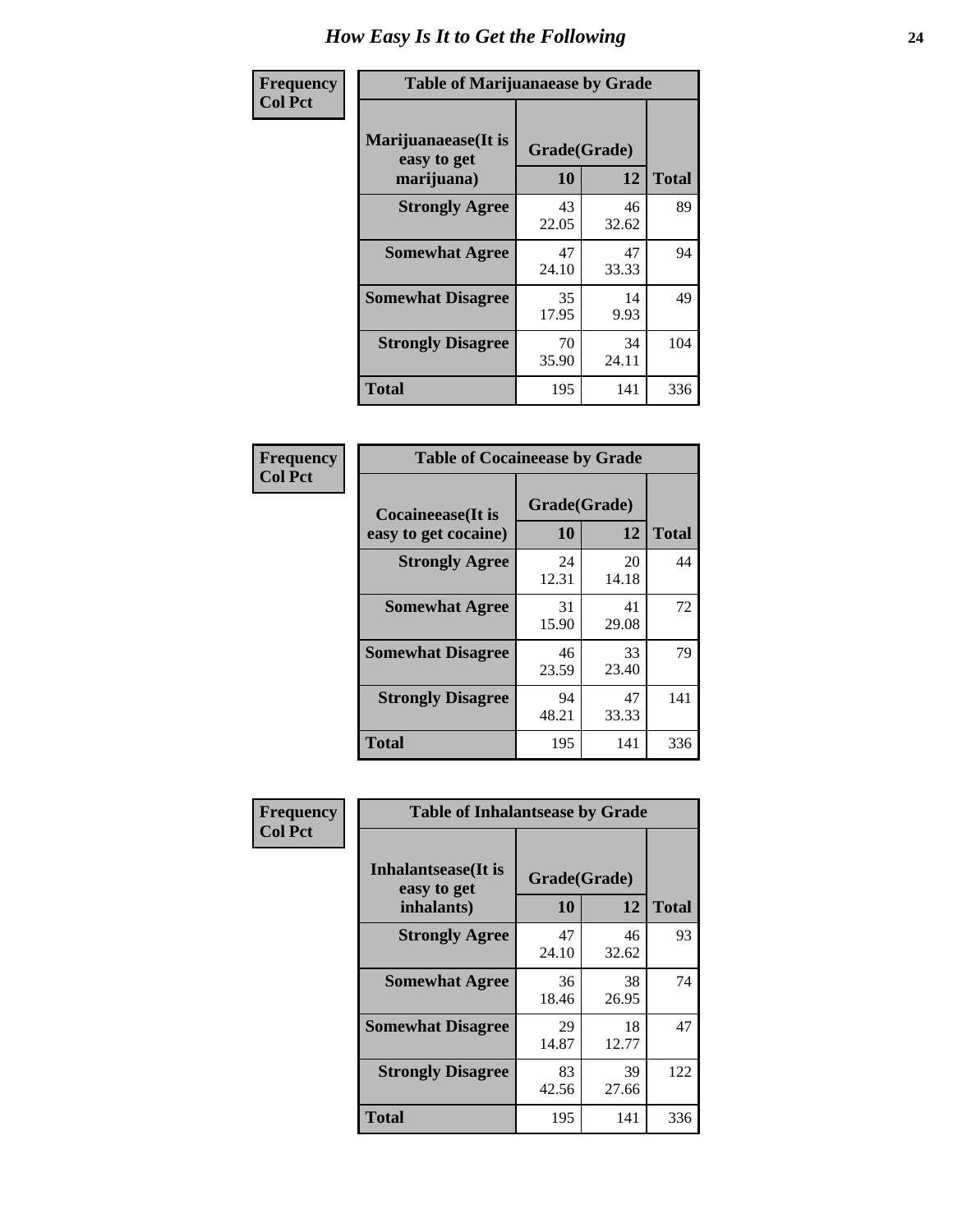| Frequency      |                                                     | <b>Table of Steroidsease by Grade</b> |             |              |  |  |  |  |  |  |  |  |
|----------------|-----------------------------------------------------|---------------------------------------|-------------|--------------|--|--|--|--|--|--|--|--|
| <b>Col Pct</b> | <b>Steroidsease</b> (It is<br>easy to get steroids) | Grade(Grade)<br>10                    | 12          | <b>Total</b> |  |  |  |  |  |  |  |  |
|                | <b>Strongly Agree</b>                               | 20<br>10.26                           | 20<br>14.18 | 40           |  |  |  |  |  |  |  |  |
|                | <b>Somewhat Agree</b>                               | 36<br>18.46                           | 39<br>27.66 | 75           |  |  |  |  |  |  |  |  |
|                | <b>Somewhat Disagree</b>                            | 44<br>22.56                           | 31<br>21.99 | 75           |  |  |  |  |  |  |  |  |
|                | <b>Strongly Disagree</b>                            | 95<br>48.72                           | 51<br>36.17 | 146          |  |  |  |  |  |  |  |  |
|                | <b>Total</b>                                        | 195                                   | 141         | 336          |  |  |  |  |  |  |  |  |

| Frequency      | <b>Table of Ecstasyease by Grade</b>              |                    |             |              |  |  |  |  |  |  |  |  |
|----------------|---------------------------------------------------|--------------------|-------------|--------------|--|--|--|--|--|--|--|--|
| <b>Col Pct</b> | <b>Ecstasyease</b> (It is<br>easy to get ecstasy) | Grade(Grade)<br>10 | 12          | <b>Total</b> |  |  |  |  |  |  |  |  |
|                | <b>Strongly Agree</b>                             | 22<br>11.28        | 17<br>12.06 | 39           |  |  |  |  |  |  |  |  |
|                | <b>Somewhat Agree</b>                             | 27<br>13.85        | 36<br>25.53 | 63           |  |  |  |  |  |  |  |  |
|                | <b>Somewhat Disagree</b>                          | 47<br>24.10        | 35<br>24.82 | 82           |  |  |  |  |  |  |  |  |
|                | <b>Strongly Disagree</b>                          | 99<br>50.77        | 53<br>37.59 | 152          |  |  |  |  |  |  |  |  |
|                | <b>Total</b>                                      | 195                | 141         | 336          |  |  |  |  |  |  |  |  |

| Frequency      | <b>Table of Methease by Grade</b>                          |                    |             |              |
|----------------|------------------------------------------------------------|--------------------|-------------|--------------|
| <b>Col Pct</b> | <b>Methease</b> (It is easy<br>to get<br>methamphetamines) | Grade(Grade)<br>10 | 12          | <b>Total</b> |
|                | <b>Strongly Agree</b>                                      | 20<br>10.26        | 14<br>9.93  | 34           |
|                | <b>Somewhat Agree</b>                                      | 23<br>11.79        | 32<br>22.70 | 55           |
|                | <b>Somewhat Disagree</b>                                   | 44<br>22.56        | 34<br>24.11 | 78           |
|                | <b>Strongly Disagree</b>                                   | 108<br>55.38       | 61<br>43.26 | 169          |
|                | <b>Total</b>                                               | 195                | 141         | 336          |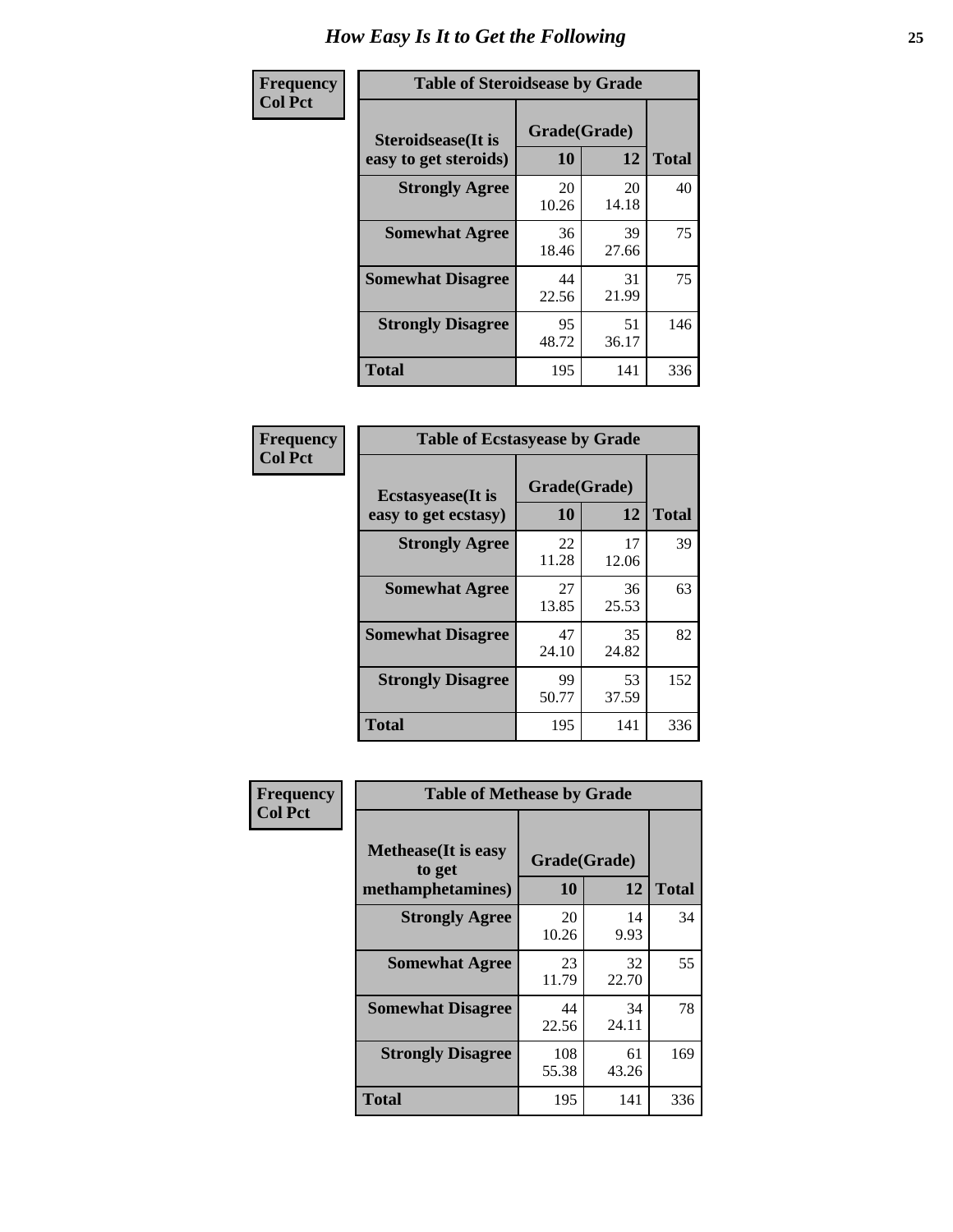| <b>Frequency</b> | <b>Table of Hallucinogensease by Grade</b>               |                    |             |              |
|------------------|----------------------------------------------------------|--------------------|-------------|--------------|
| <b>Col Pct</b>   | Hallucinogensease(It<br>is easy to get<br>hallucinogens) | Grade(Grade)<br>10 | 12          | <b>Total</b> |
|                  | <b>Strongly Agree</b>                                    | 21<br>10.77        | 16<br>11.35 | 37           |
|                  | <b>Somewhat Agree</b>                                    | 27<br>13.85        | 26<br>18.44 | 53           |
|                  | <b>Somewhat Disagree</b>                                 | 42<br>21.54        | 37<br>26.24 | 79           |
|                  | <b>Strongly Disagree</b>                                 | 105<br>53.85       | 62<br>43.97 | 167          |
|                  | <b>Total</b>                                             | 195                | 141         | 336          |

| Frequency<br>Col Pct |
|----------------------|
|                      |

| <b>Table of Prescriptionease by Grade</b>                                                |             |              |              |  |  |  |  |  |  |  |
|------------------------------------------------------------------------------------------|-------------|--------------|--------------|--|--|--|--|--|--|--|
| <b>Prescriptionease</b> (It<br>is easy to get<br>prescription drugs<br>not prescribed to |             | Grade(Grade) |              |  |  |  |  |  |  |  |
| me)                                                                                      | 10          | 12           | <b>Total</b> |  |  |  |  |  |  |  |
| <b>Strongly Agree</b>                                                                    | 55<br>28.21 | 42<br>29.79  | 97           |  |  |  |  |  |  |  |
| <b>Somewhat Agree</b>                                                                    | 36<br>18.46 | 37<br>26.24  | 73           |  |  |  |  |  |  |  |
| <b>Somewhat Disagree</b>                                                                 | 22<br>11.28 | 20<br>14.18  | 42           |  |  |  |  |  |  |  |
| <b>Strongly Disagree</b>                                                                 | 82<br>42.05 | 42<br>29.79  | 124          |  |  |  |  |  |  |  |
| Total                                                                                    | 195         | 141          | 336          |  |  |  |  |  |  |  |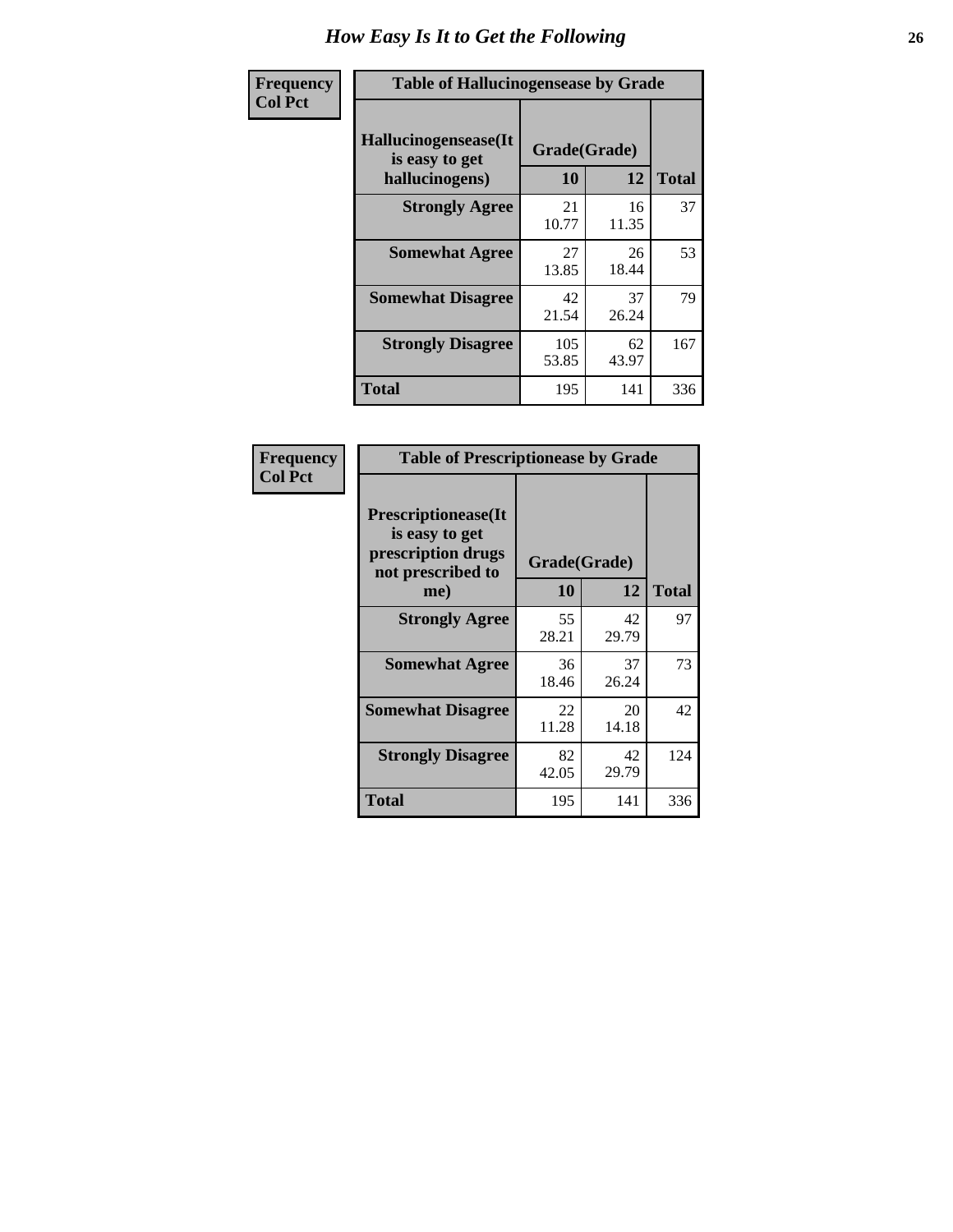*Age at Onset of Use* **27** *Results for "Age at Onset of Use" questions exclude students who said they did not use that substance*

| <b>Frequency</b> | <b>Table of Grade by Alcoholinit</b> |                        |                  |           |                        |                |                           |             |             |                                                  |                      |                       |              |
|------------------|--------------------------------------|------------------------|------------------|-----------|------------------------|----------------|---------------------------|-------------|-------------|--------------------------------------------------|----------------------|-----------------------|--------------|
| <b>Row Pct</b>   |                                      |                        |                  |           |                        |                |                           |             |             | Alcoholinit (I started using alcohol when I was) |                      |                       |              |
|                  | Grade(Grade)                         | <b>8 or</b><br>vounger | 9                | 10        | 11                     | 12             | 13                        | 14          | 15          | <b>16</b>                                        | 17                   | <b>18 or</b><br>older | <b>Total</b> |
|                  | 10                                   | 13<br>13.27            | 2<br>2.04        | 8<br>8.16 | $\overline{4}$<br>4.08 | $\overline{4}$ | 23<br>$4.08$   23.47      | 21<br>21.43 | 15<br>15.31 | 6<br>6.12                                        | $\theta$<br>$0.00\,$ | 2.04                  | 98           |
|                  | 12                                   | 3<br>4.29              | $\Omega$<br>0.00 | 1.43      | 1.43                   | 7.14           | 11<br>15.71               | 7<br>10.00  | 18<br>25.71 | 16<br>22.86                                      | 5<br>7.14            | 3<br>4.29             | 70           |
|                  | <b>Total</b>                         | 16                     | $\overline{2}$   | 9         | 5                      | 9              | 34                        | 28          | 33          | 22                                               | 5                    | 5                     | 168          |
|                  |                                      |                        |                  |           |                        |                | Frequency Missing $= 168$ |             |             |                                                  |                      |                       |              |

#### **Frequency Row Pct**

| <b>Table of Grade by Cigarettesinit</b> |                 |                                                      |           |                      |           |                           |             |             |           |               |                       |              |  |
|-----------------------------------------|-----------------|------------------------------------------------------|-----------|----------------------|-----------|---------------------------|-------------|-------------|-----------|---------------|-----------------------|--------------|--|
|                                         |                 | Cigarettesinit(I started smoking tobacco when I was) |           |                      |           |                           |             |             |           |               |                       |              |  |
| Grade(Grade)                            | 8 or<br>vounger | 9                                                    | 10        | 11                   | 12        | 13                        | 14          | 15          | 16        | 17            | <b>18 or</b><br>older | <b>Total</b> |  |
| 10                                      | 4<br>6.15       | 10.77                                                | 3<br>4.62 | 3<br>4.62            | 3<br>4.62 | 8<br>12.31                | 14<br>21.54 | 18<br>27.69 | 4<br>6.15 | 0<br>0.00     | 1.54                  | 65           |  |
| 12                                      | ∍<br>4.17       | $\Omega$<br>0.00                                     | 0<br>0.00 | $\Omega$<br>$0.00\,$ | 3<br>6.25 | 2.08                      | 8<br>16.67  | 16<br>33.33 | 14.58     | 14.58         | 4<br>8.33             | 48           |  |
| <b>Total</b>                            | 6               | $\mathcal{L}$                                        | 3         | 3                    | 6         | 9                         | 22          | 34          | 11        | $\mathcal{I}$ | 5                     | 113          |  |
|                                         |                 |                                                      |           |                      |           | Frequency Missing $= 223$ |             |             |           |               |                       |              |  |

**Frequency Row Pct**

|              | <b>Table of Grade by Smokelessinit</b> |                                                      |                  |                           |           |            |                         |                         |                 |                       |              |  |  |  |
|--------------|----------------------------------------|------------------------------------------------------|------------------|---------------------------|-----------|------------|-------------------------|-------------------------|-----------------|-----------------------|--------------|--|--|--|
|              |                                        | Smokelessinit (I started chewing tobacco when I was) |                  |                           |           |            |                         |                         |                 |                       |              |  |  |  |
| Grade(Grade) | 8 or<br>younger                        | 9                                                    | 10               | 11                        | 12        | 13         | 14                      | 15                      | 16 <sup>1</sup> | <b>18 or</b><br>older | <b>Total</b> |  |  |  |
| 10           | 12<br>26.67                            | 3<br>6.67                                            | 2.22             | 4<br>8.89                 | 4<br>8.89 | 8<br>17.78 | 4<br>8.89               | 5<br>11.11              | 2.22            | 6.67                  | 45           |  |  |  |
| 12           | $\Omega$<br>0.00                       | 3.70                                                 | $\Omega$<br>0.00 | 3<br>11.11                | 3.70      | 8<br>29.63 | $\overline{4}$<br>14.81 | $\overline{4}$<br>14.81 | 3               | 3<br>11.11            | 27           |  |  |  |
| <b>Total</b> | 12                                     | 4                                                    |                  | ⇁                         | 5         | 16         | 8                       | 9                       | 4               | 6                     | 72           |  |  |  |
|              |                                        |                                                      |                  | Frequency Missing $= 264$ |           |            |                         |                         |                 |                       |              |  |  |  |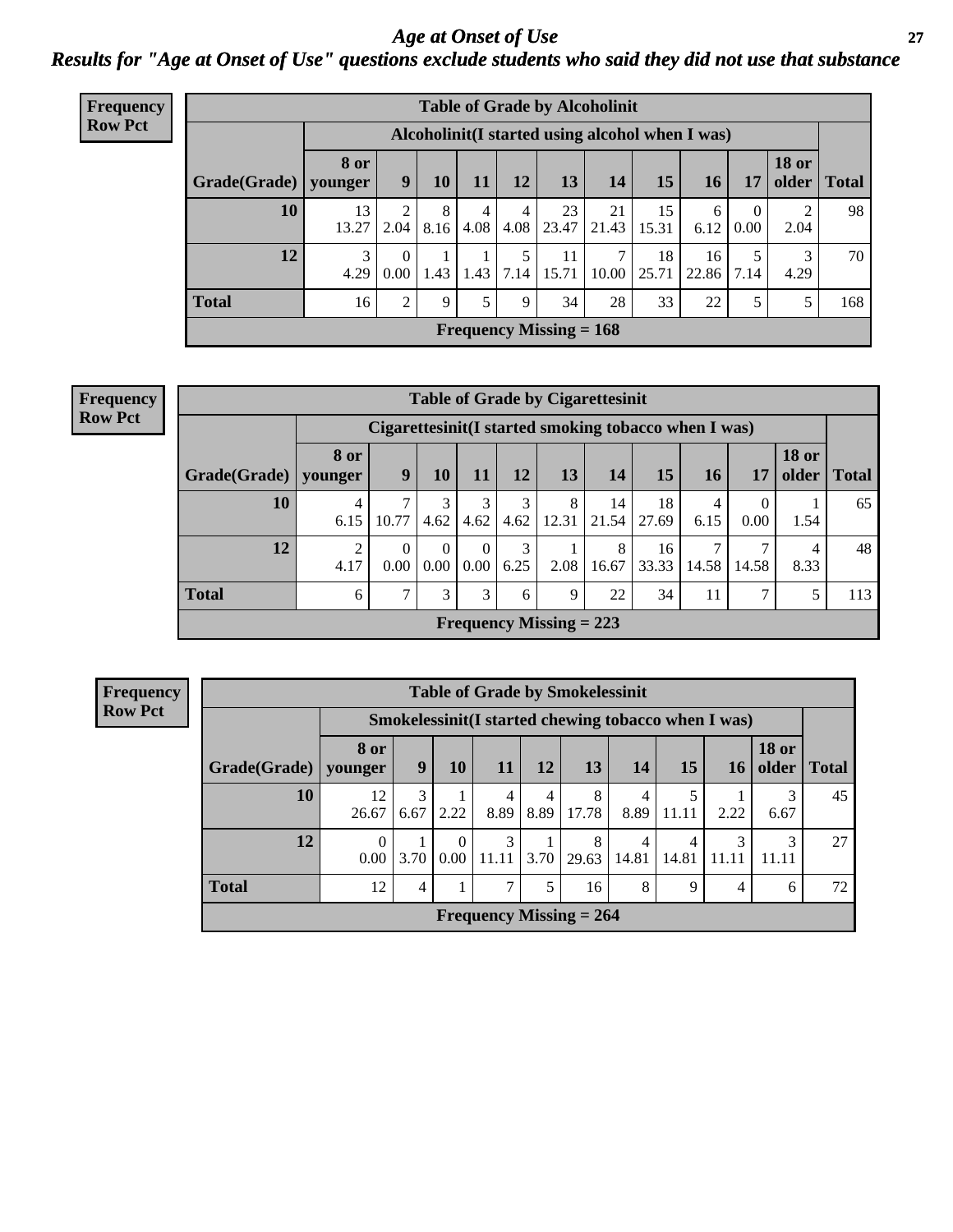#### *Age at Onset of Use* **28**

*Results for "Age at Onset of Use" questions exclude students who said they did not use that substance*

|                             | <b>Table of Grade by Marijuanainit</b> |             |                  |                  |                                  |           |                         |            |             |                                                      |                        |              |  |
|-----------------------------|----------------------------------------|-------------|------------------|------------------|----------------------------------|-----------|-------------------------|------------|-------------|------------------------------------------------------|------------------------|--------------|--|
| Frequency<br><b>Row Pct</b> |                                        |             |                  |                  |                                  |           |                         |            |             |                                                      |                        |              |  |
|                             |                                        |             |                  |                  |                                  |           |                         |            |             | Marijuanainit (I started using marijuana when I was) |                        |              |  |
|                             |                                        | <b>8 or</b> |                  |                  |                                  |           |                         |            |             |                                                      | <b>18 or</b>           |              |  |
|                             | Grade(Grade)                           | younger     | <b>10</b>        | <b>11</b>        | 12                               | 13        | 14                      | 15         | <b>16</b>   | 17                                                   | older                  | <b>Total</b> |  |
|                             | 10                                     | 5.56        | 3<br>8.33        | $\mathfrak{D}$   | $\overline{4}$<br>$5.56$   11.11 | 2<br>5.56 | 13.89                   | 9<br>25.00 | 13.89       | 5.56                                                 | $\overline{2}$<br>5.56 | 36           |  |
|                             | 12                                     | 5.26        | $\Omega$<br>0.00 | $\Omega$<br>0.00 | $\theta$<br>0.00                 | 5.26      | $\mathfrak{D}$<br>10.53 | 6          | 31.58 26.32 | 4<br>21.05                                           | $\Omega$<br>0.00       | 19           |  |
|                             | <b>Total</b>                           | 3           | 3                | $\mathfrak{D}$   | 4                                | 3         | 7                       | 15         | 10          | 6                                                    | 2                      | 55           |  |
|                             |                                        |             |                  |                  | Frequency Missing $= 281$        |           |                         |            |             |                                                      |                        |              |  |

| Frequency      |              | <b>Table of Grade by Cocaineinit</b>   |                |                |                  |                       |              |  |  |  |
|----------------|--------------|----------------------------------------|----------------|----------------|------------------|-----------------------|--------------|--|--|--|
| <b>Row Pct</b> |              | Cocaine in it (I started using cocaine |                | when I was)    |                  |                       |              |  |  |  |
|                | Grade(Grade) | 8 or<br>vounger                        | <b>12</b>      | 13             | 17               | <b>18 or</b><br>older | <b>Total</b> |  |  |  |
|                | 10           | 16.67                                  | 2<br>33.33     | 2<br>33.33     | $\Omega$<br>0.00 | 16.67                 | 6            |  |  |  |
|                | 12           | $\mathfrak{D}$<br>33.33                | 0<br>0.00      | 0.00           | 4<br>66.67       | 0<br>0.00             | 6            |  |  |  |
|                | <b>Total</b> | 3                                      | $\overline{c}$ | $\overline{2}$ | 4                |                       | 12           |  |  |  |
|                |              | Frequency Missing $=$ 324              |                |                |                  |                       |              |  |  |  |

| <b>Frequency</b> |  |
|------------------|--|
| <b>Row Pct</b>   |  |

| <b>Table of Grade by Inhalantsinit</b> |                 |                                                         |                |           |           |       |                       |              |  |
|----------------------------------------|-----------------|---------------------------------------------------------|----------------|-----------|-----------|-------|-----------------------|--------------|--|
|                                        |                 | Inhalantsinit (I started using inhalants when I<br>was) |                |           |           |       |                       |              |  |
| Grade(Grade)                           | 8 or<br>vounger | <b>10</b>                                               | 12             | 13        | 14        | 16    | <b>18 or</b><br>older | <b>Total</b> |  |
| 10                                     | 20.00           | ∩<br>0.00                                               | 20.00          | 20.00     | 20.00     | 0.00  | 20.00                 |              |  |
| 12                                     | 25.00           | 25.00                                                   | 25.00          | 0<br>0.00 | 0<br>0.00 | 25.00 | 0.00                  |              |  |
| <b>Total</b>                           | $\overline{2}$  |                                                         | $\mathfrak{D}$ |           |           |       |                       | 9            |  |
|                                        |                 | Frequency Missing $= 327$                               |                |           |           |       |                       |              |  |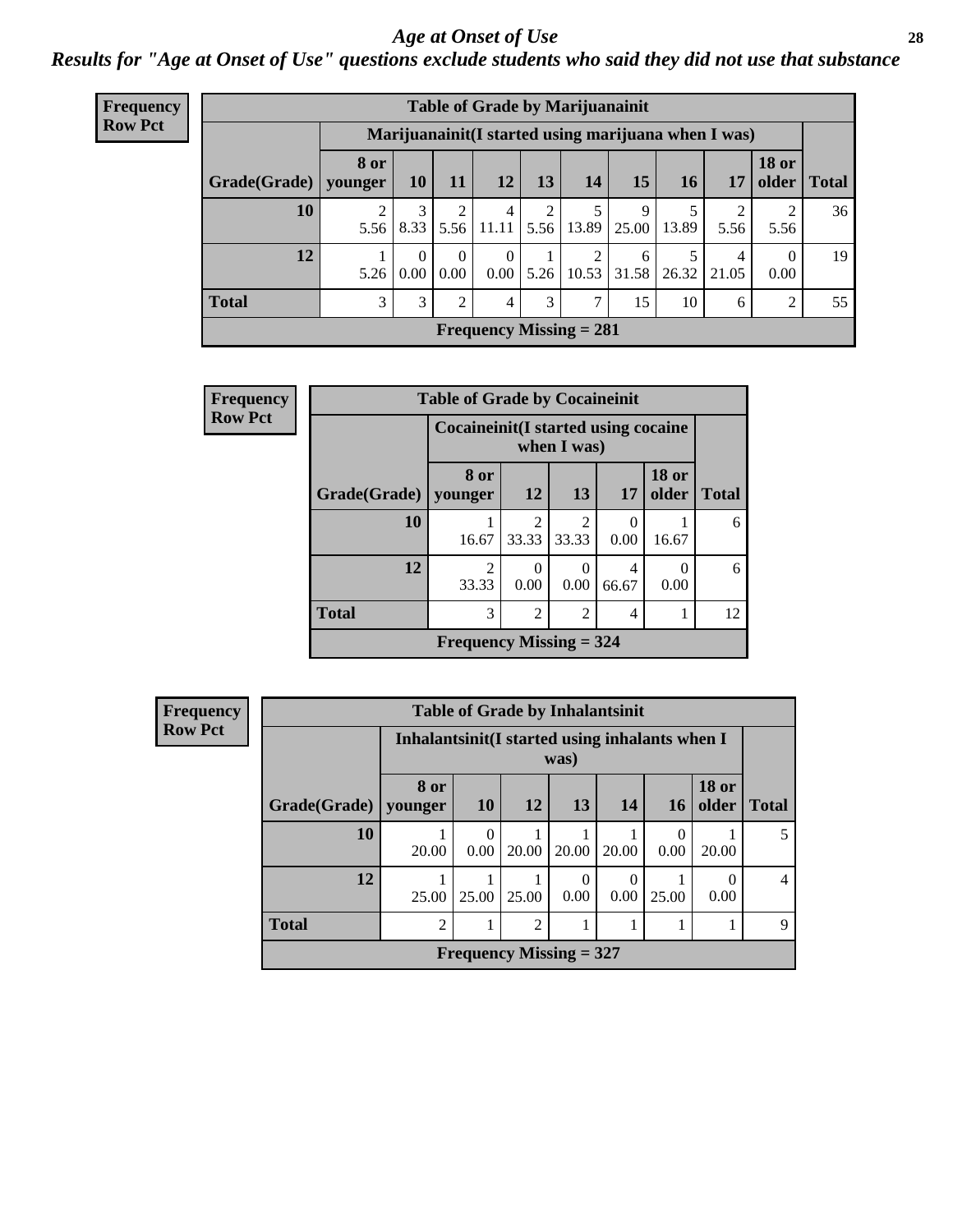#### *Age at Onset of Use* **29**

*Results for "Age at Onset of Use" questions exclude students who said they did not use that substance*

| Frequency      | <b>Table of Grade by Steroidsinit</b> |                                                             |                  |                       |       |                          |               |  |  |  |
|----------------|---------------------------------------|-------------------------------------------------------------|------------------|-----------------------|-------|--------------------------|---------------|--|--|--|
| <b>Row Pct</b> |                                       | <b>Steroidsinit(I started using</b><br>steroids when I was) |                  |                       |       |                          |               |  |  |  |
|                | Grade(Grade)                          | 8 or<br>vounger                                             | <b>12</b>        | 13                    | 14    | <b>18 or</b><br>older    | <b>Total</b>  |  |  |  |
|                | 10                                    | $\theta$<br>0.00                                            | $\theta$<br>0.00 | 50.00                 | 0.00  | 50.00                    | 2             |  |  |  |
|                | 12                                    | 33.33                                                       | 33.33            | $\mathcal{L}$<br>0.00 | 33.33 | $\left( \right)$<br>0.00 | 3             |  |  |  |
|                | <b>Total</b>                          |                                                             |                  |                       |       |                          | $\mathcal{F}$ |  |  |  |
|                |                                       | Frequency Missing $= 331$                                   |                  |                       |       |                          |               |  |  |  |

| Frequency      |                                                            | <b>Table of Grade by Ecstasyinit</b> |                         |                           |                |                           |              |  |  |
|----------------|------------------------------------------------------------|--------------------------------------|-------------------------|---------------------------|----------------|---------------------------|--------------|--|--|
| <b>Row Pct</b> | <b>Ecstasyinit</b> (I started using<br>ecstasy when I was) |                                      |                         |                           |                |                           |              |  |  |
|                | Grade(Grade)                                               | 12                                   | 14                      | 15                        | <b>16</b>      | <b>18 or</b><br>older     | <b>Total</b> |  |  |
|                | 10                                                         | 0<br>0.00                            | $\overline{2}$<br>40.00 | 20.00                     | 0<br>0.00      | 2<br>40.00                |              |  |  |
|                | 12                                                         | 25.00                                | 25.00                   | $\Omega$<br>0.00          | 2<br>50.00     | $\mathbf{\Omega}$<br>0.00 | 4            |  |  |
|                | <b>Total</b>                                               |                                      | 3                       |                           | $\overline{2}$ | $\overline{2}$            | 9            |  |  |
|                |                                                            |                                      |                         | Frequency Missing $= 327$ |                |                           |              |  |  |

| <b>Frequency</b> | <b>Table of Grade by Methinit</b> |                                                                       |                       |                |  |  |  |  |  |
|------------------|-----------------------------------|-----------------------------------------------------------------------|-----------------------|----------------|--|--|--|--|--|
| <b>Row Pct</b>   |                                   | <b>Methinit(I started</b><br>using<br>methamphetamines<br>when I was) |                       |                |  |  |  |  |  |
|                  | Grade(Grade)                      | 14                                                                    | <b>18 or</b><br>older | <b>Total</b>   |  |  |  |  |  |
|                  | 10                                | 50.00                                                                 | 50.00                 | $\mathfrak{D}$ |  |  |  |  |  |
|                  | 12                                | $\Omega$                                                              | 0<br>٠                | $\Omega$       |  |  |  |  |  |
|                  | <b>Total</b>                      |                                                                       |                       | $\mathfrak{D}$ |  |  |  |  |  |
|                  | Frequency Missing $=$ 334         |                                                                       |                       |                |  |  |  |  |  |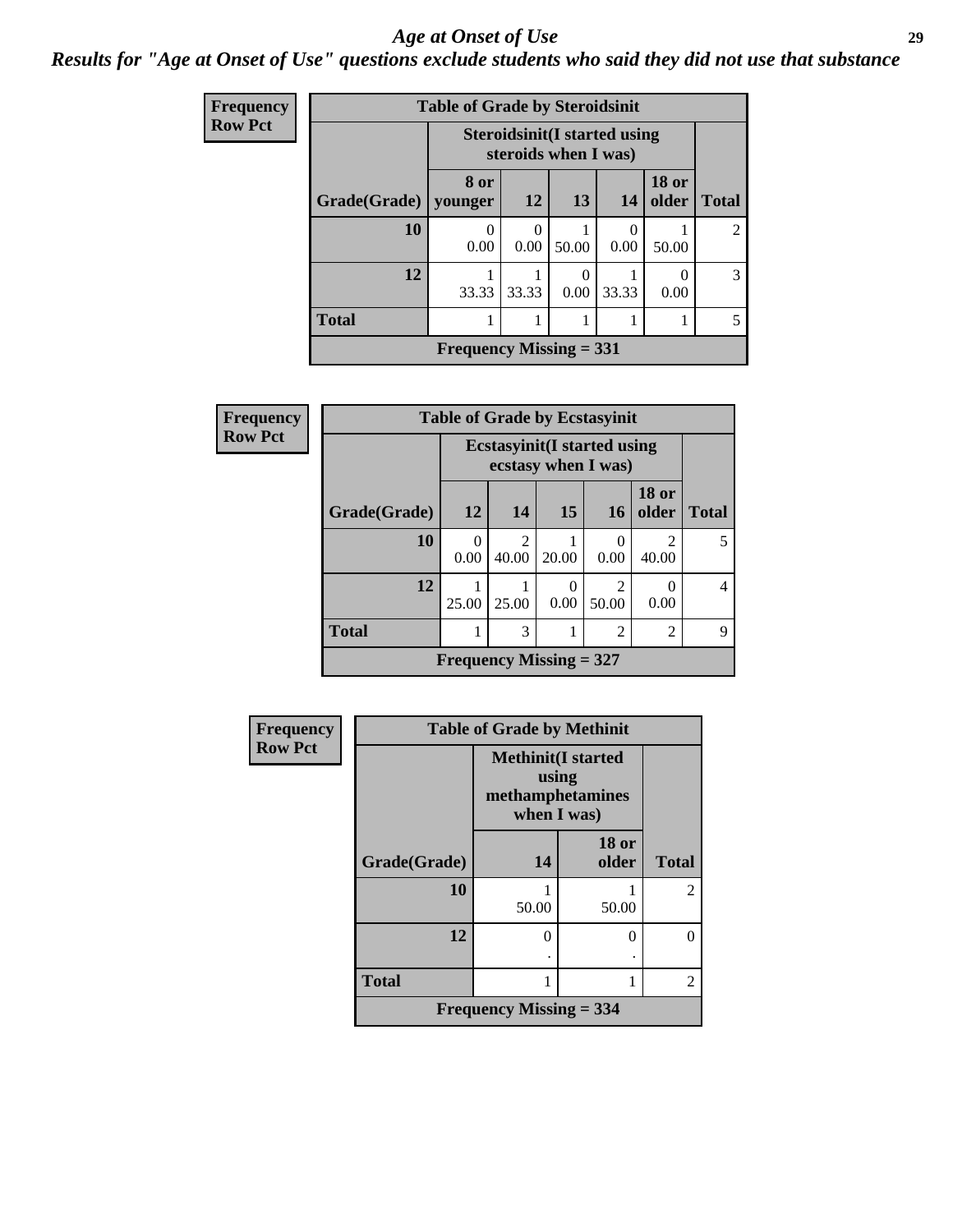#### Age at Onset of Use **30**

*Results for "Age at Onset of Use" questions exclude students who said they did not use that substance*

| <b>Frequency</b> | <b>Table of Grade by Hallucinogensinit</b> |                  |                                                                      |           |                       |                |  |  |  |
|------------------|--------------------------------------------|------------------|----------------------------------------------------------------------|-----------|-----------------------|----------------|--|--|--|
| <b>Row Pct</b>   |                                            |                  | Hallucinogensinit(I<br>started using<br>hallucinogens when I<br>was) |           |                       |                |  |  |  |
|                  | Grade(Grade)                               | $\boldsymbol{9}$ | 14                                                                   | <b>15</b> | <b>18 or</b><br>older | <b>Total</b>   |  |  |  |
|                  | 10                                         | 0<br>0.00        | 50.00                                                                | 0<br>0.00 | 50.00                 | $\mathfrak{D}$ |  |  |  |
|                  | 12                                         | 50.00            | $\mathcal{L}$<br>0.00                                                | 50.00     | 0<br>0.00             | $\mathfrak{D}$ |  |  |  |
|                  | <b>Total</b>                               |                  |                                                                      |           | 1                     | 4              |  |  |  |
|                  |                                            |                  | Frequency Missing $= 332$                                            |           |                       |                |  |  |  |

| Frequency      |                                                                                         | <b>Table of Grade by Prescriptioninit</b> |                 |      |               |                           |       |            |      |       |                       |              |
|----------------|-----------------------------------------------------------------------------------------|-------------------------------------------|-----------------|------|---------------|---------------------------|-------|------------|------|-------|-----------------------|--------------|
| <b>Row Pct</b> | Prescriptioninit(I started using prescription drugs not<br>prescribed to me when I was) |                                           |                 |      |               |                           |       |            |      |       |                       |              |
|                | Grade(Grade)   younger                                                                  | 8 or                                      | 10 <sup>1</sup> | 11   | 12            | 13                        | 14    | 15         | 16   | 17    | <b>18 or</b><br>older | <b>Total</b> |
|                | 10                                                                                      | 21.43                                     | 7.14            | 7.14 | 7.14          | 0<br>0.00                 | 14.29 | 4<br>28.57 | 7.14 | 0.00  | 7.14                  | 14           |
|                | 12                                                                                      | 7.69                                      | $0.00\vert$     |      | $0.00$   7.69 | 2<br>15.38                | 7.69  | 4<br>30.77 | 7.69 | 15.38 | 7.69                  | 13           |
|                | <b>Total</b>                                                                            | 4                                         |                 |      | 2             | $\overline{2}$            | 3     | 8          | 2    | 2     | 2                     | 27           |
|                |                                                                                         |                                           |                 |      |               | Frequency Missing $=$ 309 |       |            |      |       |                       |              |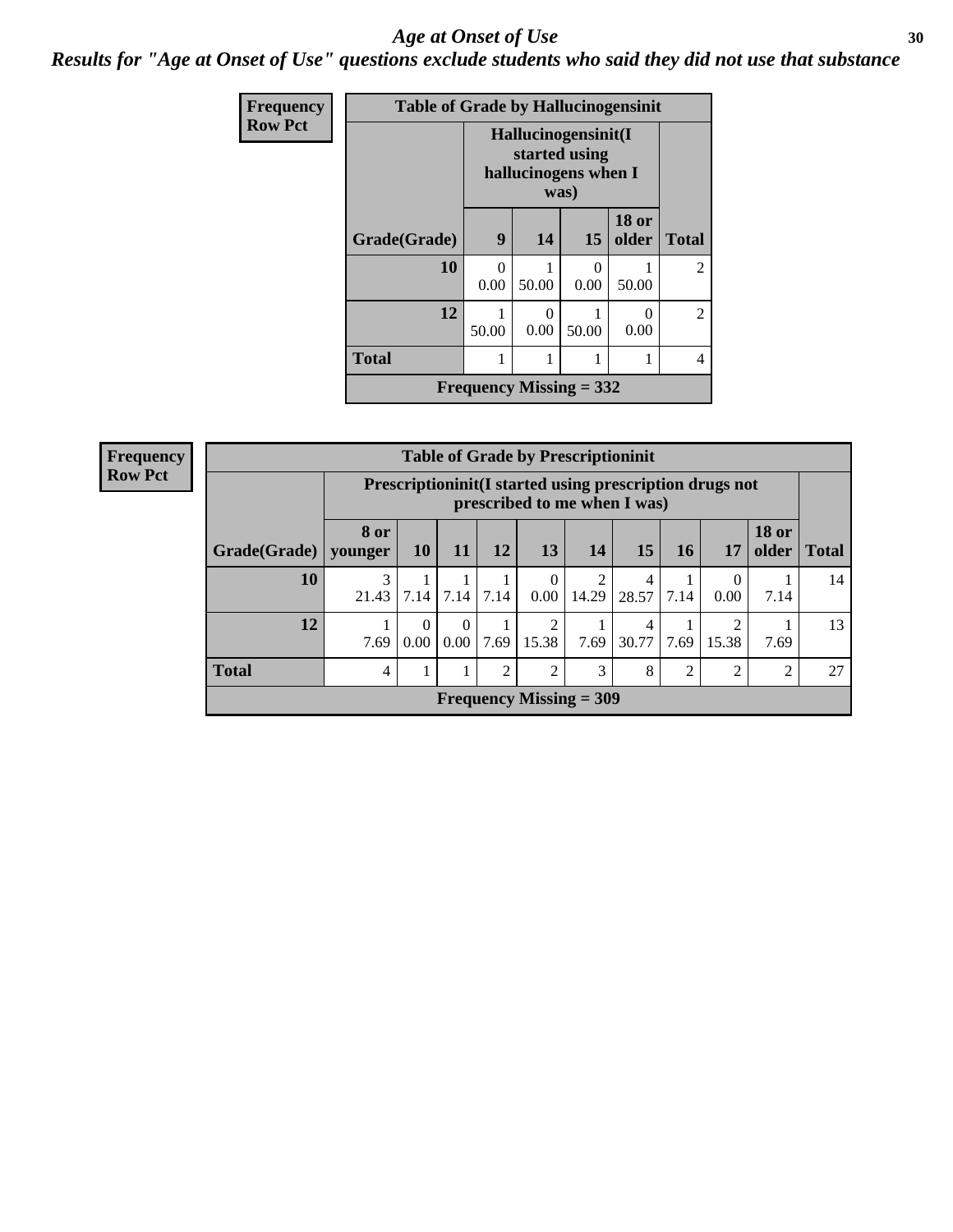| Frequency      | <b>Table of Alcoholharm by Grade</b>          |                    |             |              |  |  |  |
|----------------|-----------------------------------------------|--------------------|-------------|--------------|--|--|--|
| <b>Col Pct</b> | Alcoholharm(I<br>think alcohol is<br>harmful) | Grade(Grade)<br>10 | 12          | <b>Total</b> |  |  |  |
|                | <b>Strongly Agree</b>                         | 83<br>42.56        | 73<br>51.77 | 156          |  |  |  |
|                | <b>Somewhat Agree</b>                         | 67<br>34.36        | 34<br>24.11 | 101          |  |  |  |
|                | <b>Somewhat Disagree</b>                      | 24<br>12.31        | 23<br>16.31 | 47           |  |  |  |
|                | <b>Strongly Disagree</b>                      | 21<br>10.77        | 11<br>7.80  | 32           |  |  |  |
|                | <b>Total</b>                                  | 195                | 141         | 336          |  |  |  |

|                                                          | <b>Table of Cigarettesharm by Grade</b> |              |              |  |  |  |  |  |
|----------------------------------------------------------|-----------------------------------------|--------------|--------------|--|--|--|--|--|
| Cigarettesharm(I<br>think smoking<br>tobacco is harmful) | Grade(Grade)<br>10                      | 12           | <b>Total</b> |  |  |  |  |  |
| <b>Strongly Agree</b>                                    | 138<br>70.77                            | 112<br>79.43 | 250          |  |  |  |  |  |
| <b>Somewhat Agree</b>                                    | 33<br>16.92                             | 21<br>14.89  | 54           |  |  |  |  |  |
| <b>Somewhat Disagree</b>                                 | 11<br>5.64                              | 4<br>2.84    | 15           |  |  |  |  |  |
| <b>Strongly Disagree</b>                                 | 13<br>6.67                              | 4<br>2.84    | 17           |  |  |  |  |  |
| <b>Total</b>                                             | 195                                     | 141          | 336          |  |  |  |  |  |

| Frequency      | <b>Table of Smokelessharm by Grade</b>                  |                    |              |              |
|----------------|---------------------------------------------------------|--------------------|--------------|--------------|
| <b>Col Pct</b> | Smokelessharm(I<br>think chewing<br>tobacco is harmful) | Grade(Grade)<br>10 | 12           | <b>Total</b> |
|                | <b>Strongly Agree</b>                                   | 132<br>67.69       | 102<br>72.34 | 234          |
|                | <b>Somewhat Agree</b>                                   | 33<br>16.92        | 25<br>17.73  | 58           |
|                | <b>Somewhat Disagree</b>                                | 13<br>6.67         | 4<br>2.84    | 17           |
|                | <b>Strongly Disagree</b>                                | 17<br>8.72         | 10<br>7.09   | 27           |
|                | <b>Total</b>                                            | 195                | 141          | 336          |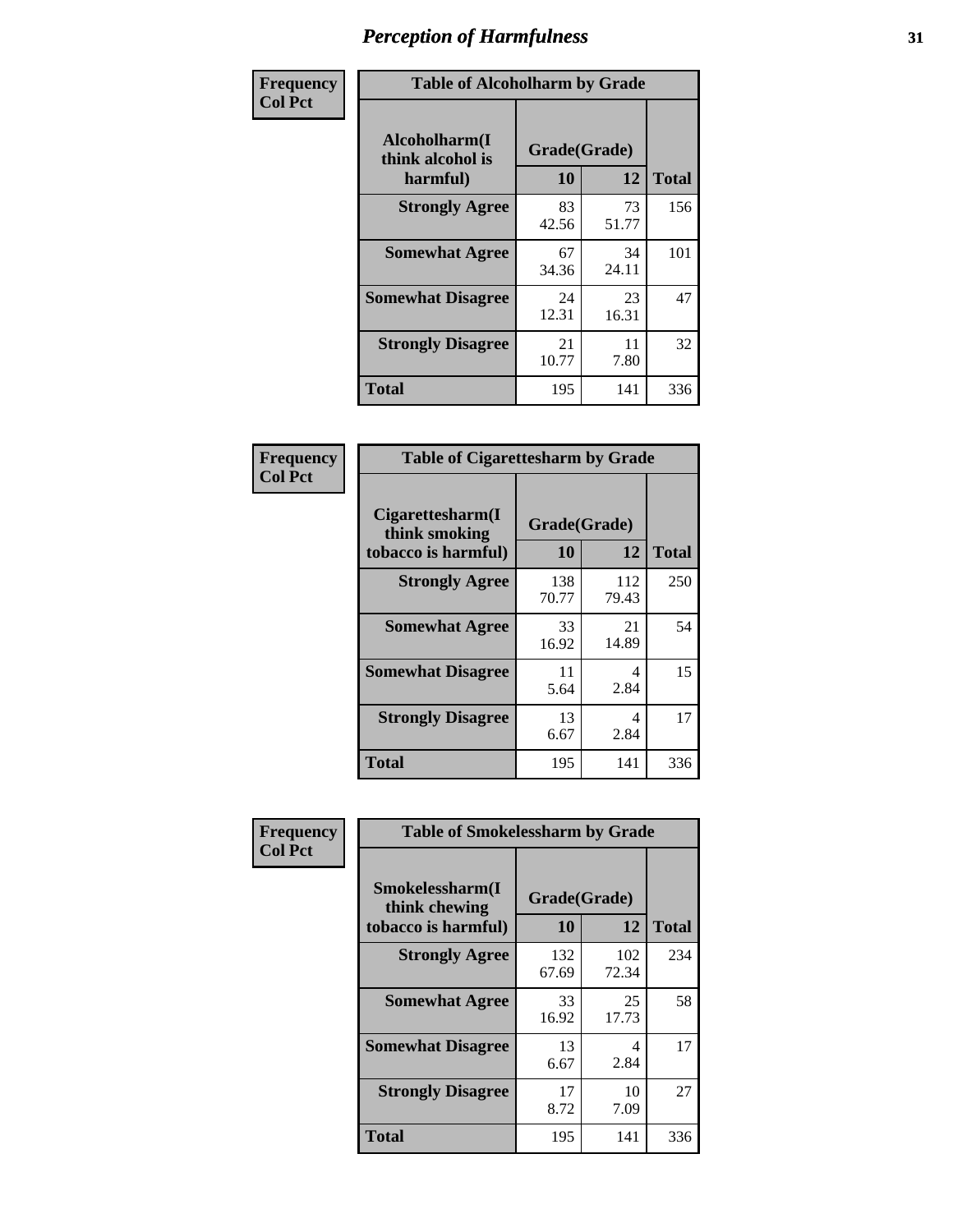| Frequency      | <b>Table of Marijuanaharm by Grade</b>            |                    |             |              |  |  |  |  |
|----------------|---------------------------------------------------|--------------------|-------------|--------------|--|--|--|--|
| <b>Col Pct</b> | Marijuanaharm(I<br>think marijuana is<br>harmful) | Grade(Grade)<br>10 | 12          | <b>Total</b> |  |  |  |  |
|                | <b>Strongly Agree</b>                             | 135<br>69.23       | 99<br>70.21 | 234          |  |  |  |  |
|                | <b>Somewhat Agree</b>                             | 16<br>8.21         | 18<br>12.77 | 34           |  |  |  |  |
|                | <b>Somewhat Disagree</b>                          | 16<br>8.21         | 4.96        | 23           |  |  |  |  |
|                | <b>Strongly Disagree</b>                          | 28<br>14.36        | 17<br>12.06 | 45           |  |  |  |  |
|                | <b>Total</b>                                      | 195                | 141         | 336          |  |  |  |  |

| <b>Table of Cocaineharm by Grade</b>          |                    |              |     |  |  |
|-----------------------------------------------|--------------------|--------------|-----|--|--|
| Cocaineharm(I<br>think cocaine is<br>harmful) | Grade(Grade)<br>10 | <b>Total</b> |     |  |  |
| <b>Strongly Agree</b>                         | 169<br>86.67       | 130<br>92.20 | 299 |  |  |
| <b>Somewhat Agree</b>                         | 7<br>3.59          | 0.71         | 8   |  |  |
| <b>Somewhat Disagree</b>                      | 4<br>2.05          | 0.71         | 5   |  |  |
| <b>Strongly Disagree</b>                      | 15<br>7.69         | 9<br>6.38    | 24  |  |  |
| Total                                         | 195                | 141          | 336 |  |  |

| Frequency      | <b>Table of Inhalantsharm by Grade</b>             |                    |              |              |  |
|----------------|----------------------------------------------------|--------------------|--------------|--------------|--|
| <b>Col Pct</b> | Inhalantsharm(I<br>think inhalants are<br>harmful) | Grade(Grade)<br>10 | 12           | <b>Total</b> |  |
|                | <b>Strongly Agree</b>                              | 165<br>84.62       | 129<br>91.49 | 294          |  |
|                | <b>Somewhat Agree</b>                              | 11<br>5.64         | 3<br>2.13    | 14           |  |
|                | <b>Somewhat Disagree</b>                           | 7<br>3.59          | 0.71         | 8            |  |
|                | <b>Strongly Disagree</b>                           | 12<br>6.15         | 8<br>5.67    | 20           |  |
|                | Total                                              | 195                | 141          | 336          |  |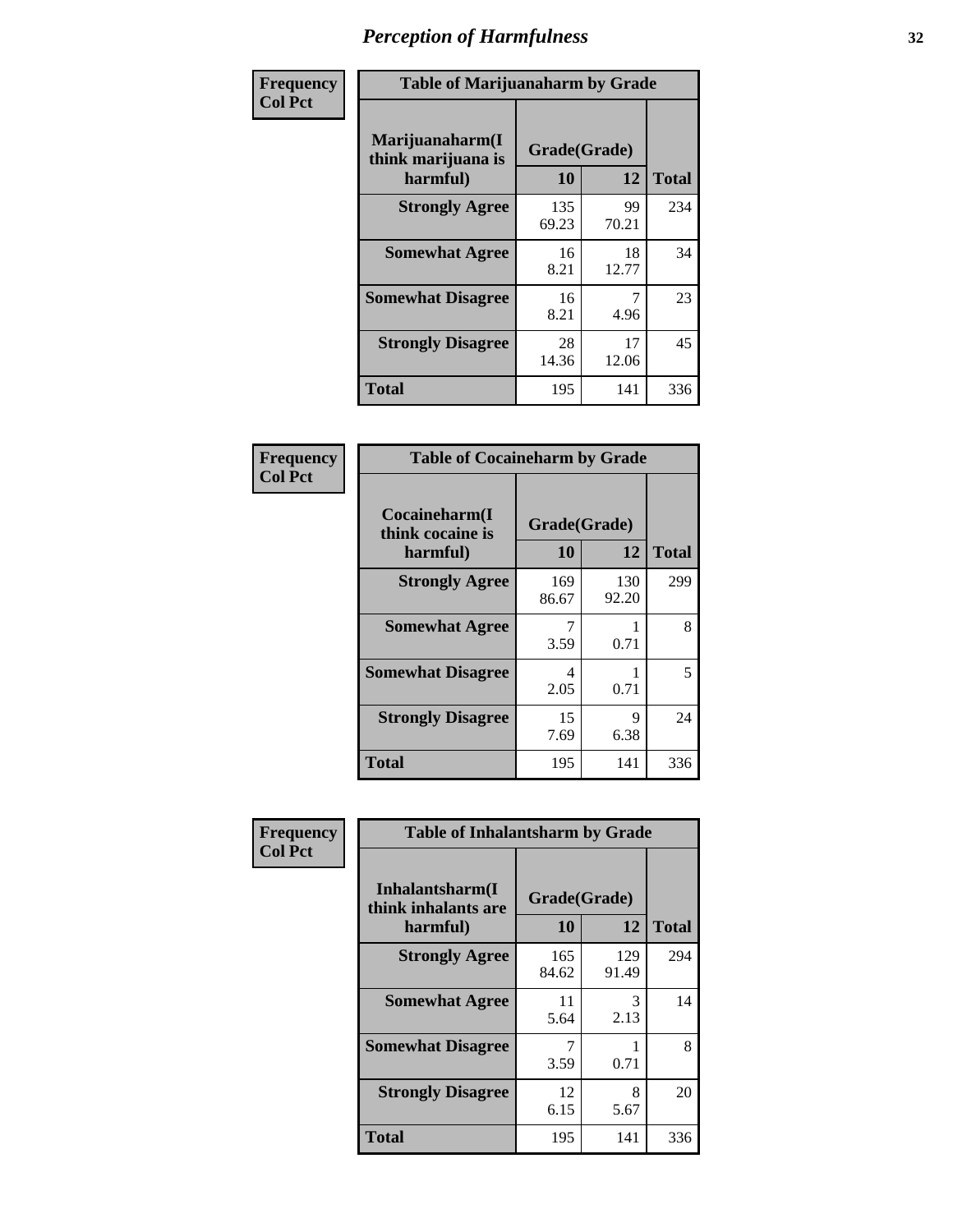| Frequency      | <b>Table of Steroidsharm by Grade</b>            |                    |              |              |
|----------------|--------------------------------------------------|--------------------|--------------|--------------|
| <b>Col Pct</b> | Steroidsharm(I<br>think steroids are<br>harmful) | Grade(Grade)<br>10 | 12           | <b>Total</b> |
|                | <b>Strongly Agree</b>                            | 161<br>82.56       | 127<br>90.07 | 288          |
|                | <b>Somewhat Agree</b>                            | 14<br>7.18         | 5<br>3.55    | 19           |
|                | <b>Somewhat Disagree</b>                         | 8<br>4.10          | 0.71         | 9            |
|                | <b>Strongly Disagree</b>                         | 12<br>6.15         | 8<br>5.67    | 20           |
|                | <b>Total</b>                                     | 195                | 141          | 336          |

| <b>Table of Ecstasyharm by Grade</b>          |                    |              |     |  |  |  |
|-----------------------------------------------|--------------------|--------------|-----|--|--|--|
| Ecstasyharm(I<br>think ecstasy is<br>harmful) | Grade(Grade)<br>10 | <b>Total</b> |     |  |  |  |
| <b>Strongly Agree</b>                         | 168<br>86.15       | 130<br>92.20 | 298 |  |  |  |
| <b>Somewhat Agree</b>                         | 8<br>4.10          | 2<br>1.42    | 10  |  |  |  |
| <b>Somewhat Disagree</b>                      | 5<br>2.56          | 0.71         | 6   |  |  |  |
| <b>Strongly Disagree</b>                      | 14<br>7.18         | 8<br>5.67    | 22  |  |  |  |
| <b>Total</b>                                  | 195                | 141          | 336 |  |  |  |

| Frequency      | <b>Table of Methharm by Grade</b>                            |                           |              |              |
|----------------|--------------------------------------------------------------|---------------------------|--------------|--------------|
| <b>Col Pct</b> | <b>Methharm</b> (I think<br>methamphetamines<br>are harmful) | Grade(Grade)<br><b>10</b> | 12           | <b>Total</b> |
|                | <b>Strongly Agree</b>                                        | 170<br>87.18              | 130<br>92.20 | 300          |
|                | <b>Somewhat Agree</b>                                        | 5<br>2.56                 | 0.71         | 6            |
|                | <b>Somewhat Disagree</b>                                     | 5<br>2.56                 | 2<br>1.42    | 7            |
|                | <b>Strongly Disagree</b>                                     | 15<br>7.69                | 8<br>5.67    | 23           |
|                | <b>Total</b>                                                 | 195                       | 141          | 336          |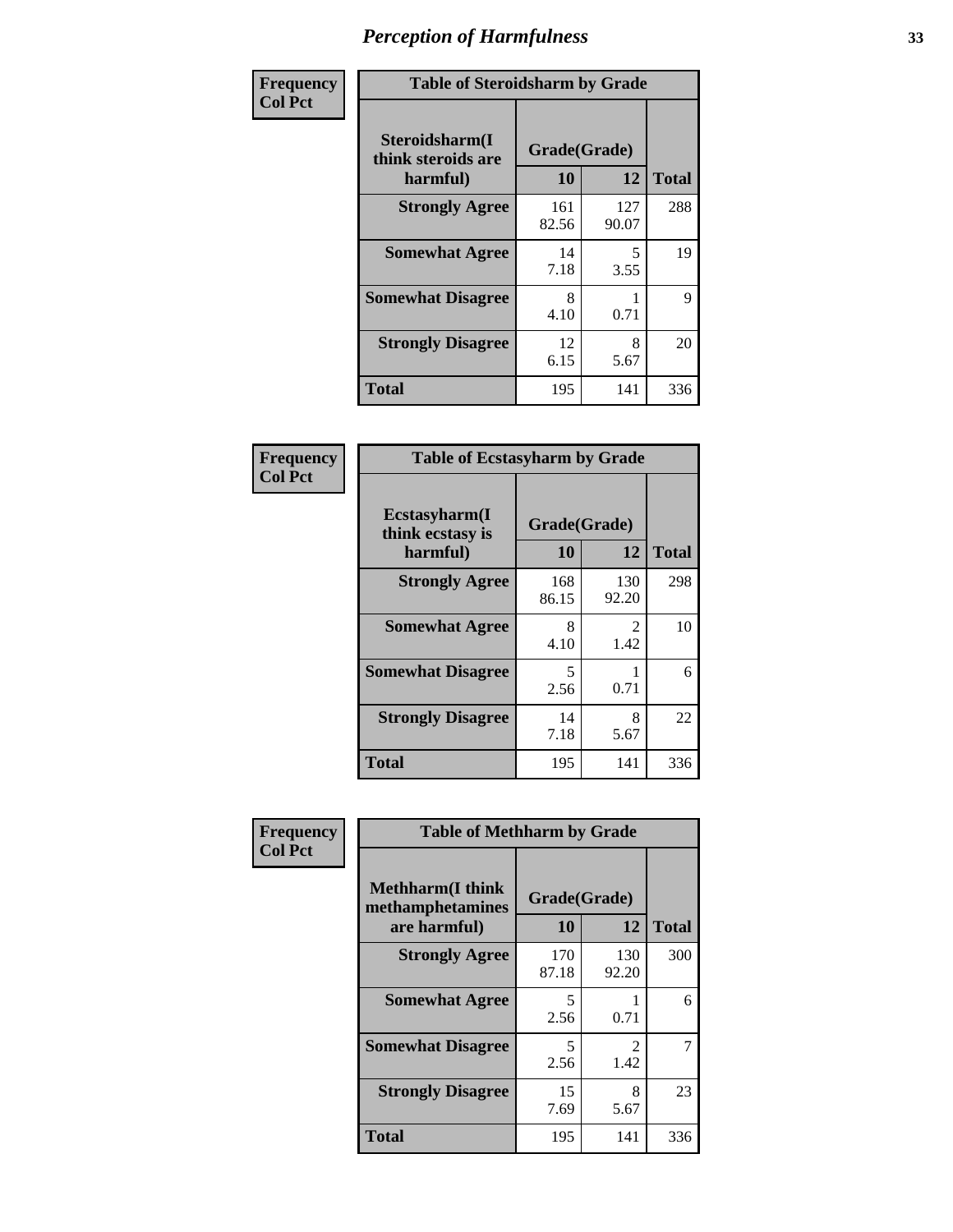| Frequency      | <b>Table of Hallucinogensharm by Grade</b>                 |                    |                       |              |
|----------------|------------------------------------------------------------|--------------------|-----------------------|--------------|
| <b>Col Pct</b> | Hallucinogensharm(I<br>think hallucinogens<br>are harmful) | Grade(Grade)<br>10 | 12                    | <b>Total</b> |
|                | <b>Strongly Agree</b>                                      | 166<br>85.13       | 128<br>90.78          | 294          |
|                | <b>Somewhat Agree</b>                                      | 6<br>3.08          | 3<br>2.13             | 9            |
|                | <b>Somewhat Disagree</b>                                   | 8<br>4.10          | $\mathcal{L}$<br>1.42 | 10           |
|                | <b>Strongly Disagree</b>                                   | 15<br>7.69         | 8<br>5.67             | 23           |
|                | <b>Total</b>                                               | 195                | 141                   | 336          |

| <b>Table of Prescriptionharm by Grade</b>                                 |              |              |              |  |  |
|---------------------------------------------------------------------------|--------------|--------------|--------------|--|--|
| Prescriptionharm(I<br>think prescription<br>drugs not<br>prescribed to me | Grade(Grade) |              |              |  |  |
| are harmful)                                                              | 10           | 12           | <b>Total</b> |  |  |
| <b>Strongly Agree</b>                                                     | 145<br>74.36 | 112<br>79.43 | 257          |  |  |
| <b>Somewhat Agree</b>                                                     | 25<br>12.82  | 13<br>9.22   | 38           |  |  |
| <b>Somewhat Disagree</b>                                                  | 9<br>4.62    | 5<br>3.55    | 14           |  |  |
| <b>Strongly Disagree</b>                                                  | 16<br>8.21   | 11<br>7.80   | 27           |  |  |
| <b>Total</b>                                                              | 195          | 141          | 336          |  |  |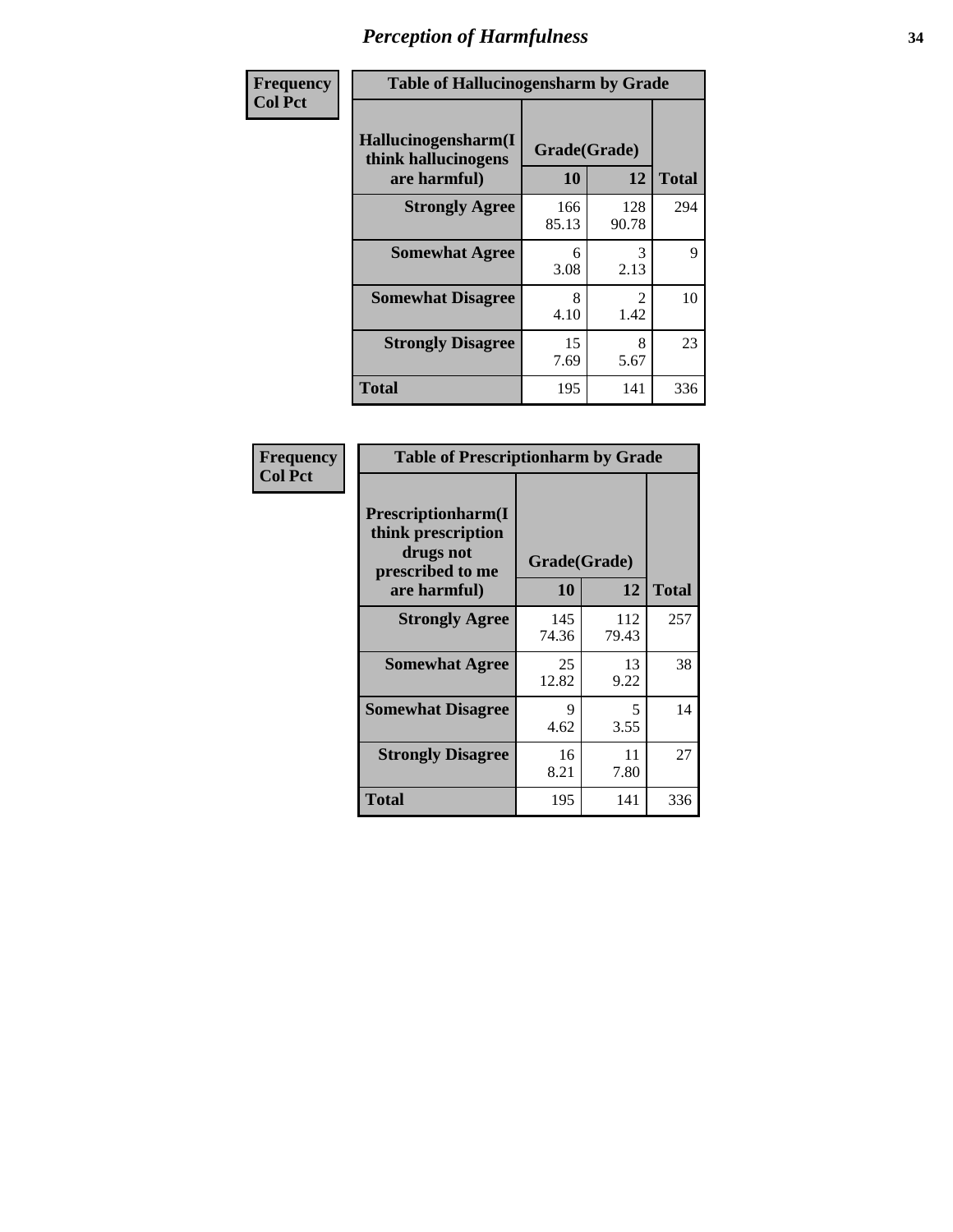# *Disapproval by Adults* **35**

| Frequency      | <b>Table of Alcoholadult by Grade</b>                                 |                    |             |              |  |
|----------------|-----------------------------------------------------------------------|--------------------|-------------|--------------|--|
| <b>Col Pct</b> | <b>Alcoholadult</b> (Adults<br>would disapprove if<br>I used alcohol) | Grade(Grade)<br>10 | 12          | <b>Total</b> |  |
|                | <b>Strongly Agree</b>                                                 | 113<br>57.95       | 71<br>50.35 | 184          |  |
|                | <b>Somewhat Agree</b>                                                 | 32<br>16.41        | 35<br>24.82 | 67           |  |
|                | <b>Somewhat Disagree</b>                                              | 30<br>15.38        | 26<br>18.44 | 56           |  |
|                | <b>Strongly Disagree</b>                                              | 20<br>10.26        | 9<br>6.38   | 29           |  |
|                | <b>Total</b>                                                          | 195                | 141         | 336          |  |

| <b>Table of Tobaccoadult by Grade</b>                                |              |             |     |  |  |
|----------------------------------------------------------------------|--------------|-------------|-----|--|--|
| <b>Tobaccoadult(Adults</b><br>would disapprove if<br>I used tobacco) | <b>Total</b> |             |     |  |  |
| <b>Strongly Agree</b>                                                | 133<br>68.21 | 87<br>61.70 | 220 |  |  |
| <b>Somewhat Agree</b>                                                | 20<br>10.26  | 26<br>18.44 | 46  |  |  |
| <b>Somewhat Disagree</b>                                             | 20<br>10.26  | 14<br>9.93  | 34  |  |  |
| <b>Strongly Disagree</b>                                             | 22<br>11.28  | 14<br>9.93  | 36  |  |  |
| Total                                                                | 195          | 141         | 336 |  |  |

| Frequency      | <b>Table of Marijuanaadult by Grade</b>                           |                    |              |              |  |
|----------------|-------------------------------------------------------------------|--------------------|--------------|--------------|--|
| <b>Col Pct</b> | Marijuanaadult(Adults<br>would disapprove if I<br>used marijuana) | Grade(Grade)<br>10 | 12           | <b>Total</b> |  |
|                | <b>Strongly Agree</b>                                             | 167<br>85.64       | 119<br>84.40 | 286          |  |
|                | <b>Somewhat Agree</b>                                             | 6<br>3.08          | 3<br>2.13    | 9            |  |
|                | <b>Somewhat Disagree</b>                                          | 7<br>3.59          | 7<br>4.96    | 14           |  |
|                | <b>Strongly Disagree</b>                                          | 15<br>7.69         | 12<br>8.51   | 27           |  |
|                | <b>Total</b>                                                      | 195                | 141          | 336          |  |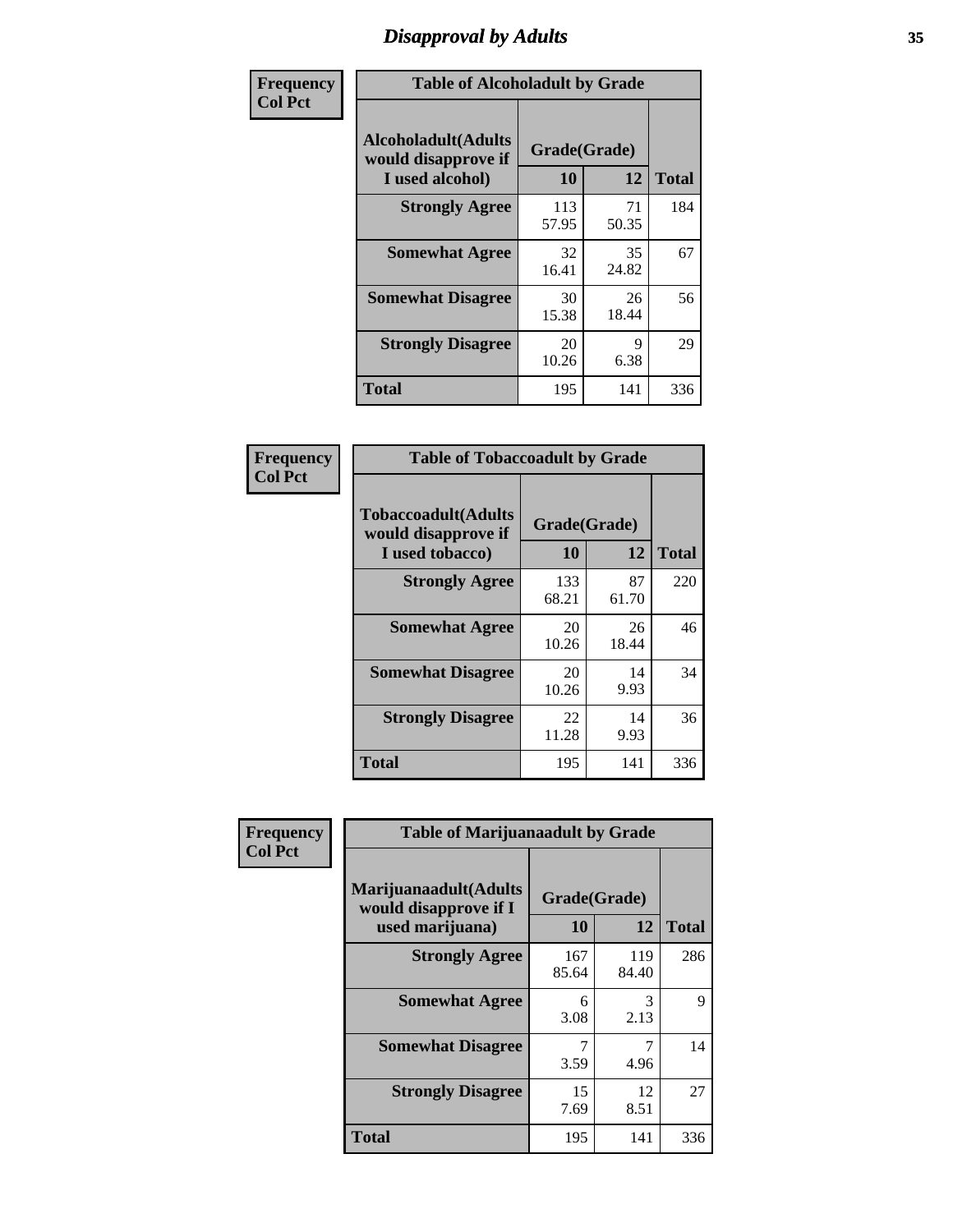### *Disapproval by Adults* **36**

| <b>Frequency</b> | <b>Table of Otherdrugadult by Grade</b>                                     |                    |              |              |
|------------------|-----------------------------------------------------------------------------|--------------------|--------------|--------------|
| <b>Col Pct</b>   | <b>Otherdrugadult</b> (Adults<br>would disapprove if I<br>used other drugs) | Grade(Grade)<br>10 | 12           | <b>Total</b> |
|                  | <b>Strongly Agree</b>                                                       | 174<br>89.23       | 125<br>88.65 | 299          |
|                  | <b>Somewhat Agree</b>                                                       | 6<br>3.08          | 0.71         | 7            |
|                  | <b>Somewhat Disagree</b>                                                    | 3<br>1.54          | 3<br>2.13    | 6            |
|                  | <b>Strongly Disagree</b>                                                    | 12<br>6.15         | 12<br>8.51   | 24           |
|                  | <b>Total</b>                                                                | 195                | 141          | 336          |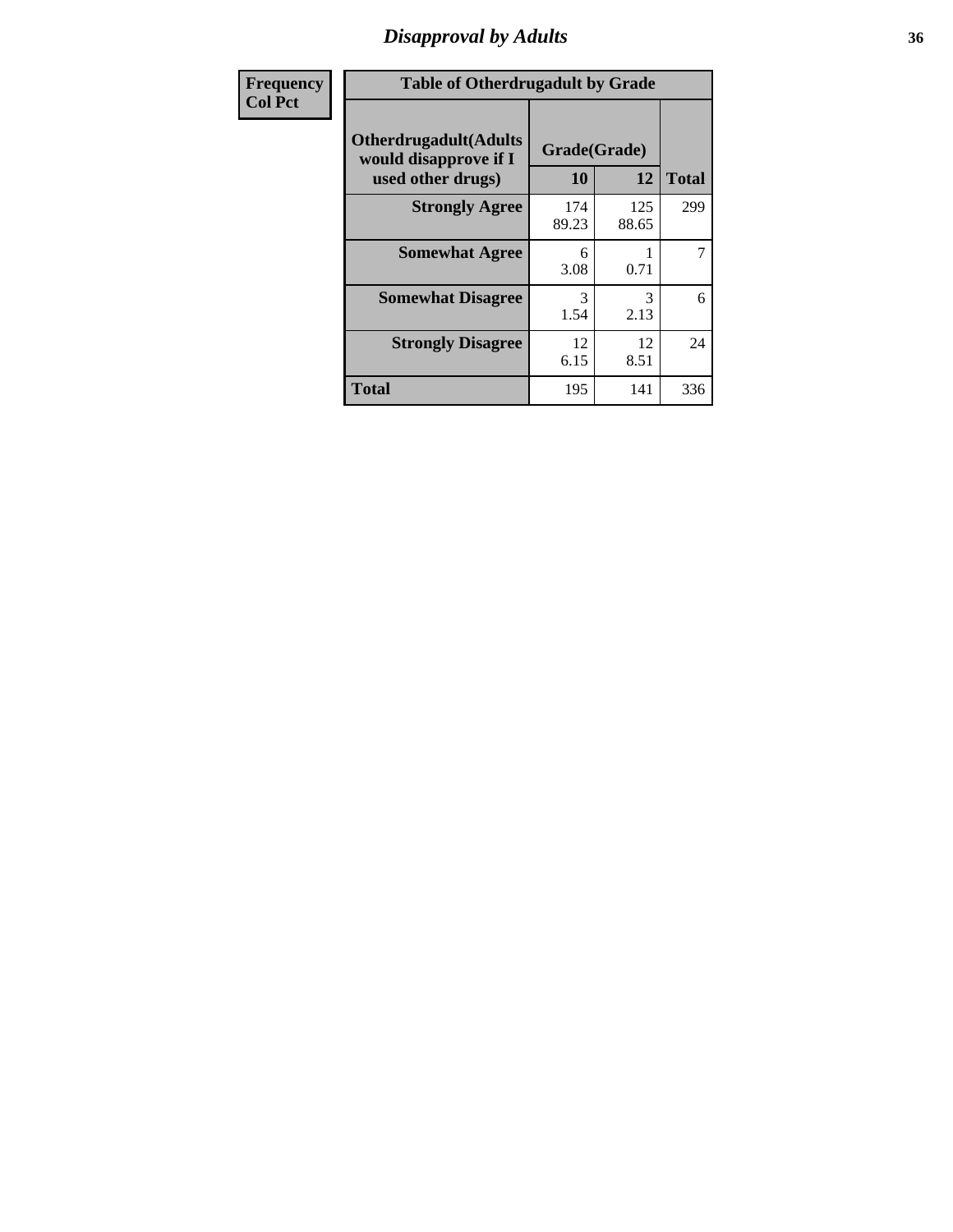## *Disapproval by Peers* **37**

| Frequency      | <b>Table of Alcoholpeer by Grade</b>                    |              |             |              |  |
|----------------|---------------------------------------------------------|--------------|-------------|--------------|--|
| <b>Col Pct</b> | Alcoholpeer(My<br>friends would<br>disapprove if I used | Grade(Grade) |             |              |  |
|                | alcohol)                                                | 10           | 12          | <b>Total</b> |  |
|                | <b>Strongly Agree</b>                                   | 37<br>18.97  | 25<br>17.73 | 62           |  |
|                | <b>Somewhat Agree</b>                                   | 50<br>25.64  | 30<br>21.28 | 80           |  |
|                | <b>Somewhat Disagree</b>                                | 32<br>16.41  | 39<br>27.66 | 71           |  |
|                | <b>Strongly Disagree</b>                                | 76<br>38.97  | 47<br>33.33 | 123          |  |
|                | Total                                                   | 195          | 141         | 336          |  |

| Frequency      | <b>Table of Tobaccopeer by Grade</b>                                |                           |             |              |  |
|----------------|---------------------------------------------------------------------|---------------------------|-------------|--------------|--|
| <b>Col Pct</b> | Tobaccopeer(My<br>friends would<br>disapprove if I used<br>tobacco) | Grade(Grade)<br><b>10</b> | 12          | <b>Total</b> |  |
|                | <b>Strongly Agree</b>                                               | 58<br>29.74               | 37<br>26.24 | 95           |  |
|                | <b>Somewhat Agree</b>                                               | 39<br>20.00               | 33<br>23.40 | 72           |  |
|                | <b>Somewhat Disagree</b>                                            | 29<br>14.87               | 31<br>21.99 | 60           |  |
|                | <b>Strongly Disagree</b>                                            | 69<br>35.38               | 40<br>28.37 | 109          |  |
|                | Total                                                               | 195                       | 141         | 336          |  |

| Frequency      | <b>Table of Marijuanapeer by Grade</b>                    |              |             |              |
|----------------|-----------------------------------------------------------|--------------|-------------|--------------|
| <b>Col Pct</b> | Marijuanapeer(My<br>friends would<br>disapprove if I used | Grade(Grade) |             |              |
|                | marijuana)                                                | <b>10</b>    | 12          | <b>Total</b> |
|                | <b>Strongly Agree</b>                                     | 97<br>49.74  | 61<br>43.26 | 158          |
|                | <b>Somewhat Agree</b>                                     | 29<br>14.87  | 25<br>17.73 | 54           |
|                | <b>Somewhat Disagree</b>                                  | 25<br>12.82  | 27<br>19.15 | 52           |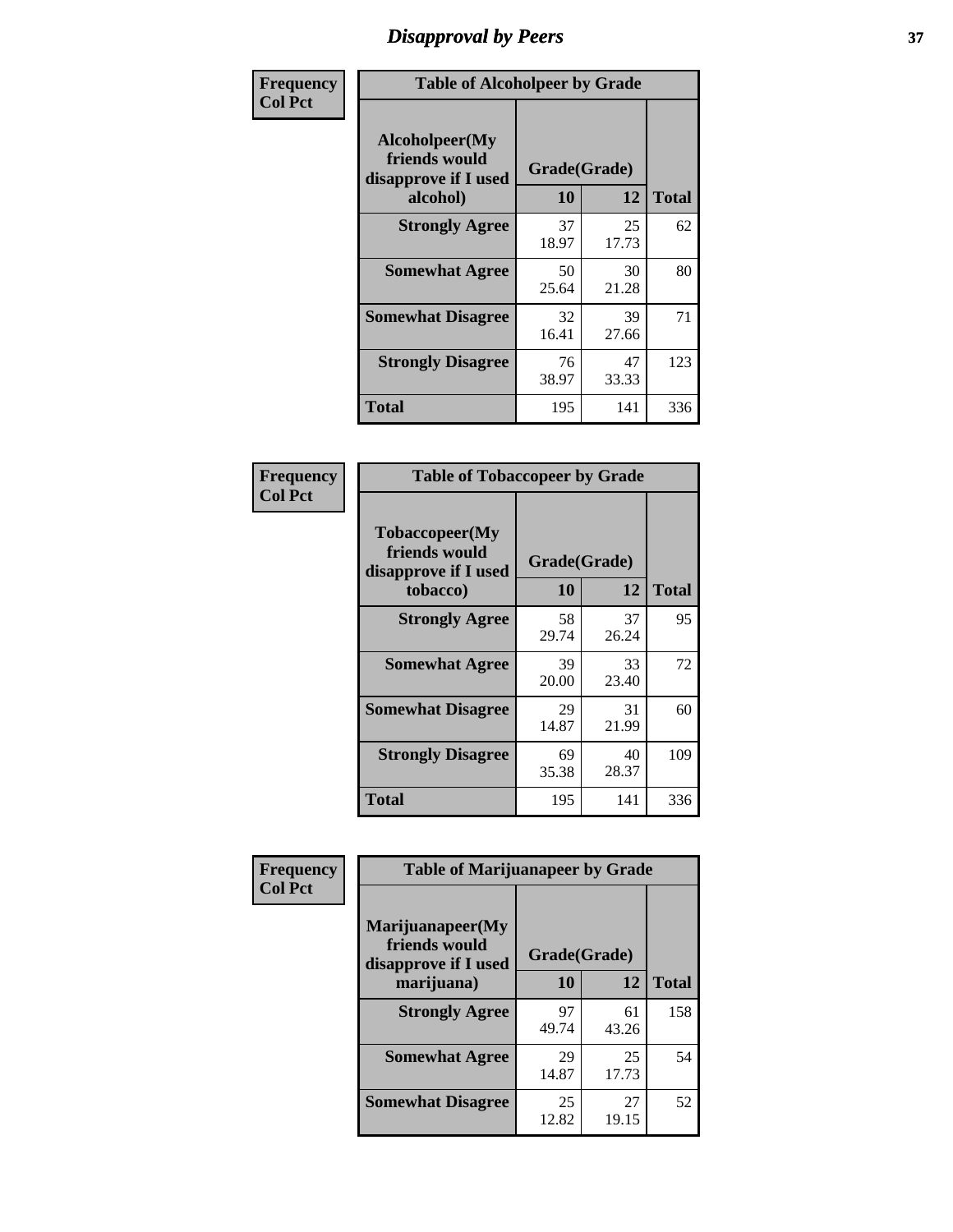# *Disapproval by Peers* **38**

| <b>Frequency</b> | <b>Table of Marijuanapeer by Grade</b>                                  |                           |             |              |  |
|------------------|-------------------------------------------------------------------------|---------------------------|-------------|--------------|--|
| <b>Col Pct</b>   | Marijuanapeer(My<br>friends would<br>disapprove if I used<br>marijuana) | Grade(Grade)<br><b>10</b> | 12          | <b>Total</b> |  |
|                  | <b>Strongly Disagree</b>                                                | 44<br>22.56               | 28<br>19.86 | 72           |  |
|                  | <b>Total</b>                                                            | 195                       | 141         | 336          |  |

| <b>Frequency</b> | <b>Table of Otherdrugpeer by Grade</b>                                    |                    |             |              |
|------------------|---------------------------------------------------------------------------|--------------------|-------------|--------------|
| <b>Col Pct</b>   | Otherdrugpeer(My<br>friends would<br>disapprove if I used<br>other drugs) | Grade(Grade)<br>10 | 12          | <b>Total</b> |
|                  |                                                                           |                    |             |              |
|                  | <b>Strongly Agree</b>                                                     | 114<br>58.46       | 81<br>57.45 | 195          |
|                  | <b>Somewhat Agree</b>                                                     | 34<br>17.44        | 21<br>14.89 | 55           |
|                  | <b>Somewhat Disagree</b>                                                  | 16<br>8.21         | 16<br>11.35 | 32           |
|                  | <b>Strongly Disagree</b>                                                  | 31<br>15.90        | 23<br>16.31 | 54           |
|                  | Total                                                                     | 195                | 141         | 336          |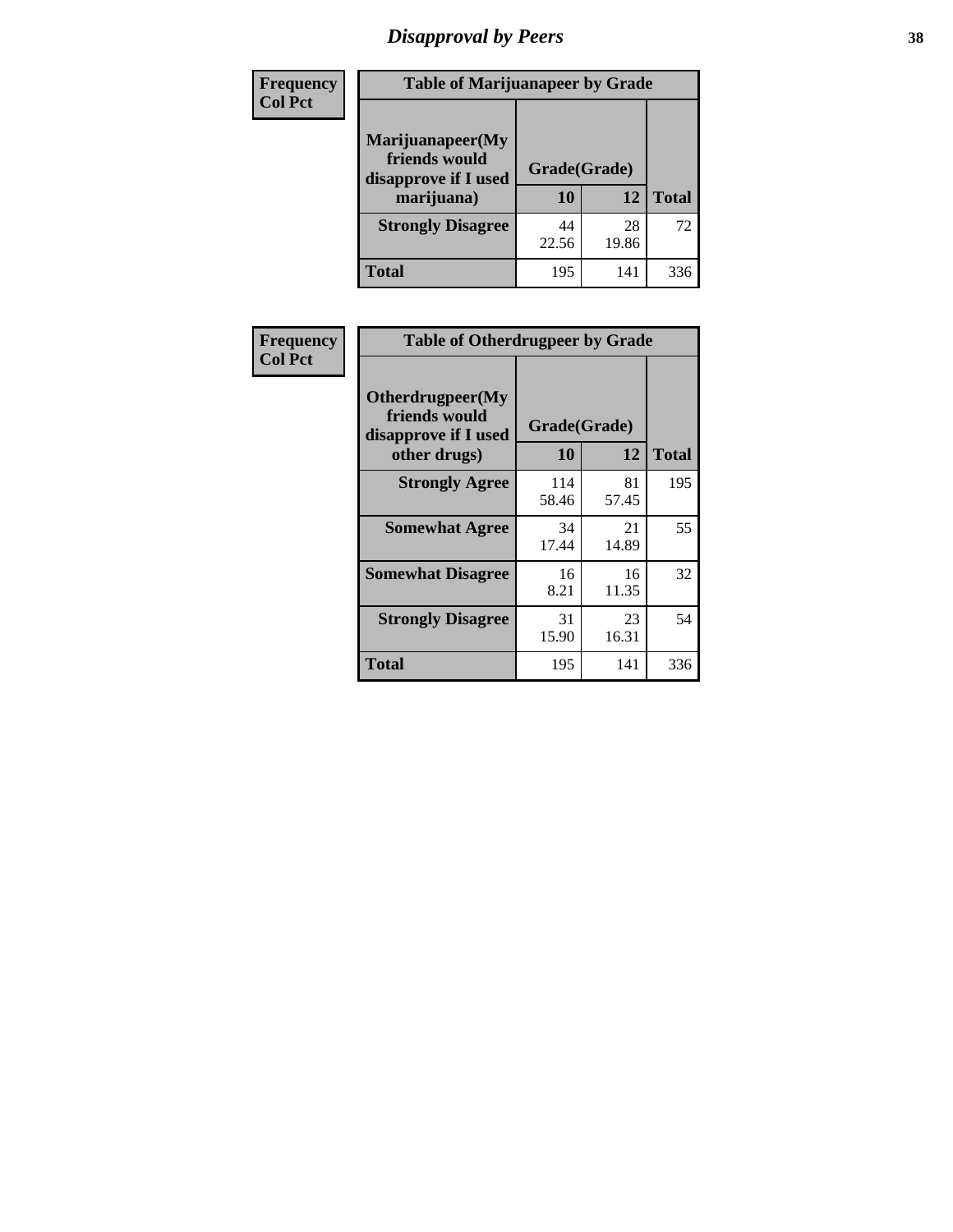| Frequency      | <b>Table of Alcohollocation1 by Grade</b> |              |              |              |  |
|----------------|-------------------------------------------|--------------|--------------|--------------|--|
| <b>Col Pct</b> | <b>Alcohollocation1(Places</b>            | Grade(Grade) |              |              |  |
|                | <b>Friends Use Alcohol)</b>               | 10           | 12           | <b>Total</b> |  |
|                |                                           | 133<br>68.21 | 103<br>73.05 | 236          |  |
|                | Do Not Use                                | 62<br>31.79  | 38<br>26.95  | 100          |  |
|                | <b>Total</b>                              | 195          | 141          | 336          |  |

| Frequency      | <b>Table of Alcohollocation2 by Grade</b>                     |                    |             |              |
|----------------|---------------------------------------------------------------|--------------------|-------------|--------------|
| <b>Col Pct</b> | <b>Alcohollocation2(Places</b><br><b>Friends Use Alcohol)</b> | Grade(Grade)<br>10 | <b>12</b>   | <b>Total</b> |
|                |                                                               | 106<br>54.36       | 79<br>56.03 | 185          |
|                | Home                                                          | 89<br>45.64        | 62<br>43.97 | 151          |
|                | <b>Total</b>                                                  | 195                | 141         | 336          |

| Frequency<br><b>Col Pct</b> | <b>Table of Alcohollocation 3 by Grade</b>                    |                    |              |              |
|-----------------------------|---------------------------------------------------------------|--------------------|--------------|--------------|
|                             | <b>Alcohollocation3(Places</b><br><b>Friends Use Alcohol)</b> | Grade(Grade)<br>10 | 12           | <b>Total</b> |
|                             |                                                               | 184<br>94.36       | 136<br>96.45 | 320          |
|                             | <b>School</b>                                                 | 11<br>5.64         | 5<br>3.55    | 16           |
|                             | Total                                                         | 195                | 141          | 336          |

| <b>Frequency</b> | <b>Table of Alcohollocation4 by Grade</b> |              |              |              |  |
|------------------|-------------------------------------------|--------------|--------------|--------------|--|
| <b>Col Pct</b>   | <b>Alcohollocation4(Places</b>            | Grade(Grade) |              |              |  |
|                  | <b>Friends Use Alcohol)</b>               | 10           | 12           | <b>Total</b> |  |
|                  |                                           | 166<br>85.13 | 122<br>86.52 | 288          |  |
|                  | Car                                       | 29<br>14.87  | 19<br>13.48  | 48           |  |
|                  | <b>Total</b>                              | 195          | 141          | 336          |  |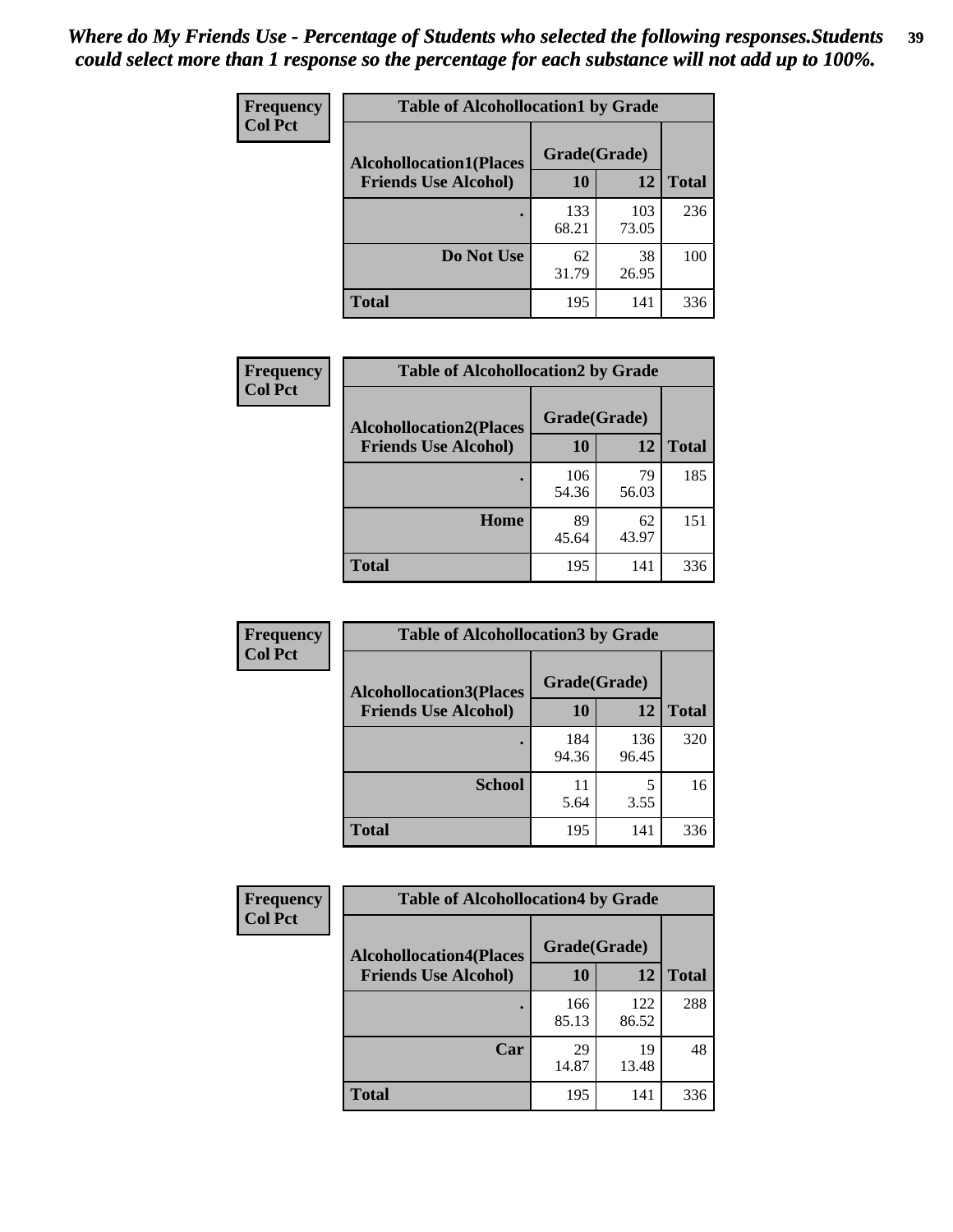| Frequency<br><b>Col Pct</b> | <b>Table of Alcohollocation5 by Grade</b>      |              |             |              |  |
|-----------------------------|------------------------------------------------|--------------|-------------|--------------|--|
|                             | Grade(Grade)<br><b>Alcohollocation5(Places</b> |              |             |              |  |
|                             | <b>Friends Use Alcohol)</b>                    | 10           | 12          | <b>Total</b> |  |
|                             |                                                | 101<br>51.79 | 63<br>44.68 | 164          |  |
|                             | <b>Friend's House</b>                          | 94<br>48.21  | 78<br>55.32 | 172          |  |
|                             | <b>Total</b>                                   | 195          | 141         | 336          |  |

| <b>Frequency</b> | <b>Table of Alcohollocation6 by Grade</b> |              |             |              |
|------------------|-------------------------------------------|--------------|-------------|--------------|
| <b>Col Pct</b>   | <b>Alcohollocation6(Places</b>            | Grade(Grade) |             |              |
|                  | <b>Friends Use Alcohol)</b>               | 10           | 12          | <b>Total</b> |
|                  |                                           | 133<br>68.21 | 83<br>58.87 | 216          |
|                  | <b>Other</b>                              | 62<br>31.79  | 58<br>41.13 | 120          |
|                  | <b>Total</b>                              | 195          | 141         | 336          |

| <b>Frequency</b> | <b>Table of Tobaccolocation1 by Grade</b> |              |             |              |
|------------------|-------------------------------------------|--------------|-------------|--------------|
| <b>Col Pct</b>   | <b>Tobaccolocation1(Places</b>            | Grade(Grade) |             |              |
|                  | <b>Friends Use Tobacco)</b>               | 10           | 12          | <b>Total</b> |
|                  |                                           | 115<br>58.97 | 90<br>63.83 | 205          |
|                  | Do Not Use                                | 80<br>41.03  | 51<br>36.17 | 131          |
|                  | <b>Total</b>                              | 195          | 141         | 336          |

| <b>Frequency</b> | <b>Table of Tobaccolocation2 by Grade</b> |              |             |              |  |
|------------------|-------------------------------------------|--------------|-------------|--------------|--|
| <b>Col Pct</b>   | <b>Tobaccolocation2(Places</b>            | Grade(Grade) |             |              |  |
|                  | <b>Friends Use Tobacco)</b>               | 10           | 12          | <b>Total</b> |  |
|                  |                                           | 114<br>58.46 | 74<br>52.48 | 188          |  |
|                  | Home                                      | 81<br>41.54  | 67<br>47.52 | 148          |  |
|                  | <b>Total</b>                              | 195          | 141         | 336          |  |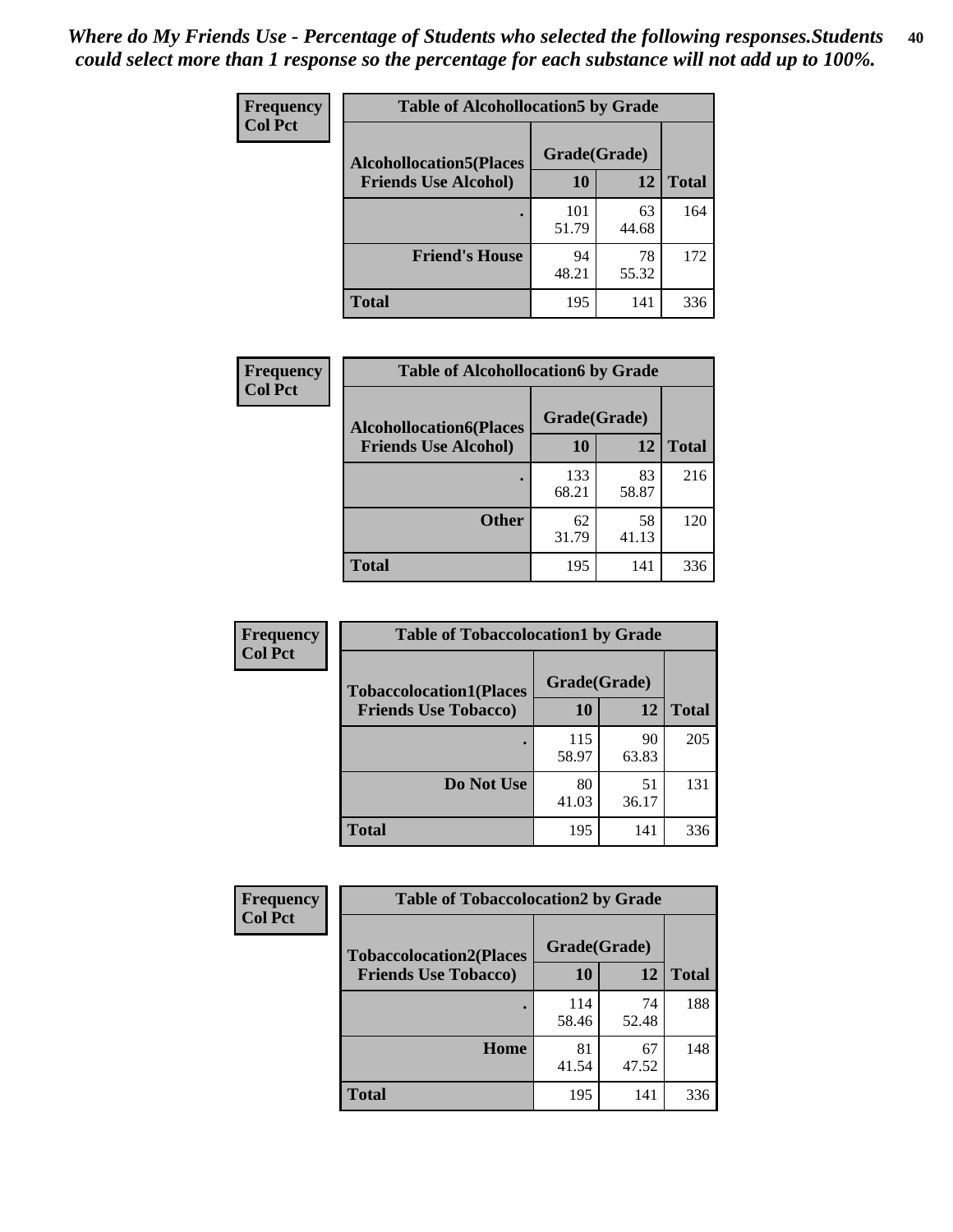| Frequency      | <b>Table of Tobaccolocation 3 by Grade</b> |              |              |              |
|----------------|--------------------------------------------|--------------|--------------|--------------|
| <b>Col Pct</b> | <b>Tobaccolocation3(Places</b>             | Grade(Grade) |              |              |
|                | <b>Friends Use Tobacco)</b>                | 10           | <b>12</b>    | <b>Total</b> |
|                |                                            | 146<br>74.87 | 104<br>73.76 | 250          |
|                | <b>School</b>                              | 49<br>25.13  | 37<br>26.24  | 86           |
|                | <b>Total</b>                               | 195          | 141          | 336          |

| Frequency      | <b>Table of Tobaccolocation4 by Grade</b> |                    |             |              |
|----------------|-------------------------------------------|--------------------|-------------|--------------|
| <b>Col Pct</b> | <b>Tobaccolocation4(Places</b>            | Grade(Grade)<br>10 |             |              |
|                | <b>Friends Use Tobacco)</b>               |                    | 12          | <b>Total</b> |
|                |                                           | 135<br>69.23       | 81<br>57.45 | 216          |
|                | Car                                       | 60<br>30.77        | 60<br>42.55 | 120          |
|                | <b>Total</b>                              | 195                | 141         | 336          |

| Frequency<br><b>Col Pct</b> | <b>Table of Tobaccolocation5 by Grade</b>                     |                    |             |              |
|-----------------------------|---------------------------------------------------------------|--------------------|-------------|--------------|
|                             | <b>Tobaccolocation5(Places</b><br><b>Friends Use Tobacco)</b> | Grade(Grade)<br>10 | <b>12</b>   | <b>Total</b> |
|                             |                                                               |                    |             |              |
|                             |                                                               | 113<br>57.95       | 74<br>52.48 | 187          |
|                             | <b>Friend's House</b>                                         | 82<br>42.05        | 67<br>47.52 | 149          |
|                             | <b>Total</b>                                                  | 195                | 141         | 336          |

| <b>Frequency</b> | <b>Table of Tobaccolocation6 by Grade</b> |              |             |              |  |
|------------------|-------------------------------------------|--------------|-------------|--------------|--|
| <b>Col Pct</b>   | <b>Tobaccolocation6(Places</b>            | Grade(Grade) |             |              |  |
|                  | <b>Friends Use Tobacco)</b>               | 10           | 12          | <b>Total</b> |  |
|                  |                                           | 127<br>65.13 | 88<br>62.41 | 215          |  |
|                  | <b>Other</b>                              | 68<br>34.87  | 53<br>37.59 | 121          |  |
|                  | <b>Total</b>                              | 195          | 141         | 336          |  |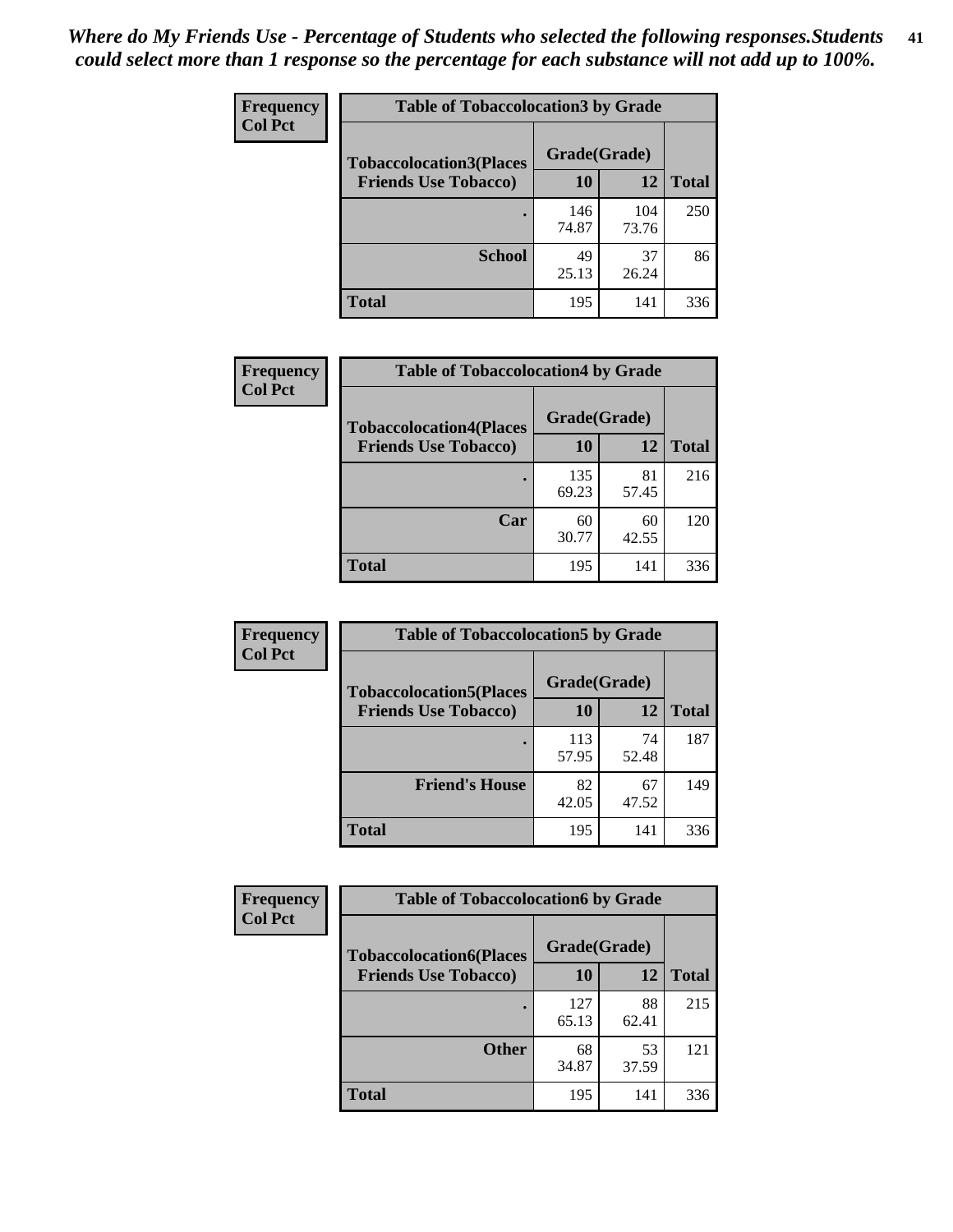| <b>Frequency</b> | <b>Table of Marijuanalocation1 by Grade</b> |              |             |              |
|------------------|---------------------------------------------|--------------|-------------|--------------|
| <b>Col Pct</b>   | <b>Marijuanalocation1(Places</b>            | Grade(Grade) |             |              |
|                  | <b>Friends Use Marijuana</b> )              | 10           | 12          | <b>Total</b> |
|                  |                                             | 72<br>36.92  | 55<br>39.01 | 127          |
|                  | Do Not Use                                  | 123<br>63.08 | 86<br>60.99 | 209          |
|                  | <b>Total</b>                                | 195          | 141         | 336          |

| <b>Frequency</b> | <b>Table of Marijuanalocation2 by Grade</b>                        |                    |              |              |
|------------------|--------------------------------------------------------------------|--------------------|--------------|--------------|
| <b>Col Pct</b>   | <b>Marijuanalocation2(Places</b><br><b>Friends Use Marijuana</b> ) | Grade(Grade)<br>10 | 12           | <b>Total</b> |
|                  |                                                                    | 157<br>80.51       | 112<br>79.43 | 269          |
|                  | Home                                                               | 38<br>19.49        | 29<br>20.57  | 67           |
|                  | <b>Total</b>                                                       | 195                | 141          | 336          |

| Frequency<br><b>Col Pct</b> | <b>Table of Marijuanalocation3 by Grade</b> |              |              |              |
|-----------------------------|---------------------------------------------|--------------|--------------|--------------|
|                             | <b>Marijuanalocation3</b> (Places           | Grade(Grade) |              |              |
|                             | <b>Friends Use Marijuana</b> )              | 10           | 12           | <b>Total</b> |
|                             |                                             | 181<br>92.82 | 133<br>94.33 | 314          |
|                             | <b>School</b>                               | 14<br>7.18   | 8<br>5.67    | 22           |
|                             | <b>Total</b>                                | 195          | 141          | 336          |

| Frequency      | <b>Table of Marijuanalocation4 by Grade</b> |              |              |              |  |
|----------------|---------------------------------------------|--------------|--------------|--------------|--|
| <b>Col Pct</b> | <b>Marijuanalocation4(Places</b>            | Grade(Grade) |              |              |  |
|                | <b>Friends Use Marijuana</b> )              | <b>10</b>    | 12           | <b>Total</b> |  |
|                |                                             | 172<br>88.21 | 116<br>82.27 | 288          |  |
|                | Car                                         | 23<br>11.79  | 25<br>17.73  | 48           |  |
|                | <b>Total</b>                                | 195          | 141          | 336          |  |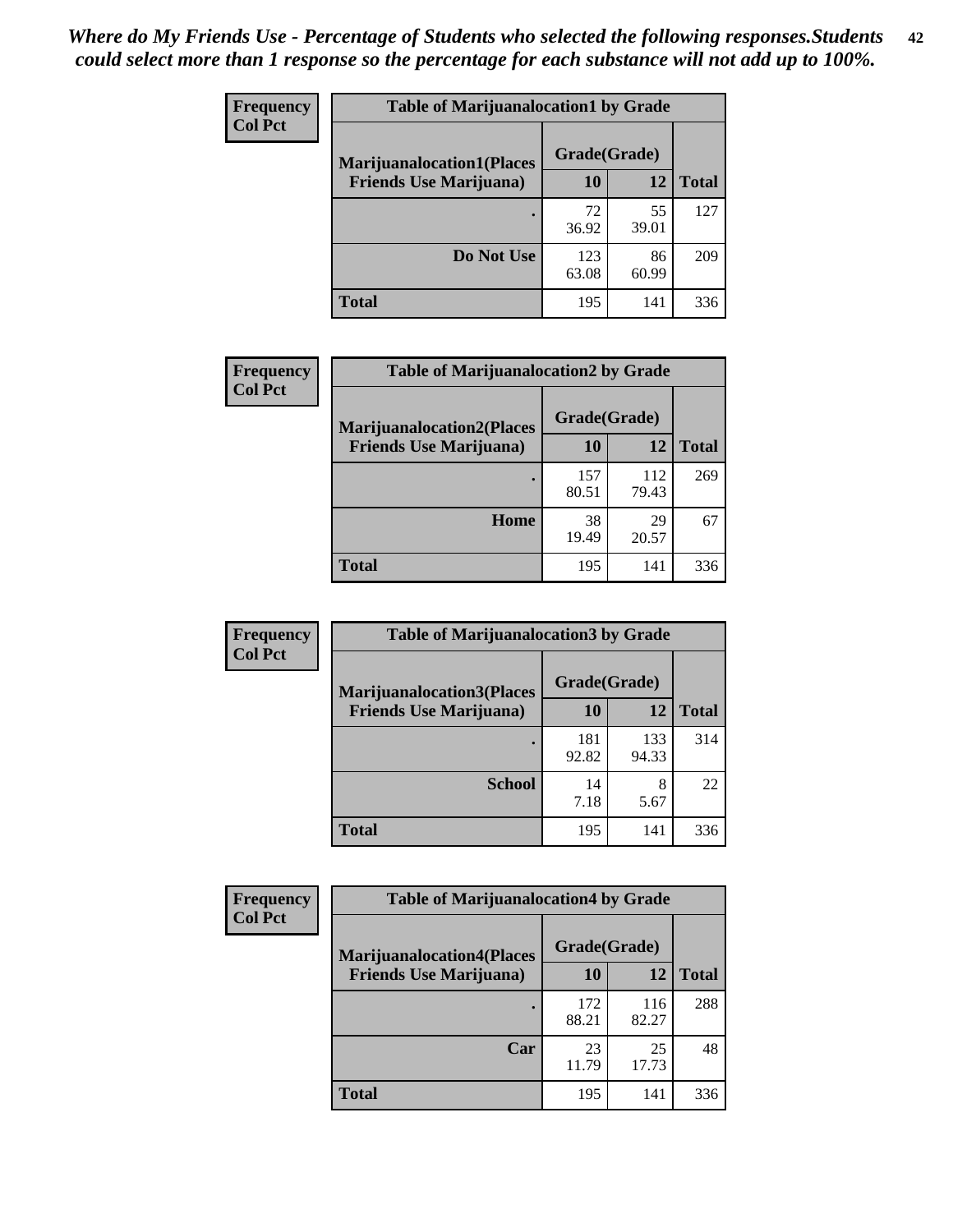| <b>Frequency</b> | <b>Table of Marijuanalocation5 by Grade</b> |              |             |              |
|------------------|---------------------------------------------|--------------|-------------|--------------|
| <b>Col Pct</b>   | <b>Marijuanalocation5</b> (Places           | Grade(Grade) |             |              |
|                  | <b>Friends Use Marijuana</b> )              | 10           | 12          | <b>Total</b> |
|                  |                                             | 152<br>77.95 | 99<br>70.21 | 251          |
|                  | <b>Friend's House</b>                       | 43<br>22.05  | 42<br>29.79 | 85           |
|                  | <b>Total</b>                                | 195          | 141         | 336          |

| Frequency      | <b>Table of Marijuanalocation6 by Grade</b>                        |                    |              |              |
|----------------|--------------------------------------------------------------------|--------------------|--------------|--------------|
| <b>Col Pct</b> | <b>Marijuanalocation6(Places</b><br><b>Friends Use Marijuana</b> ) | Grade(Grade)<br>10 | 12           | <b>Total</b> |
|                |                                                                    | 156<br>80.00       | 110<br>78.01 | 266          |
|                | <b>Other</b>                                                       | 39<br>20.00        | 31<br>21.99  | 70           |
|                | <b>Total</b>                                                       | 195                | 141          | 336          |

| <b>Frequency</b> | <b>Table of Otherdruglocation1 by Grade</b>                          |              |              |              |
|------------------|----------------------------------------------------------------------|--------------|--------------|--------------|
| <b>Col Pct</b>   | <b>Otherdruglocation1(Places</b><br><b>Friends Use Other Illegal</b> | Grade(Grade) |              |              |
|                  | Drugs)                                                               | 10           | 12           | <b>Total</b> |
|                  |                                                                      | 40<br>20.51  | 29<br>20.57  | 69           |
|                  | Do Not Use                                                           | 155<br>79.49 | 112<br>79.43 | 267          |
|                  | <b>Total</b>                                                         | 195          | 141          | 336          |

| Frequency      | <b>Table of Otherdruglocation2 by Grade</b>                          |              |              |              |
|----------------|----------------------------------------------------------------------|--------------|--------------|--------------|
| <b>Col Pct</b> | <b>Otherdruglocation2(Places</b><br><b>Friends Use Other Illegal</b> | Grade(Grade) |              |              |
|                | Drugs)                                                               | 10           | 12           | <b>Total</b> |
|                |                                                                      | 177<br>90.77 | 127<br>90.07 | 304          |
|                | Home                                                                 | 18<br>9.23   | 14<br>9.93   | 32           |
|                | <b>Total</b>                                                         | 195          | 141          | 336          |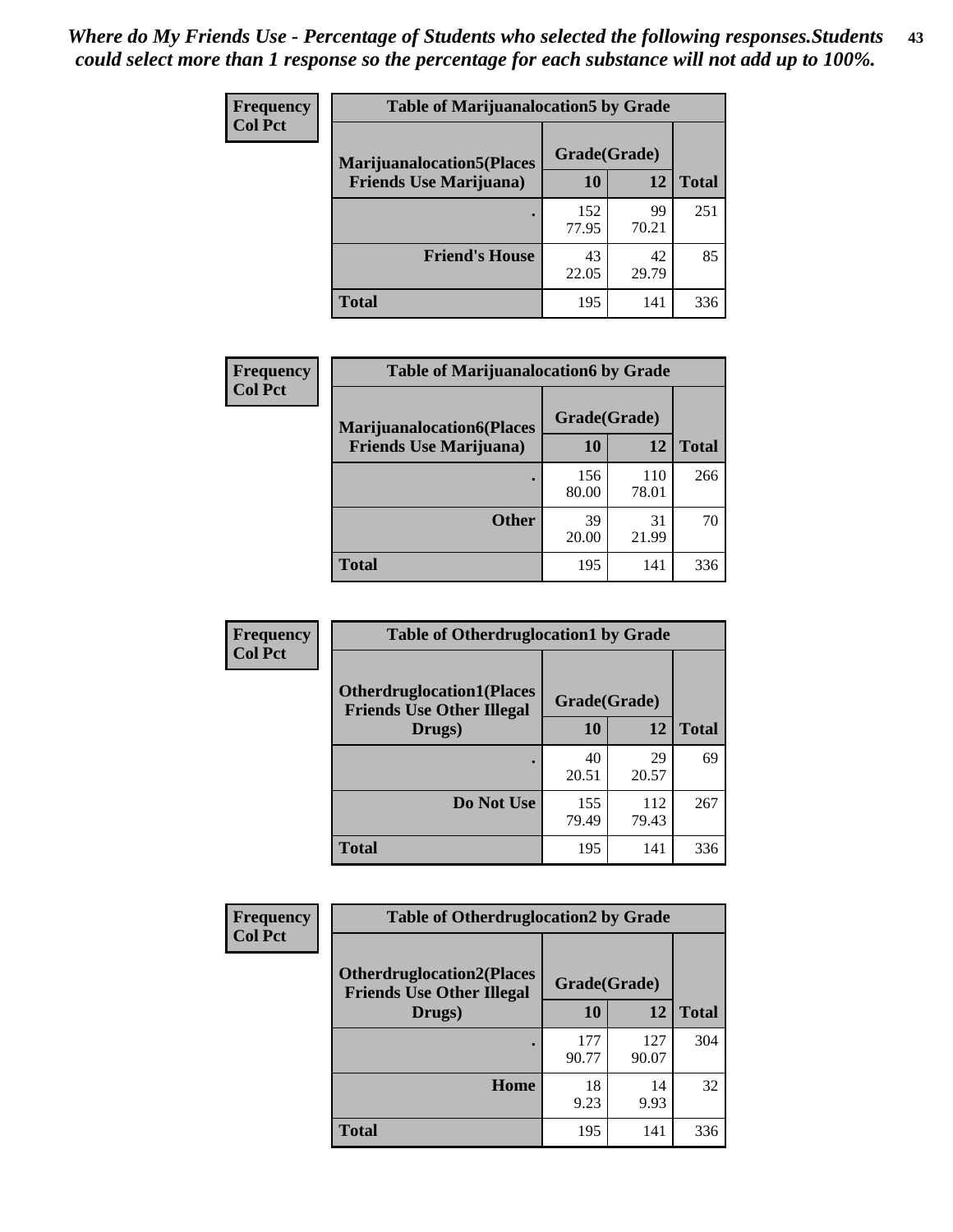| <b>Frequency</b> | <b>Table of Otherdruglocation 3 by Grade</b>                         |              |              |              |
|------------------|----------------------------------------------------------------------|--------------|--------------|--------------|
| <b>Col Pct</b>   | <b>Otherdruglocation3(Places</b><br><b>Friends Use Other Illegal</b> | Grade(Grade) |              |              |
|                  | Drugs)                                                               | 10           | 12           | <b>Total</b> |
|                  |                                                                      | 186<br>95.38 | 135<br>95.74 | 321          |
|                  | <b>School</b>                                                        | Q<br>4.62    | 6<br>4.26    | 15           |
|                  | <b>Total</b>                                                         | 195          | 141          | 336          |

| Frequency      | <b>Table of Otherdruglocation4 by Grade</b>                          |              |              |              |
|----------------|----------------------------------------------------------------------|--------------|--------------|--------------|
| <b>Col Pct</b> | <b>Otherdruglocation4(Places</b><br><b>Friends Use Other Illegal</b> | Grade(Grade) |              |              |
|                | Drugs)                                                               | 10           | 12           | <b>Total</b> |
|                |                                                                      | 183<br>93.85 | 130<br>92.20 | 313          |
|                | Car                                                                  | 12<br>6.15   | 11<br>7.80   | 23           |
|                | <b>Total</b>                                                         | 195          | 141          | 336          |

| Frequency      | <b>Table of Otherdruglocation5 by Grade</b>                          |              |              |              |
|----------------|----------------------------------------------------------------------|--------------|--------------|--------------|
| <b>Col Pct</b> | <b>Otherdruglocation5(Places</b><br><b>Friends Use Other Illegal</b> | Grade(Grade) |              |              |
|                | Drugs)                                                               | 10           | 12           | <b>Total</b> |
|                |                                                                      | 174<br>89.23 | 122<br>86.52 | 296          |
|                | <b>Friend's House</b>                                                | 21<br>10.77  | 19<br>13.48  | 40           |
|                | <b>Total</b>                                                         | 195          | 141          | 336          |

| <b>Frequency</b> | <b>Table of Otherdruglocation6 by Grade</b>                          |              |              |              |
|------------------|----------------------------------------------------------------------|--------------|--------------|--------------|
| <b>Col Pct</b>   | <b>Otherdruglocation6(Places</b><br><b>Friends Use Other Illegal</b> |              | Grade(Grade) |              |
|                  | Drugs)                                                               | <b>10</b>    | 12           | <b>Total</b> |
|                  |                                                                      | 173<br>88.72 | 121<br>85.82 | 294          |
|                  | <b>Other</b>                                                         | 22<br>11.28  | 20<br>14.18  | 42           |
|                  | <b>Total</b>                                                         | 195          | 141          | 336          |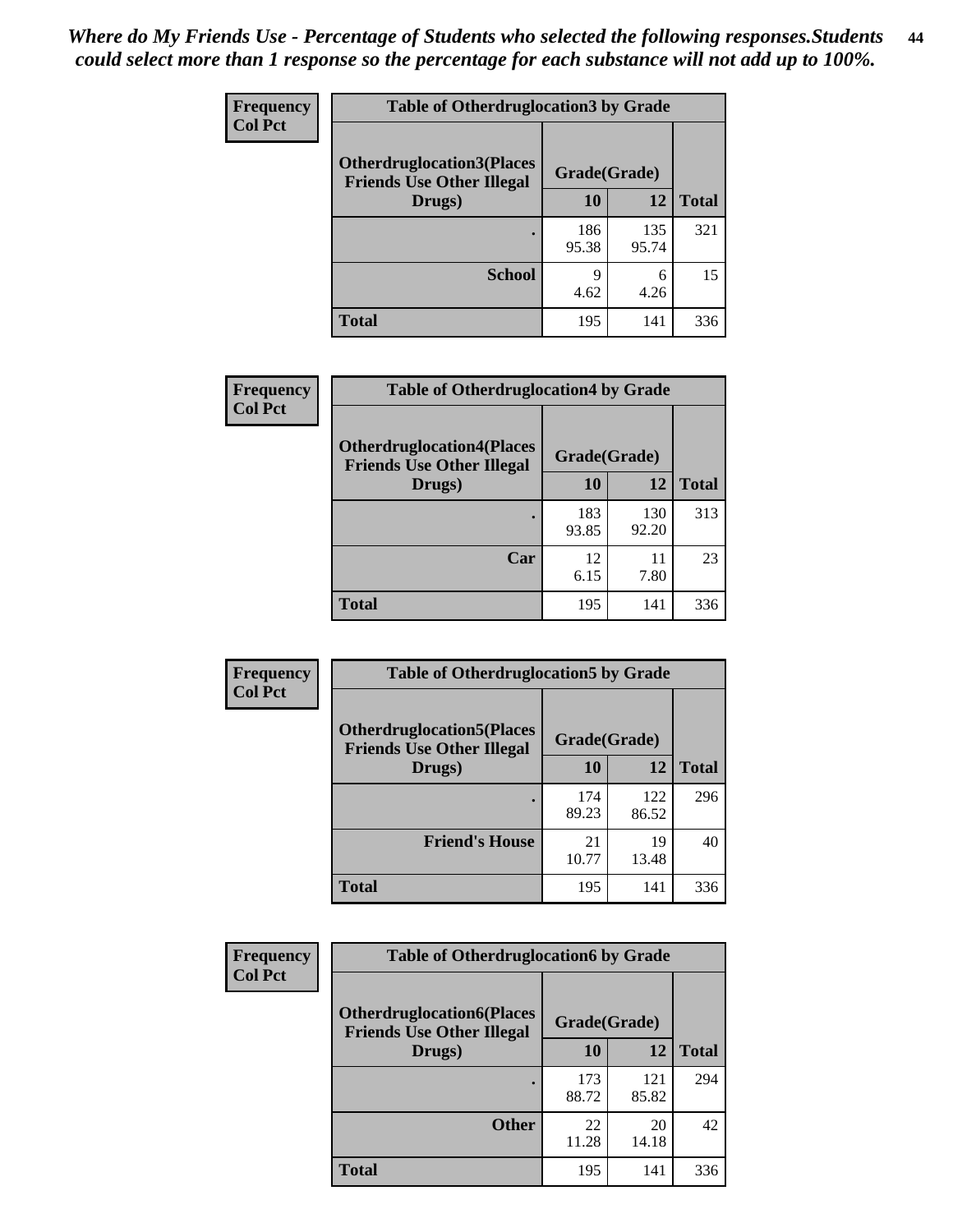| Frequency      | <b>Table of Alcoholtime1 by Grade</b>                           |              |              |              |
|----------------|-----------------------------------------------------------------|--------------|--------------|--------------|
| <b>Col Pct</b> | <b>Alcoholtime1(Times</b><br>Grade(Grade)<br><b>Friends Use</b> |              |              |              |
|                | Alcohol)                                                        | 10           | 12           | <b>Total</b> |
|                |                                                                 | 136<br>69.74 | 107<br>75.89 | 243          |
|                | Do Not Use                                                      | 59<br>30.26  | 34<br>24.11  | 93           |
|                | <b>Total</b>                                                    | 195          | 141          | 336          |

| <b>Frequency</b> | <b>Table of Alcoholtime2 by Grade</b>           |              |                        |              |
|------------------|-------------------------------------------------|--------------|------------------------|--------------|
| <b>Col Pct</b>   | <b>Alcoholtime2(Times</b><br><b>Friends Use</b> | Grade(Grade) |                        |              |
|                  | Alcohol)                                        | 10           | <b>12</b>              | <b>Total</b> |
|                  |                                                 | 180<br>92.31 | 139<br>98.58           | 319          |
|                  | <b>On Way to School</b>                         | 15<br>7.69   | $\mathfrak{D}$<br>1.42 | 17           |
|                  | <b>Total</b>                                    | 195          | 141                    | 336          |

| Frequency      | <b>Table of Alcoholtime3 by Grade</b>           |              |                       |              |
|----------------|-------------------------------------------------|--------------|-----------------------|--------------|
| <b>Col Pct</b> | <b>Alcoholtime3(Times</b><br><b>Friends Use</b> | Grade(Grade) |                       |              |
|                | <b>Alcohol</b> )                                | 10           | 12                    | <b>Total</b> |
|                |                                                 | 189<br>96.92 | 139<br>98.58          | 328          |
|                | <b>During School</b>                            | 6<br>3.08    | $\mathcal{D}$<br>1.42 | 8            |
|                | Total                                           | 195          | 141                   | 336          |

| <b>Frequency</b> | <b>Table of Alcoholtime4 by Grade</b> |              |              |              |
|------------------|---------------------------------------|--------------|--------------|--------------|
| <b>Col Pct</b>   | <b>Alcoholtime4(Times</b>             | Grade(Grade) |              |              |
|                  | <b>Friends Use Alcohol)</b>           | 10           | 12           | <b>Total</b> |
|                  | ٠                                     | 176<br>90.26 | 135<br>95.74 | 311          |
|                  | <b>On Way Home From School</b>        | 19<br>9.74   | 6<br>4.26    | 25           |
|                  | <b>Total</b>                          | 195          | 141          | 336          |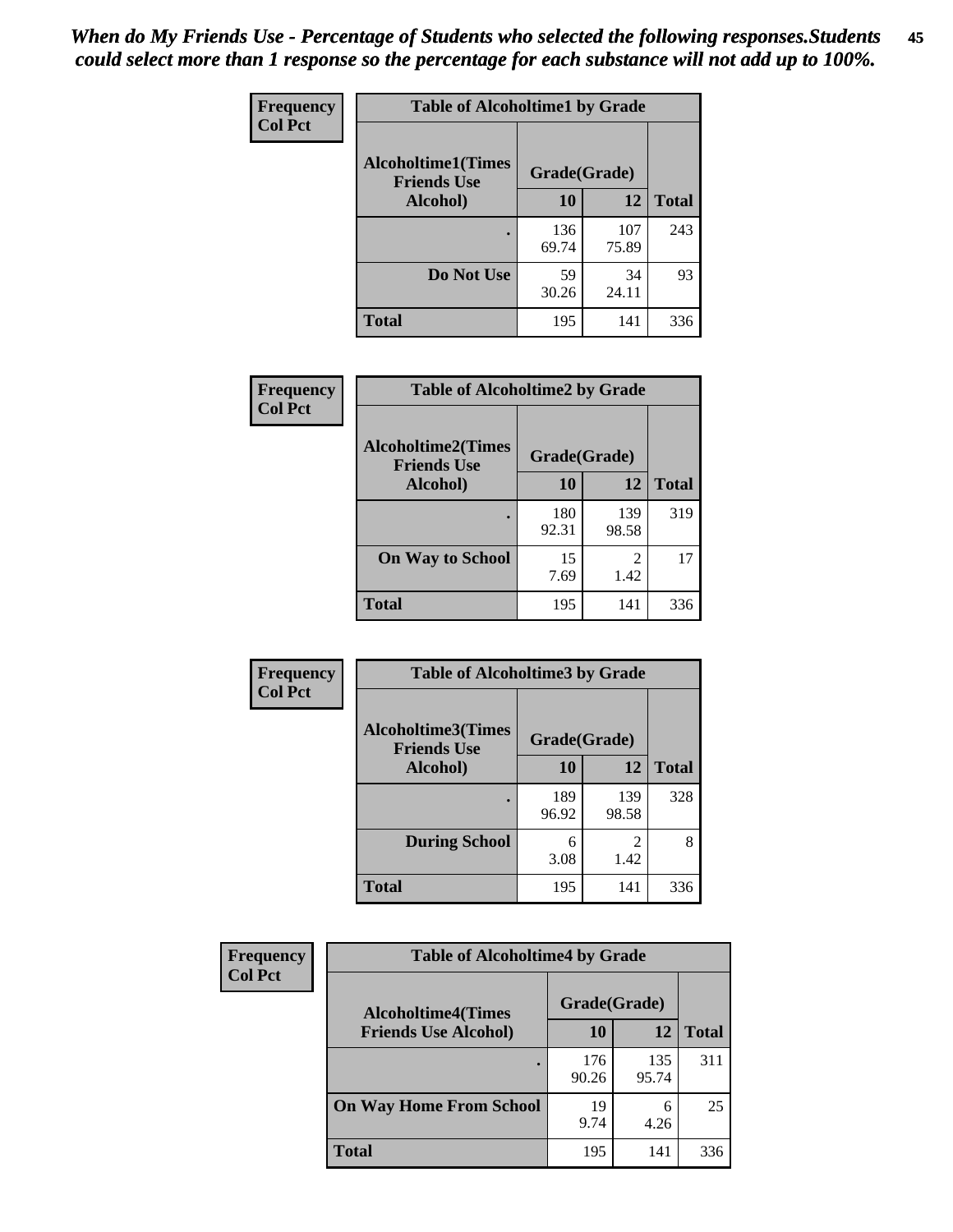*When do My Friends Use - Percentage of Students who selected the following responses.Students could select more than 1 response so the percentage for each substance will not add up to 100%.* **46**

| Frequency      | <b>Table of Alcoholtime5 by Grade</b>           |              |              |              |
|----------------|-------------------------------------------------|--------------|--------------|--------------|
| <b>Col Pct</b> | <b>Alcoholtime5(Times</b><br><b>Friends Use</b> | Grade(Grade) |              |              |
|                | Alcohol)                                        | 10           | 12           | <b>Total</b> |
|                |                                                 | 147<br>75.38 | 100<br>70.92 | 247          |
|                | Weeknights                                      | 48<br>24.62  | 41<br>29.08  | 89           |
|                | <b>Total</b>                                    | 195          | 141          | 336          |

| Frequency      | <b>Table of Alcoholtime6 by Grade</b>           |              |              |              |
|----------------|-------------------------------------------------|--------------|--------------|--------------|
| <b>Col Pct</b> | <b>Alcoholtime6(Times</b><br><b>Friends Use</b> | Grade(Grade) |              |              |
|                | Alcohol)                                        | 10           | 12           | <b>Total</b> |
|                |                                                 | 61<br>31.28  | 32<br>22.70  | 93           |
|                | Weekends                                        | 134<br>68.72 | 109<br>77.30 | 243          |
|                | <b>Total</b>                                    | 195          | 141          | 336          |

| Frequency      | <b>Table of Tobaccotime1 by Grade</b>           |              |             |              |
|----------------|-------------------------------------------------|--------------|-------------|--------------|
| <b>Col Pct</b> | <b>Tobaccotime1(Times</b><br><b>Friends Use</b> | Grade(Grade) |             |              |
|                | <b>Tobacco</b> )                                | 10           | 12          | <b>Total</b> |
|                | ٠                                               | 110<br>56.41 | 92<br>65.25 | 202          |
|                | Do Not Use                                      | 85<br>43.59  | 49<br>34.75 | 134          |
|                | <b>Total</b>                                    | 195          | 141         | 336          |

| <b>Frequency</b> | <b>Table of Tobaccotime2 by Grade</b>           |              |             |              |
|------------------|-------------------------------------------------|--------------|-------------|--------------|
| <b>Col Pct</b>   | <b>Tobaccotime2(Times</b><br><b>Friends Use</b> | Grade(Grade) |             |              |
|                  | <b>Tobacco</b> )                                | 10           | 12          | <b>Total</b> |
|                  |                                                 | 132<br>67.69 | 81<br>57.45 | 213          |
|                  | <b>On Way to School</b>                         | 63<br>32.31  | 60<br>42.55 | 123          |
|                  | <b>Total</b>                                    | 195          | 141         | 336          |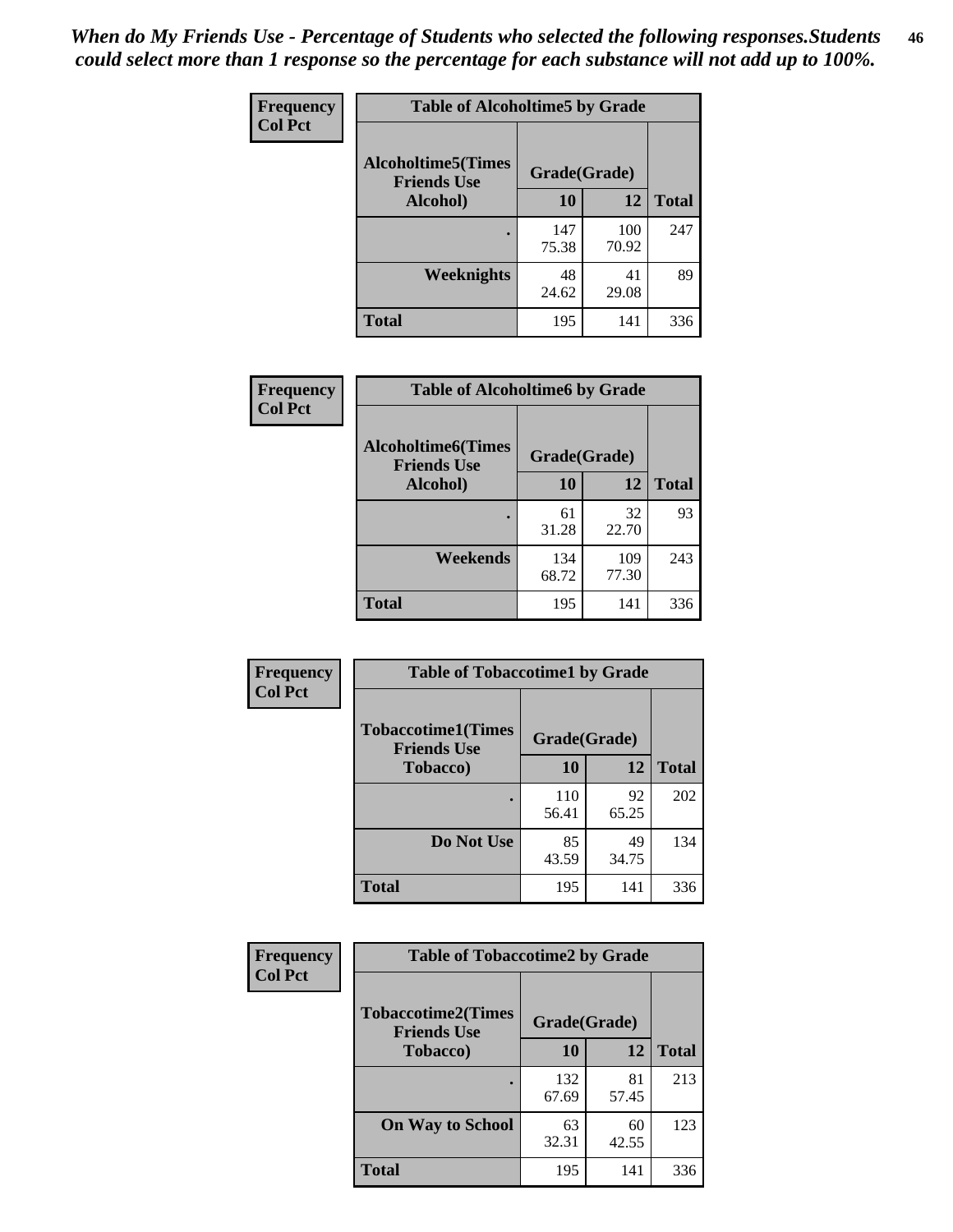*When do My Friends Use - Percentage of Students who selected the following responses.Students could select more than 1 response so the percentage for each substance will not add up to 100%.* **47**

| Frequency      | <b>Table of Tobaccotime3 by Grade</b>           |              |              |              |  |
|----------------|-------------------------------------------------|--------------|--------------|--------------|--|
| <b>Col Pct</b> | <b>Tobaccotime3(Times</b><br><b>Friends Use</b> | Grade(Grade) |              |              |  |
|                | <b>Tobacco</b> )                                | 10           | 12           | <b>Total</b> |  |
|                | ٠                                               | 146<br>74.87 | 104<br>73.76 | 250          |  |
|                | <b>During School</b>                            | 49<br>25.13  | 37<br>26.24  | 86           |  |
|                | <b>Total</b>                                    | 195          | 141          | 336          |  |

| Frequency<br><b>Col Pct</b> | <b>Table of Tobaccotime4 by Grade</b> |              |              |              |
|-----------------------------|---------------------------------------|--------------|--------------|--------------|
|                             | <b>Tobaccotime4(Times</b>             | Grade(Grade) |              |              |
|                             | <b>Friends Use Tobacco)</b>           | 10           | 12           | <b>Total</b> |
|                             |                                       | 176<br>90.26 | 135<br>95.74 | 311          |
|                             | <b>On Way Home From School</b>        | 19<br>9.74   | 6<br>4.26    | 25           |
|                             | <b>Total</b>                          | 195          | 141          | 336          |

| <b>Frequency</b> | <b>Table of Tobaccotime5 by Grade</b>            |              |             |              |
|------------------|--------------------------------------------------|--------------|-------------|--------------|
| <b>Col Pct</b>   | <b>Tobaccotime5</b> (Times<br><b>Friends Use</b> | Grade(Grade) |             |              |
|                  | <b>Tobacco</b> )                                 | 10           | 12          | <b>Total</b> |
|                  |                                                  | 119<br>61.03 | 69<br>48.94 | 188          |
|                  | Weeknights                                       | 76<br>38.97  | 72<br>51.06 | 148          |
|                  | <b>Total</b>                                     | 195          | 141         | 336          |

| Frequency      | <b>Table of Tobaccotime6 by Grade</b>           |              |             |              |  |
|----------------|-------------------------------------------------|--------------|-------------|--------------|--|
| <b>Col Pct</b> | <b>Tobaccotime6(Times</b><br><b>Friends Use</b> | Grade(Grade) |             |              |  |
|                | <b>Tobacco</b> )                                | 10           | 12          | <b>Total</b> |  |
|                | ٠                                               | 100<br>51.28 | 56<br>39.72 | 156          |  |
|                | Weekends                                        | 95<br>48.72  | 85<br>60.28 | 180          |  |
|                | <b>Total</b>                                    | 195          | 141         | 336          |  |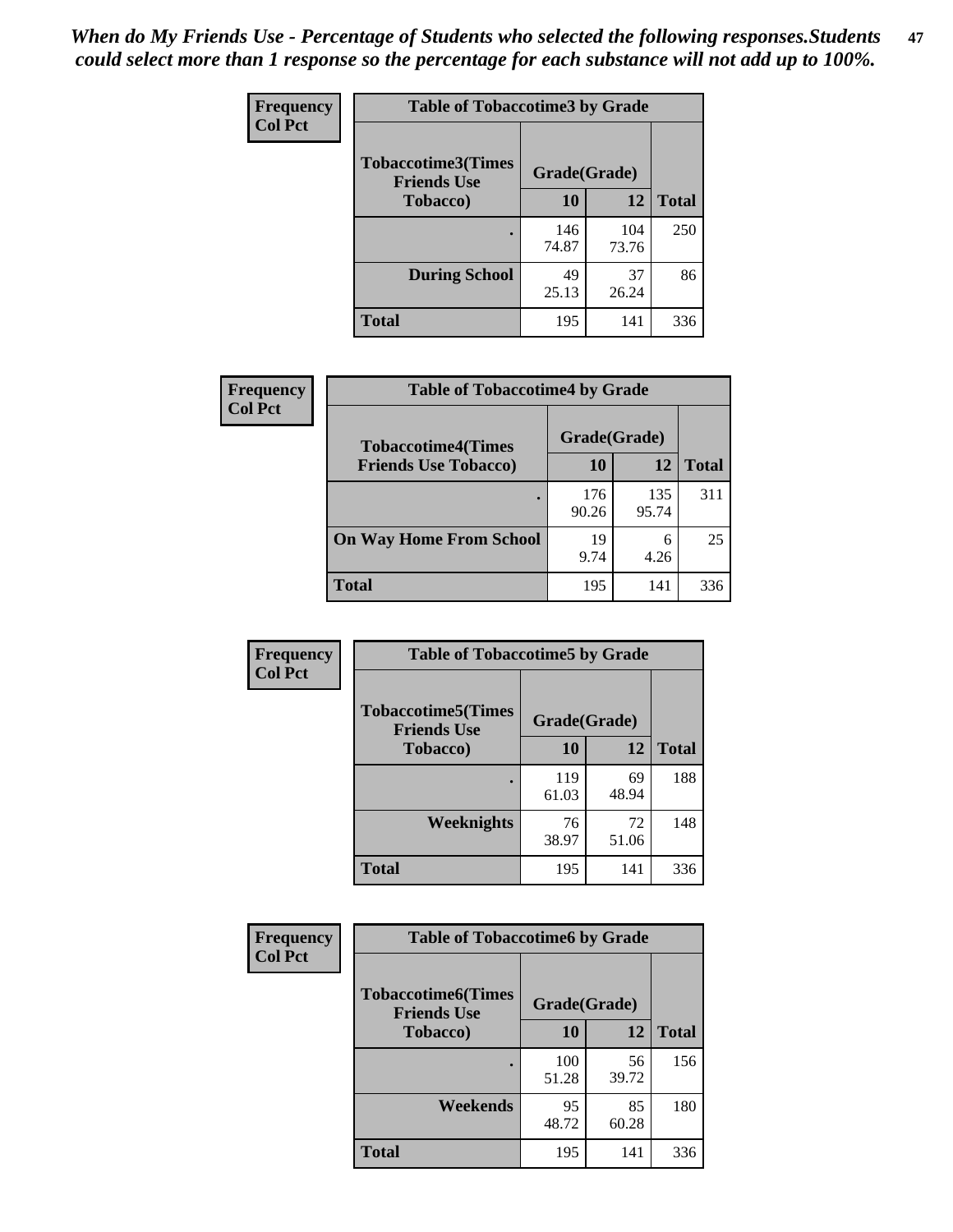| Frequency      | <b>Table of Marijuanatime1 by Grade</b>           |              |             |              |  |
|----------------|---------------------------------------------------|--------------|-------------|--------------|--|
| <b>Col Pct</b> | <b>Marijuanatime1(Times</b><br><b>Friends Use</b> | Grade(Grade) |             |              |  |
|                | Marijuana)                                        | 10           | 12          | <b>Total</b> |  |
|                |                                                   | 76<br>38.97  | 51<br>36.17 | 127          |  |
|                | Do Not Use                                        | 119<br>61.03 | 90<br>63.83 | 209          |  |
|                | <b>Total</b>                                      | 195          | 141         | 336          |  |

| <b>Frequency</b> | <b>Table of Marijuanatime2 by Grade</b>           |              |              |              |
|------------------|---------------------------------------------------|--------------|--------------|--------------|
| <b>Col Pct</b>   | <b>Marijuanatime2(Times</b><br><b>Friends Use</b> | Grade(Grade) |              |              |
|                  | Marijuana)                                        | 10           | 12           | <b>Total</b> |
|                  | ٠                                                 | 179<br>91.79 | 130<br>92.20 | 309          |
|                  | <b>On Way to School</b>                           | 16<br>8.21   | 11<br>7.80   | 27           |
|                  | <b>Total</b>                                      | 195          | 141          | 336          |

| <b>Frequency</b> | <b>Table of Marijuanatime3 by Grade</b>    |              |              |              |
|------------------|--------------------------------------------|--------------|--------------|--------------|
| <b>Col Pct</b>   | Marijuanatime3(Times<br><b>Friends Use</b> | Grade(Grade) |              |              |
|                  | Marijuana)                                 | 10           | 12           | <b>Total</b> |
|                  |                                            | 188<br>96.41 | 138<br>97.87 | 326          |
|                  | <b>During School</b>                       | 3.59         | 3<br>2.13    | 10           |
|                  | Total                                      | 195          | 141          | 336          |

| <b>Frequency</b><br><b>Col Pct</b> | <b>Table of Marijuanatime4 by Grade</b> |              |              |       |
|------------------------------------|-----------------------------------------|--------------|--------------|-------|
|                                    | <b>Marijuanatime4</b> (Times            | Grade(Grade) |              |       |
|                                    | <b>Friends Use Marijuana</b> )          | 10           | 12           | Total |
|                                    |                                         | 173<br>88.72 | 129<br>91.49 | 302   |
|                                    | <b>On Way Home From School</b>          | 22<br>11.28  | 12<br>8.51   | 34    |
|                                    | <b>Total</b>                            | 195          | 141          | 336   |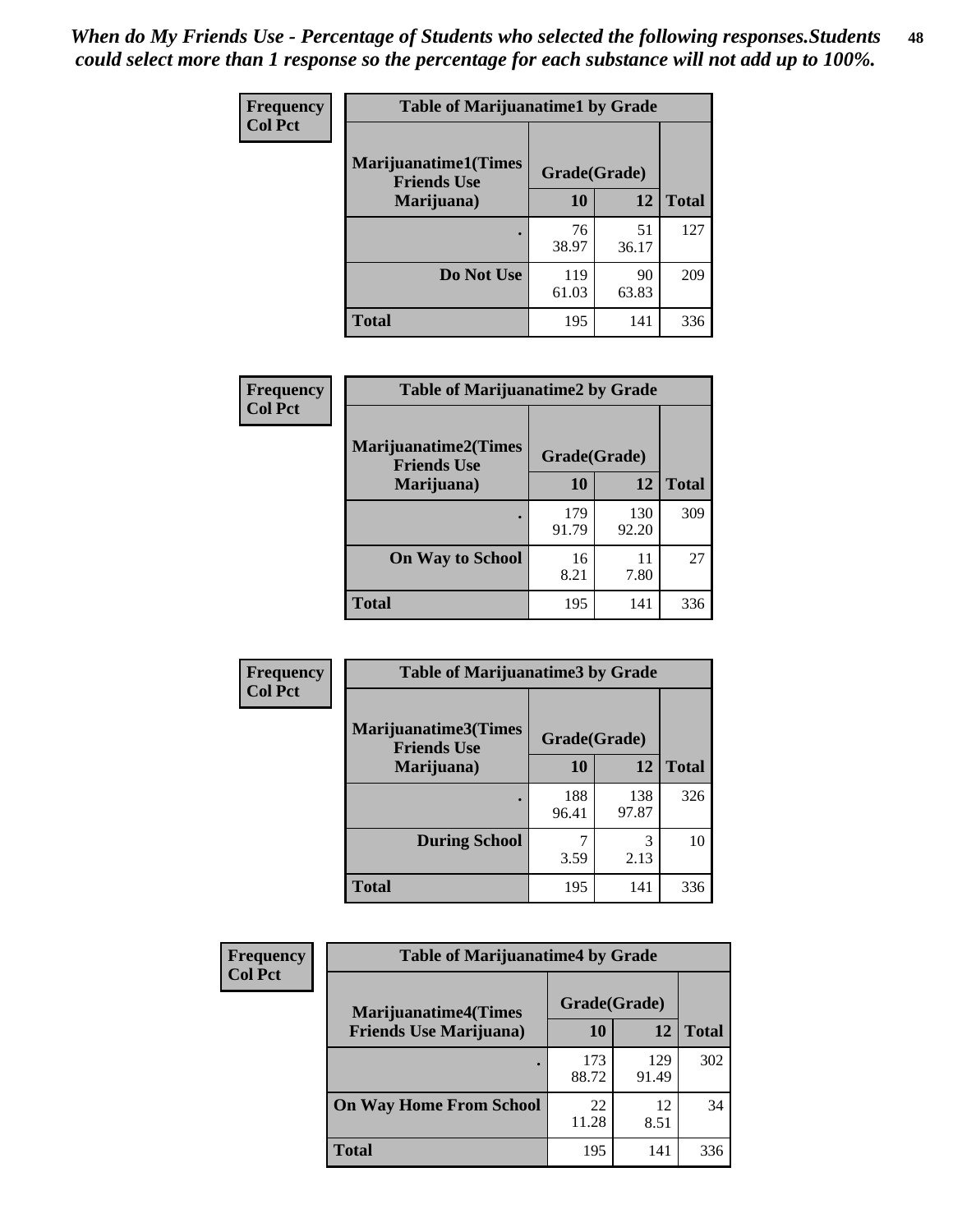| Frequency      | <b>Table of Marijuanatime5 by Grade</b>            |              |              |              |
|----------------|----------------------------------------------------|--------------|--------------|--------------|
| <b>Col Pct</b> | <b>Marijuanatime5</b> (Times<br><b>Friends Use</b> | Grade(Grade) |              |              |
|                | Marijuana)                                         | 10           | 12           | <b>Total</b> |
|                |                                                    | 159<br>81.54 | 111<br>78.72 | 270          |
|                | Weeknights                                         | 36<br>18.46  | 30<br>21.28  | 66           |
|                | <b>Total</b>                                       | 195          | 141          | 336          |

| <b>Frequency</b><br><b>Col Pct</b> | <b>Table of Marijuanatime6 by Grade</b>            |              |             |              |
|------------------------------------|----------------------------------------------------|--------------|-------------|--------------|
|                                    | <b>Marijuanatime6</b> (Times<br><b>Friends Use</b> | Grade(Grade) |             |              |
|                                    | Marijuana)                                         | 10           | 12          | <b>Total</b> |
|                                    |                                                    | 121<br>62.05 | 89<br>63.12 | 210          |
|                                    | Weekends                                           | 74<br>37.95  | 52<br>36.88 | 126          |
|                                    | <b>Total</b>                                       | 195          | 141         | 336          |

| <b>Frequency</b> | <b>Table of Otherdrugtime1 by Grade</b>                 |              |              |              |
|------------------|---------------------------------------------------------|--------------|--------------|--------------|
| <b>Col Pct</b>   | <b>Otherdrugtime1(Times</b><br><b>Friends Use Other</b> | Grade(Grade) |              |              |
|                  | <b>Illegal Drugs</b> )                                  | 10           | 12           | <b>Total</b> |
|                  |                                                         | 35<br>17.95  | 29<br>20.57  | 64           |
|                  | Do Not Use                                              | 160<br>82.05 | 112<br>79.43 | 272          |
|                  | <b>Total</b>                                            | 195          | 141          | 336          |

| Frequency      | <b>Table of Otherdrugtime2 by Grade</b>                 |              |              |              |
|----------------|---------------------------------------------------------|--------------|--------------|--------------|
| <b>Col Pct</b> | <b>Otherdrugtime2(Times</b><br><b>Friends Use Other</b> | Grade(Grade) |              |              |
|                | <b>Illegal Drugs</b> )                                  | 10           | 12           | <b>Total</b> |
|                |                                                         | 183<br>93.85 | 137<br>97.16 | 320          |
|                | <b>On Way to School</b>                                 | 12<br>6.15   | 4<br>2.84    | 16           |
|                | Total                                                   | 195          | 141          | 336          |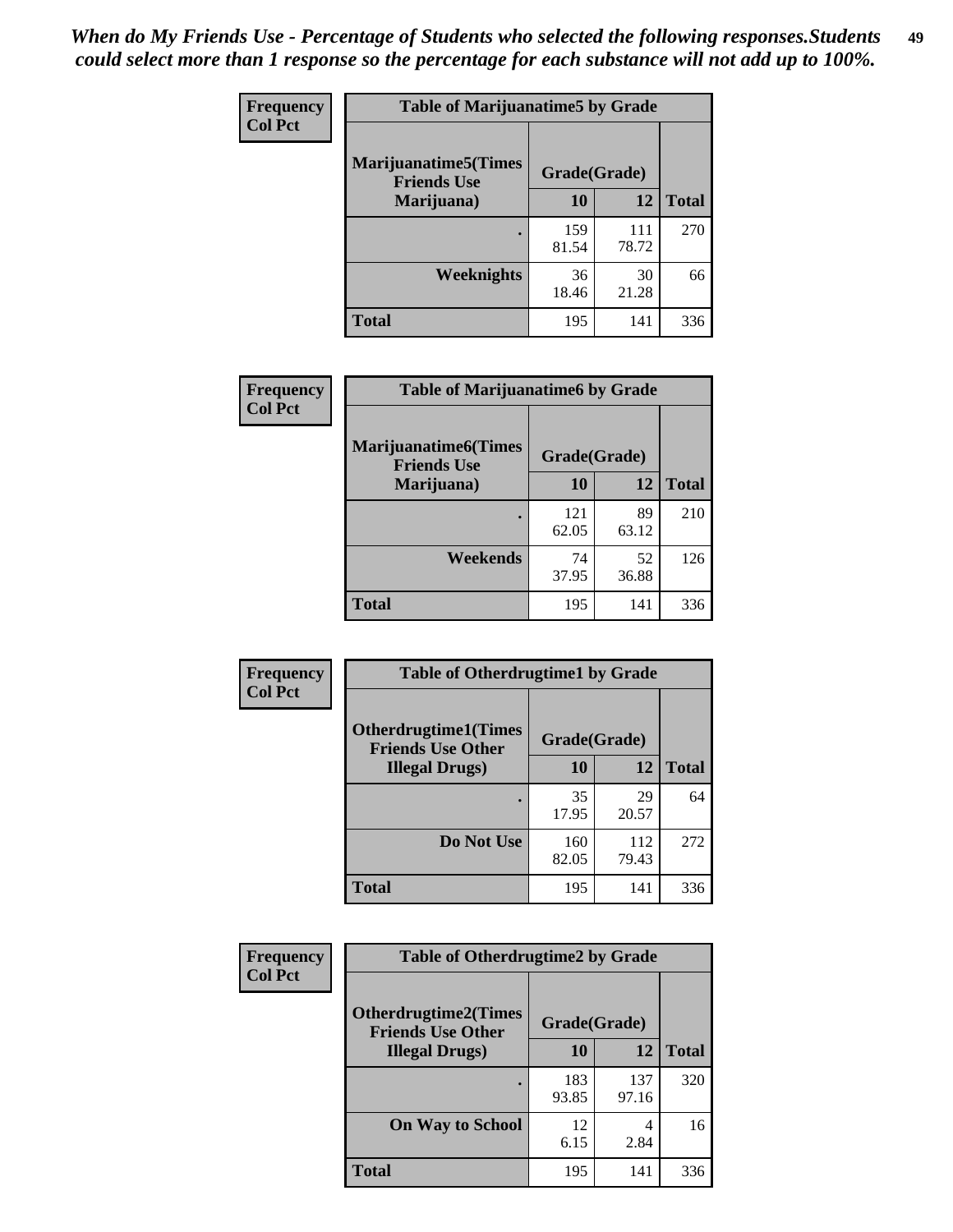| <b>Frequency</b> | <b>Table of Otherdrugtime3 by Grade</b>                 |              |              |              |
|------------------|---------------------------------------------------------|--------------|--------------|--------------|
| <b>Col Pct</b>   | <b>Otherdrugtime3(Times</b><br><b>Friends Use Other</b> | Grade(Grade) |              |              |
|                  | <b>Illegal Drugs</b> )                                  | 10           | 12           | <b>Total</b> |
|                  |                                                         | 188<br>96.41 | 138<br>97.87 | 326          |
|                  | <b>During School</b>                                    | 3.59         | 3<br>2.13    | 10           |
|                  | <b>Total</b>                                            | 195          | 141          | 336          |

| <b>Frequency</b> | <b>Table of Otherdrugtime4 by Grade</b>                         |              |              |              |
|------------------|-----------------------------------------------------------------|--------------|--------------|--------------|
| <b>Col Pct</b>   | <b>Otherdrugtime4(Times</b><br><b>Friends Use Other Illegal</b> | Grade(Grade) |              |              |
|                  | Drugs)                                                          | 10           | 12           | <b>Total</b> |
|                  | $\bullet$                                                       | 180<br>92.31 | 137<br>97.16 | 317          |
|                  | <b>On Way Home From School</b>                                  | 15<br>7.69   | 4<br>2.84    | 19           |
|                  | <b>Total</b>                                                    | 195          | 141          | 336          |

| <b>Frequency</b> | <b>Table of Otherdrugtime5 by Grade</b>                  |              |              |              |
|------------------|----------------------------------------------------------|--------------|--------------|--------------|
| <b>Col Pct</b>   | <b>Otherdrugtime5</b> (Times<br><b>Friends Use Other</b> | Grade(Grade) |              |              |
|                  | <b>Illegal Drugs</b> )                                   | 10           | 12           | <b>Total</b> |
|                  |                                                          | 174<br>89.23 | 128<br>90.78 | 302          |
|                  | <b>Weeknights</b>                                        | 21<br>10.77  | 13<br>9.22   | 34           |
|                  | Total                                                    | 195          | 141          | 336          |

| Frequency      | <b>Table of Otherdrugtime6 by Grade</b>                                 |              |              |              |
|----------------|-------------------------------------------------------------------------|--------------|--------------|--------------|
| <b>Col Pct</b> | <b>Otherdrugtime6(Times</b><br>Grade(Grade)<br><b>Friends Use Other</b> |              |              |              |
|                | <b>Illegal Drugs</b> )                                                  | 10           | 12           | <b>Total</b> |
|                |                                                                         | 159<br>81.54 | 112<br>79.43 | 271          |
|                | Weekends                                                                | 36<br>18.46  | 29<br>20.57  | 65           |
|                | <b>Total</b>                                                            | 195          | 141          | 336          |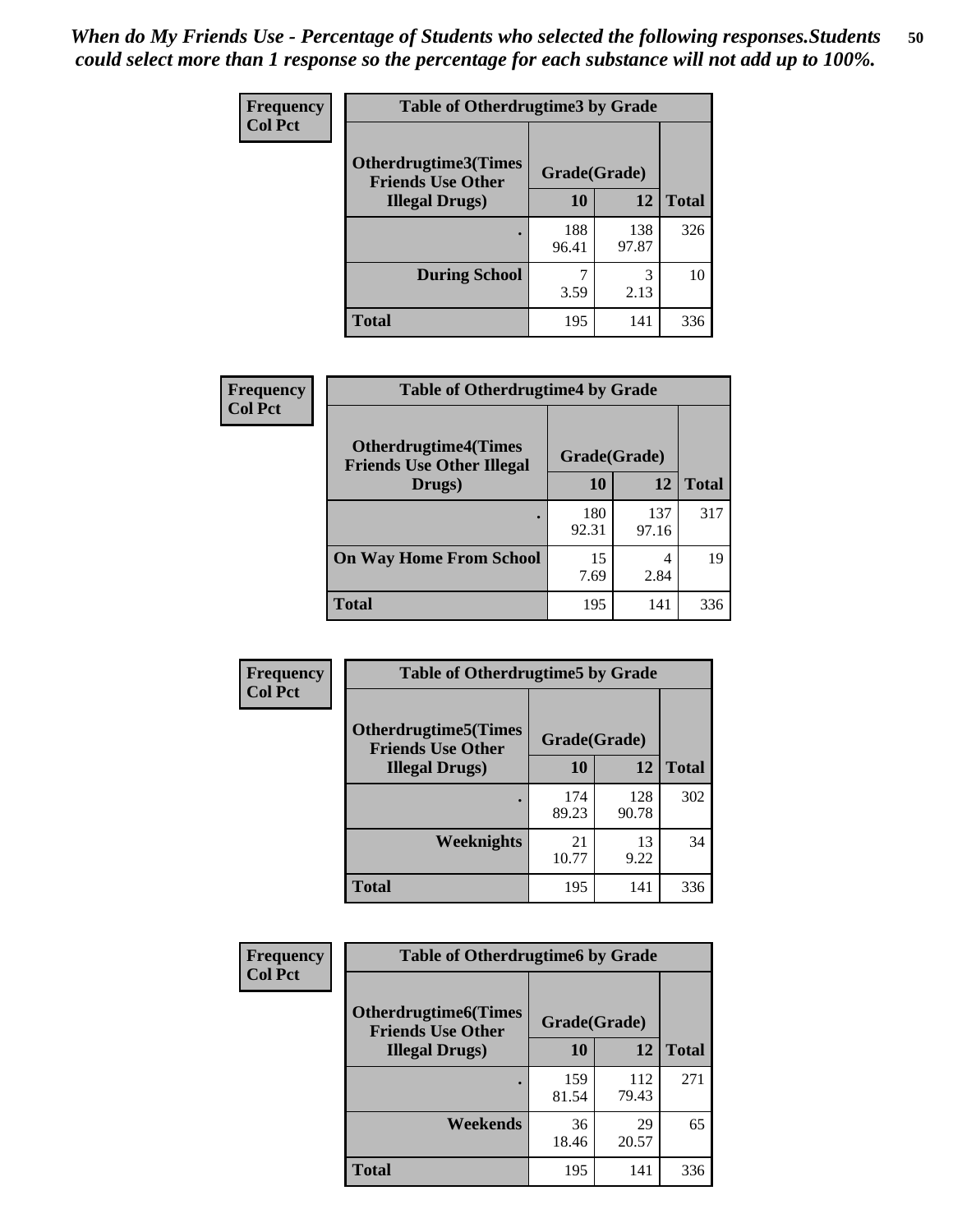| Frequency      | <b>Table of Educationalcohol by Grade</b>                                                                  |              |             |              |
|----------------|------------------------------------------------------------------------------------------------------------|--------------|-------------|--------------|
| <b>Col Pct</b> | Educationalcohol(I<br>have been taught<br>about alcohol,<br>tobacco,<br>and other drugs<br>within the last | Grade(Grade) |             |              |
|                | year at school)                                                                                            | 10           | 12          | <b>Total</b> |
|                | <b>Yes</b>                                                                                                 | 167<br>85.64 | 65<br>46.10 | 232          |
|                | N <sub>0</sub>                                                                                             | 28<br>14.36  | 76<br>53.90 | 104          |
|                | <b>Total</b>                                                                                               | 195          | 141         | 336          |

| Frequency      | <b>Table of Eversmoked by Grade</b> |              |             |              |
|----------------|-------------------------------------|--------------|-------------|--------------|
| <b>Col Pct</b> | Eversmoked(I<br>have smoked         | Grade(Grade) |             |              |
|                | a cigarette)                        | 10           | 12          | <b>Total</b> |
|                | Yes                                 | 98<br>50.26  | 81<br>57.45 | 179          |
|                | N <sub>0</sub>                      | 97<br>49.74  | 60<br>42.55 | 157          |
|                | <b>Total</b>                        | 195          | 141         | 336          |

| Frequency      | <b>Table of Drovedrinking by Grade</b>                                                                              |                    |              |              |
|----------------|---------------------------------------------------------------------------------------------------------------------|--------------------|--------------|--------------|
| <b>Col Pct</b> | Drovedrinking(In<br>the past 30 days I<br>have driven a car<br>or other vehicle<br>while I was<br>drinking alcohol) | Grade(Grade)<br>10 | 12           | <b>Total</b> |
|                | <b>Yes</b>                                                                                                          | 18<br>9.23         | 10<br>7.09   | 28           |
|                | N <sub>0</sub>                                                                                                      | 177<br>90.77       | 131<br>92.91 | 308          |
|                | <b>Total</b>                                                                                                        | 195                | 141          | 336          |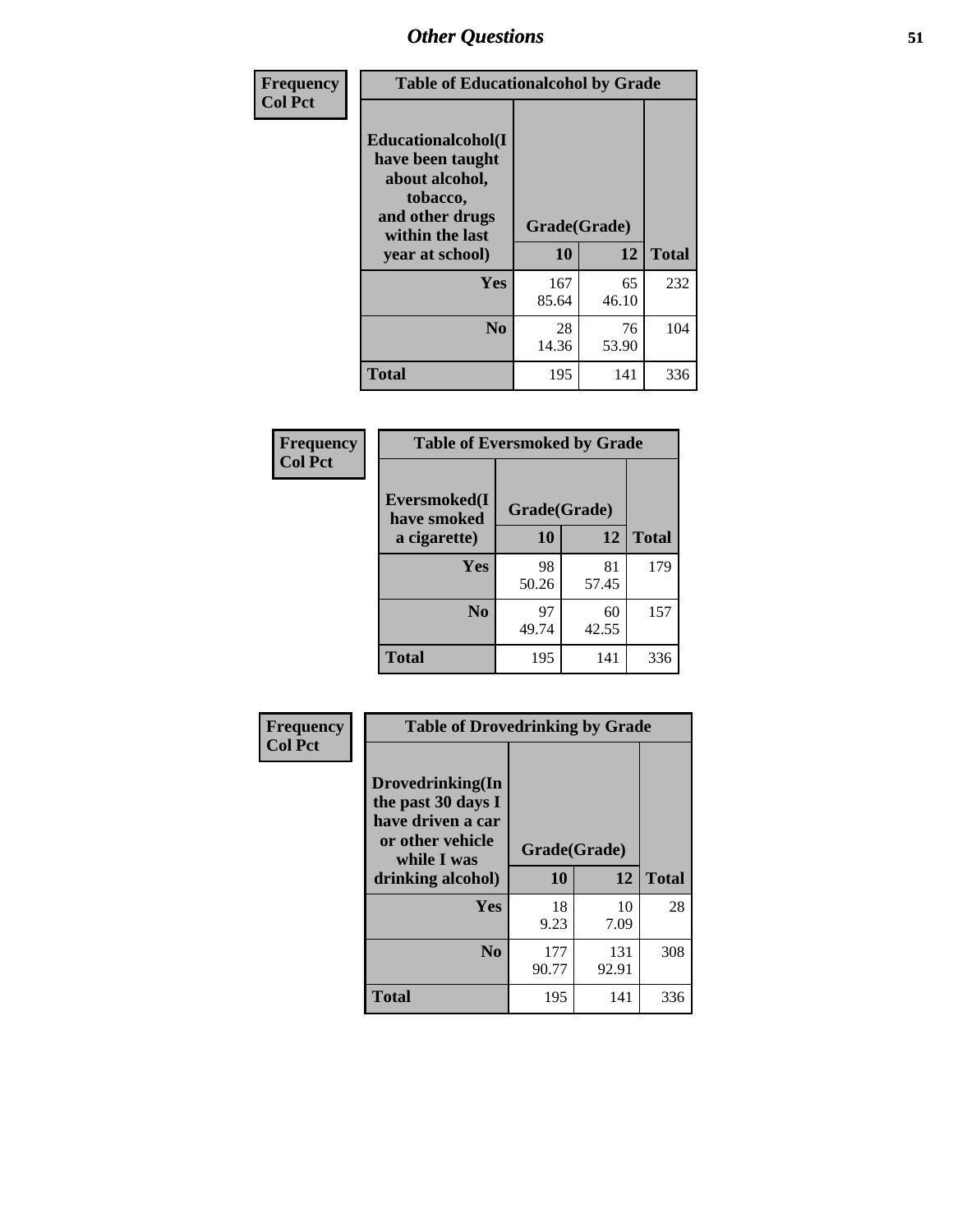| Frequency      | <b>Table of Rodedrinking by Grade</b>                                                                      |              |              |              |
|----------------|------------------------------------------------------------------------------------------------------------|--------------|--------------|--------------|
| <b>Col Pct</b> | Rodedrinking(In<br>the past 30 days<br>I have ridden in<br>a car with a<br>driver who had<br>been drinking | Grade(Grade) |              |              |
|                | alcohol)                                                                                                   | 10           | 12           | <b>Total</b> |
|                | <b>Yes</b>                                                                                                 | 57<br>29.23  | 16<br>11.35  | 73           |
|                | N <sub>0</sub>                                                                                             | 138<br>70.77 | 125<br>88.65 | 263          |
|                | <b>Total</b>                                                                                               | 195          | 141          | 336          |

#### **Frequency Col Pct**

| <b>Table of Drugsschool by Grade</b>                                                                                      |              |              |              |
|---------------------------------------------------------------------------------------------------------------------------|--------------|--------------|--------------|
| <b>Drugsschool</b> (During<br>the past 12 months,<br>I have been offered,<br>sold,<br>or given illegal<br>drugs on school | Grade(Grade) |              |              |
| property)                                                                                                                 | 10           | 12           | <b>Total</b> |
| Yes                                                                                                                       | 34<br>17.44  | 13<br>9.22   | 47           |
| N <sub>0</sub>                                                                                                            | 161<br>82.56 | 128<br>90.78 | 289          |
| <b>Total</b>                                                                                                              | 195          | 141          | 336          |

| Frequency      | <b>Table of Helpbullied by Grade</b>                 |              |                                     |              |
|----------------|------------------------------------------------------|--------------|-------------------------------------|--------------|
| <b>Col Pct</b> | $Helpb$ ullied $(I$<br>would help<br>someone who was | Grade(Grade) |                                     |              |
|                | being bullied)                                       | 10           | 12                                  | <b>Total</b> |
|                | <b>Strongly Agree</b>                                | 90<br>46.15  | 82<br>58.16                         | 172          |
|                | <b>Somewhat Agree</b>                                | 74<br>37.95  | 49<br>34.75                         | 123          |
|                | <b>Somewhat Disagree</b>                             | 16<br>8.21   | 8<br>5.67                           | 24           |
|                | <b>Strongly Disagree</b>                             | 15<br>7.69   | $\mathcal{D}_{\mathcal{L}}$<br>1.42 | 17           |
|                | <b>Total</b>                                         | 195          | 141                                 | 336          |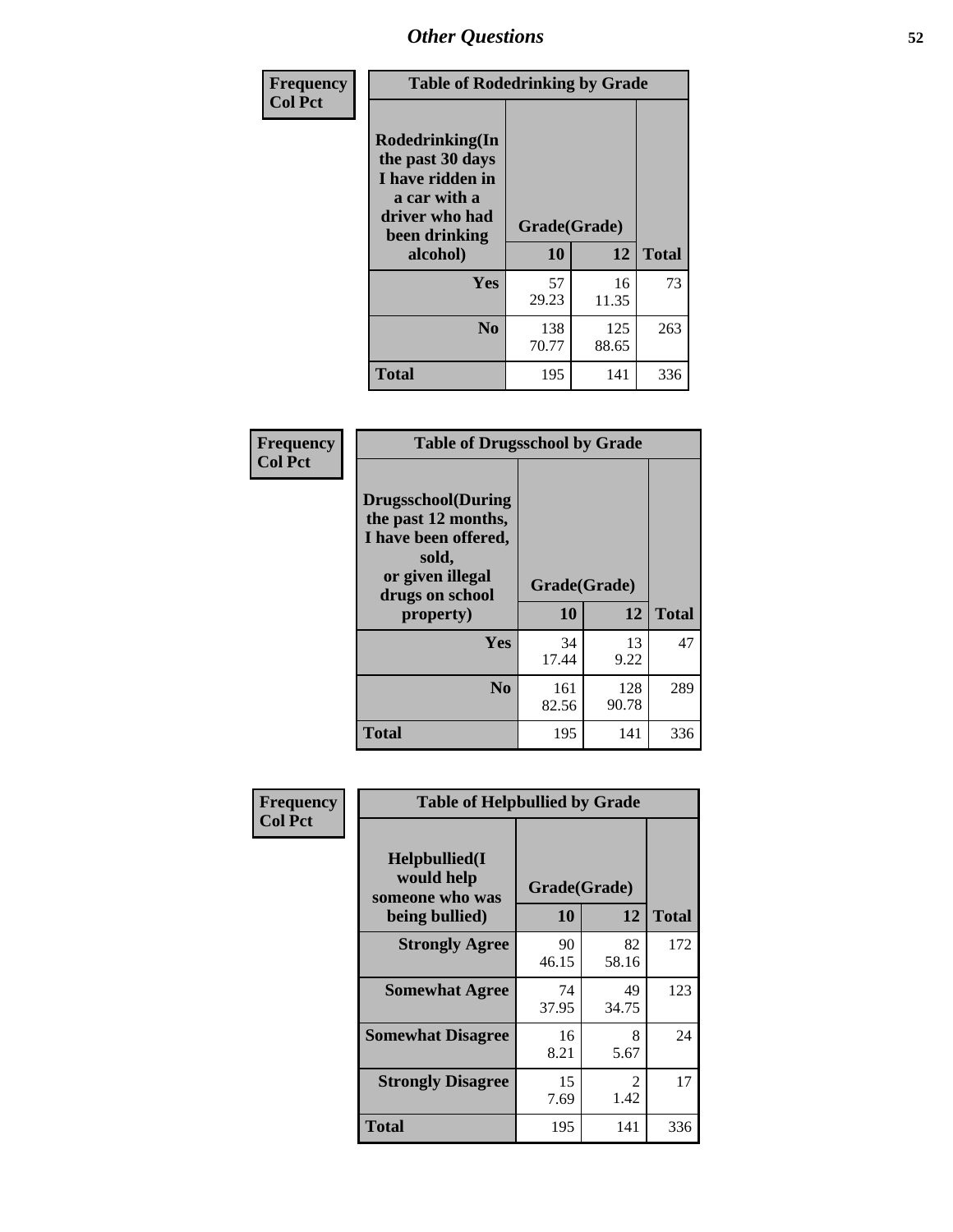| <b>Frequency</b><br>Row Pct |
|-----------------------------|
|                             |

| <b>Table of Grade by Bingedrinking</b> |                                                                                                         |                   |                        |                        |                        |                               |                   |              |
|----------------------------------------|---------------------------------------------------------------------------------------------------------|-------------------|------------------------|------------------------|------------------------|-------------------------------|-------------------|--------------|
|                                        | Bingedrinking(I have drunk five or more<br>drinks of alcohol at one sitting during the<br>last 30 days) |                   |                        |                        |                        |                               |                   |              |
| Grade(Grade)                           | $\mathbf{0}$<br><b>Days</b>                                                                             | 1 or<br>2<br>days | 3 to<br>5<br>days      | 6 to<br>9<br>days      | 10<br>to<br>19<br>days | <b>20</b><br>to<br>29<br>days | All<br>30<br>days | <b>Total</b> |
|                                        |                                                                                                         |                   |                        |                        |                        |                               |                   |              |
| 10                                     | 148<br>75.90                                                                                            | 17<br>8.72        | 11<br>5.64             | 5<br>2.56              | 3.59                   | 3<br>1.54                     | 4<br>2.05         | 195          |
| 12                                     | 114<br>80.85                                                                                            | 16<br>11.35       | $\mathfrak{D}$<br>1.42 | $\mathfrak{D}$<br>1.42 | 2<br>1.42              | $\Omega$<br>0.00              | 5<br>3.55         | 141          |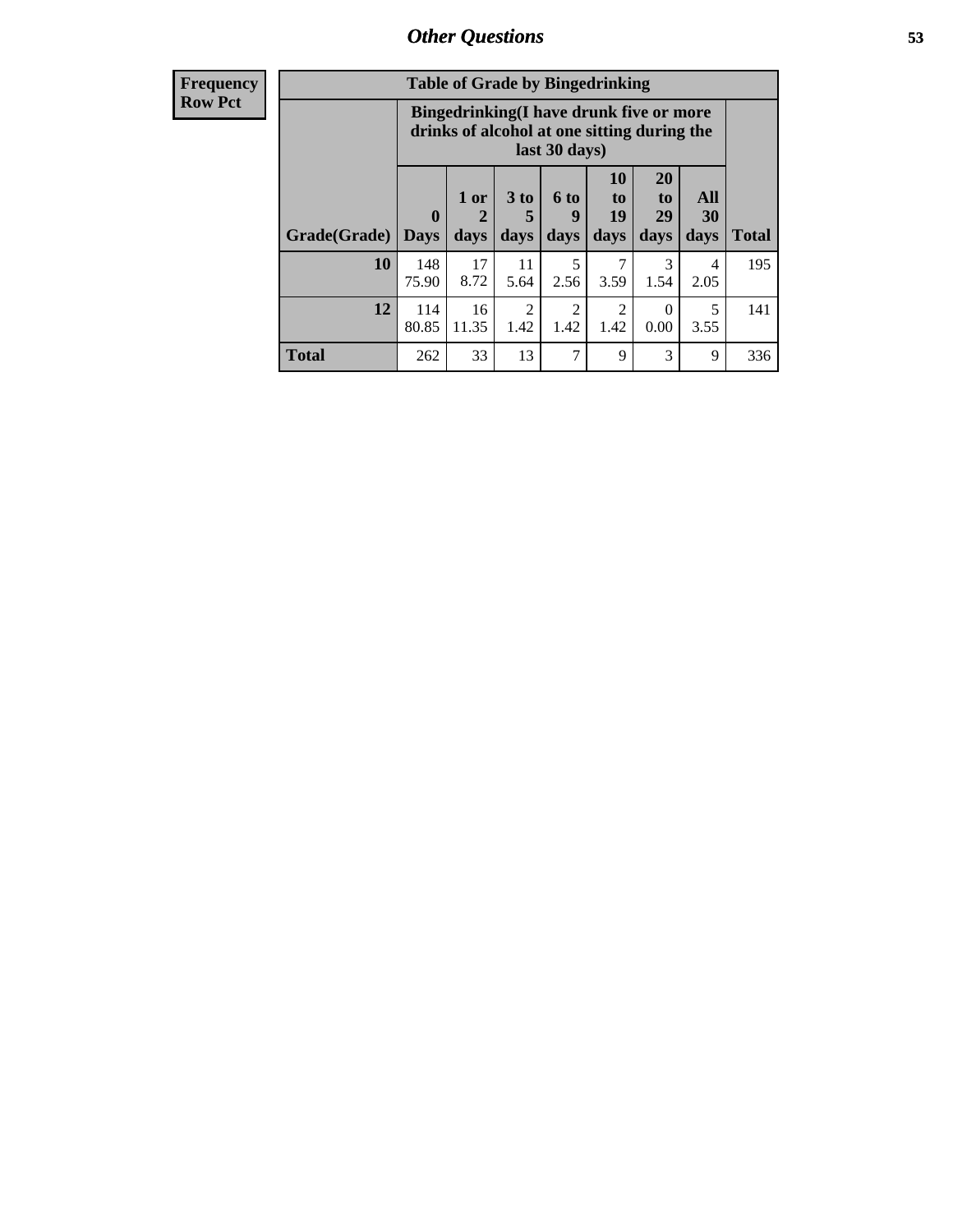## *Nutrition* **54**

| <b>Frequency</b><br>Row Pct |  |
|-----------------------------|--|
|                             |  |

| <b>Table of Grade by Dairy</b> |                          |                                                                 |                             |                                    |              |  |  |  |
|--------------------------------|--------------------------|-----------------------------------------------------------------|-----------------------------|------------------------------------|--------------|--|--|--|
|                                |                          | Dairy (I eat at least 3 servings of dairy<br>products each day) |                             |                                    |              |  |  |  |
| Grade(Grade)                   | <b>Strongly</b><br>Agree | <b>Somewhat</b><br>Agree                                        | <b>Somewhat</b><br>Disagree | <b>Strongly</b><br><b>Disagree</b> | <b>Total</b> |  |  |  |
| 10                             | 61<br>31.28              | 75<br>38.46                                                     | 33<br>16.92                 | 26<br>13.33                        | 195          |  |  |  |
| 12                             | 38<br>26.95              | 57<br>40.43                                                     | 31<br>21.99                 | 15<br>10.64                        | 141          |  |  |  |
| <b>Total</b>                   | 99                       | 132                                                             | 64                          | 41                                 | 336          |  |  |  |

| <b>Frequency</b> |  |
|------------------|--|
| <b>Row Pct</b>   |  |

| <b>Table of Grade by Fruitveg</b>                                        |                          |             |                            |                                             |              |  |  |
|--------------------------------------------------------------------------|--------------------------|-------------|----------------------------|---------------------------------------------|--------------|--|--|
| Fruitveg(I eat at least 5 servings of fruits<br>and vegetables each day) |                          |             |                            |                                             |              |  |  |
| Grade(Grade)                                                             | <b>Strongly</b><br>Agree | Agree       | <b>Somewhat   Somewhat</b> | <b>Strongly</b><br><b>Disagree</b> Disagree | <b>Total</b> |  |  |
| 10                                                                       | 39<br>20.00              | 62<br>31.79 | 51<br>26.15                | 43<br>22.05                                 | 195          |  |  |
| 12                                                                       | 22<br>15.60              | 48<br>34.04 | 46<br>32.62                | 25<br>17.73                                 | 141          |  |  |
| <b>Total</b>                                                             | 61                       | 110         | 97                         | 68                                          | 336          |  |  |

| <b>Frequency</b> | <b>Table of Grade by Cafeteriahealthy</b> |                          |                                                                       |                               |                                    |              |  |  |
|------------------|-------------------------------------------|--------------------------|-----------------------------------------------------------------------|-------------------------------|------------------------------------|--------------|--|--|
| <b>Row Pct</b>   |                                           |                          | Cafeteriahealthy (School meals in my<br>school cafeteria are healthy) |                               |                                    |              |  |  |
|                  | Grade(Grade)                              | <b>Strongly</b><br>Agree | Agree                                                                 | Somewhat Somewhat<br>Disagree | <b>Strongly</b><br><b>Disagree</b> | <b>Total</b> |  |  |
|                  | 10                                        | 47<br>24.10              | 68<br>34.87                                                           | 30<br>15.38                   | 50<br>25.64                        | 195          |  |  |
|                  | 12                                        | 18<br>12.77              | 53<br>37.59                                                           | 31<br>21.99                   | 39<br>27.66                        | 141          |  |  |
|                  | Total                                     | 65                       | 121                                                                   | 61                            | 89                                 | 336          |  |  |

| <b>Frequency</b> |  |
|------------------|--|
| <b>Row Pct</b>   |  |

| <b>Table of Grade by Cafeterianutrition</b>                                               |                          |                     |                                    |                                    |              |  |  |
|-------------------------------------------------------------------------------------------|--------------------------|---------------------|------------------------------------|------------------------------------|--------------|--|--|
| <b>Cafeterianutrition</b> (Facts about nutrition<br>are available in my school cafeteria) |                          |                     |                                    |                                    |              |  |  |
| Grade(Grade)                                                                              | <b>Strongly</b><br>Agree | Somewhat  <br>Agree | <b>Somewhat</b><br><b>Disagree</b> | <b>Strongly</b><br><b>Disagree</b> | <b>Total</b> |  |  |
| 10                                                                                        | 43<br>22.05              | 78<br>40.00         | 36<br>18.46                        | 38<br>19.49                        | 195          |  |  |
| 12                                                                                        | 16<br>11.35              | 55<br>39.01         | 39<br>27.66                        | 31<br>21.99                        | 141          |  |  |
| <b>Total</b>                                                                              | 59                       | 133                 | 75                                 | 69                                 | 336          |  |  |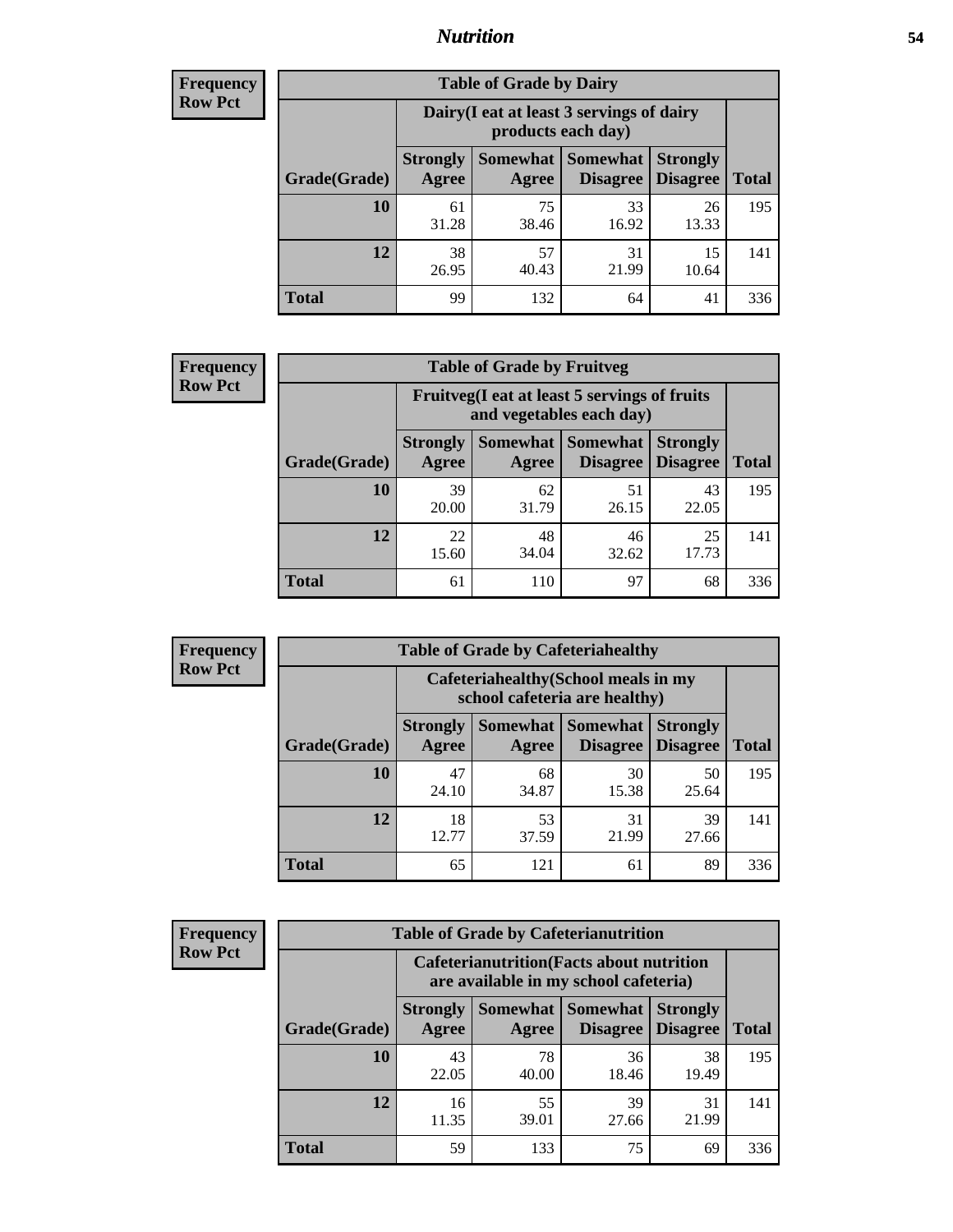## *Nutrition* **55**

| <b>Frequency</b> |
|------------------|
| Row Pct          |

| <b>Table of Grade by Schoollunch</b> |                                                                 |                     |                             |                                    |              |  |  |  |
|--------------------------------------|-----------------------------------------------------------------|---------------------|-----------------------------|------------------------------------|--------------|--|--|--|
|                                      | Schoollunch(I eat school lunch three or<br>more times per week) |                     |                             |                                    |              |  |  |  |
| Grade(Grade)                         | <b>Strongly</b><br>Agree                                        | Somewhat  <br>Agree | <b>Somewhat</b><br>Disagree | <b>Strongly</b><br><b>Disagree</b> | <b>Total</b> |  |  |  |
| 10                                   | 94<br>48.21                                                     | 32<br>16.41         | 9<br>4.62                   | 60<br>30.77                        | 195          |  |  |  |
| 12                                   | 70<br>49.65                                                     | 31<br>21.99         | 7<br>4.96                   | 33<br>23.40                        | 141          |  |  |  |
| <b>Total</b>                         | 164                                                             | 63                  | 16                          | 93                                 | 336          |  |  |  |

| <b>Frequency</b> |  |
|------------------|--|
| <b>Row Pct</b>   |  |

| <b>Table of Grade by Foodchoices</b>                                       |                          |             |                                      |                                    |              |  |  |
|----------------------------------------------------------------------------|--------------------------|-------------|--------------------------------------|------------------------------------|--------------|--|--|
| <b>Foodchoices</b> (I make healthy food choices in<br>my school cafeteria) |                          |             |                                      |                                    |              |  |  |
| Grade(Grade)                                                               | <b>Strongly</b><br>Agree | Agree       | Somewhat Somewhat<br><b>Disagree</b> | <b>Strongly</b><br><b>Disagree</b> | <b>Total</b> |  |  |
| 10                                                                         | 49<br>25.13              | 61<br>31.28 | 36<br>18.46                          | 49<br>25.13                        | 195          |  |  |
| 12                                                                         | 31<br>21.99              | 58<br>41.13 | 22<br>15.60                          | 30<br>21.28                        | 141          |  |  |
| <b>Total</b>                                                               | 80                       | 119         | 58                                   | 79                                 | 336          |  |  |

**Total** 151 111 36 38 336

**Total**

195

141

| <b>Frequency</b> | <b>Table of Grade by Wholewheat</b> |                          |                                                                                                             |                                        |                                    |
|------------------|-------------------------------------|--------------------------|-------------------------------------------------------------------------------------------------------------|----------------------------------------|------------------------------------|
| <b>Row Pct</b>   |                                     |                          | Wholewheat (There are whole wheat and<br>multigrain breads and cereals available in<br>my school cafeteria) |                                        |                                    |
|                  | Grade(Grade)                        | <b>Strongly</b><br>Agree | Agree                                                                                                       | Somewhat   Somewhat<br><b>Disagree</b> | <b>Strongly</b><br><b>Disagree</b> |
|                  | <b>10</b>                           | 82<br>42.05              | 60<br>30.77                                                                                                 | 25<br>12.82                            | 28<br>14.36                        |
|                  | 12                                  | 69<br>48.94              | 51<br>36.17                                                                                                 | 11<br>7.80                             | 10<br>7.09                         |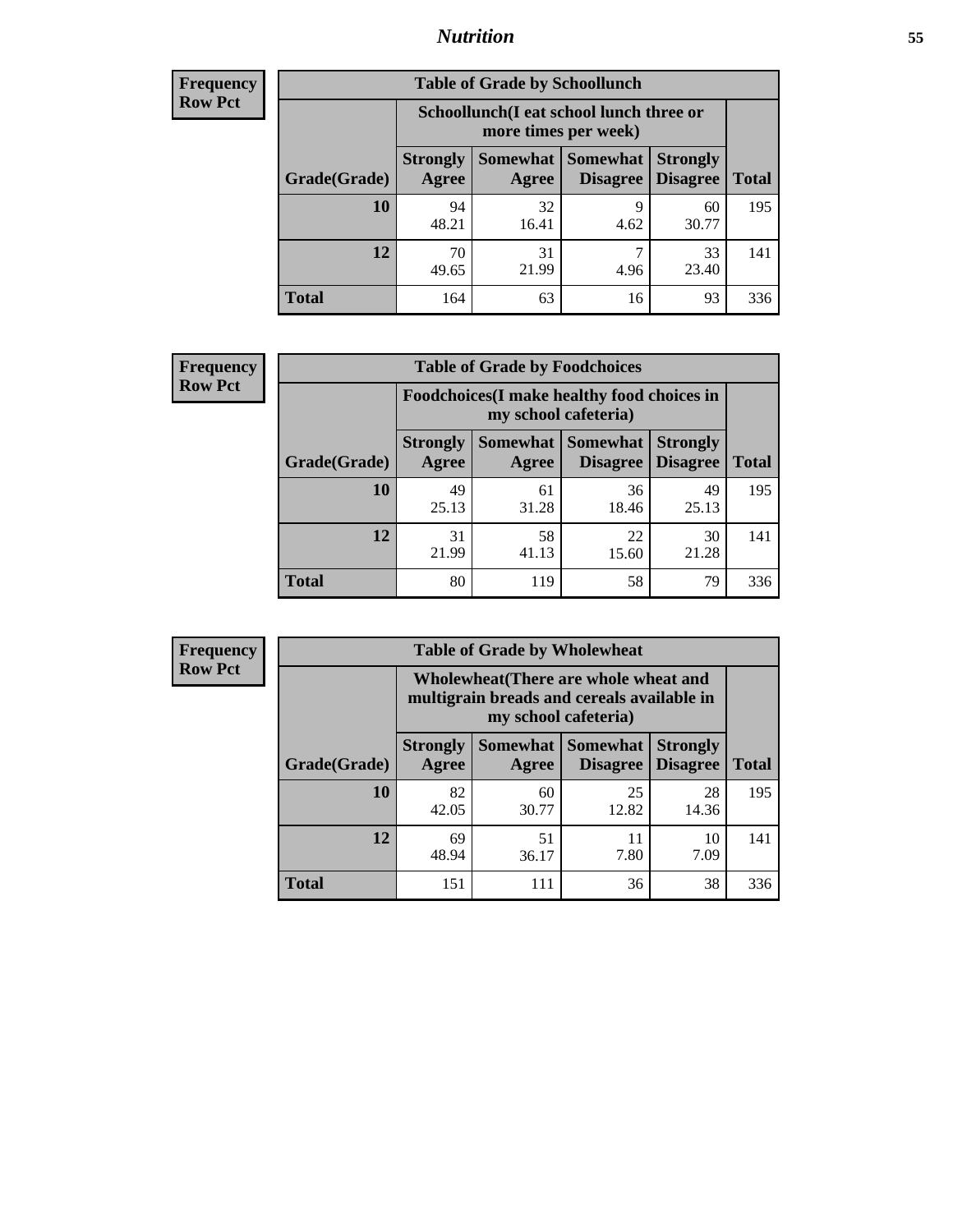## *Nutrition* **56**

**Frequency Row Pct**

| <b>Table of Grade by Healthyvending</b> |                                                                                                                                               |                          |                                    |                                    |              |  |
|-----------------------------------------|-----------------------------------------------------------------------------------------------------------------------------------------------|--------------------------|------------------------------------|------------------------------------|--------------|--|
|                                         | Healthyvending (If only healthy snacks and<br>beverages were available in the vending<br>machines during the school day,<br>I would buy them) |                          |                                    |                                    |              |  |
| Grade(Grade)                            | <b>Strongly</b><br>Agree                                                                                                                      | <b>Somewhat</b><br>Agree | <b>Somewhat</b><br><b>Disagree</b> | <b>Strongly</b><br><b>Disagree</b> | <b>Total</b> |  |
| 10                                      | 59<br>30.26                                                                                                                                   | 58<br>29.74              | 26<br>13.33                        | 52<br>26.67                        | 195          |  |
| 12                                      | 43<br>30.50                                                                                                                                   | 34<br>24.11              | 26<br>18.44                        | 38<br>26.95                        | 141          |  |
| <b>Total</b>                            | 102                                                                                                                                           | 92                       | 52                                 | 90                                 | 336          |  |

**Frequency Row Pct**

| <b>Table of Grade by Schoolbreakfast</b> |                                                                                                                                         |             |                                        |                                    |              |  |
|------------------------------------------|-----------------------------------------------------------------------------------------------------------------------------------------|-------------|----------------------------------------|------------------------------------|--------------|--|
|                                          | Schoolbreakfast (If breakfast were<br>available at school,<br>but outside the cafeteria,<br>I would eat breakfast at school more often) |             |                                        |                                    |              |  |
| Grade(Grade)                             | <b>Strongly</b><br>Agree                                                                                                                | Agree       | Somewhat   Somewhat<br><b>Disagree</b> | <b>Strongly</b><br><b>Disagree</b> | <b>Total</b> |  |
| 10                                       | 66<br>33.85                                                                                                                             | 55<br>28.21 | 29<br>14.87                            | 45<br>23.08                        | 195          |  |
| 12                                       | 64<br>45.39                                                                                                                             | 34<br>24.11 | 23<br>16.31                            | 20<br>14.18                        | 141          |  |
| <b>Total</b>                             | 130                                                                                                                                     | 89          | 52                                     | 65                                 | 336          |  |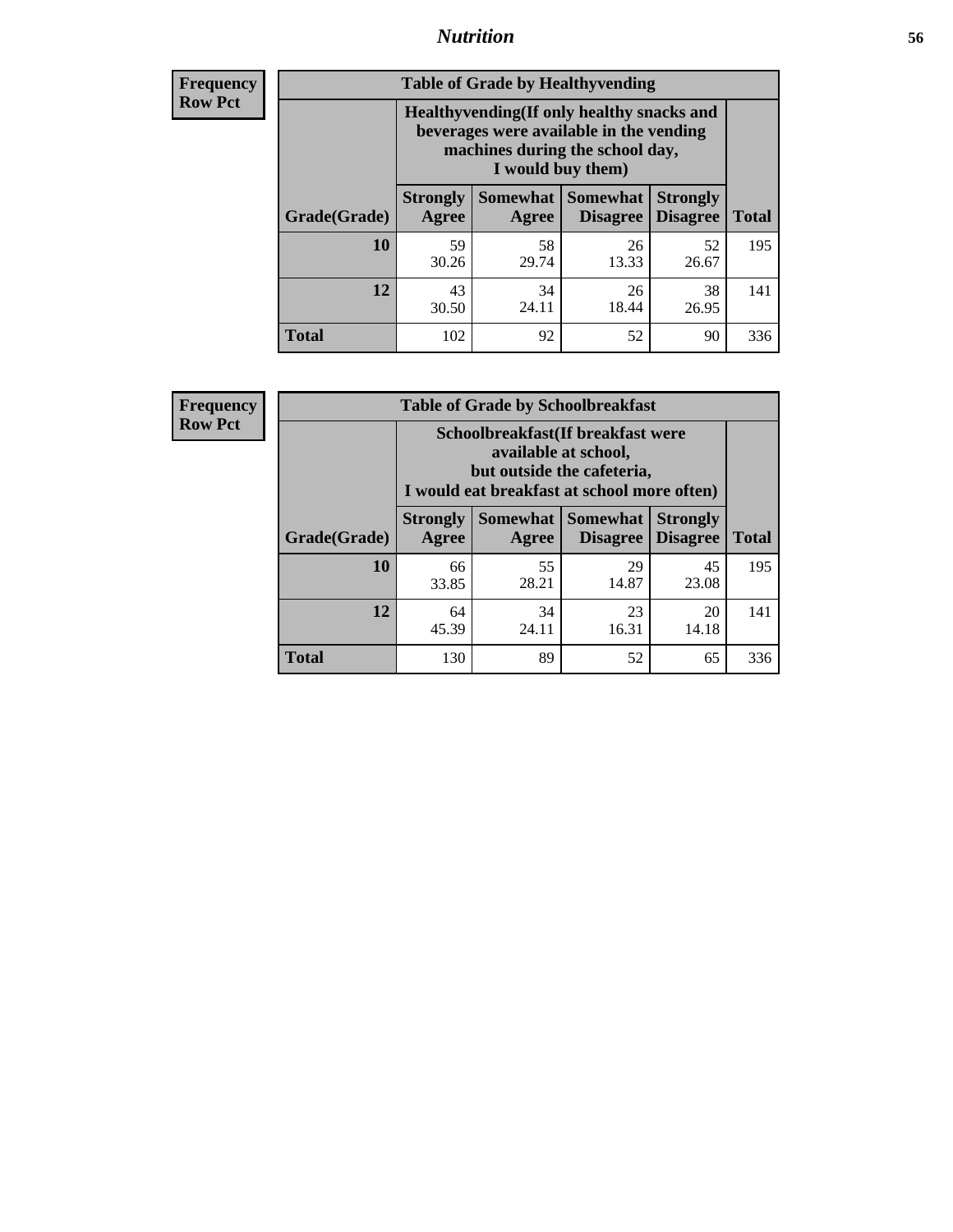| Frequency<br><b>Col Pct</b> | <b>Table of Educationaids by Grade</b>                                                      |              |             |              |
|-----------------------------|---------------------------------------------------------------------------------------------|--------------|-------------|--------------|
|                             | <b>Educationaids</b> (I<br>have been<br>taught about<br><b>HIV/AIDS</b> at<br>school in the | Grade(Grade) |             |              |
|                             | past year)                                                                                  | 10           | 12          | <b>Total</b> |
|                             | Yes                                                                                         | 174<br>89.23 | 70<br>49.65 | 244          |
|                             | N <sub>0</sub>                                                                              | 21<br>10.77  | 71<br>50.35 | 92           |
|                             | <b>Total</b>                                                                                | 195          | 141         | 336          |

| Frequency      | <b>Table of Educationcharacter by Grade</b>                         |              |             |              |
|----------------|---------------------------------------------------------------------|--------------|-------------|--------------|
| <b>Col Pct</b> | <b>Educationcharacter(I)</b><br>have been taught<br>about character | Grade(Grade) |             |              |
|                | education in the past<br>year at school)                            | 10           | 12          | <b>Total</b> |
|                | Yes                                                                 | 156<br>80.00 | 89<br>63.12 | 245          |
|                | N <sub>0</sub>                                                      | 39<br>20.00  | 52<br>36.88 | 91           |
|                | <b>Total</b>                                                        | 195          | 141         | 336          |

| Frequency      | <b>Table of Gradcoach1 by Grade</b> |              |             |              |
|----------------|-------------------------------------|--------------|-------------|--------------|
| <b>Col Pct</b> | Gradcoach1(I<br>know who my         | Grade(Grade) |             |              |
|                | <b>Graduation</b><br>Coach is)      | 10           | 12          | <b>Total</b> |
|                | Yes                                 | 73<br>37.44  | 75<br>53.19 | 148          |
|                | N <sub>0</sub>                      | 122<br>62.56 | 66<br>46.81 | 188          |
|                | <b>Total</b>                        | 195          | 141         | 336          |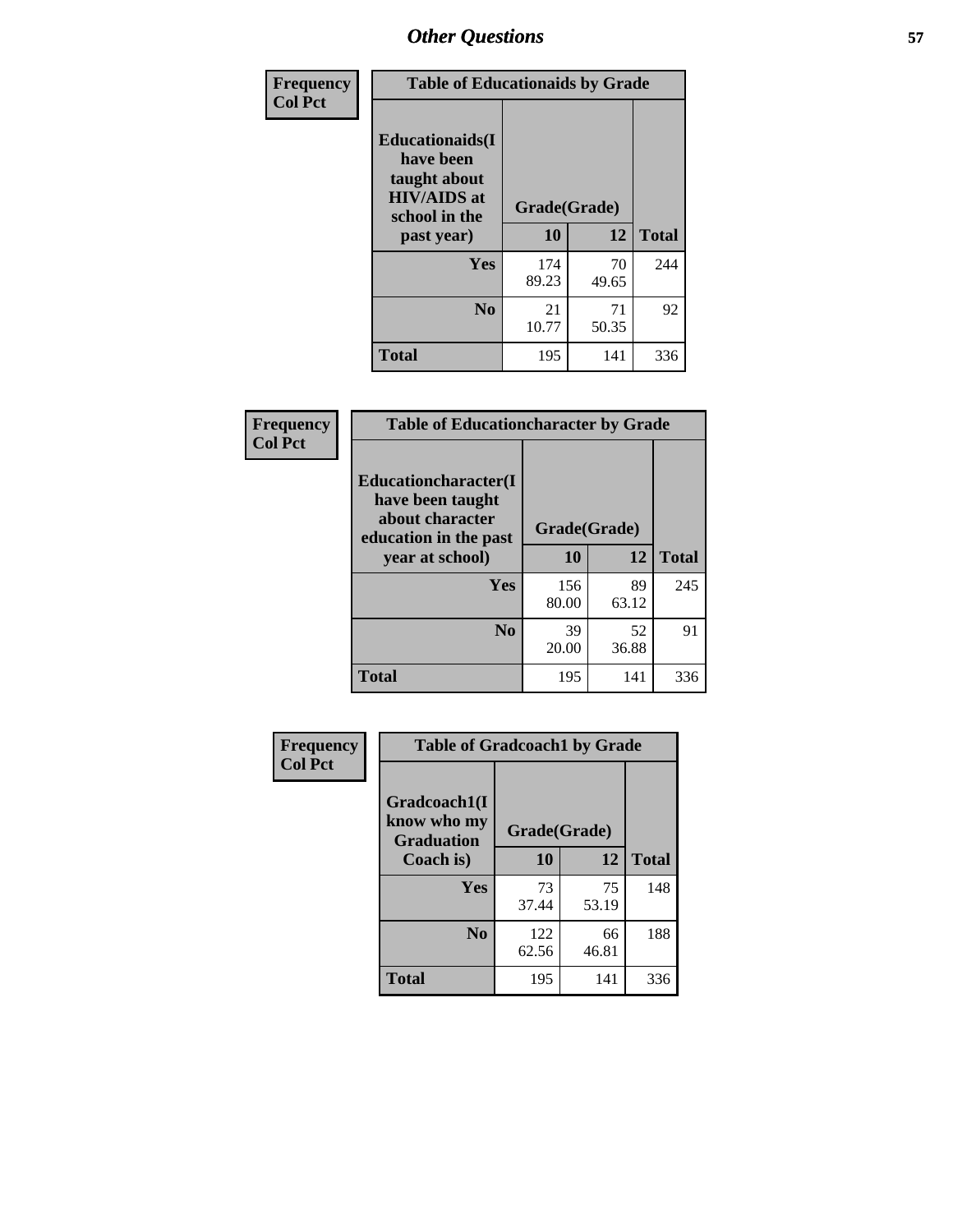| Frequency      | <b>Table of Gradcoach2 by Grade</b> |              |              |              |
|----------------|-------------------------------------|--------------|--------------|--------------|
| <b>Col Pct</b> | Gradcoach2(I<br>have                |              |              |              |
|                | contacted my<br><b>Graduation</b>   | Grade(Grade) |              |              |
|                | Coach)                              | 10           | 12           | <b>Total</b> |
|                | Yes                                 | 25<br>12.82  | 30<br>21.28  | 55           |
|                | N <sub>0</sub>                      | 170<br>87.18 | 111<br>78.72 | 281          |
|                | <b>Total</b>                        | 195          | 141          | 336          |

| Frequency<br><b>Col Pct</b> | <b>Table of Gradcoach3 by Grade</b>                                         |              |             |              |  |
|-----------------------------|-----------------------------------------------------------------------------|--------------|-------------|--------------|--|
|                             | Gradcoach3(I<br>have received<br>assistance<br>from my<br><b>Graduation</b> | Grade(Grade) |             |              |  |
|                             | Coach)                                                                      | 10           | 12          | <b>Total</b> |  |
|                             | Yes                                                                         | 19<br>9.74   | 26<br>18.44 | 45           |  |
|                             | N <sub>0</sub>                                                              | 46<br>23.59  | 38<br>26.95 | 84           |  |
|                             | Don't know                                                                  | 130<br>66.67 | 77<br>54.61 | 207          |  |
|                             | <b>Total</b>                                                                | 195          | 141         | 336          |  |

| Frequency<br><b>Col Pct</b> | <b>Table of Selfharm by Grade</b>                                                                                                                                   |              |              |              |
|-----------------------------|---------------------------------------------------------------------------------------------------------------------------------------------------------------------|--------------|--------------|--------------|
|                             | <b>Selfharm</b> (During<br>the past 12<br>months,<br>I harmed myself<br>on purpose<br>Suicideconsider<br>During the past<br>12 months,<br>I seriously<br>considered | Grade(Grade) |              |              |
|                             | suicide)                                                                                                                                                            | <b>10</b>    | 12           | <b>Total</b> |
|                             | Yes                                                                                                                                                                 | 15<br>7.69   | 14<br>9.93   | 29           |
|                             | N <sub>0</sub>                                                                                                                                                      | 180<br>92.31 | 127<br>90.07 | 307          |
|                             | Total                                                                                                                                                               | 195          | 141          | 336          |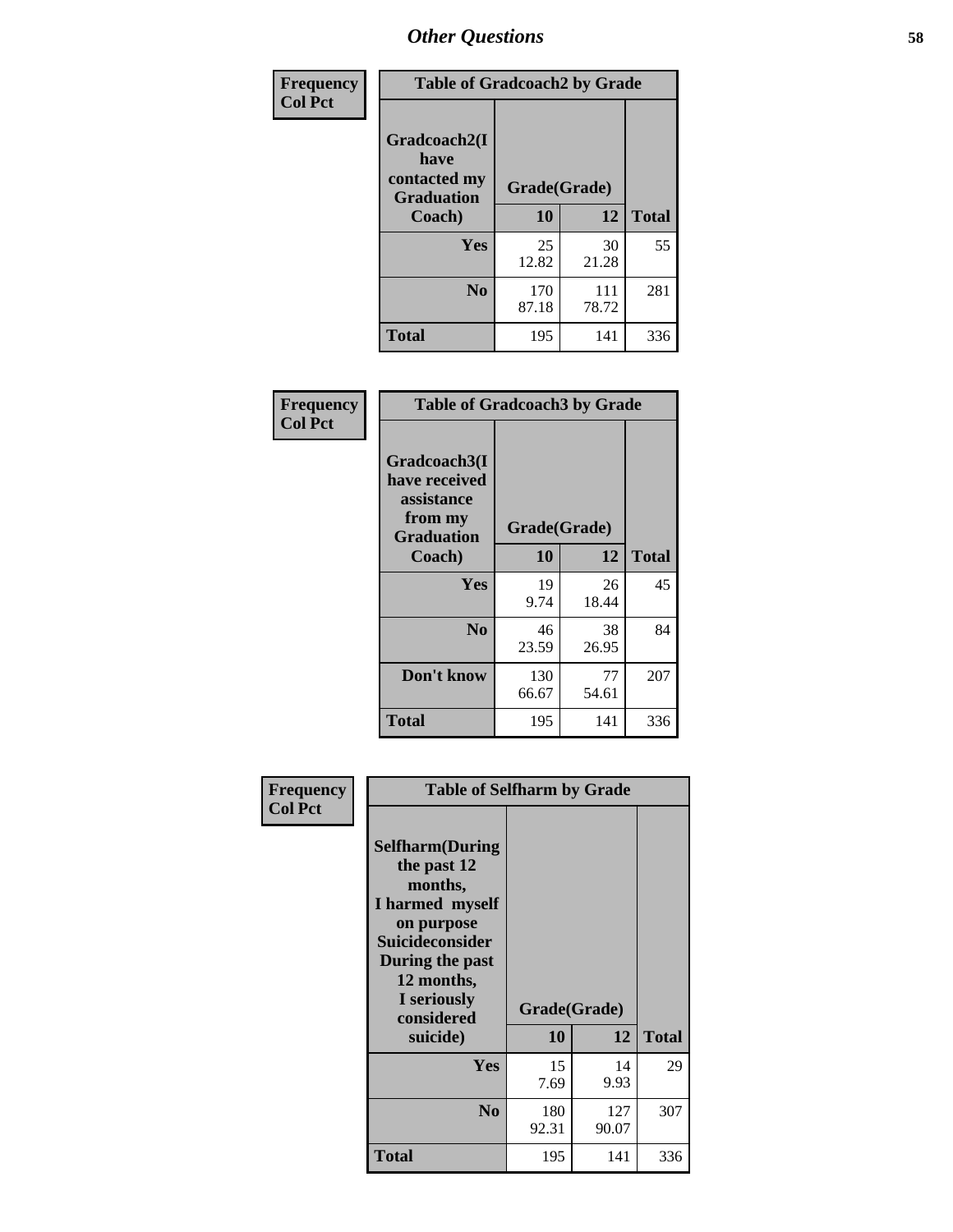| <b>Frequency</b> | <b>Table of Suicideconsider by Grade</b> |              |              |              |  |
|------------------|------------------------------------------|--------------|--------------|--------------|--|
| <b>Col Pct</b>   |                                          | Grade(Grade) |              |              |  |
|                  | Suicideconsider                          | <b>10</b>    | 12           | <b>Total</b> |  |
|                  | Yes                                      | 12<br>6.15   | 12<br>8.51   | 24           |  |
|                  | N <sub>0</sub>                           | 183<br>93.85 | 129<br>91.49 | 312          |  |
|                  | <b>Total</b>                             | 195          | 141          | 336          |  |

| Frequency      | <b>Table of Suicideattempt by Grade</b>              |              |       |              |
|----------------|------------------------------------------------------|--------------|-------|--------------|
| <b>Col Pct</b> | Suicideattempt(I<br>have attempted<br>suicide in the | Grade(Grade) |       |              |
|                | last year)                                           | <b>10</b>    | 12    | <b>Total</b> |
|                | Yes                                                  | 9            | Q     | 18           |
|                |                                                      | 4.62         | 6.38  |              |
|                | N <sub>0</sub>                                       | 186          | 132   | 318          |
|                |                                                      | 95.38        | 93.62 |              |
|                | <b>Total</b>                                         | 195          | 141   | 336          |

| Frequency      | <b>Table of Instantmessaged by Grade</b>               |              |             |              |
|----------------|--------------------------------------------------------|--------------|-------------|--------------|
| <b>Col Pct</b> | Instantmessaged(I<br>have instant<br>messaged people I | Grade(Grade) |             |              |
|                | do not even know)                                      | 10           | 12          | <b>Total</b> |
|                | Yes                                                    | 67<br>34.36  | 51<br>36.17 | 118          |
|                | N <sub>0</sub>                                         | 128<br>65.64 | 90<br>63.83 | 218          |
|                | <b>Total</b>                                           | 195          | 141         | 336          |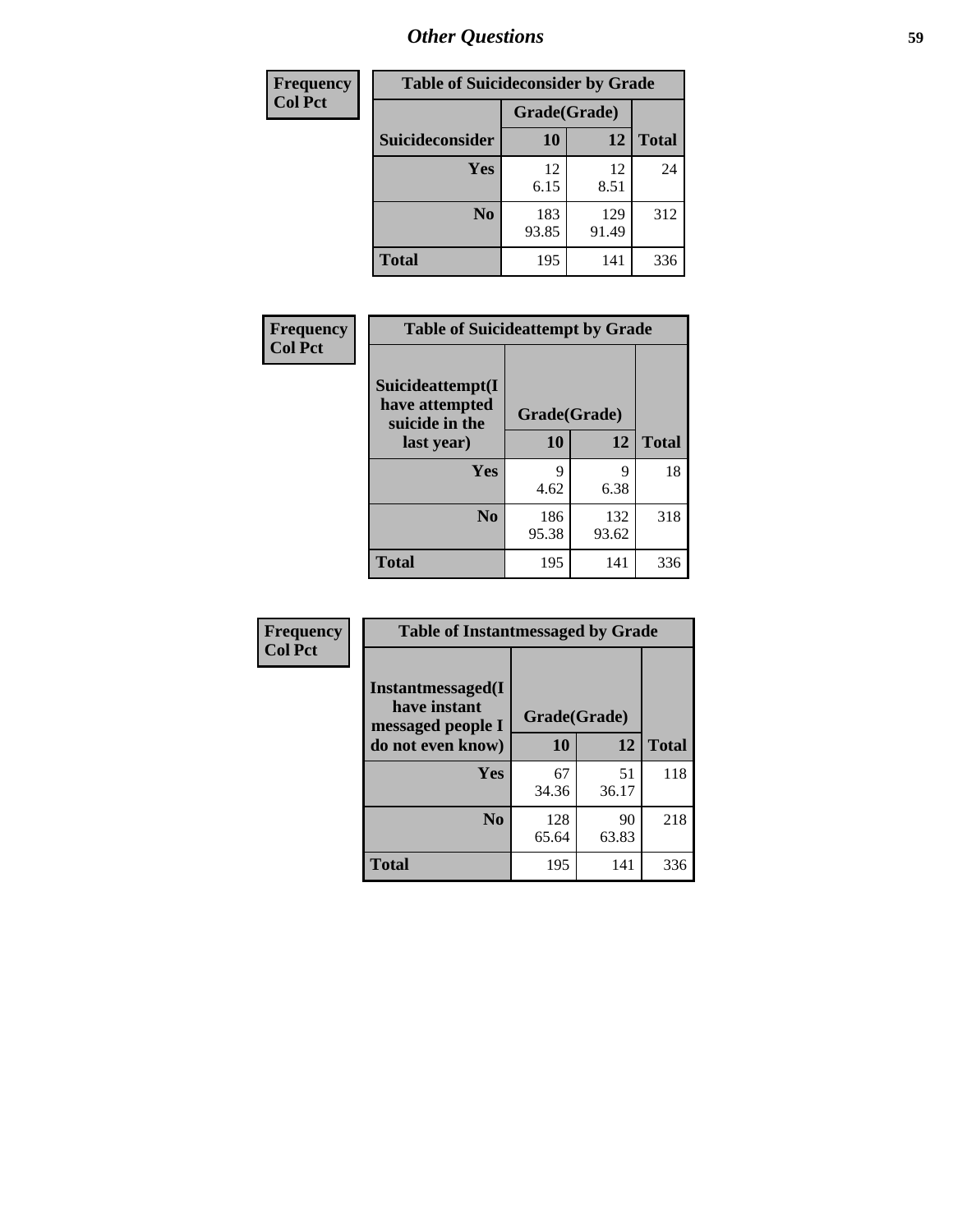| Frequency      |                                                                        | <b>Table of Getsalong by Grade</b> |             |              |  |  |  |  |
|----------------|------------------------------------------------------------------------|------------------------------------|-------------|--------------|--|--|--|--|
| <b>Col Pct</b> | <b>Getsalong</b> (I get<br>along with other<br>students and<br>adults) | Grade(Grade)<br>10                 | 12          | <b>Total</b> |  |  |  |  |
|                | <b>Strongly Agree</b>                                                  | 107<br>54.87                       | 86<br>60.99 | 193          |  |  |  |  |
|                | <b>Somewhat Agree</b>                                                  | 73<br>37.44                        | 47<br>33.33 | 120          |  |  |  |  |
|                | <b>Somewhat Disagree</b>                                               | 10<br>5.13                         | 8<br>5.67   | 18           |  |  |  |  |
|                | <b>Strongly Disagree</b>                                               | 5<br>2.56                          | 0<br>0.00   | 5            |  |  |  |  |
|                | <b>Total</b>                                                           | 195                                | 141         | 336          |  |  |  |  |

| Frequency      | <b>Table of Safehome by Grade</b> |                    |              |              |  |  |  |  |
|----------------|-----------------------------------|--------------------|--------------|--------------|--|--|--|--|
| <b>Col Pct</b> | Safehome(I feel<br>safe at home)  | Grade(Grade)<br>10 | 12           | <b>Total</b> |  |  |  |  |
|                | <b>Strongly Agree</b>             | 135<br>69.23       | 108<br>76.60 | 243          |  |  |  |  |
|                | <b>Somewhat Agree</b>             | 34<br>17.44        | 26<br>18.44  | 60           |  |  |  |  |
|                | <b>Somewhat Disagree</b>          | 14<br>7.18         | 4.96         | 21           |  |  |  |  |
|                | <b>Strongly Disagree</b>          | 12<br>6.15         | 0<br>0.00    | 12           |  |  |  |  |
|                | <b>Total</b>                      | 195                | 141          | 336          |  |  |  |  |

| Frequency<br><b>Col Pct</b> | <b>Table of Adulttalk by Grade</b>                                                                |                    |              |              |  |  |
|-----------------------------|---------------------------------------------------------------------------------------------------|--------------------|--------------|--------------|--|--|
|                             | <b>Adulttalk(I</b><br>know an<br>adult at<br>school that<br>I can talk<br>with if I<br>need help) | Grade(Grade)<br>10 | 12           | <b>Total</b> |  |  |
|                             | Yes                                                                                               | 142<br>72.82       | 122<br>86.52 | 264          |  |  |
|                             | N <sub>0</sub>                                                                                    | 53<br>27.18        | 19<br>13.48  | 72           |  |  |
|                             | <b>Total</b>                                                                                      | 195                | 141          | 336          |  |  |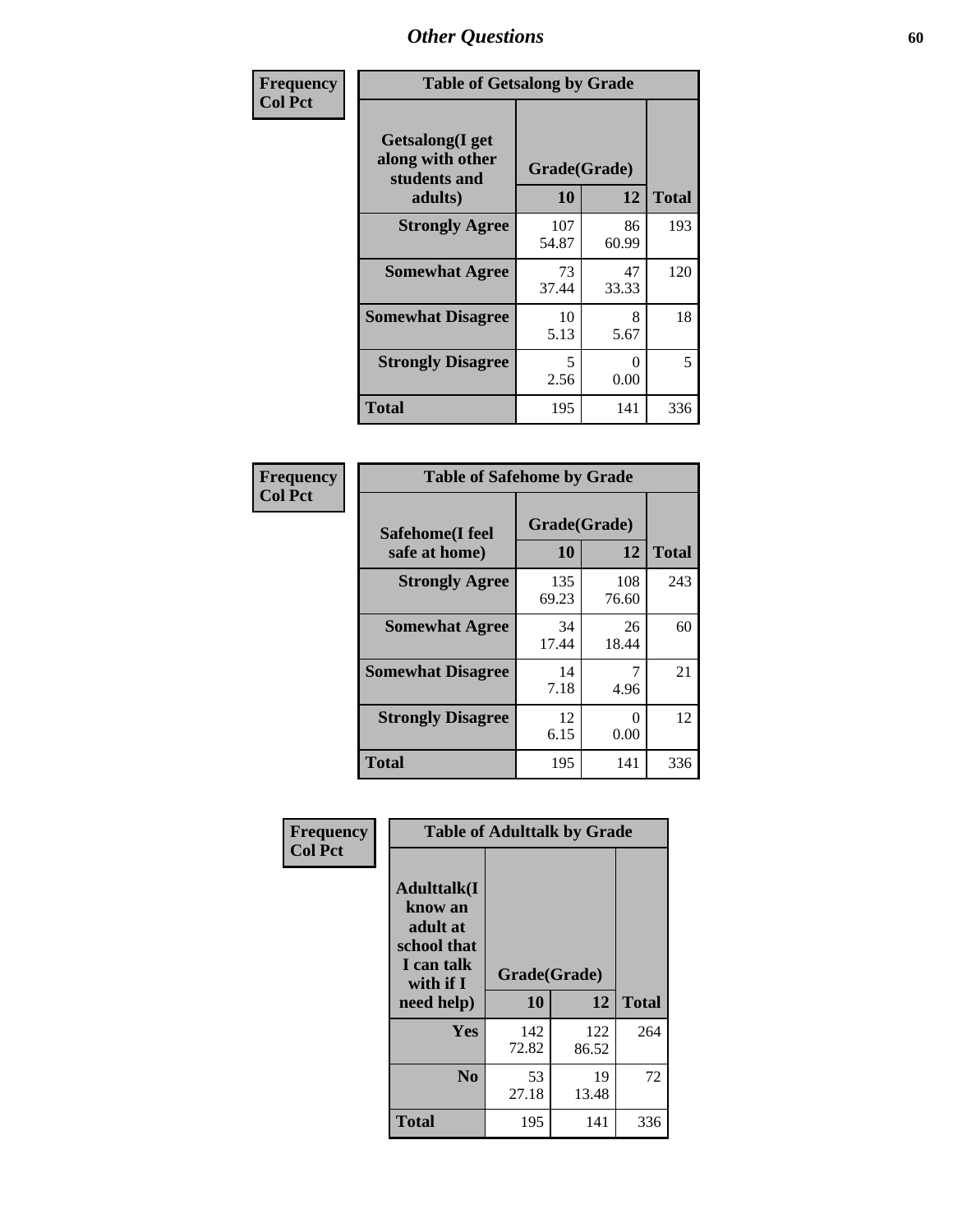**Frequency Row Pct**

| <b>Table of Grade by Tytime</b> |             |                                                                                         |             |                                            |                                    |            |              |  |  |  |
|---------------------------------|-------------|-----------------------------------------------------------------------------------------|-------------|--------------------------------------------|------------------------------------|------------|--------------|--|--|--|
|                                 |             | Tvtime (On an average school day,<br>how much unsupervised time do I spend watching TV) |             |                                            |                                    |            |              |  |  |  |
| Grade(Grade)   None             |             | <b>Less that</b>                                                                        |             | $2 - 3$<br>hour/day   hour/day   hours/day | $4 - 5$<br>  hours/day   hours/day | $6+$       | <b>Total</b> |  |  |  |
| 10                              | 33<br>16.92 | 36<br>18.46                                                                             | 32<br>16.41 | 65<br>33.33                                | 14<br>7.18                         | 15<br>7.69 | 195          |  |  |  |
| 12                              | 20<br>14.18 | 23<br>35<br>41<br>16<br>6<br>24.82<br>29.08<br>11.35<br>4.26<br>16.31                   |             |                                            |                                    |            |              |  |  |  |
| <b>Total</b>                    | 53          | 77                                                                                      | 55          | 100                                        | 30                                 | 21         | 336          |  |  |  |

**Frequency Row Pct**

| <b>Table of Grade by Computertime</b> |             |                                                                                                   |             |                      |                      |                   |              |  |  |  |
|---------------------------------------|-------------|---------------------------------------------------------------------------------------------------|-------------|----------------------|----------------------|-------------------|--------------|--|--|--|
|                                       |             | Computertime (On an average school day,<br>how much unsupervised time do I spend on the computer) |             |                      |                      |                   |              |  |  |  |
| Grade(Grade)                          | None        | <b>Less that</b><br>hour/day                                                                      | hour/day    | $2 - 3$<br>hours/day | $4 - 5$<br>hours/day | $6+$<br>hours/day | <b>Total</b> |  |  |  |
| 10                                    | 47<br>24.10 | 41<br>21.03                                                                                       | 29<br>14.87 | 48<br>24.62          | 17<br>8.72           | 13<br>6.67        | 195          |  |  |  |
| 12                                    | 26<br>18.44 | 38<br>40<br>19<br>q<br>$\mathbf Q$<br>13.48<br>28.37<br>26.95<br>6.38<br>6.38                     |             |                      |                      |                   |              |  |  |  |
| <b>Total</b>                          | 73          | 81                                                                                                | 48          | 86                   | 26                   | 22                | 336          |  |  |  |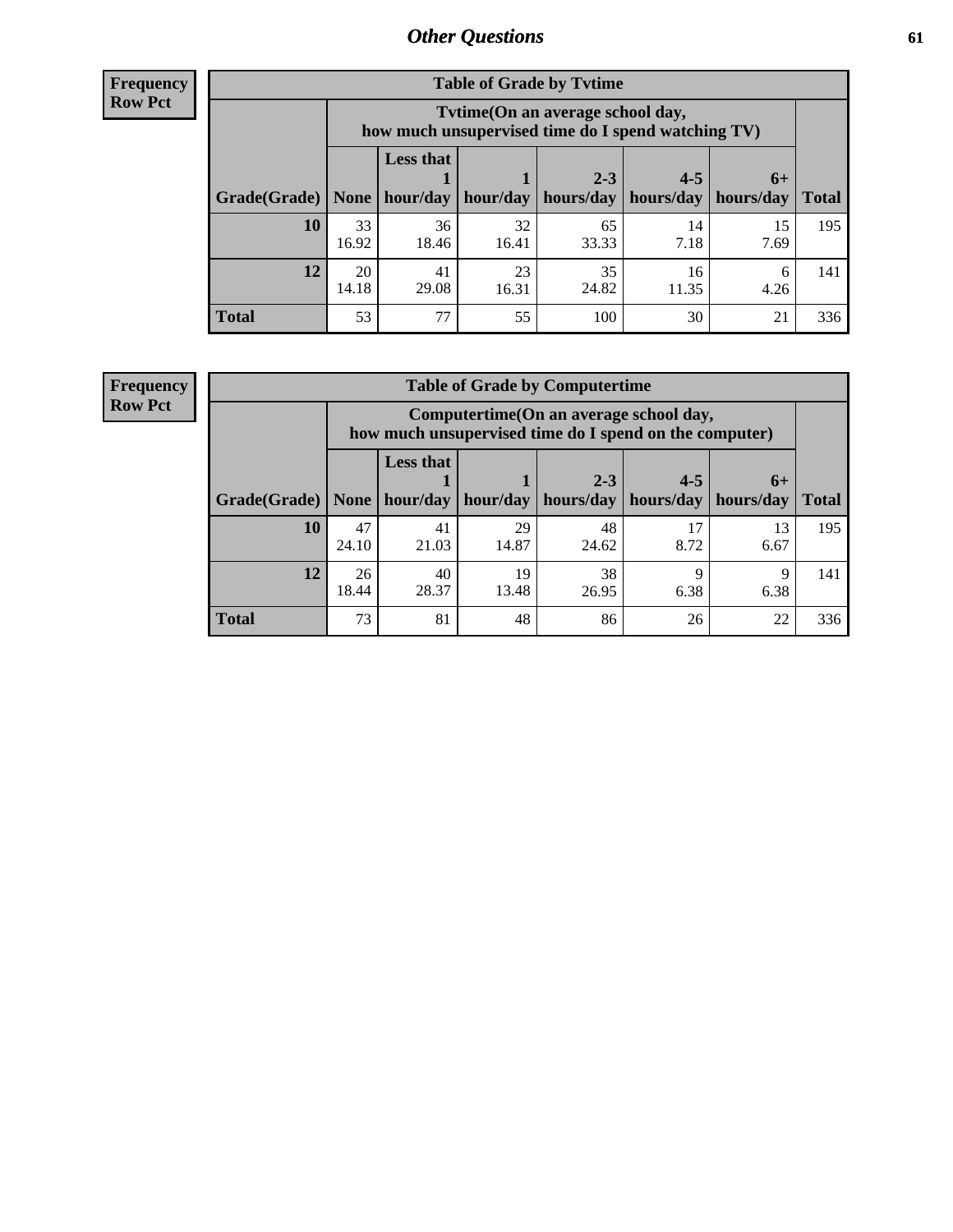#### *Questions about Driving Laws* **62** *Driving Questions were asked only of high school students.*

| <b>Frequency</b> |
|------------------|
| <b>Row Pct</b>   |

| <b>Table of Grade by License1</b> |                                     |                                                                                                                                           |                |            |                      |              |  |  |  |  |
|-----------------------------------|-------------------------------------|-------------------------------------------------------------------------------------------------------------------------------------------|----------------|------------|----------------------|--------------|--|--|--|--|
|                                   |                                     | License1(During the first 6 months of driving<br>with a provisional license,<br>the only passengers who can ride with the<br>driver are:) |                |            |                      |              |  |  |  |  |
| Grade(Grade)                      | <b>Parent or</b><br><b>Guardian</b> | Family<br>  Members                                                                                                                       | <b>Friends</b> | Anyone     | Don't<br><b>Know</b> | <b>Total</b> |  |  |  |  |
| 10                                | 52<br>26.67                         | 95<br>48.72                                                                                                                               | 8<br>4.10      | 12<br>6.15 | 28<br>14.36          | 195          |  |  |  |  |
| 12                                | 36<br>25.53                         | 87<br>11<br>6<br>7.80<br>0.71<br>61.70<br>4.26                                                                                            |                |            |                      |              |  |  |  |  |
| <b>Total</b>                      | 88                                  | 182                                                                                                                                       | 9              | 18         | 39                   | 336          |  |  |  |  |

| <b>Frequency</b> |                                                                                                          | <b>Table of Grade by License2</b> |                  |                              |                                                      |                      |              |  |  |  |
|------------------|----------------------------------------------------------------------------------------------------------|-----------------------------------|------------------|------------------------------|------------------------------------------------------|----------------------|--------------|--|--|--|
| <b>Row Pct</b>   | License2(17 yr old drivers with a<br>provisional driver's license cannot<br>drive between the hours of:) |                                   |                  |                              |                                                      |                      |              |  |  |  |
|                  | Grade(Grade)                                                                                             | <b>Midnight</b><br>to 6am         | 1am<br>to<br>5am | 1am<br>t <sub>0</sub><br>6am | N <sub>0</sub><br>curfew<br>for $17$<br>year<br>olds | Don't<br><b>Know</b> | <b>Total</b> |  |  |  |
|                  | 10                                                                                                       | 83<br>42.56                       | 23<br>11.79      | 20<br>10.26                  | 17<br>8.72                                           | 52<br>26.67          | 195          |  |  |  |
|                  | 12                                                                                                       | 89<br>63.12                       | 12<br>8.51       | 13<br>9.22                   | 6<br>4.26                                            | 21<br>14.89          | 141          |  |  |  |
|                  | <b>Total</b>                                                                                             | 172                               | 35               | 33                           | 23                                                   | 73                   | 336          |  |  |  |

| Frequency      |              | <b>Table of Grade by License3</b>                                                            |             |              |           |             |               |              |
|----------------|--------------|----------------------------------------------------------------------------------------------|-------------|--------------|-----------|-------------|---------------|--------------|
| <b>Row Pct</b> |              | License3(For drivers under the age of<br>21,<br>what level of alcohol is considered<br>DUI?) |             |              |           |             |               |              |
|                | Grade(Grade) | Any<br><b>Amount</b>                                                                         | 0.02        | $\vert 0.04$ | 0.06      | 0.08        | Don't<br>know | <b>Total</b> |
|                | 10           | 40<br>20.51                                                                                  | 46<br>23.59 | 17<br>8.72   | 3.59      | 27<br>13.85 | 58<br>29.74   | 195          |
|                | 12           | 44<br>31.21                                                                                  | 34<br>24.11 | 10<br>7.09   | 9<br>6.38 | 5<br>3.55   | 39<br>27.66   | 141          |
|                | <b>Total</b> | 84                                                                                           | 80          | 27           | 16        | 32          | 97            | 336          |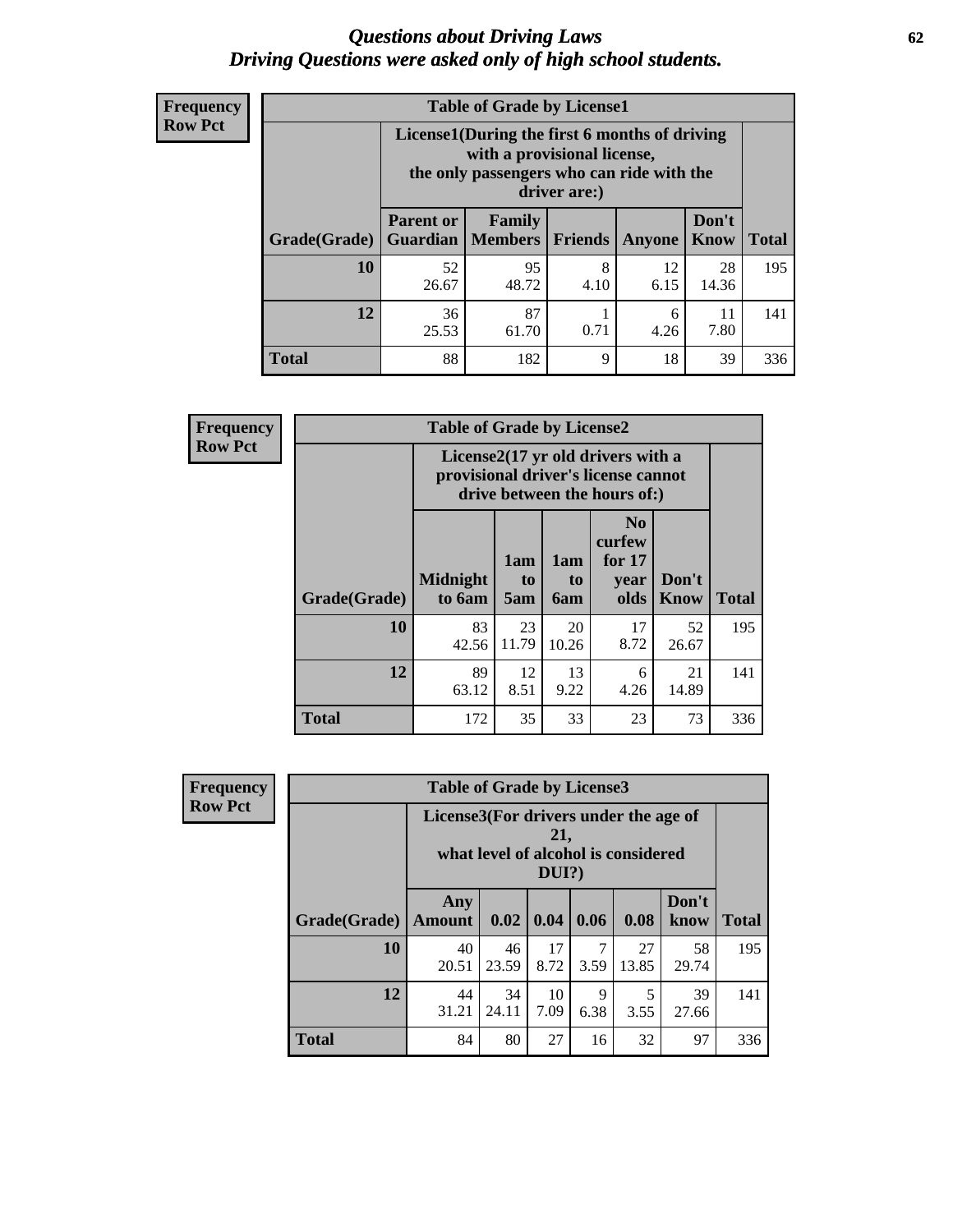#### *Questions about Driving Laws* **63** *Driving Questions were asked only of high school students.*

**Frequency Row Pct**

|              |             |                                                                                                                                                                                                                                                                                       |             | <b>Table of Grade by License4</b> |            |             |     |  |  |  |
|--------------|-------------|---------------------------------------------------------------------------------------------------------------------------------------------------------------------------------------------------------------------------------------------------------------------------------------|-------------|-----------------------------------|------------|-------------|-----|--|--|--|
|              |             | License4(A driver under 21 automatically<br>loses his/her license if caught exceeding the<br>posted speet limit by:)<br>Can't<br>lose<br><b>Depends</b><br>license<br>$15+$<br>$25+$<br>$35+$<br>Don't<br>for<br><b>on</b><br>mph<br>speeding<br><b>Total</b><br>know<br>mph<br>judge |             |                                   |            |             |     |  |  |  |
| Grade(Grade) | mph         |                                                                                                                                                                                                                                                                                       |             |                                   |            |             |     |  |  |  |
| 10           | 39<br>20.00 | 35<br>17.95                                                                                                                                                                                                                                                                           | 24<br>12.31 | 11<br>5.64                        | 14<br>7.18 | 72<br>36.92 | 195 |  |  |  |
| 12           | 37<br>26.24 | 18<br>8<br>40<br>34<br>4<br>28.37<br>12.77<br>2.84<br>24.11<br>5.67                                                                                                                                                                                                                   |             |                                   |            |             |     |  |  |  |
| <b>Total</b> | 76          | 75                                                                                                                                                                                                                                                                                    | 42          | 19                                | 18         | 106         | 336 |  |  |  |

| Frequency      | <b>Table of Grade by License5</b> |             |                                                                                                                                      |                     |              |
|----------------|-----------------------------------|-------------|--------------------------------------------------------------------------------------------------------------------------------------|---------------------|--------------|
| <b>Row Pct</b> |                                   |             | License5(A)<br>Georgia teenager<br>with family<br>connections or a<br>good lawyer can<br>break a teen<br>driving law and<br>license) | keep their driver's |              |
|                | Grade(Grade)                      | Yes         | N <sub>0</sub>                                                                                                                       | Don't<br>know       | <b>Total</b> |
|                | 10                                | 20<br>10.26 | 96<br>49.23                                                                                                                          | 79<br>40.51         | 195          |
|                | 12                                | 35<br>24.82 | 62<br>43.97                                                                                                                          | 44<br>31.21         | 141          |
|                | Total                             | 55          | 158                                                                                                                                  | 123                 | 336          |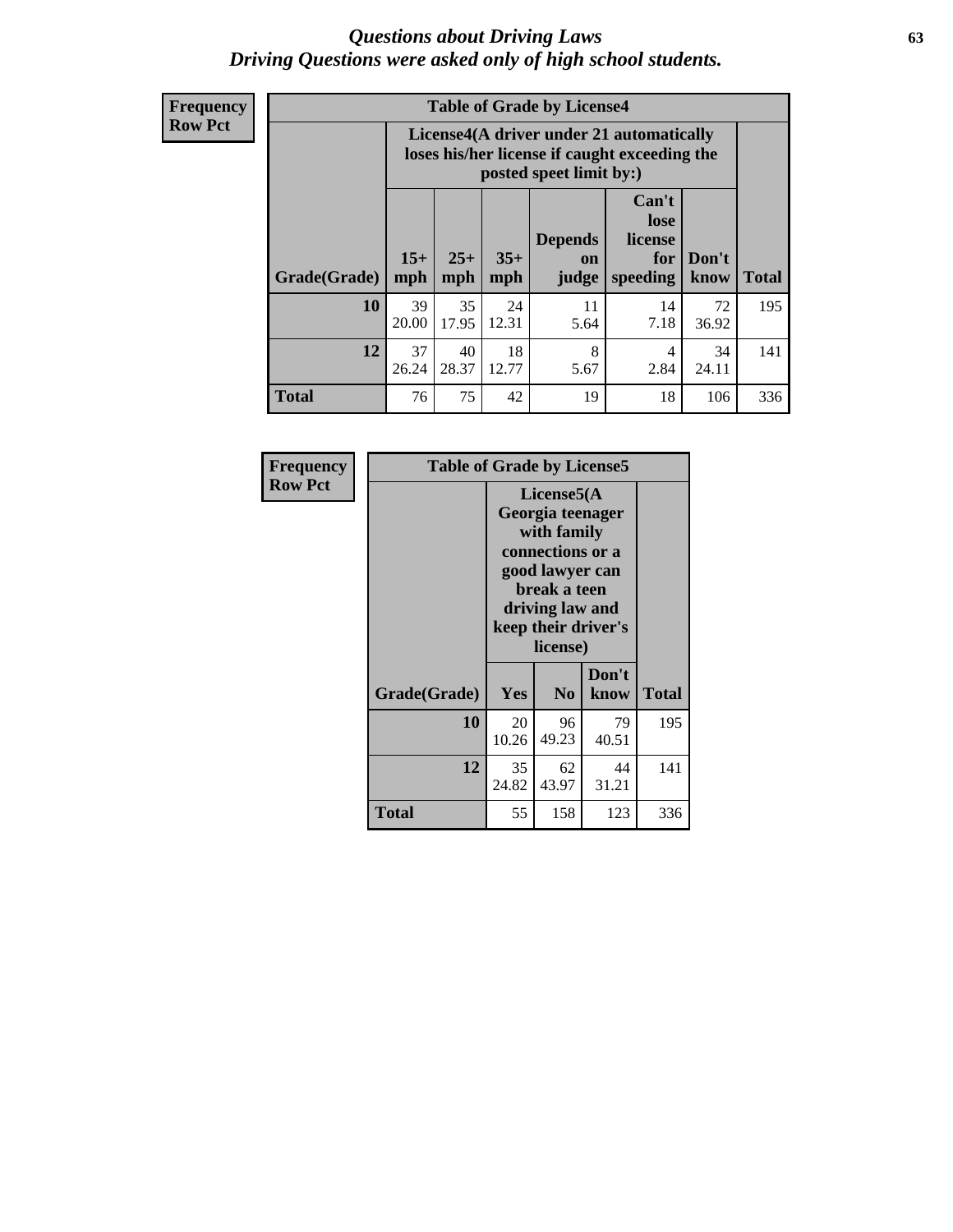#### *Questions about Driving Laws* **64** *Driving Questions were asked only of high school students.*

| <b>Frequency</b> | <b>Table of Grade by License6</b> |                                           |                                                                                                                                                 |               |              |
|------------------|-----------------------------------|-------------------------------------------|-------------------------------------------------------------------------------------------------------------------------------------------------|---------------|--------------|
| <b>Row Pct</b>   |                                   |                                           | License <sub>6</sub> (I know a<br>friend or<br>classmate that<br>broke a teen<br>driving law,<br>but was allowed to<br>keep his/her<br>license) |               |              |
|                  | Grade(Grade)                      | Yes                                       | N <sub>0</sub>                                                                                                                                  | Don't<br>know | <b>Total</b> |
|                  | 10                                | 49<br>25.13                               | 85<br>43.59                                                                                                                                     | 61<br>31.28   | 195          |
|                  | 12                                | 49<br>51<br>41<br>29.08<br>34.75<br>36.17 |                                                                                                                                                 |               | 141          |
|                  | <b>Total</b>                      | 98                                        | 136                                                                                                                                             | 102           | 336          |

| <b>Frequency</b> |              |                                                                             | <b>Table of Grade by License7</b>                                                             |                                                   |                        |              |  |
|------------------|--------------|-----------------------------------------------------------------------------|-----------------------------------------------------------------------------------------------|---------------------------------------------------|------------------------|--------------|--|
| <b>Row Pct</b>   |              |                                                                             | License7(A student under the age of 18 cam loser<br>his/her driving privileges if he or she:) |                                                   |                        |              |  |
|                  | Grade(Grade) | <b>Have</b><br>more than<br>10<br>unexcused<br>absences<br>per school<br>yr | Drop out<br>without  <br>graduating                                                           | <b>Bring</b><br>alcohol/drugs/weapon<br>to school | All of<br>the<br>above | <b>Total</b> |  |
|                  | 10           | 29<br>14.87                                                                 | 34<br>17.44                                                                                   | 12<br>6.15                                        | 120<br>61.54           | 195          |  |
|                  | 12           | 11<br>7.80                                                                  | 29<br>20.57                                                                                   | 3.55                                              | 96<br>68.09            | 141          |  |
|                  | <b>Total</b> | 40                                                                          | 63                                                                                            | 17                                                | 216                    | 336          |  |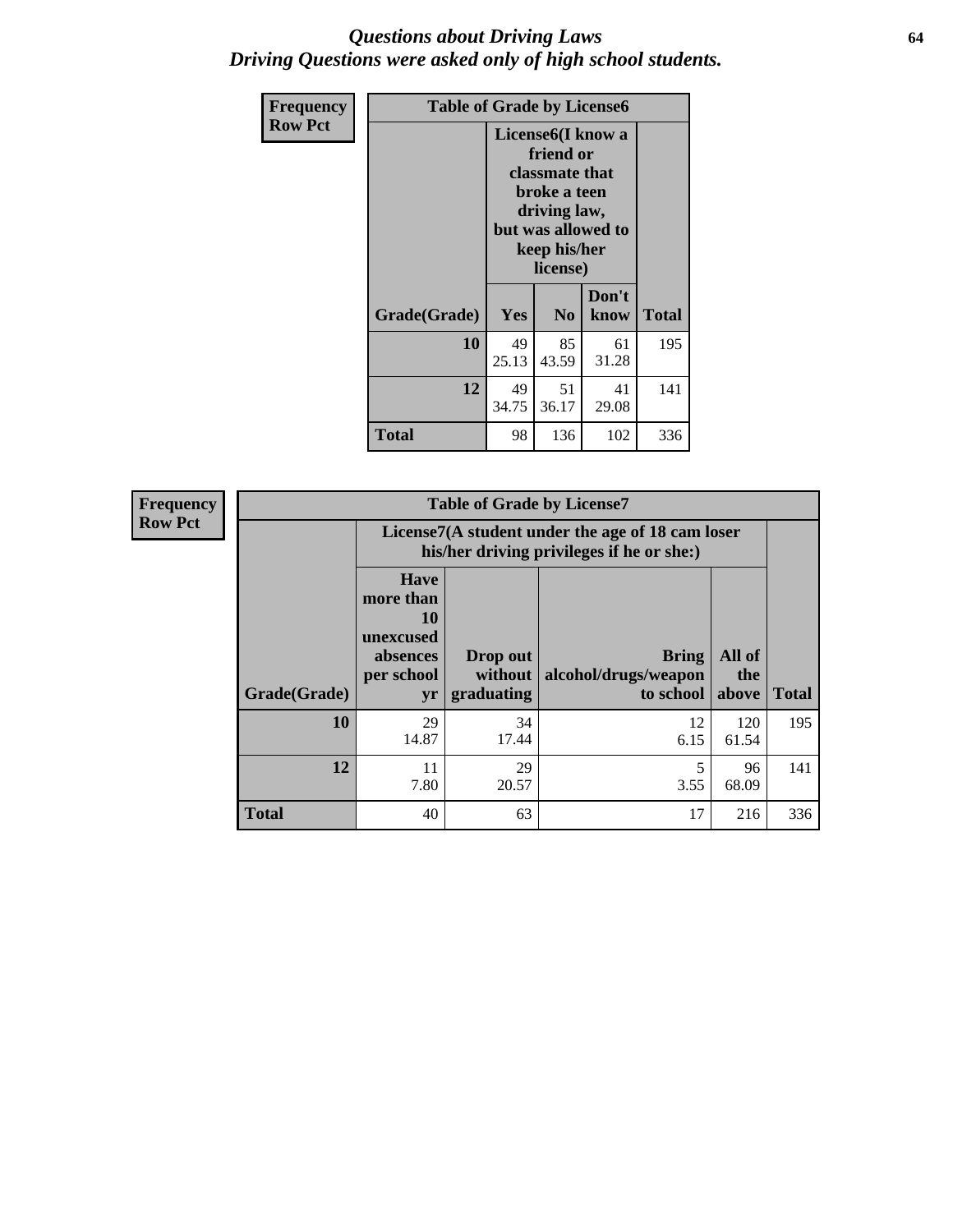# *Select Results by Gender* **65**

| Frequency      | <b>Table of SchoolClimate2 by Gender</b>          |                                 |             |              |
|----------------|---------------------------------------------------|---------------------------------|-------------|--------------|
| <b>Col Pct</b> | SchoolClimate2(I<br>feel successful at<br>school) | Gender(Gender)<br><b>Female</b> | <b>Male</b> | <b>Total</b> |
|                | <b>Strongly Agree</b>                             | 50<br>31.06                     | 68<br>38.86 | 118          |
|                | <b>Somewhat Agree</b>                             | 95<br>59.01                     | 94<br>53.71 | 189          |
|                | <b>Somewhat Disagree</b>                          | 11<br>6.83                      | 10<br>5.71  | 21           |
|                | <b>Strongly Disagree</b>                          | 5<br>3.11                       | 3<br>1.71   | 8            |
|                | <b>Total</b>                                      | 161                             | 175         | 336          |

| Frequency      | <b>Table of SchoolClimate6 by Gender</b>                 |                                 |             |              |  |
|----------------|----------------------------------------------------------|---------------------------------|-------------|--------------|--|
| <b>Col Pct</b> | <b>SchoolClimate6(Teachers</b><br>treat me with respect) | Gender(Gender)<br><b>Female</b> | <b>Male</b> | <b>Total</b> |  |
|                | <b>Strongly Agree</b>                                    | 59<br>36.65                     | 78<br>44.57 | 137          |  |
|                | <b>Somewhat Agree</b>                                    | 71<br>44.10                     | 70<br>40.00 | 141          |  |
|                | <b>Somewhat Disagree</b>                                 | 21<br>13.04                     | 15<br>8.57  | 36           |  |
|                | <b>Strongly Disagree</b>                                 | 10<br>6.21                      | 12<br>6.86  | 22           |  |
|                | <b>Total</b>                                             | 161                             | 175         | 336          |  |

| Frequency      | <b>Table of SchoolClimate8 by Gender</b>                                             |                                 |             |              |  |
|----------------|--------------------------------------------------------------------------------------|---------------------------------|-------------|--------------|--|
| <b>Col Pct</b> | <b>SchoolClimate8(Students</b><br>are frequently<br>recognized for good<br>behavior) | Gender(Gender)<br><b>Female</b> | <b>Male</b> | <b>Total</b> |  |
|                | <b>Strongly Agree</b>                                                                | 26<br>16.15                     | 35<br>20.00 | 61           |  |
|                | <b>Somewhat Agree</b>                                                                | 62<br>38.51                     | 77<br>44.00 | 139          |  |
|                | <b>Somewhat Disagree</b>                                                             | 57<br>35.40                     | 43<br>24.57 | 100          |  |
|                | <b>Strongly Disagree</b>                                                             | 16<br>9.94                      | 20<br>11.43 | 36           |  |
|                | Total                                                                                | 161                             | 175         | 336          |  |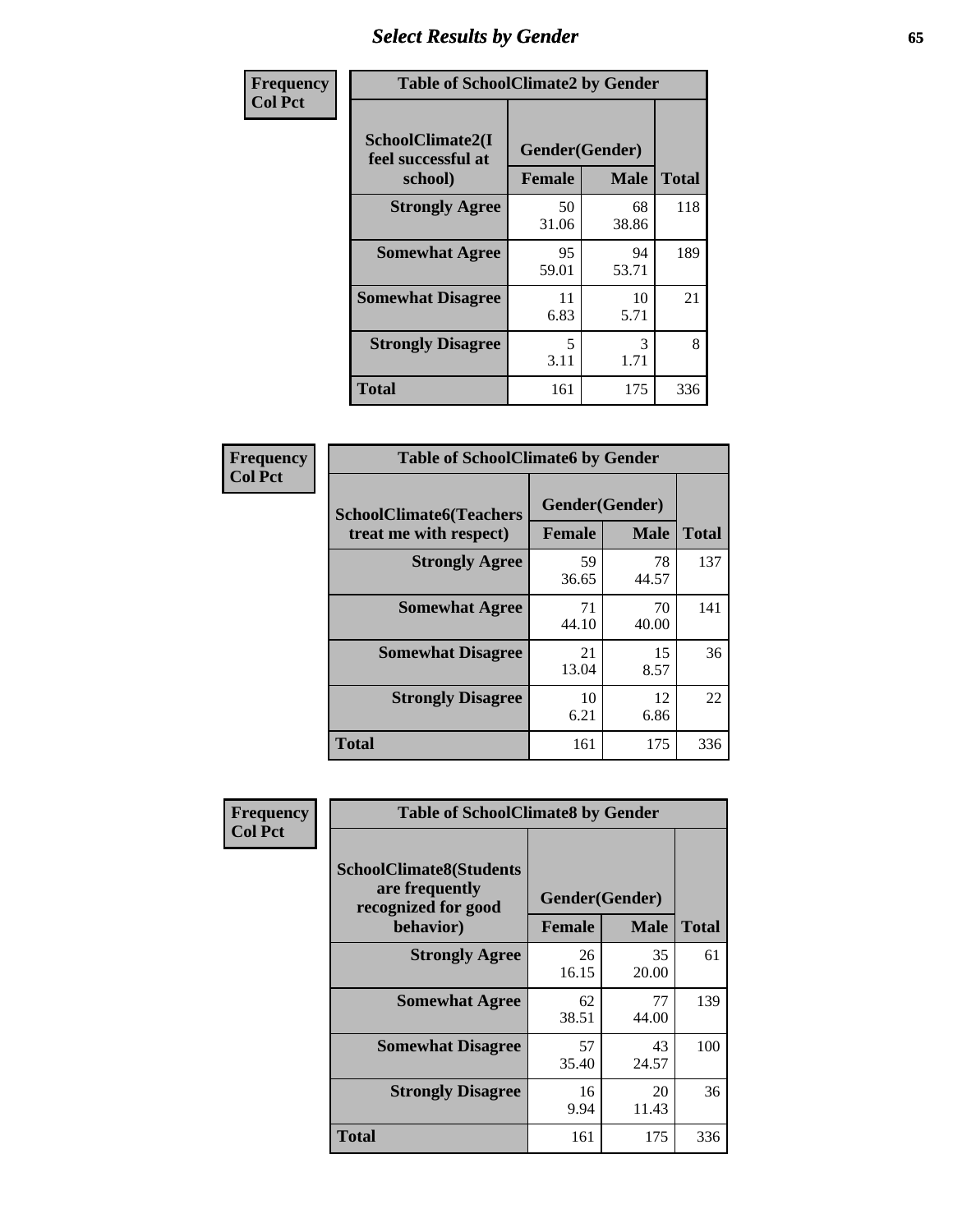## *Select Results by Gender* **66**

| Frequency      | <b>Table of Gender by Dropout</b> |                                                                        |                |              |
|----------------|-----------------------------------|------------------------------------------------------------------------|----------------|--------------|
| <b>Row Pct</b> |                                   | Dropout(I<br>have<br>thought<br>about<br>dropping<br>out of<br>school) |                |              |
|                | Gender(Gender)                    | Yes                                                                    | N <sub>0</sub> | <b>Total</b> |
|                | <b>Female</b>                     | 51<br>31.68                                                            | 110<br>68.32   | 161          |
|                | <b>Male</b>                       | 42<br>24.00                                                            | 133<br>76.00   | 175          |
|                | <b>Total</b>                      | 93                                                                     | 243            | 336          |

| <b>Frequency</b> | <b>Table of Gender by Dropoutreason</b> |                                                                    |              |                          |                                |              |              |
|------------------|-----------------------------------------|--------------------------------------------------------------------|--------------|--------------------------|--------------------------------|--------------|--------------|
| <b>Row Pct</b>   |                                         | Dropoutreason(If I dropped out the<br>reason would most likely be) |              |                          |                                |              |              |
|                  | Gender(Gender)                          | Won't<br>Drop<br>out                                               | <b>Bored</b> | Family<br><b>Reasons</b> | <b>Being</b><br><b>Bullied</b> | <b>Other</b> | <b>Total</b> |
|                  | <b>Female</b>                           | 106<br>65.84                                                       | 22<br>13.66  | 11<br>6.83               | 3<br>1.86                      | 19<br>11.80  | 161          |
|                  | <b>Male</b>                             | 112<br>64.00                                                       | 24<br>13.71  | 14<br>8.00               | 3<br>1.71                      | 22<br>12.57  | 175          |
|                  | Total                                   | 218                                                                | 46           | 25                       | 6                              | 41           | 336          |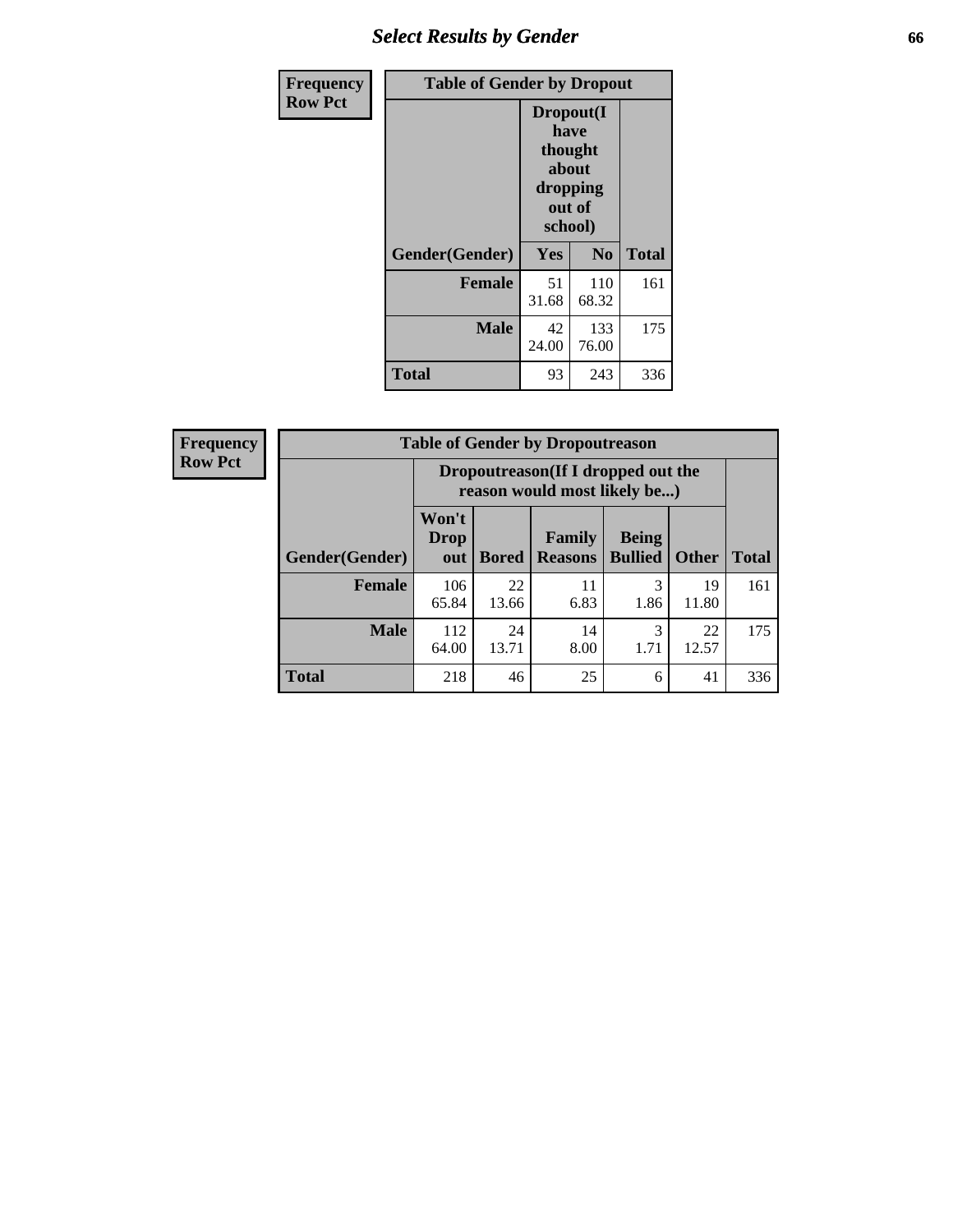*School Safety* **67**

| Frequency      | <b>Table of Gender by Bullied2</b> |                 |                |              |  |
|----------------|------------------------------------|-----------------|----------------|--------------|--|
| <b>Row Pct</b> |                                    | <b>Bullied2</b> |                |              |  |
|                | Gender(Gender)                     | <b>Yes</b>      | N <sub>0</sub> | <b>Total</b> |  |
|                | <b>Female</b>                      | 22<br>13.66     | 139<br>86.34   | 161          |  |
|                | <b>Male</b>                        | 8<br>4.57       | 167<br>95.43   | 175          |  |
|                | <b>Total</b>                       | 30              | 306            | 336          |  |

| <b>Frequency</b> | <b>Table of Gender by Bulliedothers2</b> |                       |                |              |
|------------------|------------------------------------------|-----------------------|----------------|--------------|
| <b>Row Pct</b>   |                                          | <b>Bulliedothers2</b> |                |              |
|                  | Gender(Gender)                           | Yes                   | N <sub>0</sub> | <b>Total</b> |
|                  | <b>Female</b>                            | 17<br>10.56           | 144<br>89.44   | 161          |
|                  | <b>Male</b>                              | 19<br>10.86           | 156<br>89.14   | 175          |
|                  | Total                                    | 36                    | 300            | 336          |

| Frequency      | <b>Table of Gender by Weaponschool2</b> |                      |                |              |
|----------------|-----------------------------------------|----------------------|----------------|--------------|
| <b>Row Pct</b> |                                         | <b>Weaponschool2</b> |                |              |
|                | Gender(Gender)                          | Yes                  | N <sub>0</sub> | <b>Total</b> |
|                | <b>Female</b>                           | 1.24                 | 159<br>98.76   | 161          |
|                | <b>Male</b>                             | q<br>5.14            | 166<br>94.86   | 175          |
|                | <b>Total</b>                            | 11                   | 325            | 336          |

| Frequency      | <b>Table of Gender by Absentunsafe2</b> |               |                |              |
|----------------|-----------------------------------------|---------------|----------------|--------------|
| <b>Row Pct</b> |                                         | Absentunsafe2 |                |              |
|                | Gender(Gender)                          | Yes           | N <sub>0</sub> | <b>Total</b> |
|                | <b>Female</b>                           | 6<br>3.73     | 155<br>96.27   | 161          |
|                | <b>Male</b>                             | 0.57          | 174<br>99.43   | 175          |
|                | <b>Total</b>                            |               | 329            | 336          |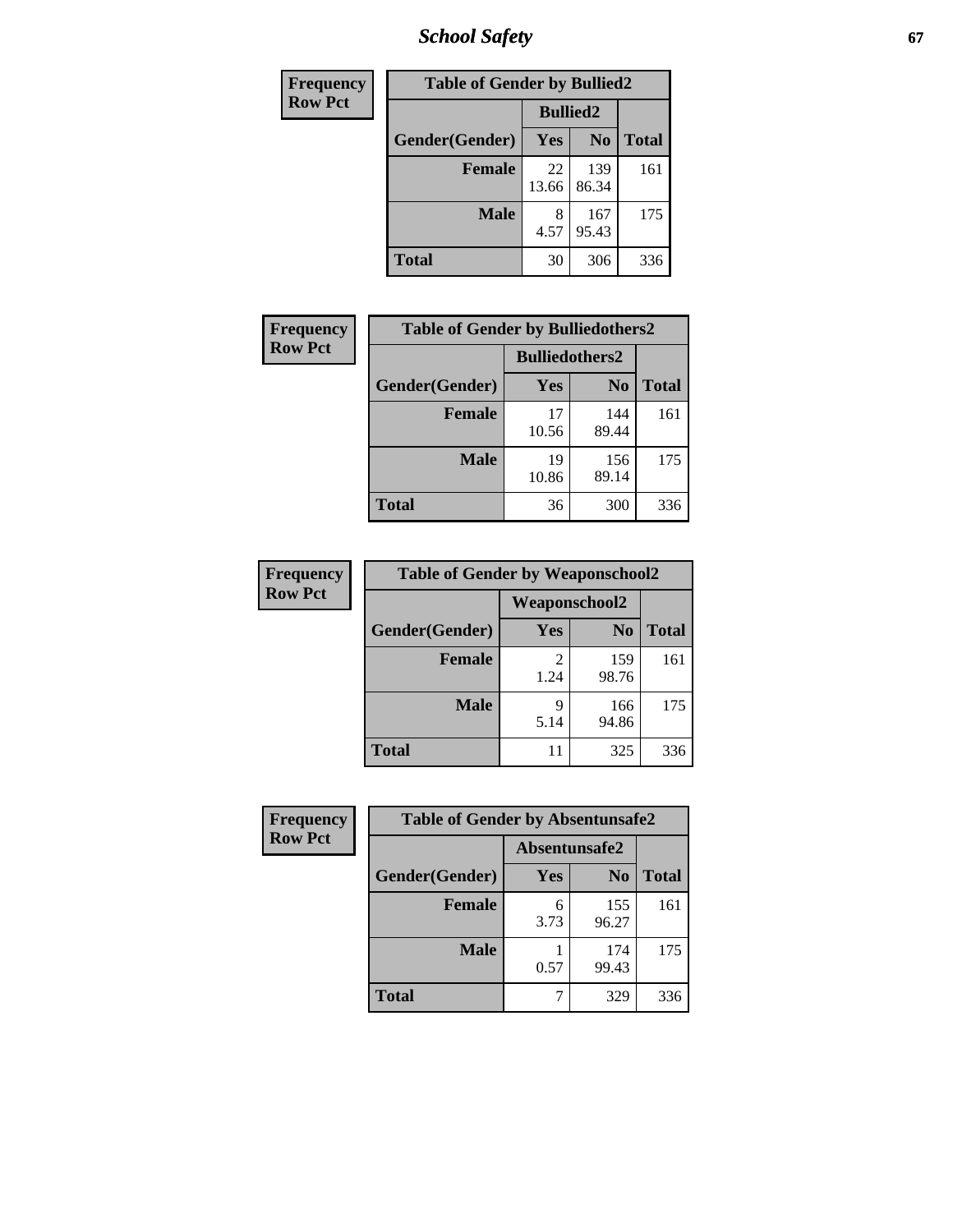*School Safety* **68**

| Frequency      | <b>Table of Gender by Gangself</b> |                                                                                                        |                |              |
|----------------|------------------------------------|--------------------------------------------------------------------------------------------------------|----------------|--------------|
| <b>Row Pct</b> |                                    | <b>Gangself</b> (I<br>have<br>participated<br>in illegal gang<br>activities in<br>the past 30<br>days) |                |              |
|                | Gender(Gender)                     | Yes                                                                                                    | N <sub>0</sub> | <b>Total</b> |
|                | <b>Female</b>                      | 4<br>2.48                                                                                              | 157<br>97.52   | 161          |
|                | <b>Male</b>                        | 4<br>2.29                                                                                              | 171<br>97.71   | 175          |
|                | <b>Total</b>                       | 8                                                                                                      | 328            | 336          |

| Frequency      | <b>Table of Gender by Gangpeers</b> |                                                                                                                             |                |              |
|----------------|-------------------------------------|-----------------------------------------------------------------------------------------------------------------------------|----------------|--------------|
| <b>Row Pct</b> |                                     | <b>Gangpeers</b> (I<br>have friends<br>who have<br>participated<br>in illegal gang<br>activities in<br>the past 30<br>days) |                |              |
|                | Gender(Gender)                      | Yes                                                                                                                         | N <sub>0</sub> | <b>Total</b> |
|                | <b>Female</b>                       | 22<br>13.66                                                                                                                 | 139<br>86.34   | 161          |
|                | <b>Male</b>                         | 23<br>13.14                                                                                                                 | 152<br>86.86   | 175          |
|                | <b>Total</b>                        | 45                                                                                                                          | 291            | 336          |

| Frequency      | <b>Table of Gender by Pickedon2</b> |             |                |              |  |
|----------------|-------------------------------------|-------------|----------------|--------------|--|
| <b>Row Pct</b> |                                     | Pickedon2   |                |              |  |
|                | Gender(Gender)                      | Yes         | N <sub>0</sub> | <b>Total</b> |  |
|                | <b>Female</b>                       | 53<br>32.92 | 108<br>67.08   | 161          |  |
|                | <b>Male</b>                         | 37<br>21.14 | 138<br>78.86   | 175          |  |
|                | <b>Total</b>                        | 90          | 246            | 336          |  |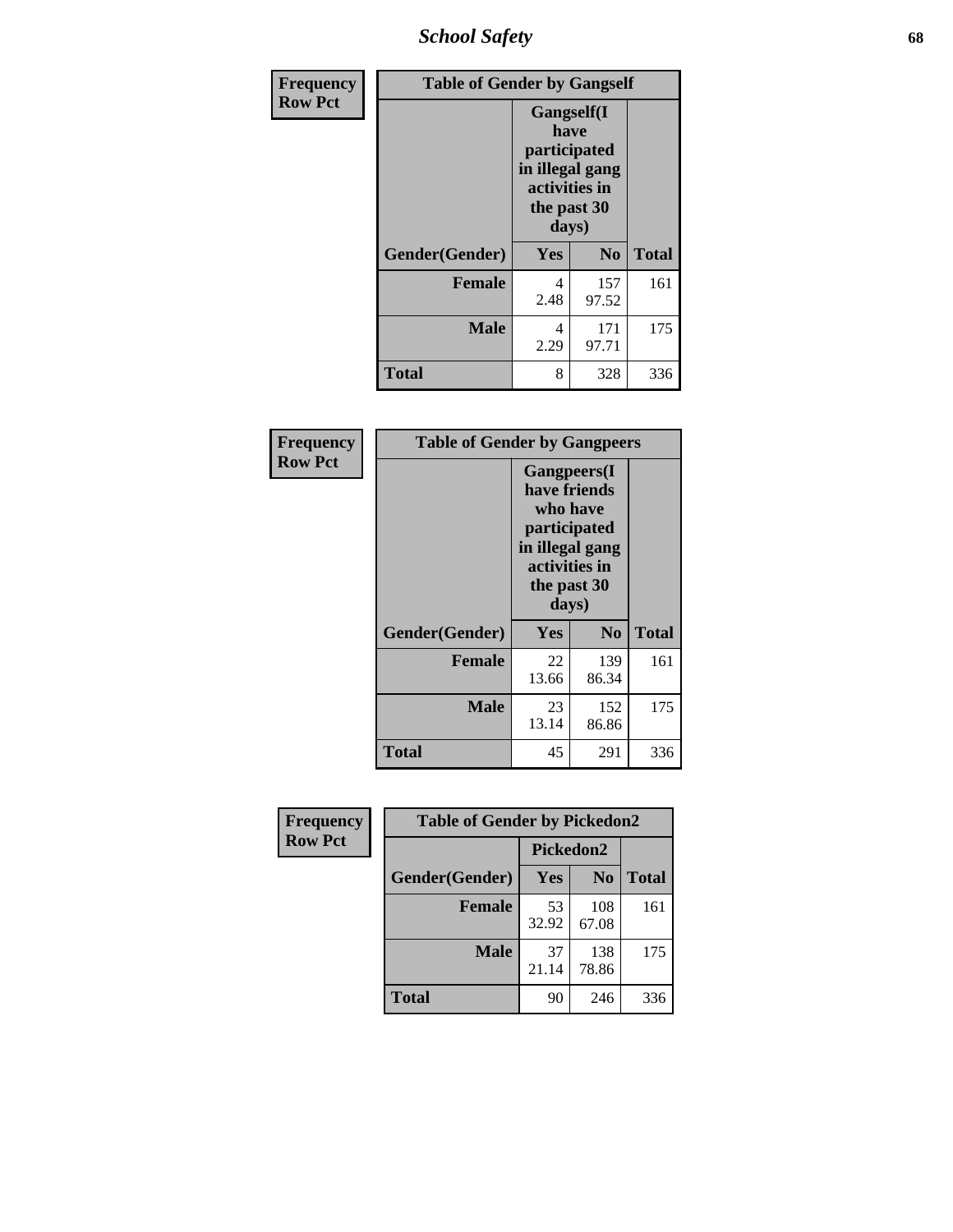*School Safety* **69**

| Frequency      | <b>Table of Gender by Safeschool2</b> |              |                |              |  |
|----------------|---------------------------------------|--------------|----------------|--------------|--|
| <b>Row Pct</b> |                                       | Safeschool2  |                |              |  |
|                | Gender(Gender)                        | Yes          | N <sub>0</sub> | <b>Total</b> |  |
|                | <b>Female</b>                         | 129<br>80.12 | 32<br>19.88    | 161          |  |
|                | <b>Male</b>                           | 138<br>78.86 | 37<br>21.14    | 175          |  |
|                | <b>Total</b>                          | 267          | 69             | 336          |  |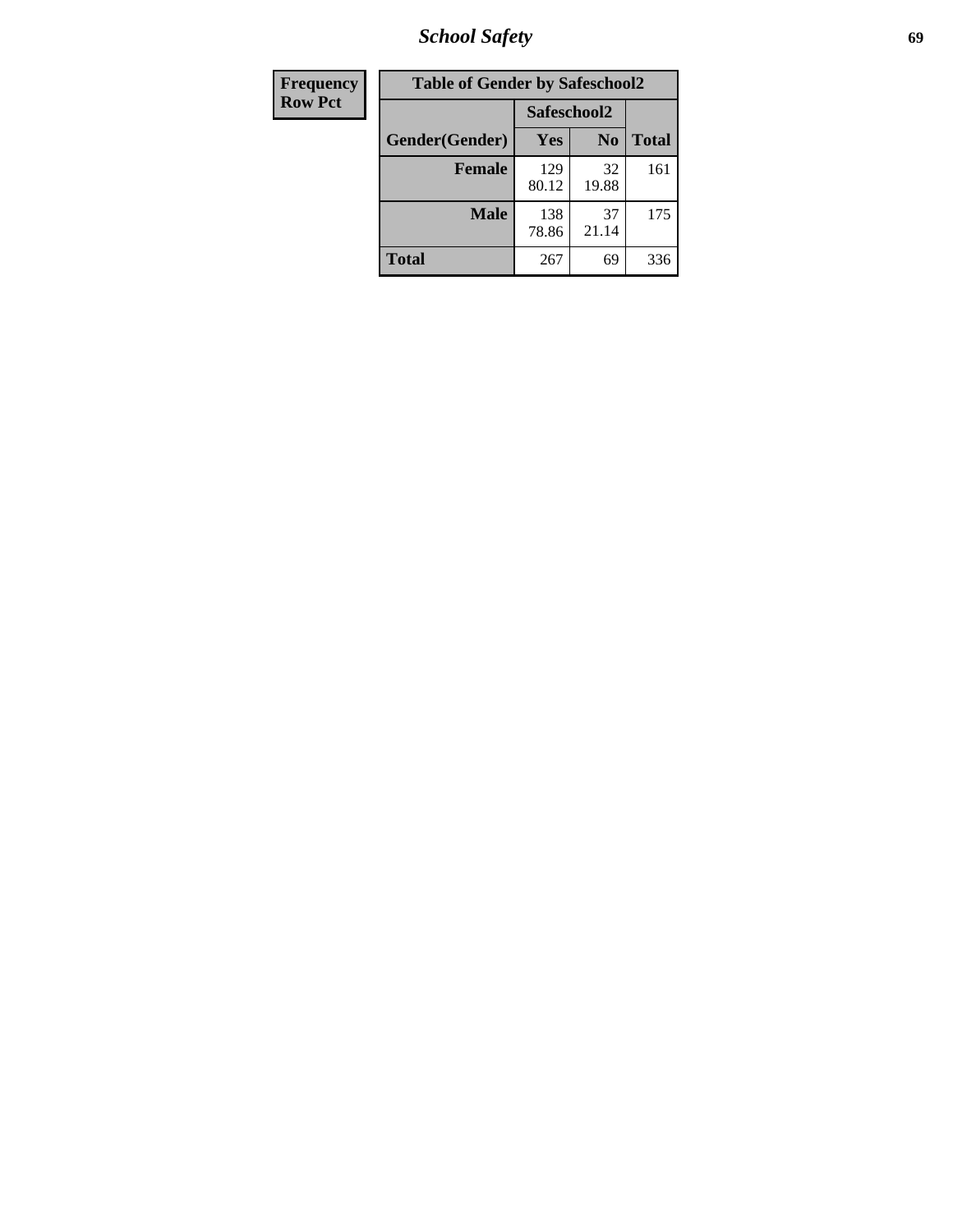# *Incidence of Drug Use* **70**

| <b>Frequency</b> |                                          | <b>Table of Gender by AlcoholAlt</b> |                |              |
|------------------|------------------------------------------|--------------------------------------|----------------|--------------|
| <b>Row Pct</b>   | AlcoholAlt(Alcohol<br>use, past 30 days) |                                      |                |              |
|                  | Gender(Gender)                           | <b>Yes</b>                           | N <sub>0</sub> | <b>Total</b> |
|                  | <b>Female</b>                            | 50<br>31.06                          | 111<br>68.94   | 161          |
|                  | <b>Male</b>                              | 63<br>36.00                          | 112<br>64.00   | 175          |
|                  | <b>Total</b>                             | 113                                  | 223            | 336          |

| <b>Frequency</b> | <b>Table of Gender by TobaccoAny</b> |                                          |                |              |
|------------------|--------------------------------------|------------------------------------------|----------------|--------------|
| <b>Row Pct</b>   |                                      | TobaccoAny(Tobacco<br>use, past 30 days) |                |              |
|                  | Gender(Gender)                       | Yes                                      | N <sub>0</sub> | <b>Total</b> |
|                  | <b>Female</b>                        | 31<br>19.25                              | 130<br>80.75   | 161          |
|                  | <b>Male</b>                          | 70<br>40.00                              | 105<br>60.00   | 175          |
|                  | <b>Total</b>                         | 101                                      | 235            | 336          |

| <b>Frequency</b> | <b>Table of Gender by MarijuanaAlt</b> |                                              |                |              |
|------------------|----------------------------------------|----------------------------------------------|----------------|--------------|
| <b>Row Pct</b>   |                                        | MarijuanaAlt(Marijuana<br>use, past 30 days) |                |              |
|                  | Gender(Gender)                         | <b>Yes</b>                                   | N <sub>0</sub> | <b>Total</b> |
|                  | Female                                 | 15<br>9.32                                   | 146<br>90.68   | 161          |
|                  | <b>Male</b>                            | 23<br>13.14                                  | 152<br>86.86   | 175          |
|                  | <b>Total</b>                           | 38                                           | 298            | 336          |

| <b>Frequency</b> | <b>Table of Gender by OtherDrugAny</b> |                         |                           |              |  |
|------------------|----------------------------------------|-------------------------|---------------------------|--------------|--|
| <b>Row Pct</b>   |                                        | drug use, past 30 days) | <b>OtherDrugAny(Other</b> |              |  |
|                  | Gender(Gender)                         | <b>Yes</b>              | N <sub>0</sub>            | <b>Total</b> |  |
|                  | <b>Female</b>                          | 16<br>9.94              | 145<br>90.06              | 161          |  |
|                  | <b>Male</b>                            | 19<br>10.86             | 156<br>89.14              | 175          |  |
|                  | <b>Total</b>                           | 35                      | 301                       | 336          |  |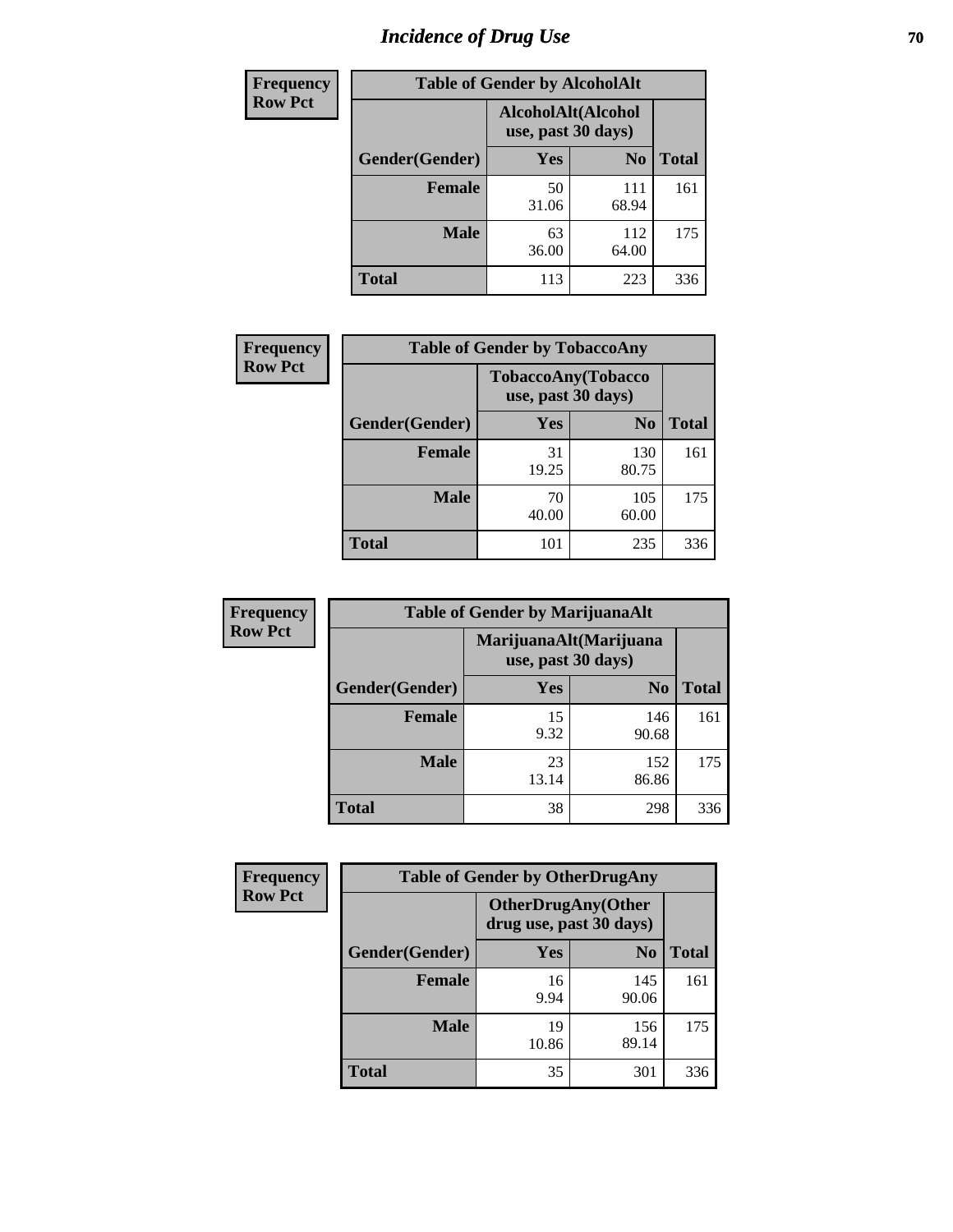#### *Average Age at Onset of Use* **71** *Results for "Average Age at Onset of Use" questions exclude students who said they did not use that substance*

#### **Gender=Female**

| <b>Variable</b>                 | Label                                                              | <b>Mean</b> |
|---------------------------------|--------------------------------------------------------------------|-------------|
| Alcoholinit2                    | I started using alcohol when I was                                 | 13.99       |
| Cigarettesinit2                 | I started smoking tobacco when I was                               | 14.18       |
| Smokelessinit2                  | I started chewing tobacco when I was                               | 12.50       |
| Marijuanainit2                  | I started using marijuana when I was                               | 14.83       |
| Cocaineinit2                    | I started using cocaine when I was                                 | 14.60       |
| Inhalantsinit2                  | I started using inhalants when I was                               | 12.17       |
| Steroidsinit2                   | I started using steroids when I was                                | 14.25       |
| Ecstasyinit2                    | I started using ecstasy when I was                                 | 15.00       |
| Methinit2                       | I started using methamphetamines when I was                        | 16.00       |
| Hallucinogensinit2              | I started using hallucinogens when I was                           | 13.67       |
| Prescription in it <sub>2</sub> | I started using prescription drugs not prescribed to me when I was | 13.27       |

#### **Gender=Male**

| Variable                        | Label                                                              | <b>Mean</b> |
|---------------------------------|--------------------------------------------------------------------|-------------|
| Alcoholinit2                    | I started using alcohol when I was                                 | 12.92       |
| Cigarettesinit2                 | I started smoking tobacco when I was                               | 13.65       |
| Smokelessinit2                  | I started chewing tobacco when I was                               | 12.59       |
| Marijuanainit2                  | I started using marijuana when I was                               | 13.84       |
| Cocaineinit2                    | I started using cocaine when I was                                 | 12.43       |
| Inhalantsinit2                  | I started using inhalants when I was                               | 12.67       |
| Steroidsinit2                   | I started using steroids when I was                                | 8.00        |
| Ecstasyinit2                    | I started using ecstasy when I was                                 | 15.50       |
| Methinit2                       | I started using methamphetamines when I was                        |             |
| Hallucinogensinit2              | I started using hallucinogens when I was                           | 15.00       |
| Prescription in it <sub>2</sub> | I started using prescription drugs not prescribed to me when I was | 14.00       |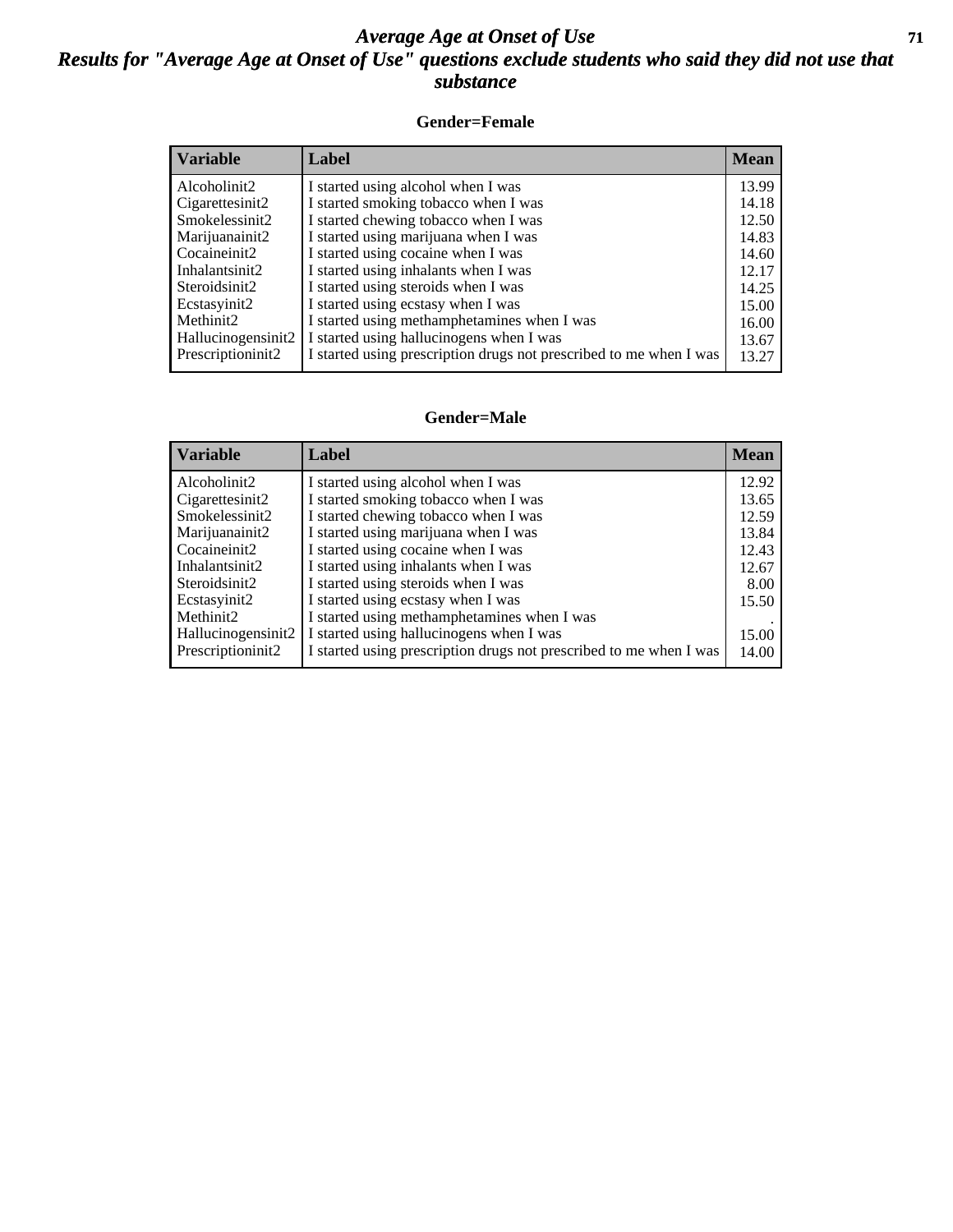# *I Think These Drugs are Harmful* **72**

| Frequency      | <b>Table of Gender by Alcoholharmdich</b> |                                                    |                |              |
|----------------|-------------------------------------------|----------------------------------------------------|----------------|--------------|
| <b>Row Pct</b> |                                           | Alcoholharmdich(I)<br>think alcohol is<br>harmful) |                |              |
|                | Gender(Gender)                            | <b>Yes</b>                                         | N <sub>0</sub> | <b>Total</b> |
|                | <b>Female</b>                             | 128<br>79.50                                       | 33<br>20.50    | 161          |
|                | <b>Male</b>                               | 129<br>73.71                                       | 46<br>26.29    | 175          |
|                | Total                                     | 257                                                | 79             | 336          |

| Frequency      | <b>Table of Gender by Tobaccoharmdich</b> |                                                   |                |              |
|----------------|-------------------------------------------|---------------------------------------------------|----------------|--------------|
| <b>Row Pct</b> |                                           | Tobaccoharmdich(I<br>think tobacco is<br>harmful) |                |              |
|                | Gender(Gender)                            | Yes                                               | N <sub>0</sub> | <b>Total</b> |
|                | <b>Female</b>                             | 149<br>92.55                                      | 12<br>7.45     | 161          |
|                | <b>Male</b>                               | 157<br>89.71                                      | 18<br>10.29    | 175          |
|                | <b>Total</b>                              | 306                                               | 30             | 336          |

| Frequency      | <b>Table of Gender by Marijuanaharmdich</b> |                                |                     |              |  |
|----------------|---------------------------------------------|--------------------------------|---------------------|--------------|--|
| <b>Row Pct</b> |                                             | think marijuana is<br>harmful) | Marijuanaharmdich(I |              |  |
|                | Gender(Gender)                              | <b>Yes</b>                     | N <sub>0</sub>      | <b>Total</b> |  |
|                | <b>Female</b>                               | 134<br>83.23                   | 27<br>16.77         | 161          |  |
|                | <b>Male</b>                                 | 134<br>76.57                   | 41<br>23.43         | 175          |  |
|                | <b>Total</b>                                | 268                            | 68                  | 336          |  |

| Frequency      | <b>Table of Gender by Otherdrugharmdich</b> |                                                          |                |              |  |
|----------------|---------------------------------------------|----------------------------------------------------------|----------------|--------------|--|
| <b>Row Pct</b> |                                             | Otherdrugharmdich(I<br>think other drugs are<br>harmful) |                |              |  |
|                | Gender(Gender)                              | <b>Yes</b>                                               | N <sub>0</sub> | <b>Total</b> |  |
|                | <b>Female</b>                               | 147<br>91.30                                             | 14<br>8.70     | 161          |  |
|                | <b>Male</b>                                 | 166<br>94.86                                             | 9<br>5.14      | 175          |  |
|                | <b>Total</b>                                | 313                                                      | 23             | 336          |  |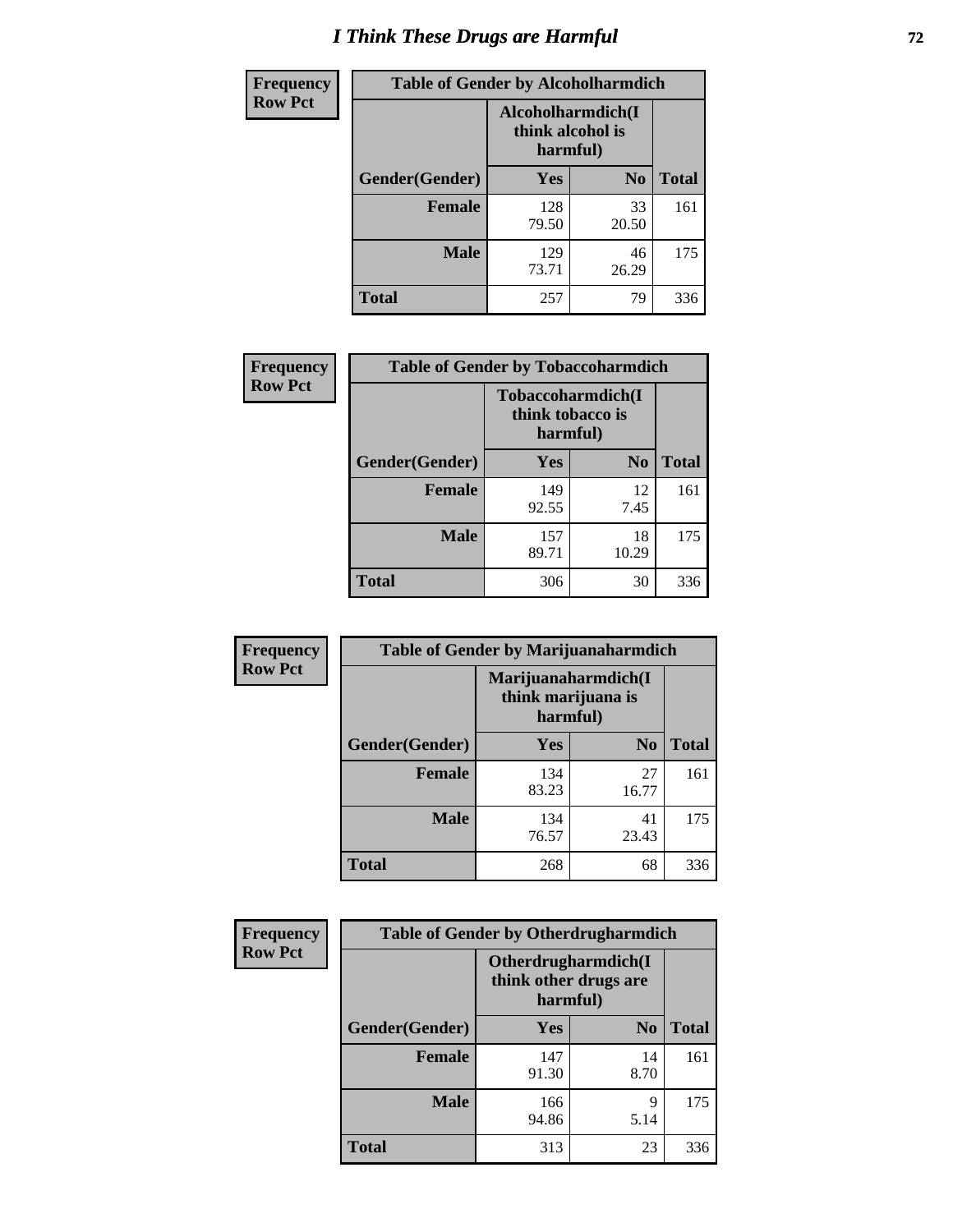| <b>Frequency</b> | <b>Table of Gender by Alcohollocation1</b> |                                                               |             |              |
|------------------|--------------------------------------------|---------------------------------------------------------------|-------------|--------------|
| <b>Row Pct</b>   |                                            | <b>Alcohollocation1(Places</b><br><b>Friends Use Alcohol)</b> |             |              |
|                  | Gender(Gender)                             |                                                               | Do Not Use  | <b>Total</b> |
|                  | <b>Female</b>                              | 111<br>68.94                                                  | 50<br>31.06 | 161          |
|                  | <b>Male</b>                                | 125<br>71.43                                                  | 50<br>28.57 | 175          |
|                  | <b>Total</b>                               | 236                                                           | 100         | 336          |

| <b>Frequency</b> | <b>Table of Gender by Alcohollocation2</b> |             |                                                               |              |
|------------------|--------------------------------------------|-------------|---------------------------------------------------------------|--------------|
| <b>Row Pct</b>   |                                            |             | <b>Alcohollocation2(Places</b><br><b>Friends Use Alcohol)</b> |              |
|                  | Gender(Gender)                             |             | Home                                                          | <b>Total</b> |
|                  | <b>Female</b>                              | 95<br>59.01 | 66<br>40.99                                                   | 161          |
|                  | <b>Male</b>                                | 90<br>51.43 | 85<br>48.57                                                   | 175          |
|                  | <b>Total</b>                               | 185         | 151                                                           | 336          |

| Frequency      | <b>Table of Gender by Alcohollocation3</b> |                                                               |               |              |
|----------------|--------------------------------------------|---------------------------------------------------------------|---------------|--------------|
| <b>Row Pct</b> |                                            | <b>Alcohollocation3(Places</b><br><b>Friends Use Alcohol)</b> |               |              |
|                | Gender(Gender)                             |                                                               | <b>School</b> | <b>Total</b> |
|                | <b>Female</b>                              | 155<br>96.27                                                  | 6<br>3.73     | 161          |
|                | <b>Male</b>                                | 165<br>94.29                                                  | 10<br>5.71    | 175          |
|                | <b>Total</b>                               | 320                                                           | 16            | 336          |

| Frequency      | <b>Table of Gender by Alcohollocation4</b> |              |                                                               |              |  |
|----------------|--------------------------------------------|--------------|---------------------------------------------------------------|--------------|--|
| <b>Row Pct</b> |                                            |              | <b>Alcohollocation4(Places</b><br><b>Friends Use Alcohol)</b> |              |  |
|                | <b>Gender</b> (Gender)                     |              | Car                                                           | <b>Total</b> |  |
|                | <b>Female</b>                              | 133<br>82.61 | 28<br>17.39                                                   | 161          |  |
|                | <b>Male</b>                                | 155<br>88.57 | 20<br>11.43                                                   | 175          |  |
|                | <b>Total</b>                               | 288          | 48                                                            | 336          |  |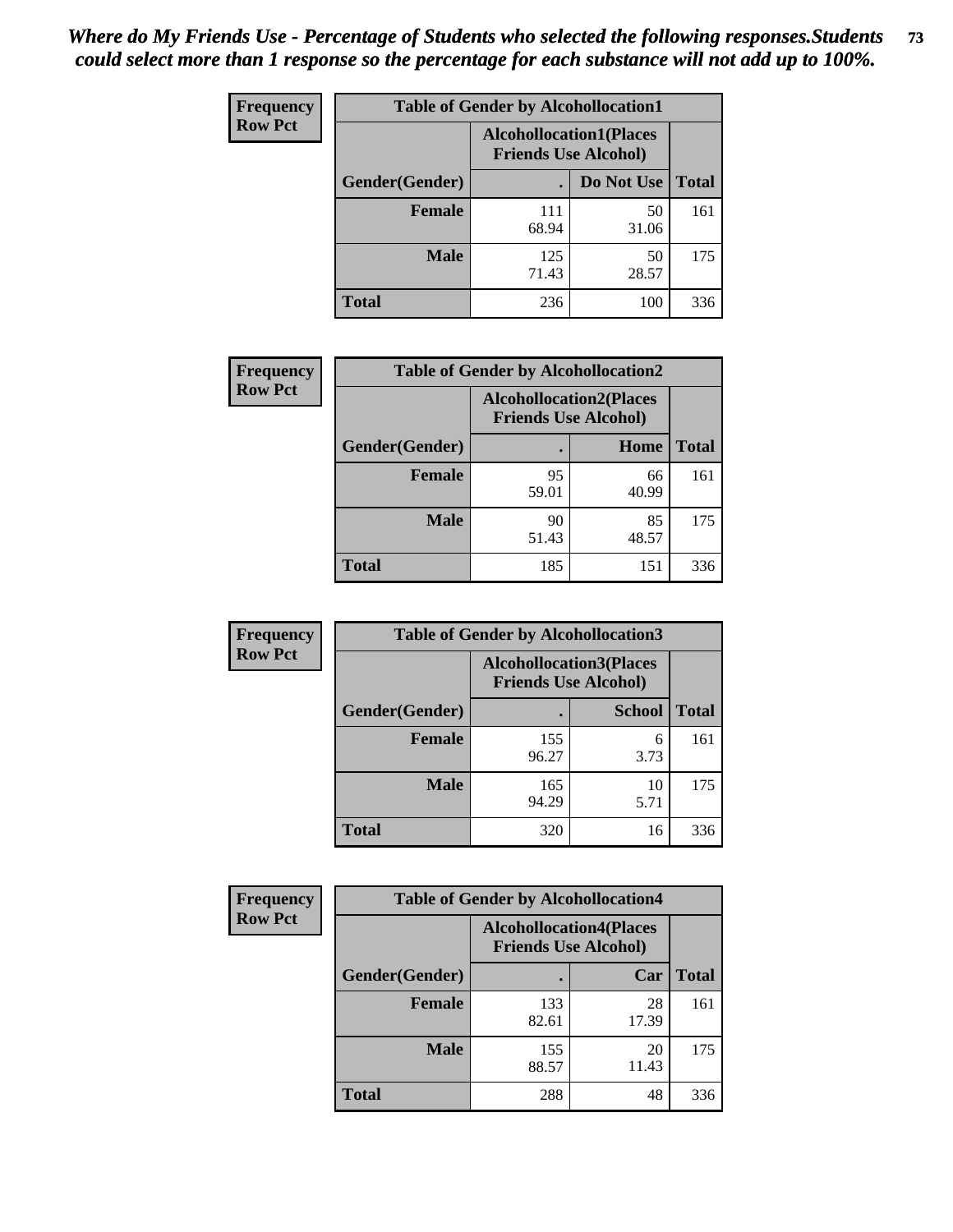| <b>Frequency</b> | <b>Table of Gender by Alcohollocation5</b> |                                                                |                                 |              |
|------------------|--------------------------------------------|----------------------------------------------------------------|---------------------------------|--------------|
| <b>Row Pct</b>   |                                            | <b>Alcohollocation5</b> (Places<br><b>Friends Use Alcohol)</b> |                                 |              |
|                  | Gender(Gender)                             | $\bullet$                                                      | <b>Friend's</b><br><b>House</b> | <b>Total</b> |
|                  | <b>Female</b>                              | 73<br>45.34                                                    | 88<br>54.66                     | 161          |
|                  | <b>Male</b>                                | 91<br>52.00                                                    | 84<br>48.00                     | 175          |
|                  | <b>Total</b>                               | 164                                                            | 172                             | 336          |

| <b>Frequency</b> | <b>Table of Gender by Alcohollocation6</b> |                                                               |              |              |  |
|------------------|--------------------------------------------|---------------------------------------------------------------|--------------|--------------|--|
| <b>Row Pct</b>   |                                            | <b>Alcohollocation6(Places</b><br><b>Friends Use Alcohol)</b> |              |              |  |
|                  | <b>Gender</b> (Gender)                     |                                                               | <b>Other</b> | <b>Total</b> |  |
|                  | <b>Female</b>                              | 102<br>63.35                                                  | 59<br>36.65  | 161          |  |
|                  | <b>Male</b>                                | 114<br>65.14                                                  | 61<br>34.86  | 175          |  |
|                  | <b>Total</b>                               | 216                                                           | 120          | 336          |  |

| Frequency      | <b>Table of Gender by Tobaccolocation1</b> |                                                               |             |              |  |
|----------------|--------------------------------------------|---------------------------------------------------------------|-------------|--------------|--|
| <b>Row Pct</b> |                                            | <b>Tobaccolocation1(Places</b><br><b>Friends Use Tobacco)</b> |             |              |  |
|                | Gender(Gender)                             |                                                               | Do Not Use  | <b>Total</b> |  |
|                | Female                                     | 85<br>52.80                                                   | 76<br>47.20 | 161          |  |
|                | <b>Male</b>                                | 120<br>68.57                                                  | 55<br>31.43 | 175          |  |
|                | <b>Total</b>                               | 205                                                           | 131         | 336          |  |

| <b>Frequency</b> | <b>Table of Gender by Tobaccolocation2</b> |                             |                                |              |  |
|------------------|--------------------------------------------|-----------------------------|--------------------------------|--------------|--|
| <b>Row Pct</b>   |                                            | <b>Friends Use Tobacco)</b> | <b>Tobaccolocation2(Places</b> |              |  |
|                  | Gender(Gender)                             |                             | Home                           | <b>Total</b> |  |
|                  | Female                                     | 102<br>63.35                | 59<br>36.65                    | 161          |  |
|                  | <b>Male</b>                                | 86<br>49.14                 | 89<br>50.86                    | 175          |  |
|                  | <b>Total</b>                               | 188                         | 148                            | 336          |  |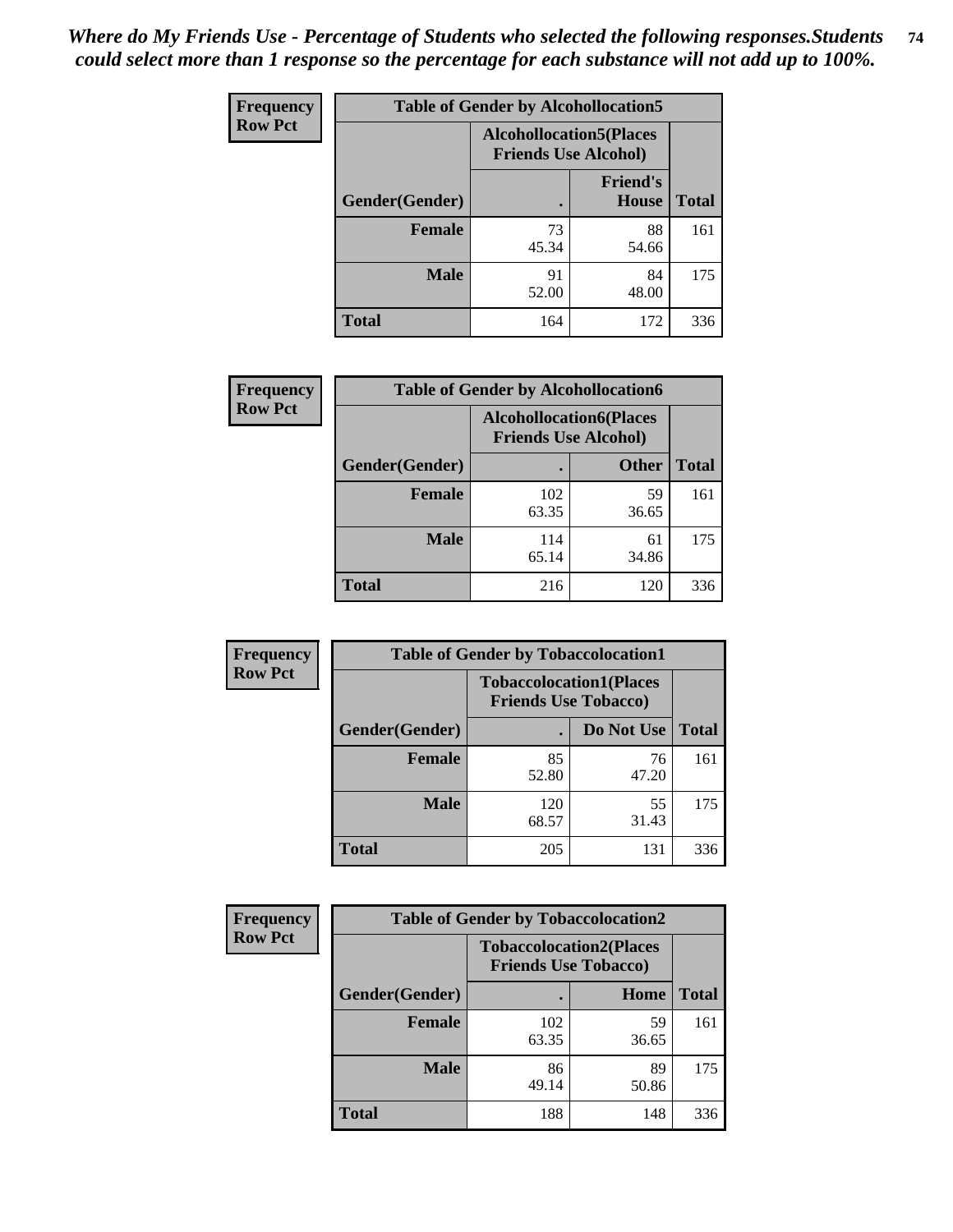| <b>Frequency</b> | <b>Table of Gender by Tobaccolocation3</b> |                                                               |               |              |
|------------------|--------------------------------------------|---------------------------------------------------------------|---------------|--------------|
| <b>Row Pct</b>   |                                            | <b>Tobaccolocation3(Places</b><br><b>Friends Use Tobacco)</b> |               |              |
|                  | Gender(Gender)                             |                                                               | <b>School</b> | <b>Total</b> |
|                  | <b>Female</b>                              | 132<br>81.99                                                  | 29<br>18.01   | 161          |
|                  | <b>Male</b>                                | 118<br>67.43                                                  | 57<br>32.57   | 175          |
|                  | <b>Total</b>                               | 250                                                           | 86            | 336          |

| <b>Frequency</b> | <b>Table of Gender by Tobaccolocation4</b> |                                                               |             |              |
|------------------|--------------------------------------------|---------------------------------------------------------------|-------------|--------------|
| <b>Row Pct</b>   |                                            | <b>Tobaccolocation4(Places</b><br><b>Friends Use Tobacco)</b> |             |              |
|                  | Gender(Gender)                             |                                                               | Car         | <b>Total</b> |
|                  | <b>Female</b>                              | 110<br>68.32                                                  | 51<br>31.68 | 161          |
|                  | <b>Male</b>                                | 106<br>60.57                                                  | 69<br>39.43 | 175          |
|                  | <b>Total</b>                               | 216                                                           | 120         | 336          |

| <b>Frequency</b> | <b>Table of Gender by Tobaccolocation5</b> |                                                               |                                 |              |
|------------------|--------------------------------------------|---------------------------------------------------------------|---------------------------------|--------------|
| <b>Row Pct</b>   |                                            | <b>Tobaccolocation5(Places</b><br><b>Friends Use Tobacco)</b> |                                 |              |
|                  | Gender(Gender)                             |                                                               | <b>Friend's</b><br><b>House</b> | <b>Total</b> |
|                  | <b>Female</b>                              | 95<br>59.01                                                   | 66<br>40.99                     | 161          |
|                  | <b>Male</b>                                | 92<br>52.57                                                   | 83<br>47.43                     | 175          |
|                  | <b>Total</b>                               | 187                                                           | 149                             | 336          |

| <b>Frequency</b> |                | <b>Table of Gender by Tobaccolocation6</b> |                                |              |
|------------------|----------------|--------------------------------------------|--------------------------------|--------------|
| <b>Row Pct</b>   |                | <b>Friends Use Tobacco)</b>                | <b>Tobaccolocation6(Places</b> |              |
|                  | Gender(Gender) |                                            | <b>Other</b>                   | <b>Total</b> |
|                  | <b>Female</b>  | 108<br>67.08                               | 53<br>32.92                    | 161          |
|                  | <b>Male</b>    | 107<br>61.14                               | 68<br>38.86                    | 175          |
|                  | <b>Total</b>   | 215                                        | 121                            | 336          |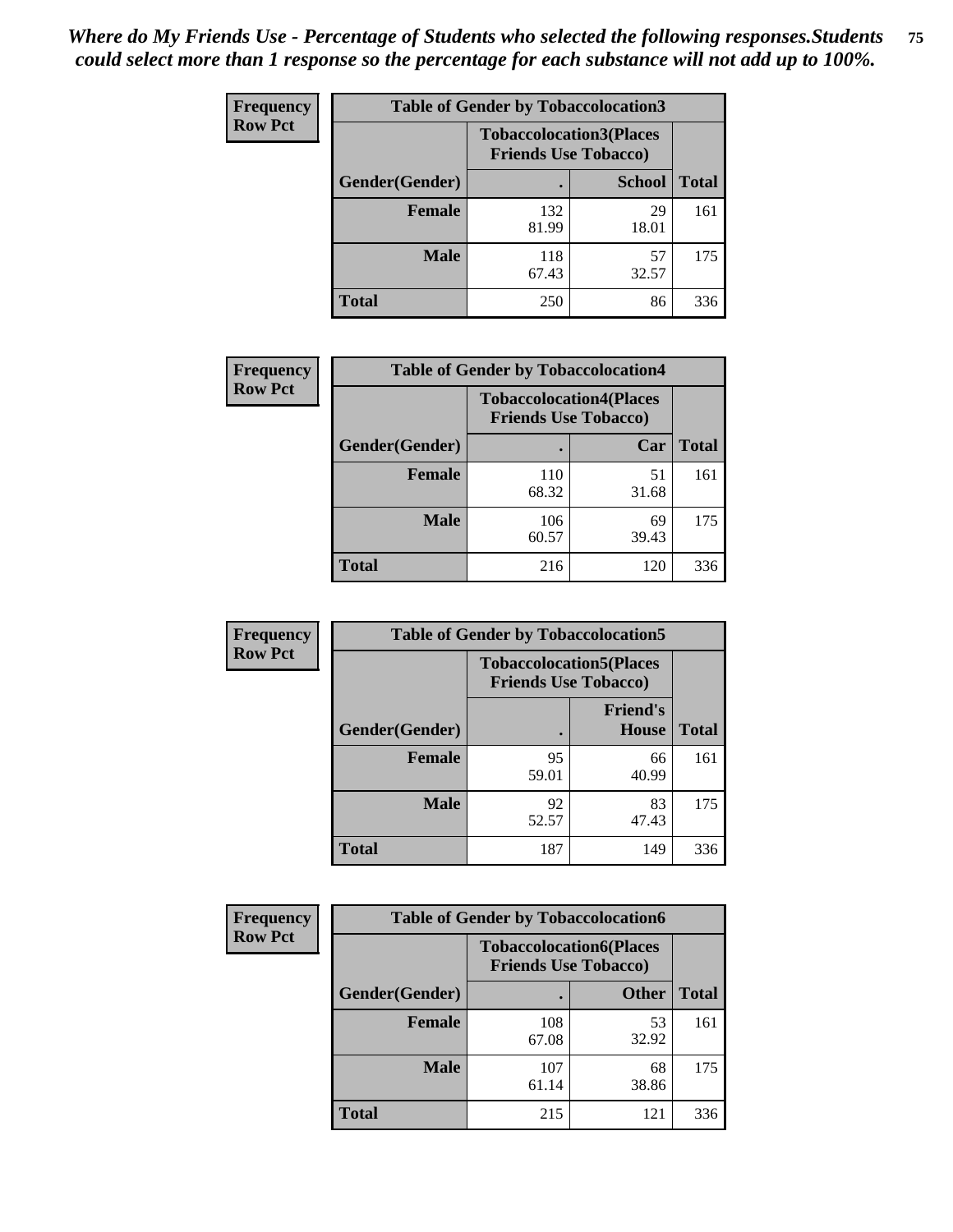| <b>Frequency</b> | <b>Table of Gender by Marijuanalocation1</b> |                                                                    |              |              |
|------------------|----------------------------------------------|--------------------------------------------------------------------|--------------|--------------|
| <b>Row Pct</b>   |                                              | <b>Marijuanalocation1(Places</b><br><b>Friends Use Marijuana</b> ) |              |              |
|                  | Gender(Gender)                               |                                                                    | Do Not Use   | <b>Total</b> |
|                  | <b>Female</b>                                | 55<br>34.16                                                        | 106<br>65.84 | 161          |
|                  | <b>Male</b>                                  | 72<br>41.14                                                        | 103<br>58.86 | 175          |
|                  | <b>Total</b>                                 | 127                                                                | 209          | 336          |

| <b>Frequency</b> | <b>Table of Gender by Marijuanalocation2</b> |                                                                    |             |              |  |
|------------------|----------------------------------------------|--------------------------------------------------------------------|-------------|--------------|--|
| <b>Row Pct</b>   |                                              | <b>Marijuanalocation2(Places</b><br><b>Friends Use Marijuana</b> ) |             |              |  |
|                  | Gender(Gender)                               |                                                                    | Home        | <b>Total</b> |  |
|                  | Female                                       | 131<br>81.37                                                       | 30<br>18.63 | 161          |  |
|                  | <b>Male</b>                                  | 138<br>78.86                                                       | 37<br>21.14 | 175          |  |
|                  | <b>Total</b>                                 | 269                                                                | 67          | 336          |  |

| Frequency      |                | <b>Table of Gender by Marijuanalocation3</b> |                                                                     |              |  |
|----------------|----------------|----------------------------------------------|---------------------------------------------------------------------|--------------|--|
| <b>Row Pct</b> |                |                                              | <b>Marijuanalocation3(Places)</b><br><b>Friends Use Marijuana</b> ) |              |  |
|                | Gender(Gender) |                                              | <b>School</b>                                                       | <b>Total</b> |  |
|                | Female         | 151<br>93.79                                 | 10<br>6.21                                                          | 161          |  |
|                | <b>Male</b>    | 163<br>93.14                                 | 12<br>6.86                                                          | 175          |  |
|                | <b>Total</b>   | 314                                          | 22                                                                  | 336          |  |

| <b>Frequency</b> | <b>Table of Gender by Marijuanalocation4</b> |                                                                    |             |              |  |
|------------------|----------------------------------------------|--------------------------------------------------------------------|-------------|--------------|--|
| <b>Row Pct</b>   |                                              | <b>Marijuanalocation4(Places</b><br><b>Friends Use Marijuana</b> ) |             |              |  |
|                  | Gender(Gender)                               |                                                                    | Car         | <b>Total</b> |  |
|                  | Female                                       | 134<br>83.23                                                       | 27<br>16.77 | 161          |  |
|                  | <b>Male</b>                                  | 154<br>88.00                                                       | 21<br>12.00 | 175          |  |
|                  | <b>Total</b>                                 | 288                                                                | 48          | 336          |  |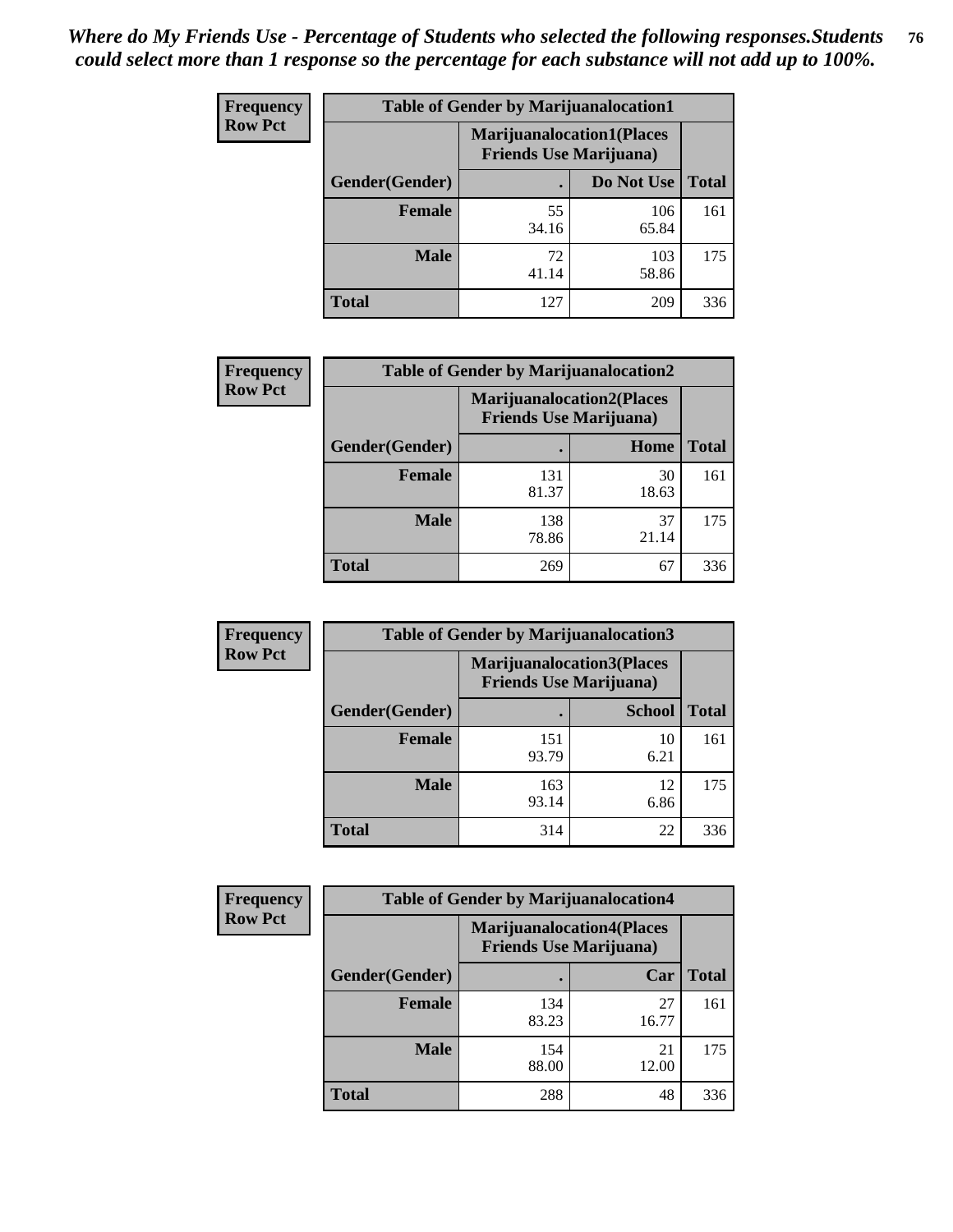| <b>Frequency</b> | <b>Table of Gender by Marijuanalocation5</b> |                                                                     |                          |              |
|------------------|----------------------------------------------|---------------------------------------------------------------------|--------------------------|--------------|
| <b>Row Pct</b>   |                                              | <b>Marijuanalocation5</b> (Places<br><b>Friends Use Marijuana</b> ) |                          |              |
|                  | Gender(Gender)                               |                                                                     | <b>Friend's</b><br>House | <b>Total</b> |
|                  | <b>Female</b>                                | 124<br>77.02                                                        | 37<br>22.98              | 161          |
|                  | <b>Male</b>                                  | 127<br>72.57                                                        | 48<br>27.43              | 175          |
|                  | <b>Total</b>                                 | 251                                                                 | 85                       | 336          |

| <b>Frequency</b> | <b>Table of Gender by Marijuanalocation6</b> |                                                                    |              |              |  |
|------------------|----------------------------------------------|--------------------------------------------------------------------|--------------|--------------|--|
| <b>Row Pct</b>   |                                              | <b>Marijuanalocation6(Places</b><br><b>Friends Use Marijuana</b> ) |              |              |  |
|                  | <b>Gender</b> (Gender)                       |                                                                    | <b>Other</b> | <b>Total</b> |  |
|                  | <b>Female</b>                                | 125<br>77.64                                                       | 36<br>22.36  | 161          |  |
|                  | <b>Male</b>                                  | 141<br>80.57                                                       | 34<br>19.43  | 175          |  |
|                  | <b>Total</b>                                 | 266                                                                | 70           | 336          |  |

| Frequency      | <b>Table of Gender by Otherdruglocation1</b> |                                                                                |              |              |
|----------------|----------------------------------------------|--------------------------------------------------------------------------------|--------------|--------------|
| <b>Row Pct</b> |                                              | <b>Otherdruglocation1(Places</b><br><b>Friends Use Other Illegal</b><br>Drugs) |              |              |
|                | Gender(Gender)                               |                                                                                | Do Not Use   | <b>Total</b> |
|                | <b>Female</b>                                | 36<br>22.36                                                                    | 125<br>77.64 | 161          |
|                | <b>Male</b>                                  | 33<br>18.86                                                                    | 142<br>81.14 | 175          |
|                | <b>Total</b>                                 | 69                                                                             | 267          | 336          |

| <b>Frequency</b> | <b>Table of Gender by Otherdruglocation2</b> |                                            |                                  |              |
|------------------|----------------------------------------------|--------------------------------------------|----------------------------------|--------------|
| <b>Row Pct</b>   |                                              | <b>Friends Use Other Illegal</b><br>Drugs) | <b>Otherdruglocation2(Places</b> |              |
|                  | Gender(Gender)                               |                                            | Home                             | <b>Total</b> |
|                  | Female                                       | 145<br>90.06                               | 16<br>9.94                       | 161          |
|                  | <b>Male</b>                                  | 159<br>90.86                               | 16<br>9.14                       | 175          |
|                  | <b>Total</b>                                 | 304                                        | 32                               | 336          |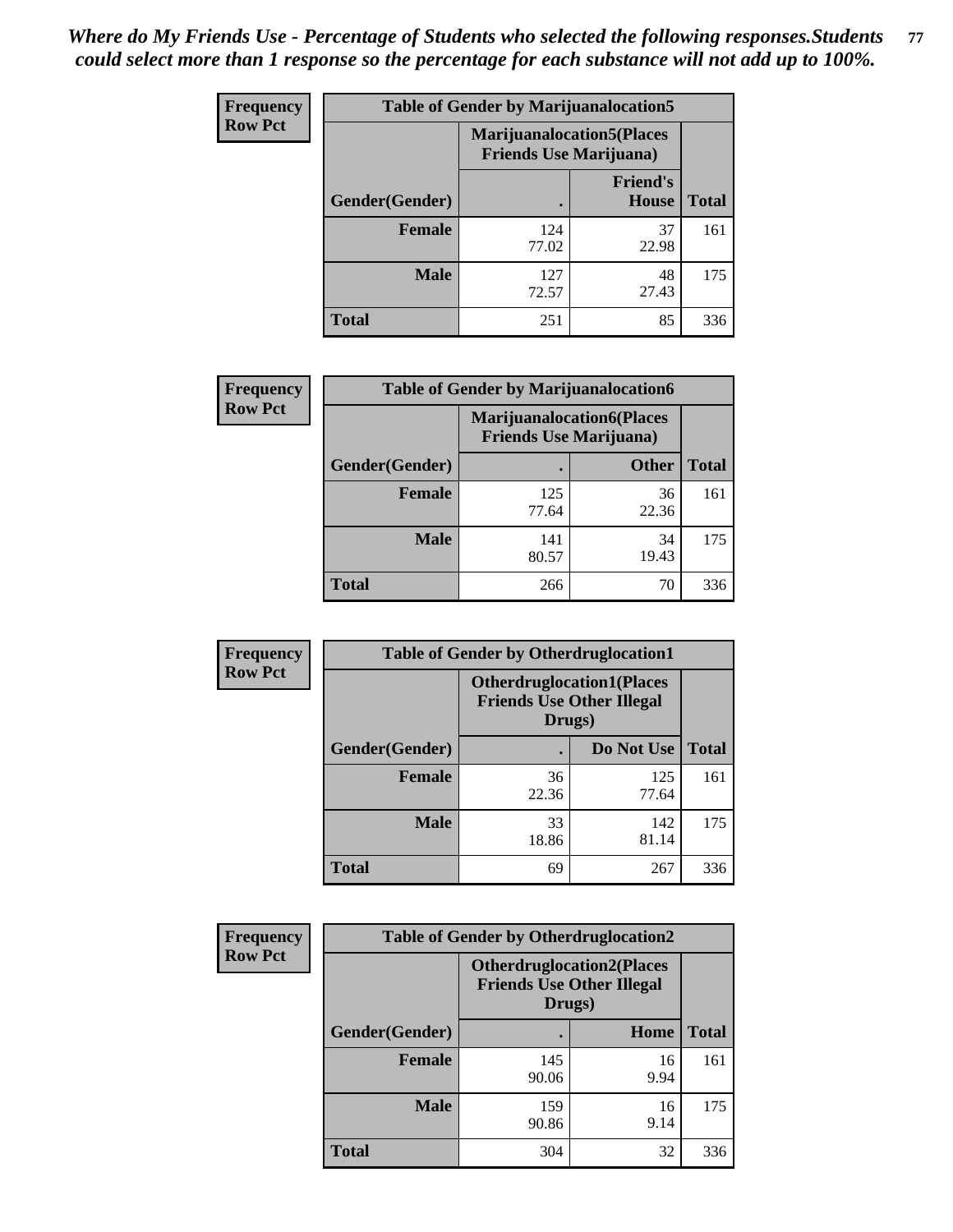| <b>Frequency</b> | <b>Table of Gender by Otherdruglocation3</b> |                                                                                |               |              |
|------------------|----------------------------------------------|--------------------------------------------------------------------------------|---------------|--------------|
| <b>Row Pct</b>   |                                              | <b>Otherdruglocation3(Places</b><br><b>Friends Use Other Illegal</b><br>Drugs) |               |              |
|                  | Gender(Gender)                               |                                                                                | <b>School</b> | <b>Total</b> |
|                  | <b>Female</b>                                | 152<br>94.41                                                                   | 9<br>5.59     | 161          |
|                  | <b>Male</b>                                  | 169<br>96.57                                                                   | 6<br>3.43     | 175          |
|                  | <b>Total</b>                                 | 321                                                                            | 15            | 336          |

| <b>Frequency</b> | <b>Table of Gender by Otherdruglocation4</b> |                                                                                |            |              |
|------------------|----------------------------------------------|--------------------------------------------------------------------------------|------------|--------------|
| <b>Row Pct</b>   |                                              | <b>Otherdruglocation4(Places</b><br><b>Friends Use Other Illegal</b><br>Drugs) |            |              |
|                  | Gender(Gender)                               |                                                                                | Car        | <b>Total</b> |
|                  | Female                                       | 147<br>91.30                                                                   | 14<br>8.70 | 161          |
|                  | <b>Male</b>                                  | 166<br>94.86                                                                   | 9<br>5.14  | 175          |
|                  | <b>Total</b>                                 | 313                                                                            | 23         | 336          |

| Frequency      | <b>Table of Gender by Otherdruglocation5</b> |              |                                                                      |              |
|----------------|----------------------------------------------|--------------|----------------------------------------------------------------------|--------------|
| <b>Row Pct</b> |                                              | Drugs)       | <b>Otherdruglocation5(Places</b><br><b>Friends Use Other Illegal</b> |              |
|                | Gender(Gender)                               |              | <b>Friend's</b><br><b>House</b>                                      | <b>Total</b> |
|                | <b>Female</b>                                | 137<br>85.09 | 24<br>14.91                                                          | 161          |
|                | <b>Male</b>                                  | 159<br>90.86 | 16<br>9.14                                                           | 175          |
|                | <b>Total</b>                                 | 296          | 40                                                                   | 336          |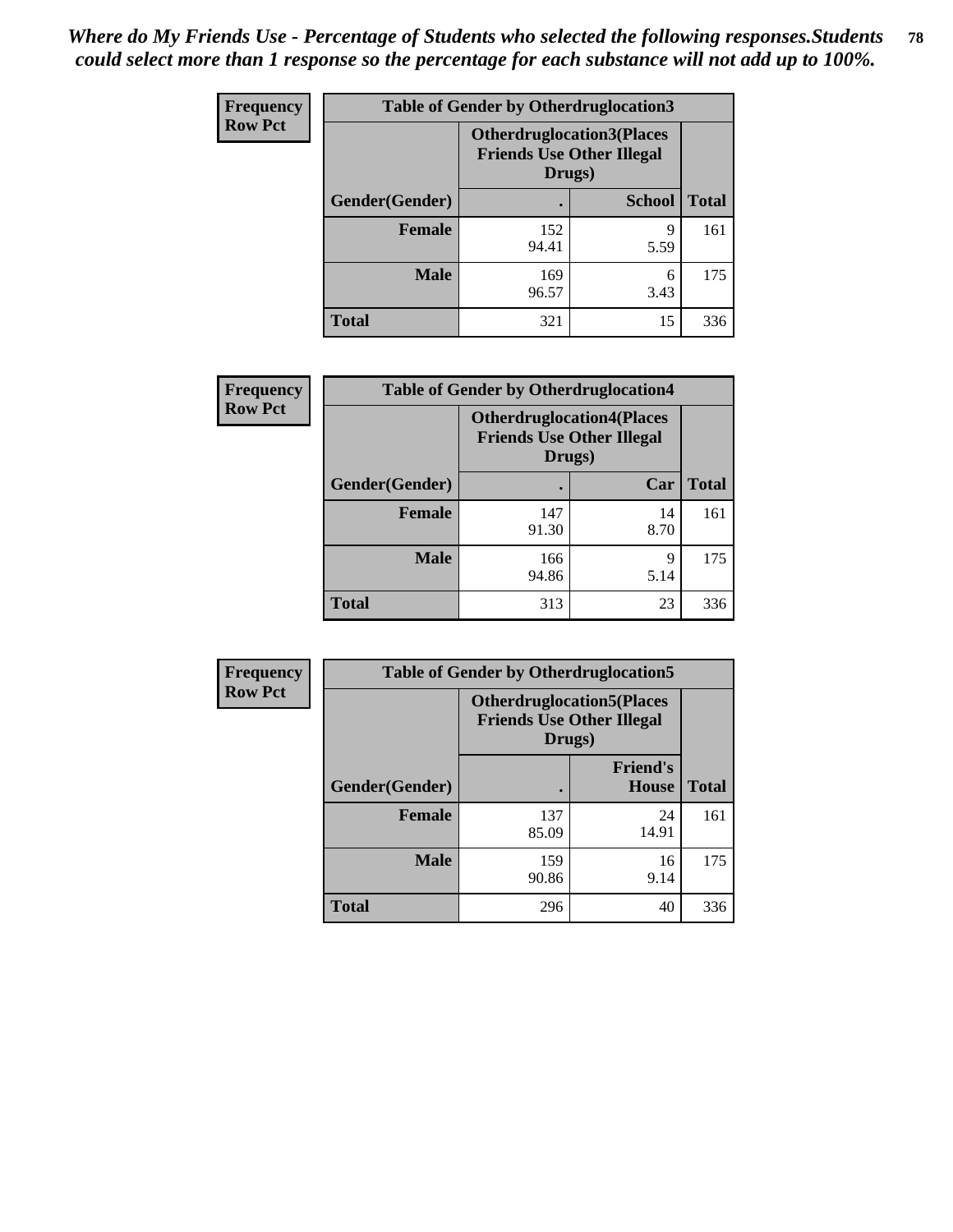| Frequency      | <b>Table of Gender by Otherdruglocation6</b> |                                            |                                  |              |
|----------------|----------------------------------------------|--------------------------------------------|----------------------------------|--------------|
| <b>Row Pct</b> |                                              | <b>Friends Use Other Illegal</b><br>Drugs) | <b>Otherdruglocation6(Places</b> |              |
|                | Gender(Gender)                               |                                            | <b>Other</b>                     | <b>Total</b> |
|                | <b>Female</b>                                | 140<br>86.96                               | 21<br>13.04                      | 161          |
|                | <b>Male</b>                                  | 154<br>88.00                               | 21<br>12.00                      | 175          |
|                | <b>Total</b>                                 | 294                                        | 42                               | 336          |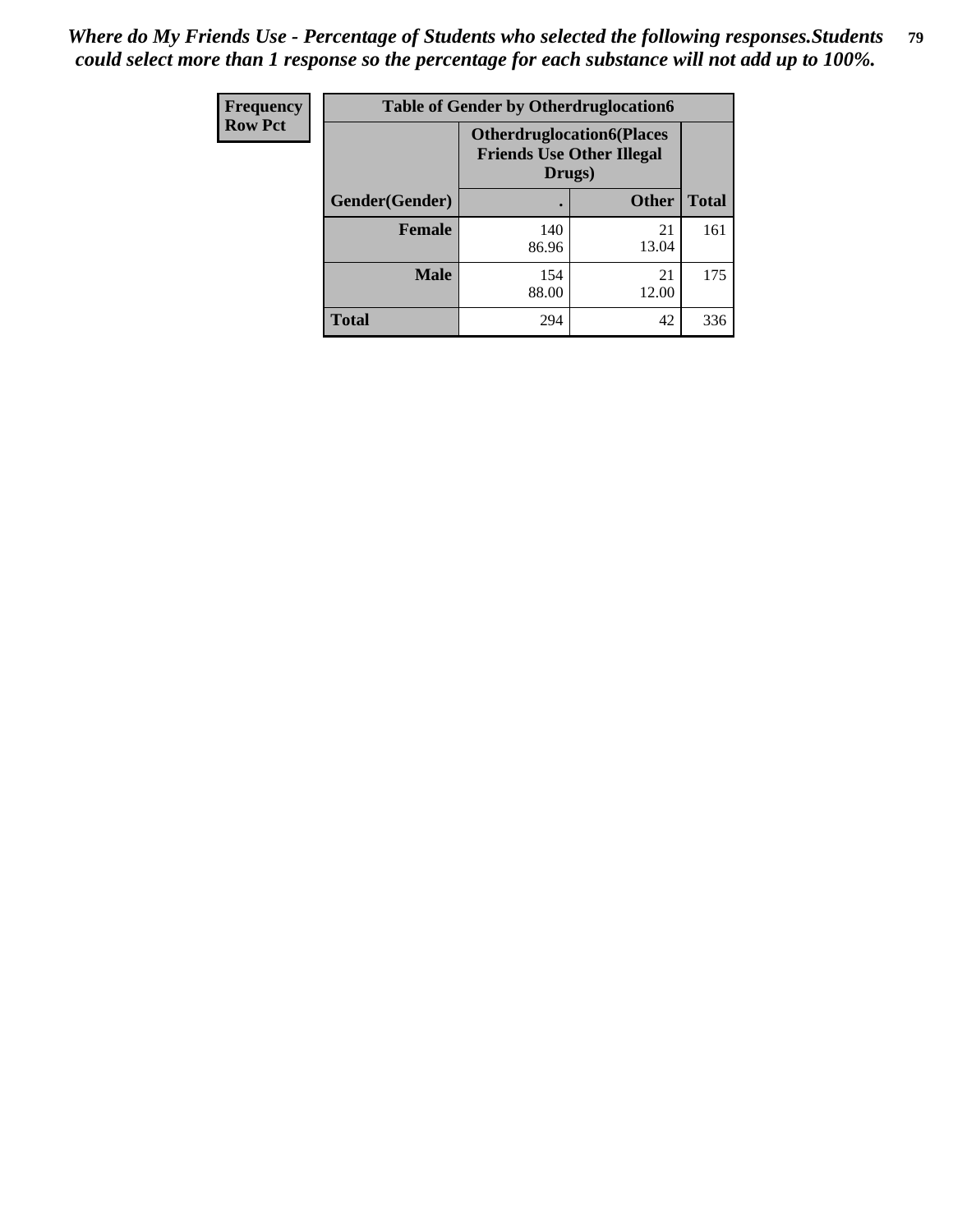| <b>Frequency</b> | <b>Table of Gender by Alcoholtime1</b> |                                                          |                      |              |
|------------------|----------------------------------------|----------------------------------------------------------|----------------------|--------------|
| <b>Row Pct</b>   |                                        | <b>Alcoholtime1(Times</b><br><b>Friends Use Alcohol)</b> |                      |              |
|                  | Gender(Gender)                         | $\bullet$                                                | Do Not<br><b>Use</b> | <b>Total</b> |
|                  | <b>Female</b>                          | 113<br>70.19                                             | 48<br>29.81          | 161          |
|                  | <b>Male</b>                            | 130<br>74.29                                             | 45<br>25.71          | 175          |
|                  | <b>Total</b>                           | 243                                                      | 93                   | 336          |

| Frequency      | <b>Table of Gender by Alcoholtime2</b> |                                                          |                            |              |
|----------------|----------------------------------------|----------------------------------------------------------|----------------------------|--------------|
| <b>Row Pct</b> |                                        | <b>Alcoholtime2(Times</b><br><b>Friends Use Alcohol)</b> |                            |              |
|                | Gender(Gender)                         |                                                          | <b>On Way</b><br>to School | <b>Total</b> |
|                | <b>Female</b>                          | 152<br>94.41                                             | 9<br>5.59                  | 161          |
|                | <b>Male</b>                            | 167<br>95.43                                             | 8<br>4.57                  | 175          |
|                | <b>Total</b>                           | 319                                                      | 17                         | 336          |

| Frequency      | <b>Table of Gender by Alcoholtime3</b> |                                                          |                                |              |
|----------------|----------------------------------------|----------------------------------------------------------|--------------------------------|--------------|
| <b>Row Pct</b> |                                        | <b>Alcoholtime3(Times</b><br><b>Friends Use Alcohol)</b> |                                |              |
|                | Gender(Gender)                         |                                                          | <b>During</b><br><b>School</b> | <b>Total</b> |
|                | <b>Female</b>                          | 157<br>97.52                                             | 4<br>2.48                      | 161          |
|                | <b>Male</b>                            | 171<br>97.71                                             | 4<br>2.29                      | 175          |
|                | <b>Total</b>                           | 328                                                      | 8                              | 336          |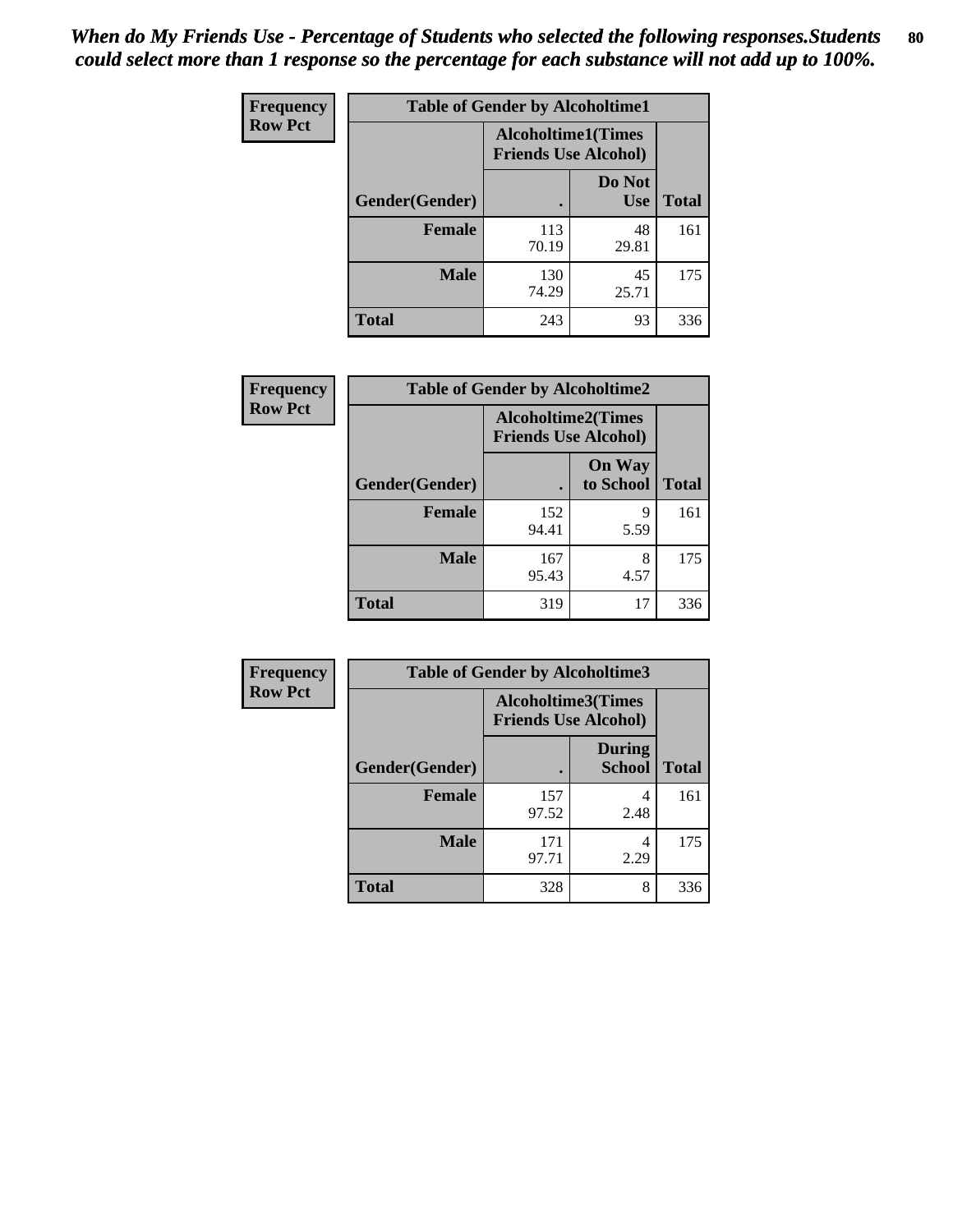*When do My Friends Use - Percentage of Students who selected the following responses.Students could select more than 1 response so the percentage for each substance will not add up to 100%.* **81**

| <b>Frequency</b> | <b>Table of Gender by Alcoholtime4</b> |                           |                                                       |              |
|------------------|----------------------------------------|---------------------------|-------------------------------------------------------|--------------|
| <b>Row Pct</b>   |                                        | <b>Alcoholtime4(Times</b> | <b>Friends Use Alcohol)</b>                           |              |
|                  | Gender(Gender)                         |                           | <b>On Way</b><br>Home<br><b>From</b><br><b>School</b> | <b>Total</b> |
|                  | <b>Female</b>                          | 147<br>91.30              | 14<br>8.70                                            | 161          |
|                  | <b>Male</b>                            | 164<br>93.71              | 11<br>6.29                                            | 175          |
|                  | <b>Total</b>                           | 311                       | 25                                                    | 336          |

| <b>Frequency</b> | <b>Table of Gender by Alcoholtime5</b> |                                                          |             |              |
|------------------|----------------------------------------|----------------------------------------------------------|-------------|--------------|
| <b>Row Pct</b>   |                                        | <b>Alcoholtime5(Times</b><br><b>Friends Use Alcohol)</b> |             |              |
|                  | Gender(Gender)                         |                                                          | Weeknights  | <b>Total</b> |
|                  | <b>Female</b>                          | 122<br>75.78                                             | 39<br>24.22 | 161          |
|                  | <b>Male</b>                            | 125<br>71.43                                             | 50<br>28.57 | 175          |
|                  | <b>Total</b>                           | 247                                                      | 89          | 336          |

| <b>Frequency</b> | <b>Table of Gender by Alcoholtime6</b> |             |                                                           |              |  |
|------------------|----------------------------------------|-------------|-----------------------------------------------------------|--------------|--|
| <b>Row Pct</b>   |                                        |             | <b>Alcoholtime6</b> (Times<br><b>Friends Use Alcohol)</b> |              |  |
|                  | Gender(Gender)                         |             | Weekends                                                  | <b>Total</b> |  |
|                  | Female                                 | 46<br>28.57 | 115<br>71.43                                              | 161          |  |
|                  | <b>Male</b>                            | 47<br>26.86 | 128<br>73.14                                              | 175          |  |
|                  | <b>Total</b>                           | 93          | 243                                                       | 336          |  |

| <b>Frequency</b> | <b>Table of Gender by Tobaccotime1</b> |                                                          |                      |              |
|------------------|----------------------------------------|----------------------------------------------------------|----------------------|--------------|
| <b>Row Pct</b>   |                                        | <b>Tobaccotime1(Times</b><br><b>Friends Use Tobacco)</b> |                      |              |
|                  | Gender(Gender)                         |                                                          | Do Not<br><b>Use</b> | <b>Total</b> |
|                  | <b>Female</b>                          | 79<br>49.07                                              | 82<br>50.93          | 161          |
|                  | <b>Male</b>                            | 123<br>70.29                                             | 52<br>29.71          | 175          |
|                  | <b>Total</b>                           | 202                                                      | 134                  | 336          |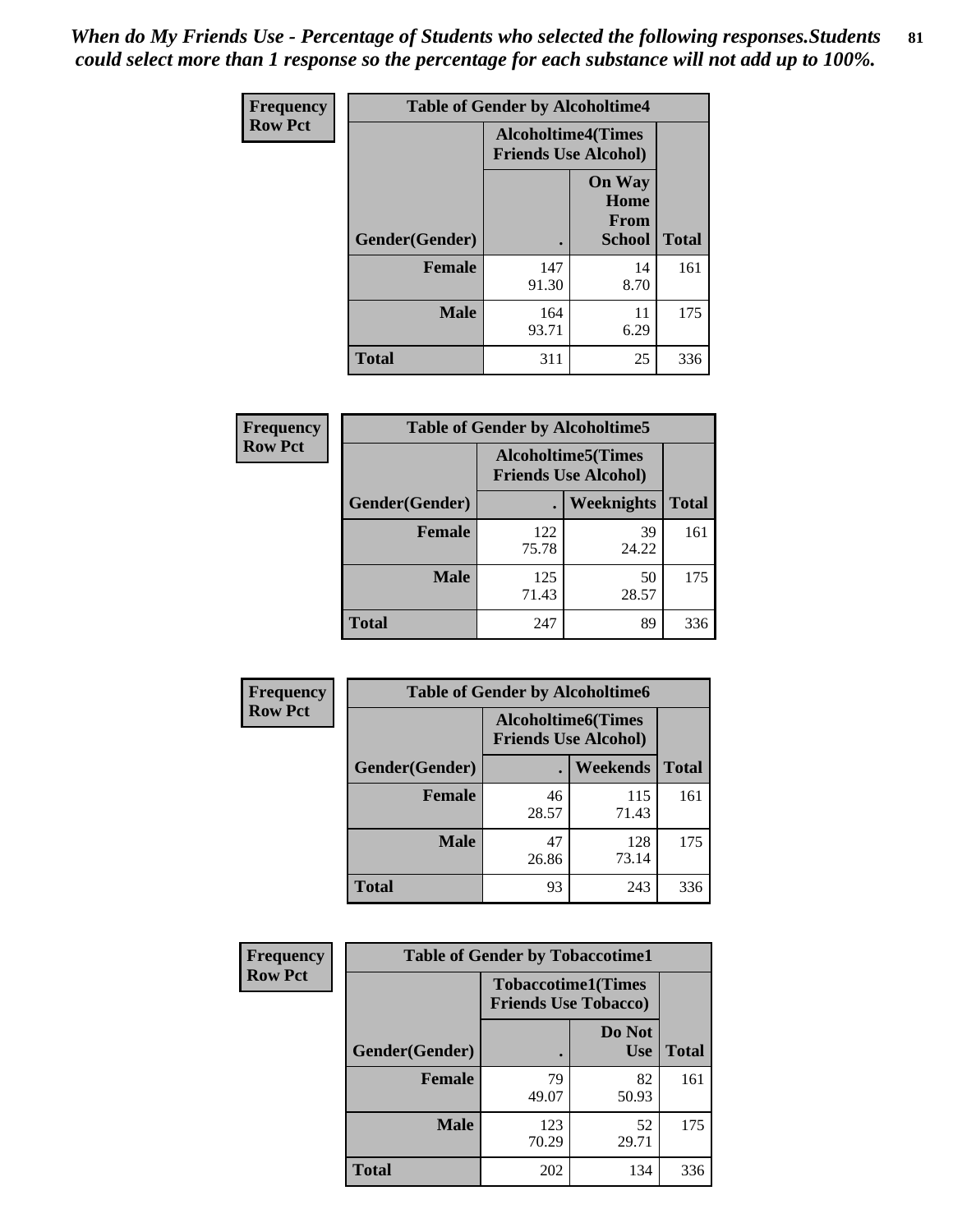| <b>Frequency</b> | <b>Table of Gender by Tobaccotime2</b> |                             |                            |              |
|------------------|----------------------------------------|-----------------------------|----------------------------|--------------|
| <b>Row Pct</b>   |                                        | <b>Friends Use Tobacco)</b> | <b>Tobaccotime2(Times</b>  |              |
|                  | Gender(Gender)                         |                             | <b>On Way</b><br>to School | <b>Total</b> |
|                  | <b>Female</b>                          | 110<br>68.32                | 51<br>31.68                | 161          |
|                  | <b>Male</b>                            | 103<br>58.86                | 72<br>41.14                | 175          |
|                  | <b>Total</b>                           | 213                         | 123                        | 336          |

| Frequency      | <b>Table of Gender by Tobaccotime3</b> |                                                          |                                |              |
|----------------|----------------------------------------|----------------------------------------------------------|--------------------------------|--------------|
| <b>Row Pct</b> |                                        | <b>Tobaccotime3(Times</b><br><b>Friends Use Tobacco)</b> |                                |              |
|                | Gender(Gender)                         |                                                          | <b>During</b><br><b>School</b> | <b>Total</b> |
|                | Female                                 | 134<br>83.23                                             | 27<br>16.77                    | 161          |
|                | <b>Male</b>                            | 116<br>66.29                                             | 59<br>33.71                    | 175          |
|                | <b>Total</b>                           | 250                                                      | 86                             | 336          |

| <b>Frequency</b> | <b>Table of Gender by Tobaccotime4</b> |                                                          |                                                       |              |
|------------------|----------------------------------------|----------------------------------------------------------|-------------------------------------------------------|--------------|
| <b>Row Pct</b>   |                                        | <b>Tobaccotime4(Times</b><br><b>Friends Use Tobacco)</b> |                                                       |              |
|                  | Gender(Gender)                         |                                                          | <b>On Way</b><br>Home<br><b>From</b><br><b>School</b> | <b>Total</b> |
|                  | <b>Female</b>                          | 147<br>91.30                                             | 14<br>8.70                                            | 161          |
|                  | <b>Male</b>                            | 164<br>93.71                                             | 11<br>6.29                                            | 175          |
|                  | <b>Total</b>                           | 311                                                      | 25                                                    | 336          |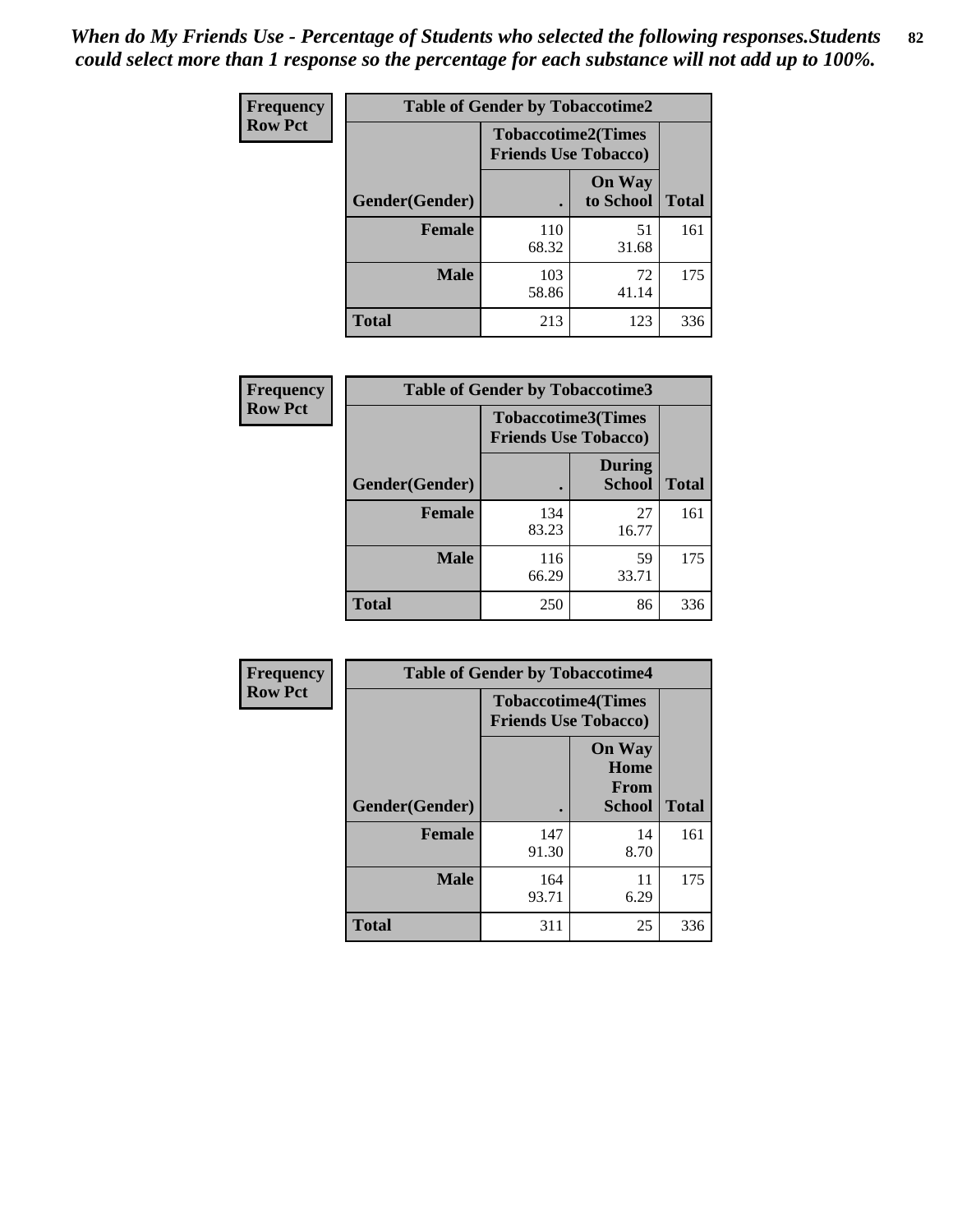| Frequency      | <b>Table of Gender by Tobaccotime5</b> |             |                                                          |              |  |
|----------------|----------------------------------------|-------------|----------------------------------------------------------|--------------|--|
| <b>Row Pct</b> |                                        |             | <b>Tobaccotime5(Times</b><br><b>Friends Use Tobacco)</b> |              |  |
|                | Gender(Gender)                         |             | Weeknights                                               | <b>Total</b> |  |
|                | <b>Female</b>                          | 98<br>60.87 | 63<br>39.13                                              | 161          |  |
|                | <b>Male</b>                            | 90<br>51.43 | 85<br>48.57                                              | 175          |  |
|                | <b>Total</b>                           | 188         | 148                                                      | 336          |  |

| Frequency      | <b>Table of Gender by Tobaccotime6</b> |                                                          |              |              |
|----------------|----------------------------------------|----------------------------------------------------------|--------------|--------------|
| <b>Row Pct</b> |                                        | <b>Tobaccotime6(Times</b><br><b>Friends Use Tobacco)</b> |              |              |
|                | Gender(Gender)                         |                                                          | Weekends     | <b>Total</b> |
|                | Female                                 | 83<br>51.55                                              | 78<br>48.45  | 161          |
|                | <b>Male</b>                            | 73<br>41.71                                              | 102<br>58.29 | 175          |
|                | <b>Total</b>                           | 156                                                      | 180          | 336          |

| <b>Frequency</b> | <b>Table of Gender by Marijuanatime1</b> |                                |                             |              |
|------------------|------------------------------------------|--------------------------------|-----------------------------|--------------|
| <b>Row Pct</b>   |                                          | <b>Friends Use Marijuana</b> ) | <b>Marijuanatime1(Times</b> |              |
|                  | Gender(Gender)                           |                                | Do Not Use                  | <b>Total</b> |
|                  | <b>Female</b>                            | 58<br>36.02                    | 103<br>63.98                | 161          |
|                  | <b>Male</b>                              | 69<br>39.43                    | 106<br>60.57                | 175          |
|                  | <b>Total</b>                             | 127                            | 209                         | 336          |

| <b>Frequency</b> | <b>Table of Gender by Marijuanatime2</b> |                                |                             |              |
|------------------|------------------------------------------|--------------------------------|-----------------------------|--------------|
| <b>Row Pct</b>   |                                          | <b>Friends Use Marijuana</b> ) | <b>Marijuanatime2(Times</b> |              |
|                  | Gender(Gender)                           |                                | On Way to<br><b>School</b>  | <b>Total</b> |
|                  | <b>Female</b>                            | 148<br>91.93                   | 13<br>8.07                  | 161          |
|                  | <b>Male</b>                              | 161<br>92.00                   | 14<br>8.00                  | 175          |
|                  | <b>Total</b>                             | 309                            | 27                          | 336          |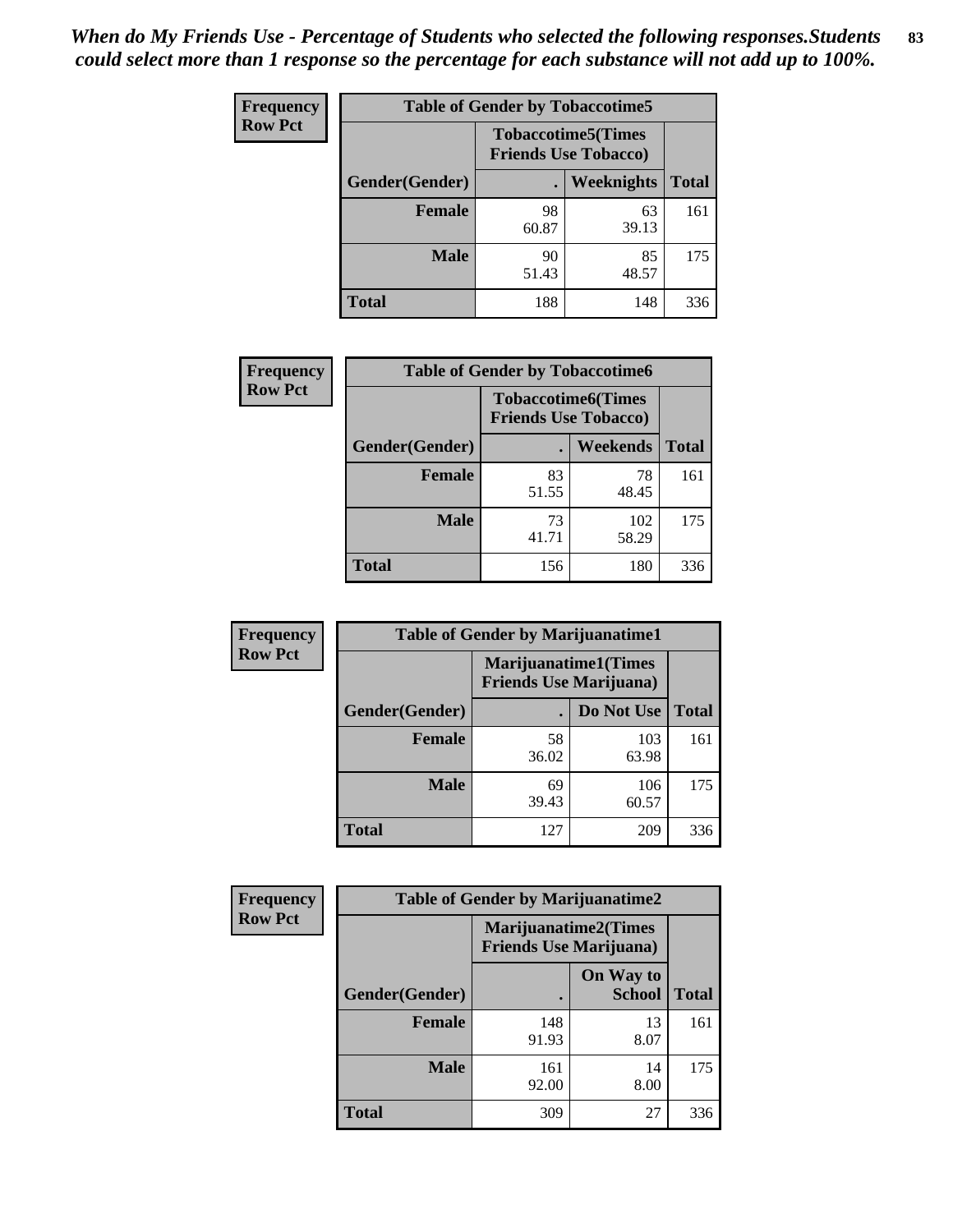*When do My Friends Use - Percentage of Students who selected the following responses.Students could select more than 1 response so the percentage for each substance will not add up to 100%.* **84**

| <b>Frequency</b> | Table of Gender by Marijuanatime3 |                                                                |                                |              |
|------------------|-----------------------------------|----------------------------------------------------------------|--------------------------------|--------------|
| <b>Row Pct</b>   |                                   | <b>Marijuanatime3</b> (Times<br><b>Friends Use Marijuana</b> ) |                                |              |
|                  | Gender(Gender)                    |                                                                | <b>During</b><br><b>School</b> | <b>Total</b> |
|                  | <b>Female</b>                     | 155<br>96.27                                                   | 6<br>3.73                      | 161          |
|                  | <b>Male</b>                       | 171<br>97.71                                                   | 4<br>2.29                      | 175          |
|                  | <b>Total</b>                      | 326                                                            | 10                             | 336          |

| Frequency      | <b>Table of Gender by Marijuanatime4</b> |                                                               |                                                |              |
|----------------|------------------------------------------|---------------------------------------------------------------|------------------------------------------------|--------------|
| <b>Row Pct</b> |                                          | <b>Marijuanatime4(Times</b><br><b>Friends Use Marijuana</b> ) |                                                |              |
|                | Gender(Gender)                           |                                                               | <b>On Way</b><br>Home<br>From<br><b>School</b> | <b>Total</b> |
|                | <b>Female</b>                            | 143<br>88.82                                                  | 18<br>11.18                                    | 161          |
|                | <b>Male</b>                              | 159<br>90.86                                                  | 16<br>9.14                                     | 175          |
|                | <b>Total</b>                             | 302                                                           | 34                                             | 336          |

| <b>Frequency</b> | <b>Table of Gender by Marijuanatime5</b> |                                                                |             |              |
|------------------|------------------------------------------|----------------------------------------------------------------|-------------|--------------|
| <b>Row Pct</b>   |                                          | <b>Marijuanatime5</b> (Times<br><b>Friends Use Marijuana</b> ) |             |              |
|                  | Gender(Gender)                           | $\blacksquare$                                                 | Weeknights  | <b>Total</b> |
|                  | <b>Female</b>                            | 129<br>80.12                                                   | 32<br>19.88 | 161          |
|                  | <b>Male</b>                              | 141<br>80.57                                                   | 34<br>19.43 | 175          |
|                  | <b>Total</b>                             | 270                                                            | 66          | 336          |

| <b>Frequency</b> | <b>Table of Gender by Marijuanatime6</b> |                                                               |             |              |
|------------------|------------------------------------------|---------------------------------------------------------------|-------------|--------------|
| <b>Row Pct</b>   |                                          | <b>Marijuanatime6(Times</b><br><b>Friends Use Marijuana</b> ) |             |              |
|                  | Gender(Gender)                           |                                                               | Weekends    | <b>Total</b> |
|                  | Female                                   | 103<br>63.98                                                  | 58<br>36.02 | 161          |
|                  | <b>Male</b>                              | 107<br>61.14                                                  | 68<br>38.86 | 175          |
|                  | <b>Total</b>                             | 210                                                           | 126         | 336          |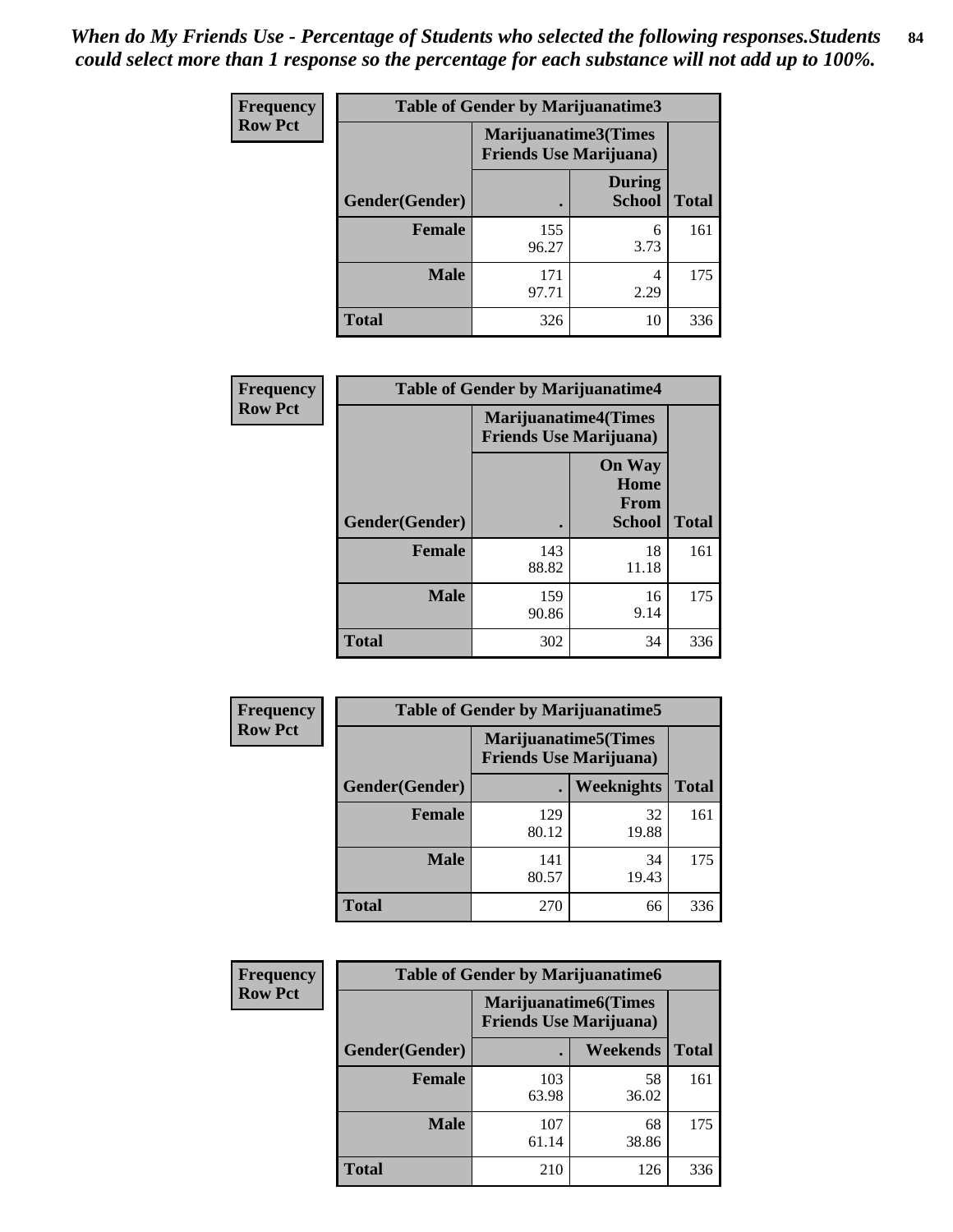*When do My Friends Use - Percentage of Students who selected the following responses.Students could select more than 1 response so the percentage for each substance will not add up to 100%.* **85**

| <b>Frequency</b> | <b>Table of Gender by Otherdrugtime1</b> |                                                                                    |              |              |
|------------------|------------------------------------------|------------------------------------------------------------------------------------|--------------|--------------|
| <b>Row Pct</b>   |                                          | <b>Otherdrugtime1</b> (Times<br><b>Friends Use Other</b><br><b>Illegal Drugs</b> ) |              |              |
|                  | Gender(Gender)                           |                                                                                    | Do Not Use   | <b>Total</b> |
|                  | <b>Female</b>                            | 33<br>20.50                                                                        | 128<br>79.50 | 161          |
|                  | <b>Male</b>                              | 31<br>17.71                                                                        | 144<br>82.29 | 175          |
|                  | <b>Total</b>                             | 64                                                                                 | 272          | 336          |

| Frequency      | <b>Table of Gender by Otherdrugtime2</b> |                                                    |                             |              |
|----------------|------------------------------------------|----------------------------------------------------|-----------------------------|--------------|
| <b>Row Pct</b> |                                          | <b>Friends Use Other</b><br><b>Illegal Drugs</b> ) | <b>Otherdrugtime2(Times</b> |              |
|                | Gender(Gender)                           |                                                    | On Way to<br><b>School</b>  | <b>Total</b> |
|                | <b>Female</b>                            | 150<br>93.17                                       | 11<br>6.83                  | 161          |
|                | <b>Male</b>                              | 170<br>97.14                                       | 5<br>2.86                   | 175          |
|                | <b>Total</b>                             | 320                                                | 16                          | 336          |

| <b>Frequency</b> | <b>Table of Gender by Otherdrugtime3</b> |                        |                                                  |              |
|------------------|------------------------------------------|------------------------|--------------------------------------------------|--------------|
| <b>Row Pct</b>   |                                          | <b>Illegal Drugs</b> ) | Otherdrugtime3(Times<br><b>Friends Use Other</b> |              |
|                  | Gender(Gender)                           |                        | <b>During</b><br><b>School</b>                   | <b>Total</b> |
|                  | <b>Female</b>                            | 154<br>95.65           | 7<br>4.35                                        | 161          |
|                  | <b>Male</b>                              | 172<br>98.29           | 3<br>1.71                                        | 175          |
|                  | <b>Total</b>                             | 326                    | 10                                               | 336          |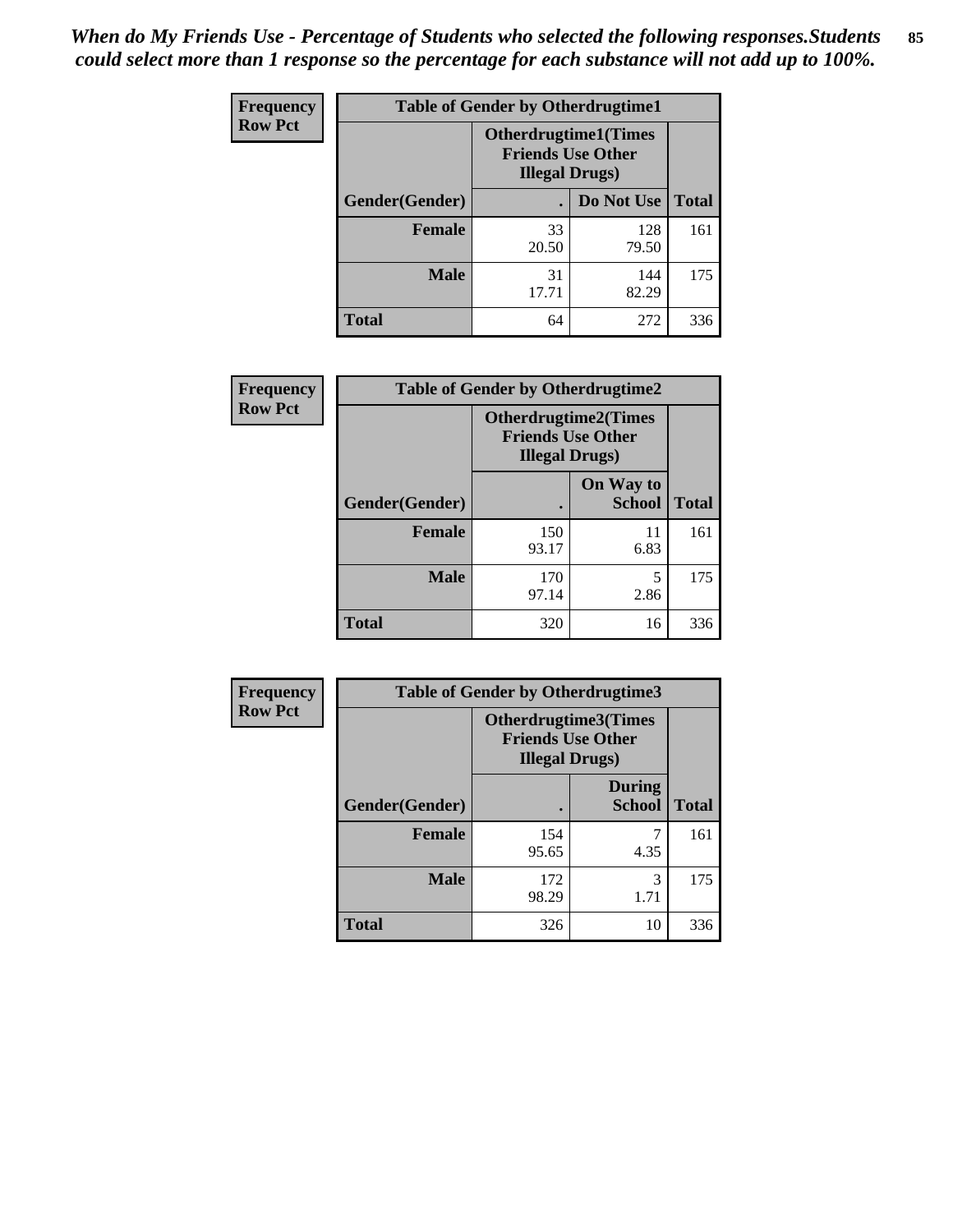*When do My Friends Use - Percentage of Students who selected the following responses.Students could select more than 1 response so the percentage for each substance will not add up to 100%.* **86**

| <b>Frequency</b> | <b>Table of Gender by Otherdrugtime4</b> |                                                    |                                                       |              |
|------------------|------------------------------------------|----------------------------------------------------|-------------------------------------------------------|--------------|
| <b>Row Pct</b>   |                                          | <b>Friends Use Other</b><br><b>Illegal Drugs</b> ) | <b>Otherdrugtime4(Times</b>                           |              |
|                  | Gender(Gender)                           |                                                    | <b>On Way</b><br>Home<br><b>From</b><br><b>School</b> | <b>Total</b> |
|                  | Female                                   | 148<br>91.93                                       | 13<br>8.07                                            | 161          |
|                  | <b>Male</b>                              | 169<br>96.57                                       | 6<br>3.43                                             | 175          |
|                  | <b>Total</b>                             | 317                                                | 19                                                    | 336          |

| Frequency      | <b>Table of Gender by Otherdrugtime5</b> |                                                                                    |             |              |
|----------------|------------------------------------------|------------------------------------------------------------------------------------|-------------|--------------|
| <b>Row Pct</b> |                                          | <b>Otherdrugtime5</b> (Times<br><b>Friends Use Other</b><br><b>Illegal Drugs</b> ) |             |              |
|                | Gender(Gender)                           |                                                                                    | Weeknights  | <b>Total</b> |
|                | <b>Female</b>                            | 144<br>89.44                                                                       | 17<br>10.56 | 161          |
|                | <b>Male</b>                              | 158<br>90.29                                                                       | 17<br>9.71  | 175          |
|                | <b>Total</b>                             | 302                                                                                | 34          | 336          |

| <b>Frequency</b> | <b>Table of Gender by Otherdrugtime6</b> |                                                                                   |             |              |
|------------------|------------------------------------------|-----------------------------------------------------------------------------------|-------------|--------------|
| <b>Row Pct</b>   |                                          | <b>Otherdrugtime6(Times</b><br><b>Friends Use Other</b><br><b>Illegal Drugs</b> ) |             |              |
|                  | Gender(Gender)                           |                                                                                   | Weekends    | <b>Total</b> |
|                  | <b>Female</b>                            | 127<br>78.88                                                                      | 34<br>21.12 | 161          |
|                  | <b>Male</b>                              | 144<br>82.29                                                                      | 31<br>17.71 | 175          |
|                  | <b>Total</b>                             | 271                                                                               | 65          | 336          |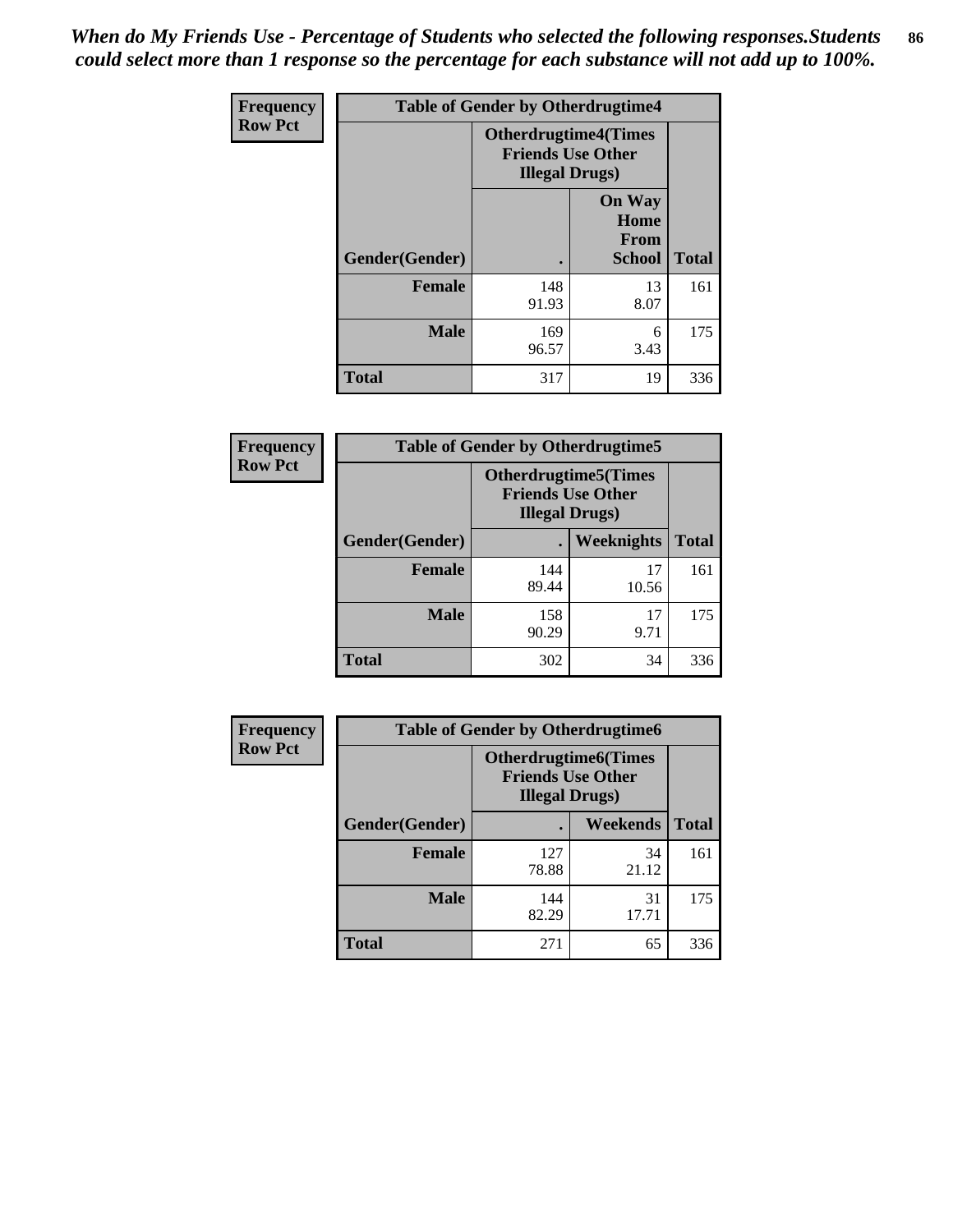# *Other Questions* **87**

| <b>Frequency</b> | <b>Table of Gender by Educationalcohol</b> |                                                                                                                                       |             |              |
|------------------|--------------------------------------------|---------------------------------------------------------------------------------------------------------------------------------------|-------------|--------------|
| <b>Row Pct</b>   |                                            | <b>Educationalcohol</b> (I<br>have been taught<br>about alcohol,<br>tobacco,<br>and other drugs<br>within the last year<br>at school) |             |              |
|                  | Gender(Gender)                             | <b>Yes</b><br>N <sub>0</sub>                                                                                                          |             | <b>Total</b> |
|                  | <b>Female</b>                              | 115<br>71.43                                                                                                                          | 46<br>28.57 | 161          |
|                  | <b>Male</b>                                | 117<br>66.86                                                                                                                          | 58<br>33.14 | 175          |
|                  | <b>Total</b>                               | 232                                                                                                                                   | 104         | 336          |

| Frequency      | <b>Table of Gender by Rodedrinking</b> |                                                                                                                     |                |              |  |
|----------------|----------------------------------------|---------------------------------------------------------------------------------------------------------------------|----------------|--------------|--|
| <b>Row Pct</b> |                                        | Rodedrinking(In<br>the past 30 days I<br>have ridden in a<br>car with a driver<br>who had been<br>drinking alcohol) |                |              |  |
|                | Gender(Gender)                         | Yes                                                                                                                 | N <sub>0</sub> | <b>Total</b> |  |
|                | <b>Female</b>                          | 38<br>23.60                                                                                                         | 123<br>76.40   | 161          |  |
|                | <b>Male</b>                            | 35<br>20.00                                                                                                         | 140<br>80.00   | 175          |  |
|                | <b>Total</b>                           | 73                                                                                                                  | 263            | 336          |  |

| Frequency      | <b>Table of Gender by Drugsschool</b> |                                                                                                                                     |                |              |  |
|----------------|---------------------------------------|-------------------------------------------------------------------------------------------------------------------------------------|----------------|--------------|--|
| <b>Row Pct</b> |                                       | <b>Drugsschool</b> (During<br>the past 12 months,<br>I have been offered,<br>sold,<br>or given illegal drugs<br>on school property) |                |              |  |
|                | Gender(Gender)                        | <b>Yes</b>                                                                                                                          | N <sub>0</sub> | <b>Total</b> |  |
|                | <b>Female</b>                         | 20<br>12.42                                                                                                                         | 141<br>87.58   | 161          |  |
|                | <b>Male</b>                           | 27<br>15.43                                                                                                                         | 148<br>84.57   | 175          |  |
|                | <b>Total</b>                          | 47                                                                                                                                  | 289            | 336          |  |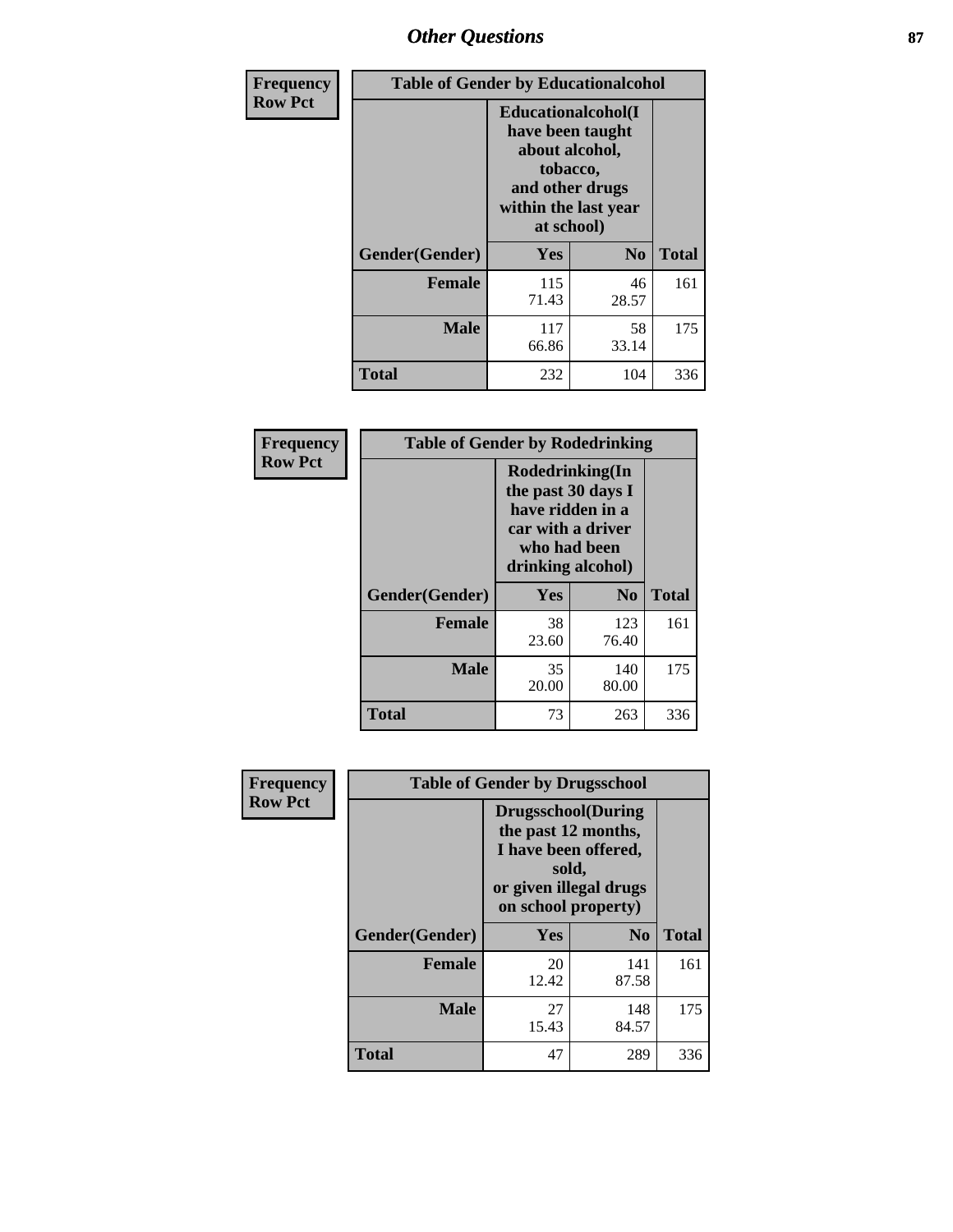# *Other Questions* **88**

**Frequency Row Pct**

| <b>Table of Gender by Bingedrinking</b> |              |                                                                                                         |            |           |                |                       |                  |              |
|-----------------------------------------|--------------|---------------------------------------------------------------------------------------------------------|------------|-----------|----------------|-----------------------|------------------|--------------|
|                                         |              | Bingedrinking(I have drunk five or more<br>drinks of alcohol at one sitting during the<br>last 30 days) |            |           |                |                       |                  |              |
|                                         | $\bf{0}$     | 1 or                                                                                                    | 3 to<br>5  | 6 to<br>q | 10<br>to<br>19 | <b>20</b><br>to<br>29 | All<br><b>30</b> |              |
| <b>Gender</b> (Gender)                  | Days         | days                                                                                                    | days       | days      | days           | days                  | days             | <b>Total</b> |
| <b>Female</b>                           | 129<br>80.12 | 13<br>8.07                                                                                              | 10<br>6.21 | 0.62      | 3<br>1.86      | 2<br>1.24             | 3<br>1.86        | 161          |
| <b>Male</b>                             | 133<br>76.00 | 20<br>11.43                                                                                             | 3<br>1.71  | 6<br>3.43 | 6<br>3.43      | 0.57                  | 6<br>3.43        | 175          |

| Frequency      | <b>Table of Gender by Educationaids</b> |                                                                                                 |                |              |  |
|----------------|-----------------------------------------|-------------------------------------------------------------------------------------------------|----------------|--------------|--|
| <b>Row Pct</b> |                                         | <b>Educationaids</b> (I<br>have been taught<br>about HIV/AIDS<br>at school in the<br>past year) |                |              |  |
|                | Gender(Gender)                          | Yes                                                                                             | N <sub>0</sub> | <b>Total</b> |  |
|                | <b>Female</b>                           | 124<br>77.02                                                                                    | 37<br>22.98    | 161          |  |
|                | <b>Male</b>                             | 120<br>68.57                                                                                    | 55<br>31.43    | 175          |  |
|                | <b>Total</b>                            | 244                                                                                             | 92             | 336          |  |

| <b>Frequency</b> | <b>Table of Gender by Suicideconsider</b> |                        |                |              |  |
|------------------|-------------------------------------------|------------------------|----------------|--------------|--|
| <b>Row Pct</b>   |                                           | <b>Suicideconsider</b> |                |              |  |
|                  | Gender(Gender)                            | Yes                    | N <sub>0</sub> | <b>Total</b> |  |
|                  | <b>Female</b>                             | 14<br>8.70             | 147<br>91.30   | 161          |  |
|                  | <b>Male</b>                               | 10<br>5.71             | 165<br>94.29   | 175          |  |
|                  | <b>Total</b>                              | 24                     | 312            | 336          |  |